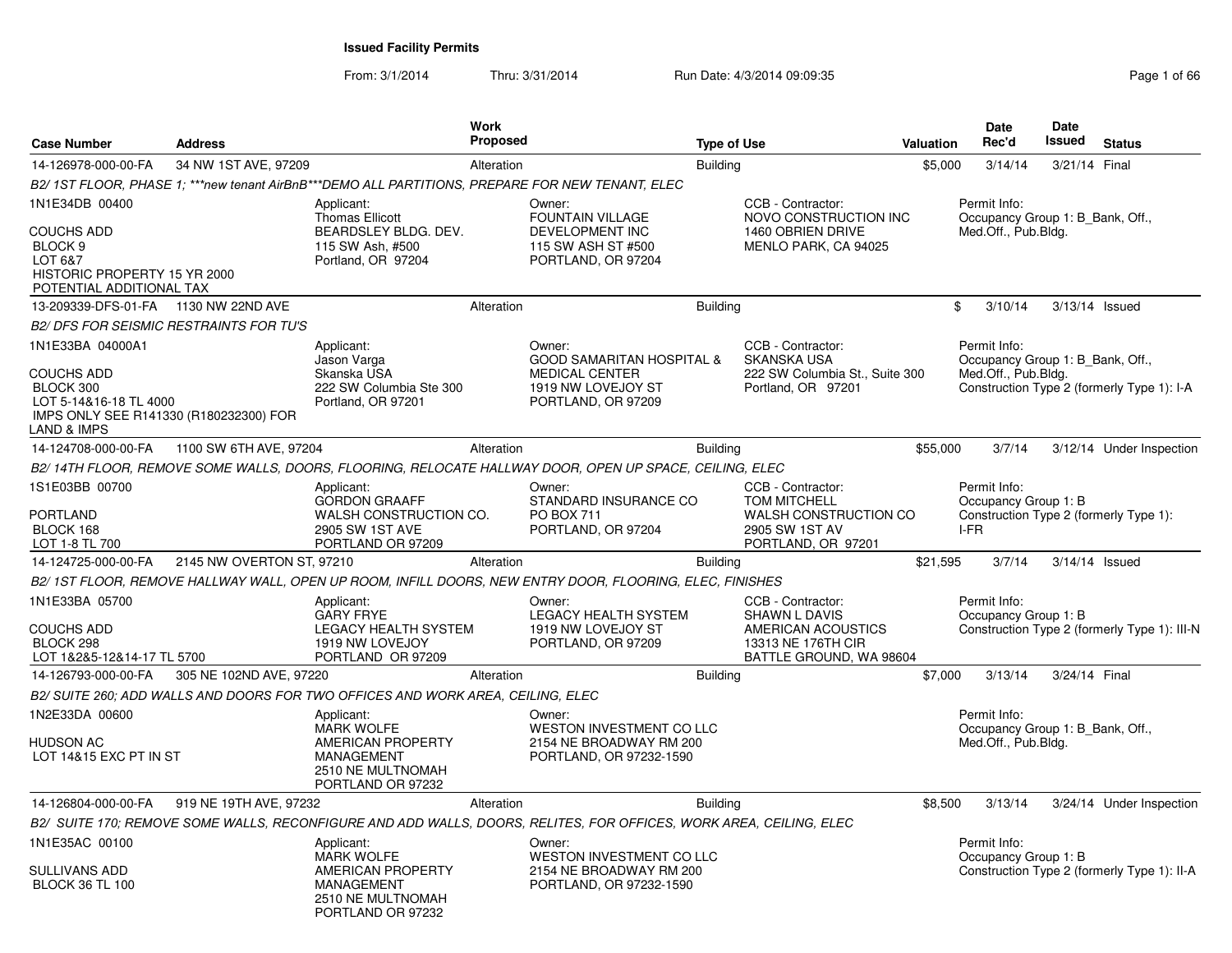From: 3/1/2014

Thru: 3/31/2014 Run Date: 4/3/2014 09:09:35 Page 2 of 66

| <b>Case Number</b>                                                                                                                      | <b>Address</b>                     |                                                                                                                     | Work<br><b>Proposed</b> | <b>Type of Use</b>                                                                                                                                                                                                                                                    |                                                                         | <b>Valuation</b> | <b>Date</b><br>Rec'd                                                    | <b>Date</b><br>Issued | <b>Status</b>                          |
|-----------------------------------------------------------------------------------------------------------------------------------------|------------------------------------|---------------------------------------------------------------------------------------------------------------------|-------------------------|-----------------------------------------------------------------------------------------------------------------------------------------------------------------------------------------------------------------------------------------------------------------------|-------------------------------------------------------------------------|------------------|-------------------------------------------------------------------------|-----------------------|----------------------------------------|
| 14-128053-000-00-FA                                                                                                                     | 1515 SW 5TH AVE, 97201             |                                                                                                                     | Alteration              | <b>Building</b>                                                                                                                                                                                                                                                       |                                                                         | \$110,000        | 3/18/14                                                                 | 3/21/14 Issued        |                                        |
|                                                                                                                                         |                                    |                                                                                                                     |                         | F11/ SUITE 1000 & 1032 THE OREGONIAN 16,609 NEW TENANT REMODEL. NEW WALLS, CEILINGS FOR PRIVATE OFFICES, CONFERENCE ROOM, BEAKROOM AND ACCESSIBLE RESTROOM                                                                                                            |                                                                         |                  |                                                                         |                       |                                        |
| 1S1E03BC 03700<br><b>PORTLAND</b><br>BLOCK 164<br>$LOT 1-8$<br>DEFERRED ADDITIONAL TAX LIABILITY                                        |                                    | Applicant:<br><b>MARK WOLFE</b><br>AMERICAN PROPERTY<br><b>MANAGEMENT</b><br>2510 NE MULTNOMAH<br>PORTLAND OR 97232 |                         | Owner:<br><b>WESTON INVESTMENT CO LLC</b><br>2154 NE BROADWAY RM 200<br>PORTLAND, OR 97232-1590                                                                                                                                                                       |                                                                         |                  | Permit Info:<br>Occupancy Group 1: B<br>I-FR                            |                       | Construction Type 2 (formerly Type 1): |
| 14-123931-000-00-FA 3147 SW SAM JACKSON PARK RD, 97201                                                                                  |                                    |                                                                                                                     | Alteration              | <b>Building</b>                                                                                                                                                                                                                                                       |                                                                         | \$250,000        | 3/6/14                                                                  | 3/25/14 Issued        |                                        |
|                                                                                                                                         |                                    |                                                                                                                     |                         | F14/ 4TH FLOOR, ROOM 450.12 X-RAY; REMOVE WALLS, DOORS, FLOORING, CEILING, CABINETS, EQUIPMENT, NEW FLOORING, CABINETS, REBUILD ONE WALL, EQUIPMENT, PATCH AND REPAI.                                                                                                 |                                                                         |                  |                                                                         |                       |                                        |
| 1S1E09AD 00100<br>SECTION 09 1S 1E<br>TL 100 0.65 ACRES<br><b>LAND &amp; IMPS</b><br>SEE R327835 (R991091601) FOR IMPS AND<br>AIR SPACE |                                    | Applicant:<br><b>SEAN INGERSOLL</b><br><b>PKA ARCHITECTS</b><br>6969 SW HAMPTON ST.<br>PORTLAND, OR 97223           |                         | Owner:<br>OREGON STATE OF(LEASED<br>3181 SW SAM JACKSON PARK RD PO BOX 5837<br>PORTLAND, OR 97239<br>Owner:<br><b>BRIM OHSU</b><br>3181 SW SAM JACKSON PARK RD<br>PORTLAND, OR 97239<br>Owner:<br>MAIL STOP PP E<br>3181 SW SAM JACKSON PARK RD<br>PORTLAND, OR 97239 | CCB - Contractor:<br>IN LINE COMMERCIAL CONST<br><b>ALOHA, OR 97006</b> |                  |                                                                         |                       |                                        |
| 14-123976-000-00-FA                                                                                                                     | 3147 SW SAM JACKSON PARK RD, 97201 |                                                                                                                     | Alteration              | <b>Building</b>                                                                                                                                                                                                                                                       |                                                                         | \$250.000        | 3/6/14                                                                  | 3/18/14 Issued        |                                        |
|                                                                                                                                         |                                    |                                                                                                                     |                         | F12/ 4TH FLOOR, ROOM 450.17 X-RAY; REMOVE WALLS, DOORS, FLOORING, CEILING, CABINETS, EQUIPMENT, NEW FLOORING, CABINETS, DOORS, REBUILD ONE WALL, EQUIPMENT, PATCH AN                                                                                                  |                                                                         |                  |                                                                         |                       |                                        |
| 1S1E09AD 00100<br>SECTION 09 1S 1E<br>TL 100 0.65 ACRES<br><b>LAND &amp; IMPS</b><br>SEE R327835 (R991091601) FOR IMPS AND<br>AIR SPACE |                                    | Applicant:<br><b>SEAN INGERSOLL</b><br>PKA ARCHITECTS<br>6969 SW HAMPTON ST.<br>PORTLAND, OR 97223                  |                         | Owner:<br>OREGON STATE OF(LEASED<br>3181 SW SAM JACKSON PARK RD PO BOX 5837<br>PORTLAND, OR 97239<br>Owner:<br><b>BRIM OHSU</b><br>3181 SW SAM JACKSON PARK RD<br>PORTLAND, OR 97239<br>Owner:<br>MAIL STOP PP E<br>3181 SW SAM JACKSON PARK RD<br>PORTLAND, OR 97239 | CCB - Contractor:<br>IN LINE COMMERCIAL CONST<br><b>ALOHA, OR 97006</b> |                  | Permit Info:<br>Occupancy Group 1: B Bank, Off.,<br>Med.Off., Pub.Bldg. |                       |                                        |
| 14-124196-000-00-FA                                                                                                                     | 1225 W BURNSIDE ST                 |                                                                                                                     | Alteration              | <b>Building</b>                                                                                                                                                                                                                                                       |                                                                         | \$32,341         | 3/6/14                                                                  |                       | 3/11/14 Under Inspection               |
|                                                                                                                                         |                                    |                                                                                                                     |                         | F5/ CALIFORNIA CLOSET, 1235 W BURNSIDE; RELOCATE DEMISING WALL, PERPENDICULAR TO PRESENT LOCATION; TENANT TO DOWNSIZE SQUARE FOOTAGE OF SUITE, ELEC                                                                                                                   |                                                                         |                  |                                                                         |                       |                                        |
| 1N1E33DA 05000A2                                                                                                                        |                                    | Applicant:                                                                                                          |                         | Owner:                                                                                                                                                                                                                                                                | CCB - Contractor:                                                       |                  |                                                                         |                       |                                        |
| <b>COUCHS ADD</b><br>BLOCK 82<br>$LOT 1-8$<br>MACH & EQUIP SEE R140654 (R180207460)<br>FOR LAND & IMPS                                  |                                    | <b>KENT POTTEBAUM</b><br><b>GBD ARCHITECTS</b><br>1120 NW COUCH, #300<br>PORTLAND OR 97209                          |                         | PORTLAND DISTRICT COOLING & LEASE CRUTCHER LEWIS CORP<br>CO LLC<br>99 SUMMER ST STE 900<br>BOSTON, MA 02110                                                                                                                                                           | 921 SW WASHINGTON #150<br>PORTLAND, OR 972050000                        |                  |                                                                         |                       |                                        |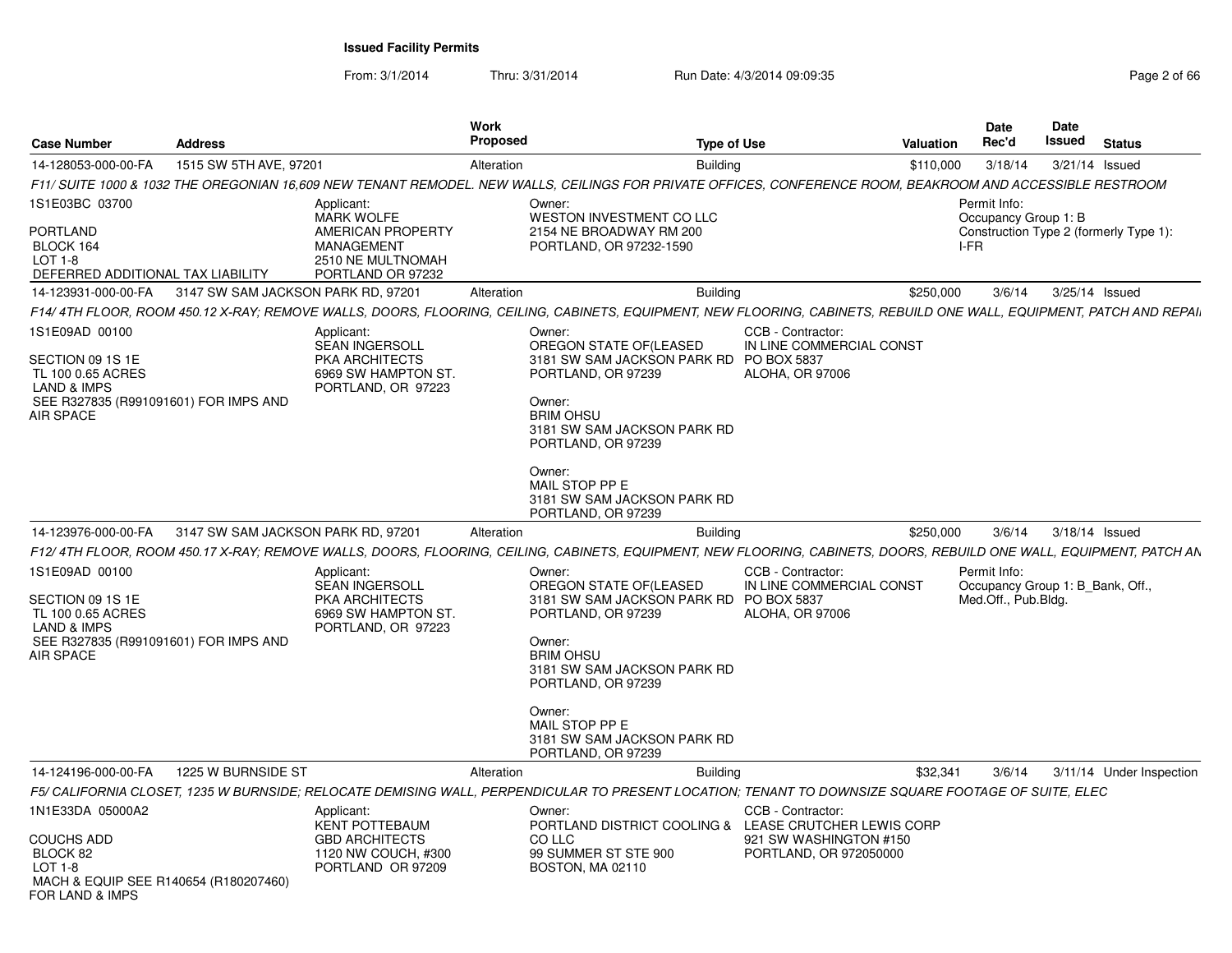| <b>Case Number</b>                                                                          | <b>Address</b>                                    |                                                                                                 | Work<br>Proposed |                                                                                                                                                                   | <b>Type of Use</b> |                                                                                                             | Valuation | <b>Date</b><br>Rec'd                  | Date<br>Issued<br><b>Status</b>              |
|---------------------------------------------------------------------------------------------|---------------------------------------------------|-------------------------------------------------------------------------------------------------|------------------|-------------------------------------------------------------------------------------------------------------------------------------------------------------------|--------------------|-------------------------------------------------------------------------------------------------------------|-----------|---------------------------------------|----------------------------------------------|
| 14-125879-000-00-FA                                                                         | 1849 SW SALMON ST, 97205                          |                                                                                                 | Alteration       |                                                                                                                                                                   | Buildina           |                                                                                                             | \$70,000  | 3/11/14                               | 3/19/14 Issued                               |
|                                                                                             |                                                   |                                                                                                 |                  | F4/ SUN DECK/POOL DOOR REPLACEMENT WITH ALUMINUM FRAMED SLIDING, FOLDING,GLAZED DOOR SYSTEM, NEW FLOOR AND HEAD TRACK, TILE, ETC                                  |                    |                                                                                                             |           |                                       |                                              |
| 1N1E33DC 05800                                                                              |                                                   | Applicant:<br>TIM GRINSTEAD                                                                     |                  | Owner:<br><b>MULTNOMAH AMATEUR</b>                                                                                                                                |                    | <b>Primary Contractor:</b><br>TO BID                                                                        |           | Permit Info:                          | Occupancy Group 1: A-3 Assembly -            |
| SECTION 33 1N 1E<br>TL 5800 2.82 ACRES                                                      |                                                   | <b>GBD ARCHITECTS</b><br>1120 NW COUCH ST<br>PORTLAND, OR 97209                                 |                  | <b>ATHLETIC CLUB</b><br>1849 SW SALMON ST<br>PORTLAND, OR 97205-1726                                                                                              |                    |                                                                                                             |           | General                               | Construction Type 2 (formerly Type 1): I-A   |
| 13-216734-REV-01-FA                                                                         | 101 SW MAIN ST, 97204                             |                                                                                                 | Alteration       |                                                                                                                                                                   | <b>Building</b>    |                                                                                                             | \$        | 3/19/14                               | 3/25/14 Issued                               |
| <b>B2/ OPEN UP CEILING FOR SOFFIT WORK</b>                                                  |                                                   |                                                                                                 |                  |                                                                                                                                                                   |                    |                                                                                                             |           |                                       |                                              |
| 1S1E03BD 00300<br>PORTLAND<br>BLOCK 11<br>LOT 1-4                                           |                                                   | Applicant:<br><b>JAMIE FISHER</b><br><b>ZGF</b><br>1223 SW WASHINGTON ST<br>PORTLAND, OR 97205  |                  | Owner:<br><b>KBSH ONE MAIN PLACE LLC</b><br>121 SW MORRISON ST #200<br>PORTLAND, OR 97204                                                                         |                    | CCB - Contractor:<br>Mike Kremers<br><b>R&amp;H CONSTRUCTION</b><br>1530 SW TAYLOR ST<br>PORTLAND OR 97205  |           |                                       |                                              |
| LOT 5-8 EXC PT IN STS                                                                       |                                                   |                                                                                                 |                  |                                                                                                                                                                   |                    |                                                                                                             |           |                                       |                                              |
| 14-128810-000-00-FA                                                                         | 5331 SW MACADAM AVE, 97201                        |                                                                                                 | Alteration       |                                                                                                                                                                   | <b>Building</b>    |                                                                                                             | \$6,200   | 3/19/14                               | 3/21/14 Under Inspection                     |
|                                                                                             |                                                   |                                                                                                 |                  | B2/ MACADAM DENTAL; REMOVE/ADD PARTITION WALL, ADD WALL SCONCES, INSERT VISION KIT INTO OFFICE DOOR, ELEC, FINISH                                                 |                    |                                                                                                             |           |                                       |                                              |
| IS1E15BD 03900<br>SECTION 15 1S 1E                                                          |                                                   | Applicant:<br>Darin Bouska<br>22605 SW Pinehurst Ct                                             |                  | Owner:<br>WATER TOWER BUILDING LLC<br>111 SW COLUMBIA ST #1380                                                                                                    |                    | CCB - Contractor:<br>NORWEST CONTRACTORS INC<br>PO BOX 25305                                                |           | Permit Info:<br>Occupancy Group 1: B  | Construction Type 2 (formerly Type 1):       |
| TL 3900 3.66 ACRES                                                                          |                                                   | Sherwood, OR 97140                                                                              |                  | PORTLAND, OR 97239                                                                                                                                                |                    | PORTLAND, OR 97225                                                                                          |           | IV-HT                                 |                                              |
| 14-128931-000-00-FA                                                                         | 808 SW 3RD AVE, 97204                             |                                                                                                 | Alteration       |                                                                                                                                                                   | <b>Building</b>    |                                                                                                             | \$8,000   | 3/19/14                               | 3/27/14 Issued                               |
|                                                                                             |                                                   |                                                                                                 |                  | F2/8TH & 9TH FLOORS; NEW TI TO INCLUDE DEMO AND REMOVE NON-BEARING PARTITIONS, SUSPENDED CEILING AND ALL PERF STEEL STRUCTURE, FURRING, FLOOR FINISHES, STORE FR( |                    |                                                                                                             |           |                                       |                                              |
| 1S1E03BA 06000                                                                              |                                                   | Applicant:<br><b>ALAN VOLM</b>                                                                  |                  | Owner:<br>SN INVESTMENT PROPERTIES LL( ALAN VOLM                                                                                                                  |                    | CCB - Contractor:                                                                                           |           | Permit Info:<br>Occupancy Group 1: B  |                                              |
| PORTLAND<br>BLOCK 22<br>LOT 7&8<br>HISTORIC PROPERTY 15 YR 2000<br>POTENTIAL ADDITIONAL TAX |                                                   | 17750 SW UPPER BOONES<br>FERRY RD STE 190<br>DURHAM, OREGON 97224                               |                  | 1121 SW SALMON ST 5TH FLR<br>PORTLAND, OR 97205                                                                                                                   |                    | <b>PACIFIC CREST STRUCTURES</b><br>17750 SW UPPER BOONES<br>FERRY RD 190<br>DURHAM OR 97224                 |           | I-FR                                  | Construction Type 2 (formerly Type 1):       |
| 14-129030-000-00-FA                                                                         | 1849 SW SALMON ST, 97205                          |                                                                                                 | Alteration       |                                                                                                                                                                   | <b>Building</b>    |                                                                                                             | \$35,000  | 3/20/14                               | 3/31/14 Issued                               |
|                                                                                             | B1/ MAC SPORTS PUB - WAITER BUS STATION REMODEL   |                                                                                                 |                  |                                                                                                                                                                   |                    |                                                                                                             |           |                                       |                                              |
| 1N1E33DC 05800                                                                              |                                                   | Applicant:<br>TIM GRINSTEAD                                                                     |                  | Owner:<br><b>MULTNOMAH AMATEUR</b>                                                                                                                                |                    | CCB - Contractor:<br><b>FRANK WHITE</b>                                                                     |           | Permit Info:                          | Occupancy Group 1: A-3 Assembly -            |
| SECTION 33 1N 1E<br>TL 5800 2.82 ACRES                                                      |                                                   | <b>GBD ARCHITECTS</b><br>1120 NW COUCH ST<br>PORTLAND, OR 97209                                 |                  | <b>ATHLETIC CLUB</b><br>1849 SW SALMON ST<br>PORTLAND, OR 97205-1726                                                                                              |                    | JOHNSON PROJECT SOLUTIONS<br>INC<br><b>PO BOX 455</b><br>LAKE OSWEGO, OR 97034                              |           | General                               | Construction Type 2 (formerly Type 1): I-A   |
| 14-129244-000-00-FA                                                                         | 6032 N CUTTER CIR, 97217                          |                                                                                                 | Alteration       |                                                                                                                                                                   | Buildina           |                                                                                                             | \$22,756  | 3/20/14                               | 3/31/14 Final                                |
|                                                                                             | <b>B1/HENRY V INSTALL 14' HIGH PALLET RACKING</b> |                                                                                                 |                  |                                                                                                                                                                   |                    |                                                                                                             |           |                                       |                                              |
| 1N1E16 00200                                                                                |                                                   | Applicant:<br><b>DAVID MILLETTE</b><br><b>NORLIFT</b><br>5220 NE122ND AVE<br>PORTLAND, OR 97268 |                  | Owner:<br><b>ROSAN INC</b><br>PO BOX 6712<br>PORTLAND, OR 97228-6712                                                                                              |                    | CCB - Contractor:<br><b>B &amp; B INSTALLATIONS INC</b><br>14401 S GLEN OAK RD<br>OREGON CITY, OR 970459006 |           | Permit Info:<br>Occupancy Group 1: S1 | Construction Type 2 (formerly Type 1): III-N |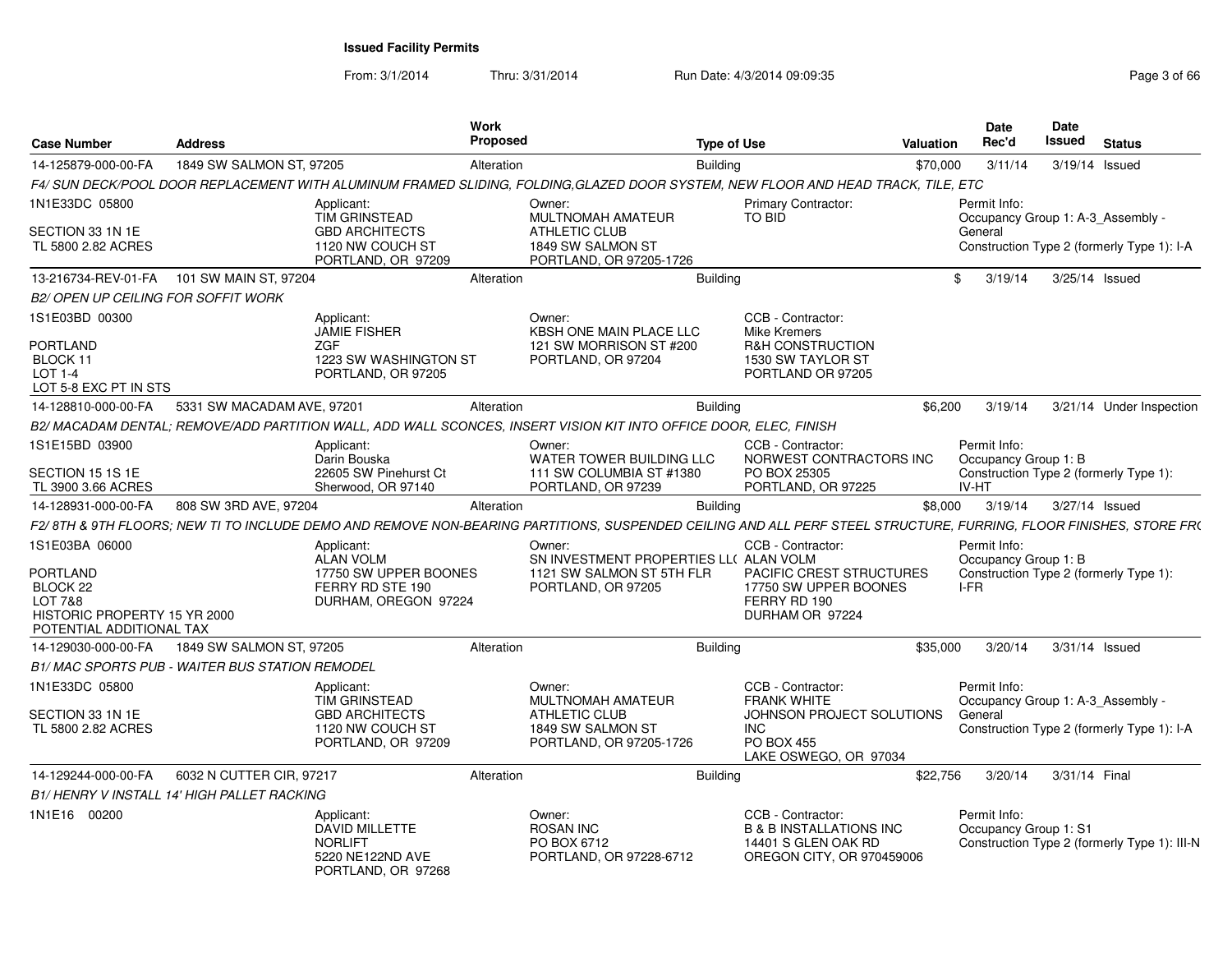| <b>Case Number</b>                                          | <b>Address</b>                                           |                                                                                                                                | Work<br>Proposed | <b>Type of Use</b>                                                                                                                                                 |                                                                                                      | Valuation   | Date<br>Rec'd                          | Date<br>Issued | <b>Status</b>                              |
|-------------------------------------------------------------|----------------------------------------------------------|--------------------------------------------------------------------------------------------------------------------------------|------------------|--------------------------------------------------------------------------------------------------------------------------------------------------------------------|------------------------------------------------------------------------------------------------------|-------------|----------------------------------------|----------------|--------------------------------------------|
| 14-130001-000-00-FA                                         | 3500 N INTERSTATE AVE, 97227                             |                                                                                                                                | Alteration       | <b>Building</b>                                                                                                                                                    |                                                                                                      | \$96,754    | 3/21/14                                | 3/25/14 Issued |                                            |
|                                                             |                                                          |                                                                                                                                |                  | F14/ REPAIR CONCRETE AS NEEDED ALL PARKING LOT LEVELS. REPAIR & REPLACE EXISTING WATER & FIRE WATER LINES                                                          |                                                                                                      |             |                                        |                |                                            |
| 1N1E22CC 12100                                              |                                                          | Applicant:<br><b>SHAWN MCFAUL</b><br>1705 SW TAYLOR ST SUITE 200<br>PORTLAND, OR 97205                                         |                  | Owner:<br>KAISER FOUNDATION HEALTH<br>500 NE MULTNOMAH ST #100<br>PORTLAND, OR 97232-2099                                                                          | CCB - Contractor:<br><b>FORTIS CONSTRUCTION</b><br>1705 SW TAYLOR ST SUITE 200<br>PORTLAND, OR 97205 |             | Permit Info:<br>Occupancy Group 1: I-2 |                | Construction Type 2 (formerly Type 1): I-A |
|                                                             |                                                          |                                                                                                                                |                  | Owner:<br>PLAN OF THE NORTHWEST<br>500 NE MULTNOMAH ST #100<br>PORTLAND, OR 97232-2099                                                                             |                                                                                                      |             |                                        |                |                                            |
| 13-140346-000-00-FA                                         | 309 SW 6TH AVE, 97205                                    |                                                                                                                                | Alteration       | Building                                                                                                                                                           |                                                                                                      | \$1,200,000 | 4/17/13                                | 3/31/14 Issued |                                            |
|                                                             |                                                          | F16/THETUS 31.358 SQ FT TENANT REMODEL OF EXISTING OFFICE SPACE                                                                |                  |                                                                                                                                                                    |                                                                                                      |             |                                        |                |                                            |
| 1N1E34CC 03800                                              |                                                          | Applicant:<br><b>Tom Ellicott</b><br><b>Beardsley Building Development</b><br>115 SW Ash Street, Ste 500<br>Portland, OR 97204 |                  | Owner:<br><b>HISTORIC U S NATIONAL BANK</b><br><b>BLOCK LLC</b><br>115 SW ASH ST #500<br>PORTLAND, OR 97204                                                        |                                                                                                      |             | Permit Info:<br>Occupancy Group 1: B   |                | Construction Type 2 (formerly Type 1): I-B |
| 13-200903-000-00-FA                                         | 3303 SW BOND AVE, 97201                                  |                                                                                                                                | Alteration       | Building                                                                                                                                                           |                                                                                                      | \$221,000   | 9/4/13                                 |                | 3/6/14 Under Inspection                    |
|                                                             |                                                          |                                                                                                                                |                  | F9/6TH FLOOR, ENDOSCOPY REMODEL; REMOVE SOME WALLS, DOORS, MOULDING CABINETRY, PATCH & REPAIR, CEILING, ELEC, PLBG                                                 |                                                                                                      |             |                                        |                |                                            |
| 1S1E10AC 00500                                              |                                                          | Applicant:<br><b>THANE EDDINGTON</b><br>6969 SW HAMPTON<br>PORTLAND, OR 97223                                                  |                  |                                                                                                                                                                    | CCB - Contractor:<br>FORTIS CONSTRUCTION<br>1705 SW TAYLOR ST SUITE 200<br>PORTLAND, OR 97205        |             |                                        |                |                                            |
| 13-227870-000-00-FA                                         | 805 SW BROADWAY, 97205                                   |                                                                                                                                | Alteration       | <b>Building</b>                                                                                                                                                    |                                                                                                      | \$5,000     | 11/14/13                               | 3/5/14 Final   |                                            |
|                                                             | <b>B1/ SUITE 1500 TUMAC COMMONDITIES MAG-LOCK SYSTEM</b> |                                                                                                                                |                  |                                                                                                                                                                    |                                                                                                      |             |                                        |                |                                            |
| 1S1E03BB 04400                                              |                                                          | Applicant:<br><b>BEN BREIT</b>                                                                                                 |                  | Owner:<br>FOX TOWER L L C                                                                                                                                          | CCB - Contractor:<br>POINT MONITOR CORP                                                              |             |                                        |                |                                            |
| PORTLAND<br>BLOCK 210                                       |                                                          | 5863 LAKEVIEW BLVD STE 100<br>LAKE OSWEGO, OR 97035                                                                            |                  | 805 SW BROADWAY #2020<br>PORTLAND, OR 97205                                                                                                                        | 5863 lakeview blyd<br>lake oswego or 97035                                                           |             |                                        |                |                                            |
| LOT 1-8<br>DEFERRED ADDITIONAL TAX LIABILITY                |                                                          |                                                                                                                                |                  |                                                                                                                                                                    |                                                                                                      |             |                                        |                |                                            |
| 13-226199-000-00-FA                                         | 705 N KILLINGSWORTH ST, 97217                            |                                                                                                                                | Alteration       | <b>Building</b>                                                                                                                                                    |                                                                                                      | \$88,000    | 11/8/13                                | 3/19/14 Issued |                                            |
|                                                             |                                                          |                                                                                                                                |                  | F2/ADA UPGRADE; NEW LIFT AND RAMP, W SIDE, REMOVE STAIRS, RAILING, EXTERIOR DOOR AND PORTION OF WALL, REPLACE WITH NEW STAIRS, RAILING, RAMP, GRADE LANDSCAPING IN |                                                                                                      |             |                                        |                |                                            |
| 1N1E15CD 12300                                              |                                                          | Applicant:                                                                                                                     |                  | Owner:                                                                                                                                                             | CCB - Contractor:                                                                                    |             | Permit Info:                           |                |                                            |
| WEST PIEDMONT<br>BLOCK 3<br>LOT 10-16<br>E 77' OF LOT 17&18 |                                                          | <b>NEIL LEE</b><br>LEEKA ARCHITECTURE AND<br><b>PLANNING</b><br>2548 SE ANKENY<br>PORTLAND, OR 97214                           |                  | PORTLAND COMMUNITY<br><b>COLLEGE DIST</b><br>PO BOX 6119<br>ALOHA, OR 97007-0119                                                                                   | <b>TS CONSULTING LLC</b><br>1515 SE WATER AVE., STE 402<br>PORTLAND, OR 97214                        |             | Occupancy Group 1: B                   |                | Construction Type 2 (formerly Type 1): V-A |
|                                                             |                                                          |                                                                                                                                |                  | Owner:<br>PROCUREMENT AND RISK SVCS<br>PO BOX 6119<br>ALOHA, OR 97007-0119                                                                                         |                                                                                                      |             |                                        |                |                                            |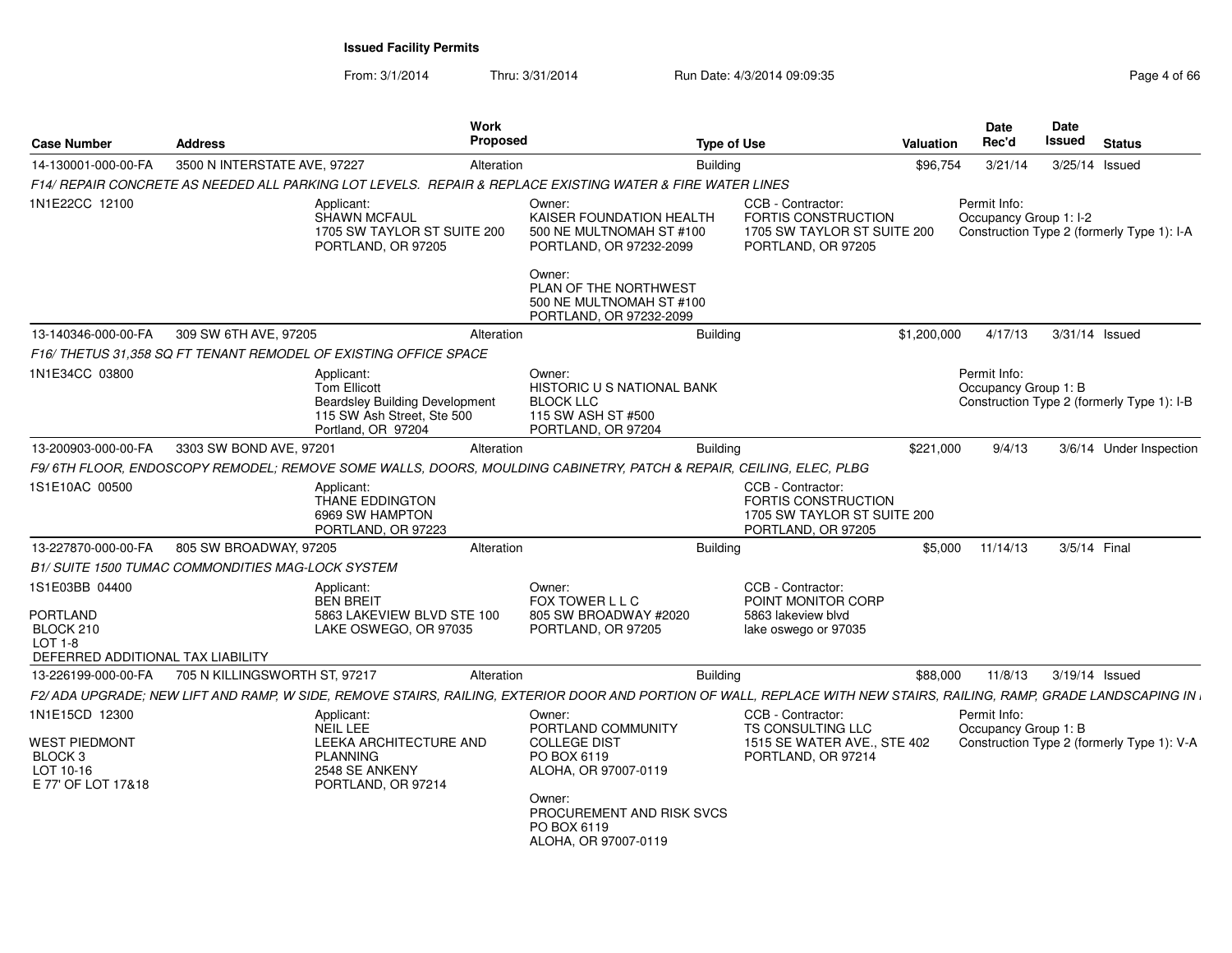From: 3/1/2014

| <b>Case Number</b>                                                                                           | <b>Address</b>          |                                                                                                                                         | Work<br><b>Proposed</b> | <b>Type of Use</b>                                                                                                                                                                                              |                                                                                                      | Valuation   | <b>Date</b><br>Rec'd                                                                   | <b>Date</b><br>Issued | <b>Status</b>                              |
|--------------------------------------------------------------------------------------------------------------|-------------------------|-----------------------------------------------------------------------------------------------------------------------------------------|-------------------------|-----------------------------------------------------------------------------------------------------------------------------------------------------------------------------------------------------------------|------------------------------------------------------------------------------------------------------|-------------|----------------------------------------------------------------------------------------|-----------------------|--------------------------------------------|
| 13-231445-000-00-FA                                                                                          | 920 SW 6TH AVE, 97204   |                                                                                                                                         | Alteration              | <b>Building</b>                                                                                                                                                                                                 |                                                                                                      | \$3,000,000 | 11/22/13                                                                               |                       | 3/13/14 Under Inspection                   |
|                                                                                                              |                         |                                                                                                                                         |                         | F9/ BUILD OUT FOR NEW RESTAURANT; BASEMENT, WALLS FOR RESTROOMS, LOCKER ROOM, TRASH ROOM, STORAGE; FIRST FLOOR, WALLS FOR PRIVATE DINING, KITCHEN, SERVICE BAR,                                                 |                                                                                                      |             |                                                                                        |                       |                                            |
| 1S1E03BB 01000<br><b>PORTLAND</b><br>BLOCK 170<br>LOT 5-8                                                    |                         | Applicant:<br><b>ARON FAEGRE</b><br>ARON FAEGRE & ASSOC<br>520 SW YAMHILL<br>PORTLAND OR 97204                                          |                         | Owner:<br>PUBLIC SERVICE BUILDING LLC<br>920 SW 6TH AVE STE 223<br>PORTLAND, OR 97204                                                                                                                           | CCB - Contractor:<br>R & H CONSTRUCTION<br><b>1530 SW TAYLOR STREET</b><br>PORTLAND, OR 97205        |             | Permit Info:<br>Occupancy Group 1: A-2_Restaurant                                      |                       | Construction Type 2 (formerly Type 1): I-A |
| 13-241502-000-00-FA                                                                                          | 555 SW OAK ST           |                                                                                                                                         | Alteration              | <b>Building</b>                                                                                                                                                                                                 |                                                                                                      | \$1,346,400 | 12/24/13                                                                               |                       | 3/12/14 Under Inspection                   |
|                                                                                                              |                         |                                                                                                                                         |                         | F6/6TH FLOOR PLAZA COMPLETE REMODLE AND OFFICE RECONFIGURATION OF THE ENTIRE FLOOR WITH UPGRADED CORE RESTROOMS                                                                                                 |                                                                                                      |             |                                                                                        |                       |                                            |
| 1N1E34CD 80000<br>ONE ELEVEN TOWER CONDOMINIUM<br><b>GENERAL COMMON ELEMENTS</b>                             |                         | Applicant:<br>SABINE O'HALLORAN<br>ANKROM MOISAN ARCHITECTS<br>6720 SW MACADAM, STE 100<br>PORTLAND OR 97219                            |                         | Owner:<br>ASSOCIATION OF UNIT OWNERS<br>OF<br>ONE ELEVEN TOWER<br>CONDOMINIUM 111 SW 5TH<br>PORTLAND, OR 97204                                                                                                  | CCB - Contractor:<br><b>FORTIS CONSTRUCTION</b><br>1705 SW TAYLOR ST SUITE 200<br>PORTLAND, OR 97205 |             | Permit Info:<br>Occupancy Group 1: B Bank, Off.,<br>Med.Off., Pub.Bldg.                |                       |                                            |
| 13-241137-000-00-FA                                                                                          | 1125 NW COUCH ST, 97209 |                                                                                                                                         | Alteration              | Building                                                                                                                                                                                                        |                                                                                                      | \$800,000   | 12/23/13                                                                               |                       | 3/14/14 Under Review                       |
|                                                                                                              |                         |                                                                                                                                         |                         | F15/ 8TH FLOOR M FINANCIAL GROUP OFFICE EXPANSION OF EXISTING SPACE FOR ADD OFFICE'S AND CONFERENCE ROOM                                                                                                        |                                                                                                      |             |                                                                                        |                       |                                            |
| 1N1E33DA 04800                                                                                               |                         | Applicant:<br>ELIZABETH BRAY<br>707 SW WASHINGTON ST SUITE<br>1200<br>PORTLAND, OR 97205                                                |                         | Owner:<br>SPF BREWERY BLOCKS LLC<br>351 NW 12TH AVE<br>PORTLAND, OR 97209-2905                                                                                                                                  | <b>Primary Contractor:</b><br>TO BID                                                                 |             | Permit Info:<br>Occupancy Group 1: B<br>Construction Type 2 (formerly Type 1):<br>I-FR |                       |                                            |
| 14-102819-000-00-FA                                                                                          | 5050 NE HOYT ST. 97213  |                                                                                                                                         | Alteration              | <b>Building</b>                                                                                                                                                                                                 |                                                                                                      | \$91.507    | 1/9/14                                                                                 |                       | 3/11/14 Under Inspection                   |
|                                                                                                              |                         |                                                                                                                                         |                         | F4/ SUITE 317; REMODEL, REMOVE WALLS DOORS, RECONFIGURE FOR OFFICES, EXAM ROOM, BREAKROOM, RECEPTION, RESTROOM, CEILING, ELEC, PLBG, FINISHES                                                                   |                                                                                                      |             |                                                                                        |                       |                                            |
| 1N2E31BD 03800<br><b>CENTER ADD</b><br>BLOCK <sub>3</sub><br>LOT 1-7 INC PT VAC ST<br>LOT 20-26 EXC PT IN ST |                         | Applicant<br><b>RICK ROBINSON</b><br>PROVIDENCE PROFESSIONAL<br>190<br>PORTLAND, OR 97213                                               |                         | Owner:<br>PROVIDENCE HEALTH<br>4400 NE HALSEY ST BLDG 2 #190<br>4400 NE HALSEY, BLDG. 2, SUITE PORTLAND, OR 97213-1545<br>Owner:<br>SERVICES-OREGON<br>4400 NE HALSEY ST BLDG 2 #190<br>PORTLAND, OR 97213-1545 | CCB - Contractor:<br>IN LINE COMMERCIAL CONST<br><b>PO BOX 5837</b><br><b>ALOHA, OR 97006</b>        |             | Permit Info:<br>Occupancy Group 1: B<br>Construction Type 2 (formerly Type 1):<br>I-FR |                       |                                            |
| 14-122010-000-00-FA                                                                                          | 1225 NE 2ND AVE, 97232  |                                                                                                                                         | Alteration              | <b>Building</b>                                                                                                                                                                                                 |                                                                                                      | \$40,000    | 2/28/14                                                                                |                       | 3/14/14 Under Inspection                   |
|                                                                                                              |                         | F4/ GROUND FLOOR, CEILING REPLACEMENT, HALLWAY, ROOMS G13 & 29                                                                          |                         |                                                                                                                                                                                                                 |                                                                                                      |             |                                                                                        |                       |                                            |
| 1N1E34AA 01700<br><b>HOLLADAYS ADD</b><br>BLOCK 57-60&63&64 TL 1700                                          |                         | Applicant:<br><b>NATHAN VOX</b><br>KERRY W. VANDERZANDEN,<br><b>ARCHITECT</b><br>139181 N MAIN STREET, STE. A<br><b>BANKS, OR 97106</b> |                         | Owner:<br><b>LEGACY EMANUEL HOSPITAL</b><br>1919 NW LOVEJOY ST<br>PORTLAND, OR 97209-1503<br>Owner:<br><b>HEALTH CENTER</b><br>1919 NW LOVEJOY ST<br>PORTLAND, OR 97209-1503                                    | CCB - Contractor:<br><b>FIVE STAR BUILDERS INC</b><br><b>PO BOX 555</b><br><b>BANKS, OR 97106</b>    |             | Permit Info:<br>Occupancy Group 1: B                                                   |                       | Construction Type 2 (formerly Type 1): I-A |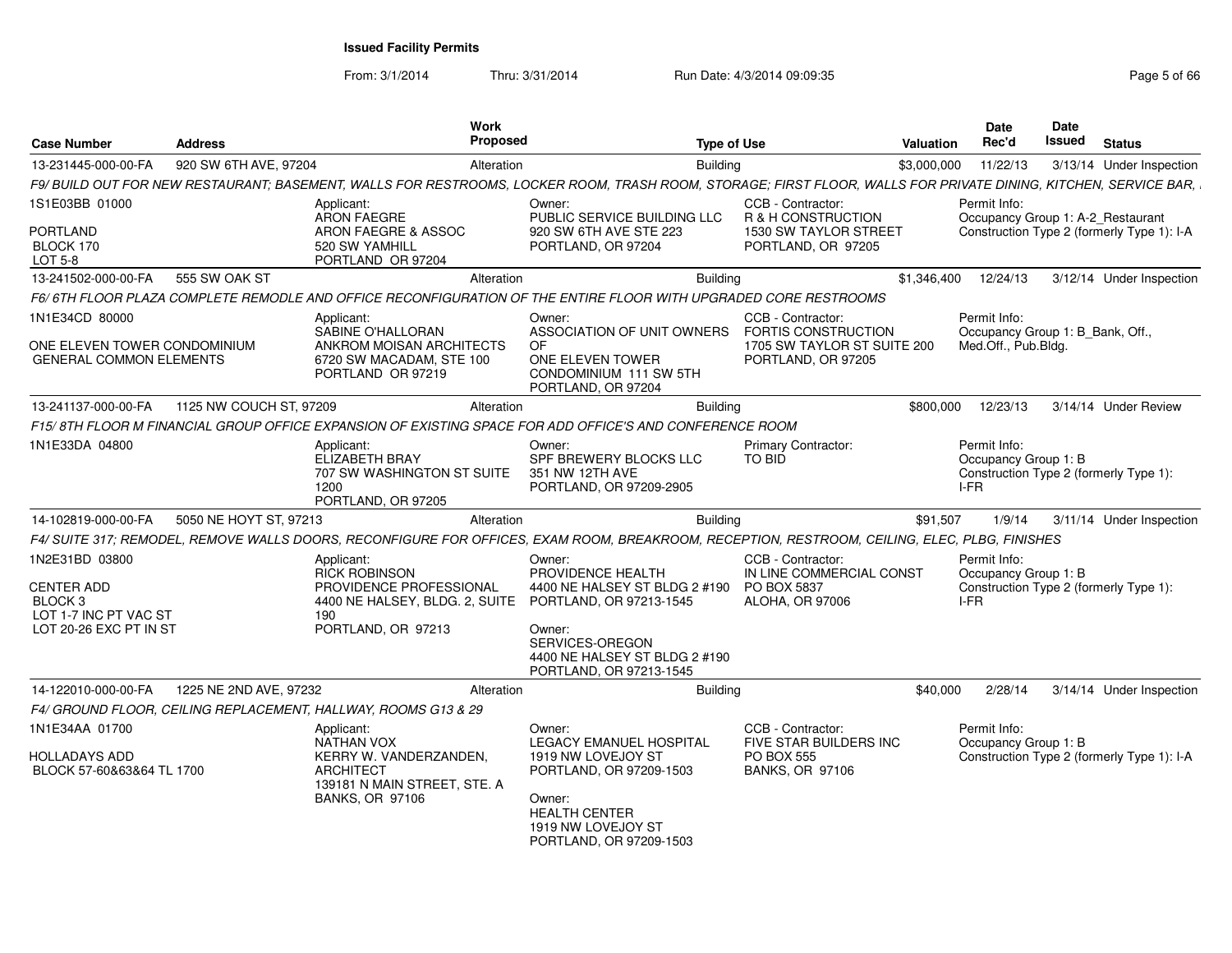From: 3/1/2014Thru: 3/31/2014 Run Date: 4/3/2014 09:09:35

| Page 6 of 66 |  |  |
|--------------|--|--|
|--------------|--|--|

| <b>Case Number</b>                | <b>Address</b>                              | <b>Work</b><br><b>Proposed</b>                                                                                                                                      |                                                                                            | <b>Type of Use</b>                                                                                                     | <b>Valuation</b> | <b>Date</b><br>Rec'd                                                    | <b>Date</b><br>Issued | <b>Status</b>                               |
|-----------------------------------|---------------------------------------------|---------------------------------------------------------------------------------------------------------------------------------------------------------------------|--------------------------------------------------------------------------------------------|------------------------------------------------------------------------------------------------------------------------|------------------|-------------------------------------------------------------------------|-----------------------|---------------------------------------------|
| 14-106127-000-00-FA               | 2421 SE 11TH AVE, 97214                     | Alteration                                                                                                                                                          |                                                                                            | <b>Building</b>                                                                                                        | \$6.500          | 1/16/14                                                                 |                       | 3/11/14 Under Inspection                    |
|                                   | F4/ TENANT 3, KITCHENETTE, MEZZANINE, STAIR |                                                                                                                                                                     |                                                                                            |                                                                                                                        |                  |                                                                         |                       |                                             |
| 1S1E02CD 09200                    |                                             | Applicant:<br>Matt Loosemore<br>Sum Design Studio & Architecture<br>2505 SE 11th Ave. Ste 268<br>Portland, OR 97202                                                 | Owner:<br><b>JAMES R ALLAN</b><br>2770 NW IMPERIAL TER<br>PORTLAND, OR 97210-3316          | CCB - Contractor:<br><b>TREVOR MATTHEW JONES</b><br>4844 NE 32ND AVE<br>PORTLAND, OR 97211-7022                        |                  |                                                                         |                       |                                             |
|                                   |                                             |                                                                                                                                                                     | Owner:<br><b>MARILYN M ALLAN</b><br>2770 NW IMPERIAL TER<br>PORTLAND, OR 97210-3316        |                                                                                                                        |                  |                                                                         |                       |                                             |
| 14-108415-000-00-FA               | 10000 SE MAIN ST, 97216                     | Alteration                                                                                                                                                          |                                                                                            | <b>Building</b>                                                                                                        | \$350,000        | 1/22/14                                                                 |                       | 3/11/14 Issued                              |
|                                   |                                             | F8/ 1ST FLOOR, 3T MRI REMODEL; REMOVE WALLS DOORS, ADD SOME WALLS BACK, RECONFIGURE WORK AREA, GLAZING, CABINETS, REMODEL PATIENT RESTROOM, PATIENT LIFT SYSTEM     |                                                                                            |                                                                                                                        |                  |                                                                         |                       |                                             |
| 1S2E04A 02400                     |                                             | Applicant:<br>MICHAEL THIEL                                                                                                                                         | Owner:<br>PORTLAND ADVENTIST MEDICAL                                                       | CCB - Contractor:<br>TURNER CONSTRUCTION CO                                                                            |                  | Permit Info:<br>Occupancy Group 1: I-2 Hospital                         |                       |                                             |
| <b>EVERGLADE</b><br>LOT 6 TL 2400 |                                             | <b>PKA ARCHITECTS</b><br>6969 SW HAMPTON ST<br>PORTLAND, OR 97223                                                                                                   | 10123 SE MARKET ST<br>PORTLAND, OR 97216-2532                                              | 1200 NW NAITO PARKWAY #300<br>PORTLAND, OR 972209                                                                      |                  |                                                                         |                       |                                             |
|                                   |                                             |                                                                                                                                                                     | Owner:<br><b>CENTER</b><br>10123 SE MARKET ST<br>PORTLAND, OR 97216-2532                   |                                                                                                                        |                  |                                                                         |                       |                                             |
| 14-116009-000-00-FA               | 700 SW 5TH AVE                              | Alteration                                                                                                                                                          |                                                                                            | <b>Building</b>                                                                                                        | \$20,000         | 2/12/14                                                                 |                       | 3/4/14 Under Inspection                     |
|                                   |                                             | F5/ SPACE 1225; TI FOR TEMPORARY OCCUPATION WHILE MAIN SPACE IS BEING REMODELED, REMOVE SOME PARTIAL WALLS, NEW CABINETRY, CEILING, FINISHES, ELEC ++++++++++BID ES |                                                                                            |                                                                                                                        |                  |                                                                         |                       |                                             |
| 1S1E03BB1 90001                   |                                             | Applicant:<br><b>ERICA OBERTELLI</b><br><b>WINICK ARCHITECTURE</b><br><b>404 GARDEN STREET</b><br>SANTA BARBARA CA 93101                                            | Owner:<br>PIONEER PLACE LIMITED<br>PARTNERSHIP<br>PO BOX 617905<br>CHICAGO, IL 60661-7905  | CCB - Contractor:<br><b>DICKINSON CAMERON</b><br>CONSTRUCTION COMPANY INC<br>6184 INNOVATION WAY<br>CARLSBAD, CA 92009 |                  | Permit Info:<br>Occupancy Group 1: M                                    |                       | Construction Type 2 (formerly Type 1): I-A  |
| 14-114486-000-00-FA               | 12000 SW 49TH AVE, 97219                    | Alteration                                                                                                                                                          |                                                                                            | <b>Building</b>                                                                                                        | \$3,106,188      | 2/6/14                                                                  |                       | $3/4/14$ Issued                             |
|                                   |                                             | F5/ VOLUNTARY SEISMIC UPGRADE IN CONJUCTION WITH INTERIOR RENOVATIONS OF 1ST AND 2ND FLOORS, REMOVE SOME WALLS, DOORS, ADD BACK SOME FOR CLASSROOMS, WORK RC        |                                                                                            |                                                                                                                        |                  |                                                                         |                       |                                             |
| 1S1E31D 00200                     |                                             | Applicant:<br><b>RYAN BURT</b><br><b>GBD ARCITECTS</b><br>1120 NW COUCH ST SUITE 300<br>PORTLAND, OR 97209                                                          | Owner:<br>PORTLAND COMMUNITY<br><b>COLLEGE DIST</b><br>PO BOX 6119<br>ALOHA, OR 97007-0119 | CCB - Contractor:<br><b>HOWARD S WRIGHT</b><br><b>CONSTRUCTORS LP</b><br>P. O. BOX 3764<br>SEATTLE, WA 98124           |                  | Permit Info:<br>Occupancy Group 1: B_Bank, Off.,<br>Med.Off., Pub.Bldg. |                       | Construction Type 2 (formerly Type 1): II-B |
| 14-121383-000-00-FA               | 111 SW 5TH AVE, 97204-3626                  | Alteration                                                                                                                                                          |                                                                                            | <b>Building</b>                                                                                                        | \$30,000         | 2/27/14                                                                 |                       | 3/7/14 Under Inspection                     |
|                                   |                                             | F4/26TH FLOOR, TI; REMOVE PARTITION WALLS, CREATE OPEN OFFICE, NEW GLASS DOOR AND SIDELIGHT AT ENTRY, NEW FRAMELESS FULL HEIGHT RELITE AT ENTRY AND BREAK/WORKRC    |                                                                                            |                                                                                                                        |                  |                                                                         |                       |                                             |
| 1N1E34CD 01300                    |                                             | Applicant:<br><b>MATT FITZGERALD</b><br><b>GBD ARCHITECTS INC</b><br>1120 NW Couch St, #300<br>Portland, OR 97209                                                   |                                                                                            | CCB - Contractor:<br><b>RUSSELL CONSTRUCTION INC</b><br>20915 SW 105TH AVE<br>TUALATIN OR 97062                        |                  | Permit Info:<br>Occupancy Group 1: B                                    |                       | Construction Type 2 (formerly Type 1): I-A  |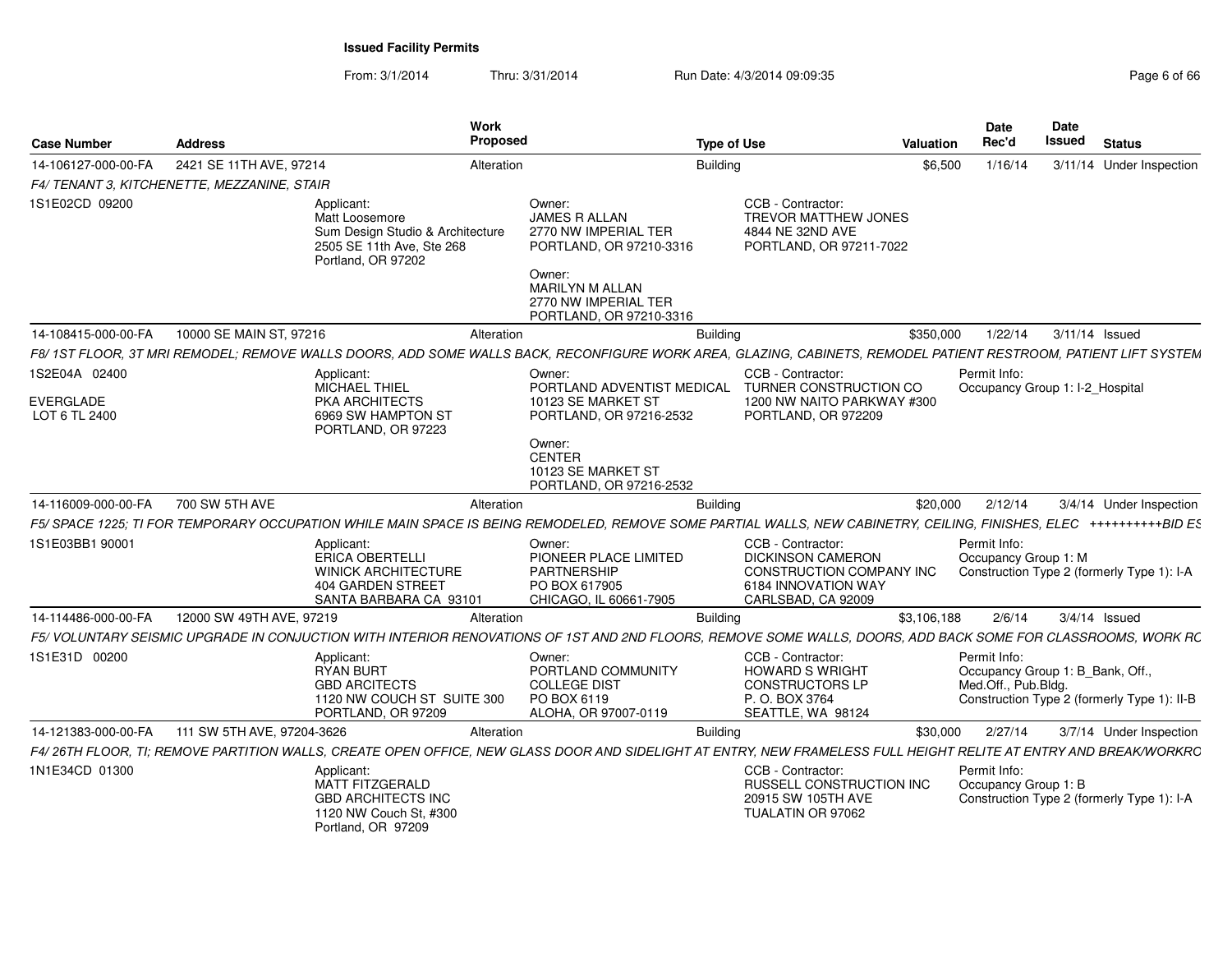| <b>Case Number</b>                                             | <b>Address</b>                |                                                                                                                   | <b>Work</b><br>Proposed | <b>Type of Use</b>                                                                                                                                                            |                                                                                                           | Valuation | <b>Date</b><br>Rec'd                                                    | Date<br>Issued | <b>Status</b>                                |
|----------------------------------------------------------------|-------------------------------|-------------------------------------------------------------------------------------------------------------------|-------------------------|-------------------------------------------------------------------------------------------------------------------------------------------------------------------------------|-----------------------------------------------------------------------------------------------------------|-----------|-------------------------------------------------------------------------|----------------|----------------------------------------------|
| 14-121748-000-00-FA                                            | 8922 NE ALDERWOOD RD - Bldg F |                                                                                                                   | Alteration              | <b>Building</b>                                                                                                                                                               |                                                                                                           | \$45,000  | 2/27/14                                                                 |                | $3/4/14$ Issued                              |
|                                                                |                               |                                                                                                                   |                         | F12/KINTETSU WORLD EXPRESS 3222 SQ FT NEW TENANT REMODEL, REMOVE AND ADD WALLS AND RELOCATE SOME INTERIOR GLAZING                                                             |                                                                                                           |           |                                                                         |                |                                              |
| 1N2E16B 02200                                                  |                               | Applicant:<br><b>JASON CHUPP</b><br>SWINERTON BUILDERS, INC.<br>2300 SW 1ST AVE. SUITE #103<br>PORTLAND, OR 97201 |                         | Owner:<br>PORT OF PORTLAND (LEASED<br>PO BOX 320099<br>ALEXANDRIA, VA 22320-4099<br>Owner:<br>NEW TOWER TRUST CO (PHASE<br>III)<br>PO BOX 320099<br>ALEXANDRIA, VA 22320-4099 | CCB - Contractor:<br>SWINERTON BUILDERS INC<br>260 TOWNSEND ST<br>SAN FRANCISCO, CA 94107                 |           | Permit Info:<br>Occupancy Group 1: B_Bank, Off.,<br>Med.Off., Pub.Bldg. |                | Construction Type 2 (formerly Type 1): III-B |
|                                                                |                               |                                                                                                                   |                         | Owner:<br><b>PTA K#122</b><br>PO BOX 320099<br>ALEXANDRIA, VA 22320-4099                                                                                                      |                                                                                                           |           |                                                                         |                |                                              |
|                                                                |                               | 13-231970-REV-01-FA 3181 SW SAM JACKSON PARK RD - Bldg DCH, 9 Alteration                                          |                         | Building                                                                                                                                                                      |                                                                                                           | \$111,000 | 2/27/14                                                                 |                | 3/10/14 Issued                               |
|                                                                |                               |                                                                                                                   |                         | F1/ REVISION TO REDUCE SCOPE OF WORK TO THE LIGHT BOOM REPLACEMENT. SPRINKLER HEAD REPLACEMENT ONLY.                                                                          |                                                                                                           |           |                                                                         |                |                                              |
| 1S1E09 00200                                                   |                               | Applicant:<br>MARCUS MORGAN<br>PKA ARCHITECTS<br>6969 SW HAMPTON ST.<br>PORTLAND, OR 97239                        |                         | Owner:<br>OREGON STATE OF<br>3181 SW SAM JACKSON PARK RD HOFFMAN CONSTRUCTION CO<br>PORTLAND, OR 97239                                                                        | CCB - Contractor:<br><b>THOMAS SMITH</b><br>OF OREGON<br>805 SW BROADWAY SUITE 2100<br>PORTLAND, OR 97205 |           |                                                                         |                |                                              |
| 13-195982-DFS-08-FA                                            | 555 SW OAK ST                 |                                                                                                                   | Alteration              | <b>Building</b>                                                                                                                                                               |                                                                                                           |           | \$<br>2/28/14                                                           |                | $3/6/14$ Issued                              |
|                                                                |                               |                                                                                                                   |                         | Issue #2/ PLAZA RENOVATION OF PUBLIC SPACES ON THE BOTTOM 3 LEVELS DFS-08 EQUIPMENT ATTACHMENT                                                                                |                                                                                                           |           |                                                                         |                |                                              |
| 1N1E34CD 80000                                                 |                               | Applicant:                                                                                                        |                         | Owner:                                                                                                                                                                        | CCB - Contractor:                                                                                         |           |                                                                         |                |                                              |
| ONE ELEVEN TOWER CONDOMINIUM<br><b>GENERAL COMMON ELEMENTS</b> |                               | <b>JOSEPH NEWMAN</b><br>1200 NW NAITO PARKWAY SUITE<br>300<br>PORTLAND, OR 97209                                  |                         | ASSOCIATION OF UNIT OWNERS<br>OF<br>ONE ELEVEN TOWER<br>CONDOMINIUM 111 SW 5TH<br>PORTLAND, OR 97204                                                                          | TURNER CONSTRUCTION CO<br>1200 NW NAITO PARKWAY #300<br>PORTLAND, OR 972209                               |           |                                                                         |                |                                              |
| 14-122026-000-00-FA                                            | 538 SW 6TH AVE, 97204         |                                                                                                                   | Alteration              | <b>Building</b>                                                                                                                                                               |                                                                                                           | \$178,034 | 2/28/14                                                                 |                | 3/10/14 Under Inspection                     |
|                                                                |                               |                                                                                                                   |                         | F14/ SUITES 520 & 1130 LEGAL AID SERVICES OF OREGON TI, REMOVE AND ADD NEW PARTITION WALLS FOR OFFICE RECONFIGURATION                                                         |                                                                                                           |           |                                                                         |                |                                              |
| 1N1E34CC 07900<br>PORTLAND<br>BLOCK 174<br>LOT 5&6             |                               | Applicant:<br><b>JAKE MONEY</b><br>1265 SOUTH 35TH PLACE<br>RIDGEFIELD, WA 98642                                  |                         | Owner:<br>PORTLAND CASCADE BUILDING<br><b>LLC</b><br>166 KINGS HIGHWAY N<br>WESTPORT, CT 06880-2423                                                                           | CCB - Contractor:<br>COMMERCIAL CONTRACTORS<br>1265 S 35TH PL<br>RIDGEFIELD WA 98642                      |           |                                                                         |                |                                              |
| 14-119003-000-00-FA                                            | 26 SW SALMON ST, 97204        |                                                                                                                   | Alteration              | <b>Building</b>                                                                                                                                                               |                                                                                                           | \$50,000  | 2/20/14                                                                 |                | 3/5/14 Under Inspection                      |
|                                                                |                               | F14/3WTC BRIDGE INTERIOR REMODEL-----maintain current sprinkler and alarm coverage                                |                         |                                                                                                                                                                               |                                                                                                           |           |                                                                         |                |                                              |
| 1S1E03BD 00200<br>PORTLAND<br>BLOCK 6                          |                               | Applicant:<br>ALFRED BRAN<br>26 SW SALMON ST<br>PORTLAND, OR 97204                                                |                         | Owner:<br>IEH PORTLAND LLC<br>121 SW SALMON ST<br>PORTLAND, OR 97204-2901                                                                                                     | CCB - Contractor:<br><b>MARK BECKIUS</b><br>REIMERS & JOLIVETTE INC<br>2344 NW 24TH AVE                   |           |                                                                         |                |                                              |
| LOT 1-8                                                        |                               |                                                                                                                   |                         |                                                                                                                                                                               | Portland, OR 97210                                                                                        |           |                                                                         |                |                                              |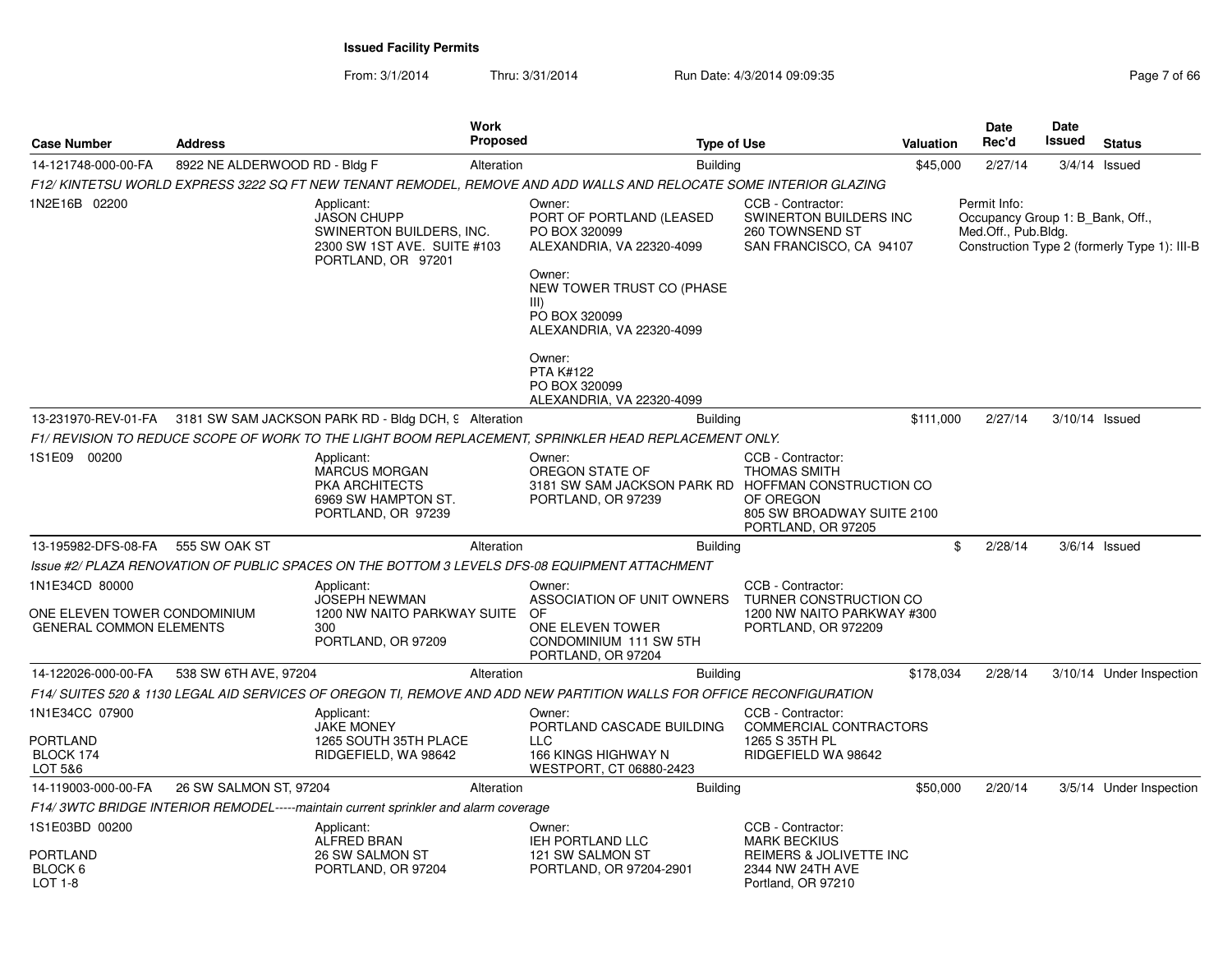From: 3/1/2014

| <b>Case Number</b>                                    | <b>Address</b>          |                                                                                                             | <b>Work</b><br><b>Proposed</b> |                                                                                                                                                                         | <b>Type of Use</b>                                                                                                            | <b>Valuation</b> | <b>Date</b><br>Rec'd                                    | Date<br>Issued | <b>Status</b>                              |
|-------------------------------------------------------|-------------------------|-------------------------------------------------------------------------------------------------------------|--------------------------------|-------------------------------------------------------------------------------------------------------------------------------------------------------------------------|-------------------------------------------------------------------------------------------------------------------------------|------------------|---------------------------------------------------------|----------------|--------------------------------------------|
| 14-119158-000-00-FA                                   | 707 SW GAINES ST, 97201 |                                                                                                             | Alteration                     |                                                                                                                                                                         | Building                                                                                                                      | \$35,000         | 2/20/14                                                 |                | $3/5/14$ Issued                            |
|                                                       |                         | F14/ SUITE 1230 RECONFIGURE OFFICE AREA WITH 85" HIGH PANELS. EXISTING CEILING IS APX 15' HIGH              |                                |                                                                                                                                                                         |                                                                                                                               |                  |                                                         |                |                                            |
| 1S1E09 00600                                          |                         | Applicant:<br><b>JEROME KEYES</b><br><b>OHSU</b><br>3181 SW Sam Jackson Park Rd<br>PORTLAND, OR 97239       |                                | Owner:<br>OREGON STATE OF (MEDICAL<br><b>DEPT</b><br>3181 SW SAM JACKSON PARK RD<br>PORTLAND, OR 97239                                                                  |                                                                                                                               |                  |                                                         |                |                                            |
| 14-119429-000-00-FA                                   | 120 SW CLAY ST, 97201   |                                                                                                             | Alteration                     |                                                                                                                                                                         | Building                                                                                                                      | \$20,000         | 2/21/14                                                 | 3/13/14 Issued |                                            |
| F14/ SUITE 240 PROJECT JAMES NEW TENANT REMODEL       |                         |                                                                                                             |                                |                                                                                                                                                                         |                                                                                                                               |                  |                                                         |                |                                            |
| 1S1E03BC 03200                                        |                         | Applicant:                                                                                                  |                                | Owner:                                                                                                                                                                  | CCB - Contractor:                                                                                                             |                  | Permit Info:                                            |                |                                            |
| <b>PORTLAND</b><br>BLOCK 127 TL 3200                  |                         | DAVID BROWN<br><b>MELVIN MARK COMPANIES</b><br>111 SW COLUMBIA, STE 1380<br>PORTLAND OR 97201               |                                | <b>URBAN OFFICE</b><br>111 SW COLUMBIA ST #1380<br>PORTLAND, OR 97201-5845<br>Owner:<br><b>PARKING</b><br>111 SW COLUMBIA ST #1380<br>PORTLAND, OR 97201-5845           | MELVIN MARK CONSTRUCTION C(Occupancy Group 1: S-2<br>111 SW COLUMBIA ST STE 1380<br>PORTLAND, OR 972015873                    |                  |                                                         |                | Construction Type 2 (formerly Type 1): I-A |
| 14-119522-000-00-FA                                   | 1500 SW 1ST AVE, 97201  |                                                                                                             | Alteration                     | Owner:<br><b>FACILITIES</b><br>111 SW COLUMBIA ST #1380<br>PORTLAND, OR 97201-5845                                                                                      | <b>Building</b>                                                                                                               | \$601,000        | 2/21/14                                                 | 3/13/14 Issued |                                            |
|                                                       |                         |                                                                                                             |                                | F14/4TH & 5TH FLOORS, NEW TENANT CALLED - PROJECT JAMES - ENTIRE FLOORS OFFICE REMODEL, RECONFIGURE PRIVATE OFFICES, CONFERENCE ROOM, TRAINING ROOM, HOSPITALIT         |                                                                                                                               |                  |                                                         |                |                                            |
| 1S1E03CA 00600<br>PORTLAND<br><b>BLOCK 116 TL 600</b> |                         | Applicant:<br>DAVID BROWN<br><b>MELVIN MARK COMPANIES</b><br>111 SW COLUMBIA, STE 1380<br>PORTLAND OR 97201 |                                | Owner:<br><b>URBAN OFFICE</b><br>111 SW COLUMBIA ST #1380<br>PORTLAND, OR 97201-5845<br>Owner:<br><b>PARKING</b><br>111 SW COLUMBIA ST #1380<br>PORTLAND, OR 97201-5845 | CCB - Contractor:<br>MELVIN MARK CONSTRUCTION C(Occupancy Group 1: B<br>111 SW COLUMBIA ST STE 1380<br>PORTLAND, OR 972015873 |                  | Permit Info:                                            |                | Construction Type 2 (formerly Type 1): I-A |
|                                                       |                         |                                                                                                             |                                | Owner:<br><b>FACILITIES</b><br>111 SW COLUMBIA ST #1380<br>PORTLAND, OR 97201-5845                                                                                      |                                                                                                                               |                  |                                                         |                |                                            |
| 14-122011-000-00-FA                                   | 837 SW 11TH AVE, 97205  |                                                                                                             | Alteration                     |                                                                                                                                                                         | <b>Building</b>                                                                                                               | \$10,000         | 2/28/14                                                 |                | 3/4/14 Under Inspection                    |
|                                                       |                         | B1/ SUITE 228 EASTERN WESTERN CORP TI, ADD WALLS & DOORS FOR PRIVATE OFFICE                                 |                                |                                                                                                                                                                         |                                                                                                                               |                  |                                                         |                |                                            |
| 1S1E04AA 00400                                        |                         | Applicant:                                                                                                  |                                | Owner:                                                                                                                                                                  | CCB - Contractor:                                                                                                             |                  | Permit Info:                                            |                |                                            |
| PORTLAND<br>BLOCK <sub>259</sub><br>LOT 3&4           |                         | Melynda Retallack<br><b>REDSIDE</b><br>PO Box 42310<br>Portland, OR 97242                                   |                                | <b>EASTERN WESTERN</b><br><b>CORPORATION</b><br>PO BOX 3228<br>PORTLAND, OR 97208-3228                                                                                  | Kevin<br><b>BARTEL CONTRACTING INC</b><br><b>PO BOX 160</b><br>GLADSTONE, OR 97027                                            |                  | Occupancy Group 1: B_Bank, Off.,<br>Med.Off., Pub.Bldg. |                | Construction Type 2 (formerly Type 1): I-A |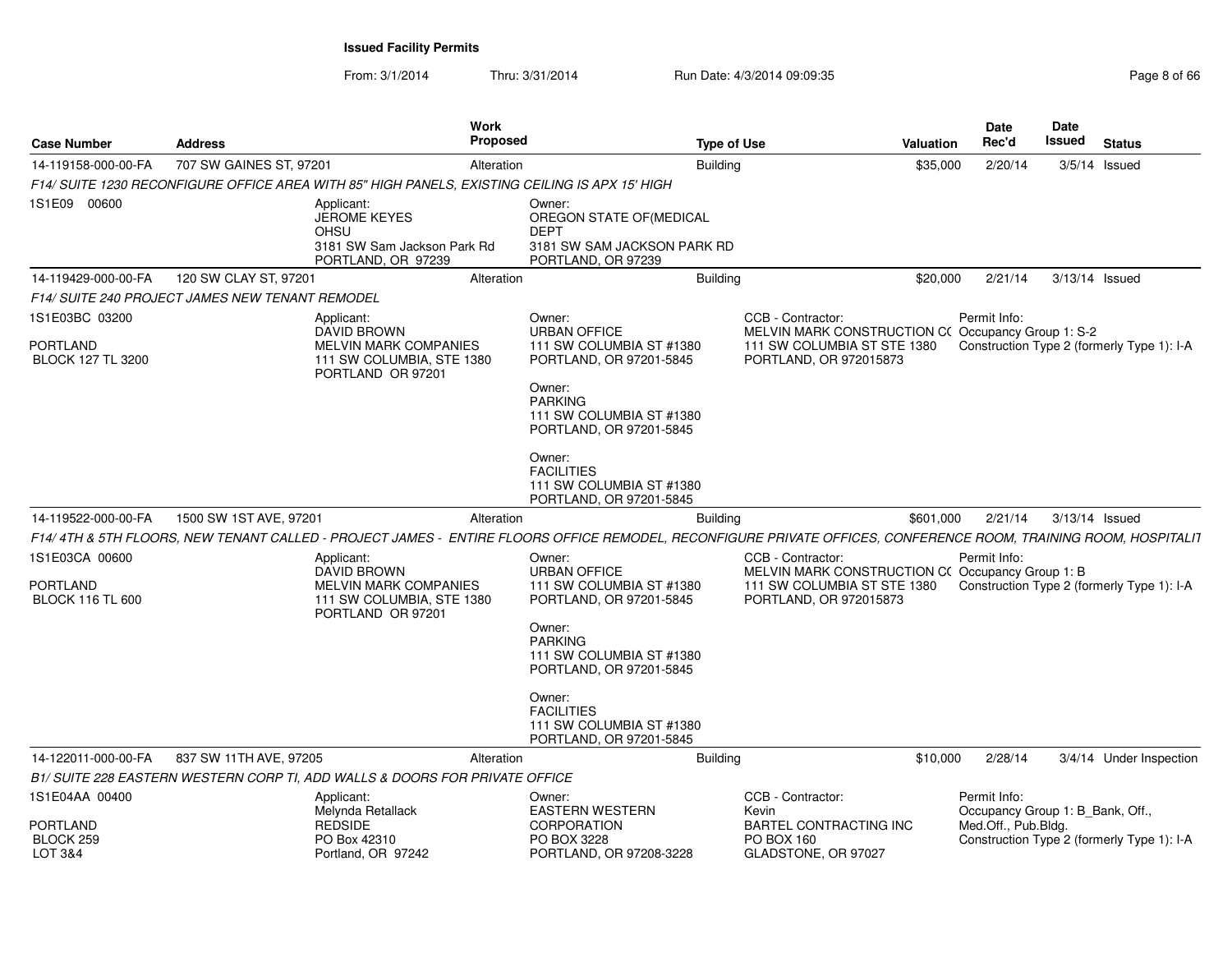| <b>Case Number</b>                                     | <b>Address</b>                                        |                                                                                                                          | <b>Work</b><br><b>Proposed</b> |                                                                                                                                                                  | <b>Type of Use</b> |                                                                                                                        | <b>Valuation</b> | Date<br>Rec'd                                | Date<br>Issued | <b>Status</b>                          |
|--------------------------------------------------------|-------------------------------------------------------|--------------------------------------------------------------------------------------------------------------------------|--------------------------------|------------------------------------------------------------------------------------------------------------------------------------------------------------------|--------------------|------------------------------------------------------------------------------------------------------------------------|------------------|----------------------------------------------|----------------|----------------------------------------|
| 14-122183-000-00-FA                                    | 601 SW 2ND AVE, 97204                                 |                                                                                                                          | Alteration                     |                                                                                                                                                                  | <b>Building</b>    |                                                                                                                        | \$48,355         | 2/28/14                                      |                | 3/11/14 Issued                         |
|                                                        |                                                       |                                                                                                                          |                                | F7/1ST FLOOR, REMODEL WOMENS LOCKER ROOM; NO LOSS OR GAIN OF FIXTURES, PATCH AND REPAIR, TILE, FLOORING, ELEC, PLBG                                              |                    |                                                                                                                        |                  |                                              |                |                                        |
| 1S1E03BA 05000<br><b>PORTLAND</b><br>BLOCK 20          |                                                       | Applicant:<br><b>TONY SILVESTRINI</b><br><b>LANGLEY INVESTMENT</b><br>PROPERTIES, INC.                                   |                                | Owner:<br>MORRISON STREET CF LLC<br>1211 SW 5TH AVE #2230<br>PORTLAND, OR 97204                                                                                  |                    | CCB - Contractor:<br>MCKINSTRY CO LLC<br>16970 NE MASON ST. SUITE 100<br>PORTLAND OR 97230-7398                        |                  |                                              |                |                                        |
| LOT 1-4 EXC PT IN ST & LOT 5-8                         |                                                       | 1211 SW 5TH AVE, SUITE L-17<br>PORTLAND, OR 97204                                                                        |                                |                                                                                                                                                                  |                    | CCB - Contractor:<br><b>LANGLEY INVESTMENT</b><br>PROPERTIES INC<br>825 NE MULTNOMAH ST STE 1275<br>PORTLAND, OR 97232 |                  |                                              |                |                                        |
| 14-120001-000-00-FA                                    | 1210 NW COUCH ST, 97209                               |                                                                                                                          | Alteration                     |                                                                                                                                                                  | <b>Building</b>    |                                                                                                                        | \$800,000        | 2/24/14                                      |                | 3/10/14 Under Inspection               |
|                                                        |                                                       |                                                                                                                          |                                | F12/ WHOLE FOODS PARTIAL REMODEL INCLUDING INFILL OF EXISTING SLAB OPENING ON GROUND FLOOR. PARTIAL REFIRGERATION EQIPMENT AND FURNITURE REPLACEMENT. MODIFY LIC |                    |                                                                                                                        |                  |                                              |                |                                        |
| 1N1E33DA 05000                                         |                                                       | Applicant:<br><b>MATTHEW BRAY</b><br><b>GBD ARCHITECTS</b><br>1120 NW COUCH ST<br>PORTLAND OR 97205                      |                                |                                                                                                                                                                  |                    | CCB - Contractor:<br>Kevin Merriman<br>JR ABBOTT CONSTRUCTION INC<br>PO BOX 84048<br>SEATTLE, WA 981248448             |                  | Permit Info:<br>Occupancy Group 1: B<br>I-FR |                | Construction Type 2 (formerly Type 1): |
| 14-120040-000-00-FA                                    | 930 SW HALL ST, 97201                                 |                                                                                                                          | Alteration                     |                                                                                                                                                                  | <b>Building</b>    |                                                                                                                        | \$12,000         | 2/24/14                                      |                | $3/6/14$ Issued                        |
|                                                        | B1/ PSC FOOTBALL LOCKER ROOM ADD EXIT DOOR            |                                                                                                                          |                                |                                                                                                                                                                  |                    |                                                                                                                        |                  |                                              |                |                                        |
| 1S1E04DA 07100<br>PORTLAND<br>INC PT VAC STS BLOCK 231 |                                                       | Applicant:<br><b>FRANCIS MCBRIDE</b><br>PORTLAND STATE UNIVERSITY<br>617 SW Montgomery St, Ste 202<br>Portland, OR 97201 |                                | Owner:<br>OREGON STATE OF (BOARD OF<br><b>PO BOX 751</b><br>PORTLAND, OR 97207                                                                                   |                    |                                                                                                                        |                  |                                              |                |                                        |
|                                                        |                                                       |                                                                                                                          |                                | Owner:<br><b>HIGHER EDUCATION</b><br>PO BOX 751<br>PORTLAND, OR 97207                                                                                            |                    |                                                                                                                        |                  |                                              |                |                                        |
| 14-120071-000-00-FA                                    | 14015 NE GLISAN ST, 97230                             |                                                                                                                          | Alteration                     |                                                                                                                                                                  | <b>Building</b>    |                                                                                                                        | \$8,000          | 2/24/14                                      |                | $3/6/14$ Issued                        |
|                                                        | B1/ CLUBHOUSE - NEW DOOR AND WINDOW TO THE NORTH WALL |                                                                                                                          |                                |                                                                                                                                                                  |                    |                                                                                                                        |                  |                                              |                |                                        |
| 1N2E35A 00200                                          |                                                       | Applicant:<br><b>LYDIA NEILL</b>                                                                                         |                                | Owner:<br>METRO(LEASED COURSE CO                                                                                                                                 |                    | CCB - Contractor:<br><b>FFOSIL CONTRACTING &amp;</b>                                                                   |                  |                                              |                |                                        |
| SECTION 35 1N 2E<br>TL 200 4.50 ACRES                  |                                                       | <b>METRO</b><br>600 NE GRAND AVE<br>PORTLAND OR 97232                                                                    |                                | 600 NE GRAND AVE<br>PORTLAND, OR 97232-2736                                                                                                                      |                    | <b>MANAGEMENT PC</b><br>PO BOX 1285<br>SILVERTON, OR 97381                                                             |                  |                                              |                |                                        |
| 14-120122-000-00-FA                                    | 3303 SW BOND AVE, 97201                               |                                                                                                                          | Alteration                     |                                                                                                                                                                  | <b>Building</b>    |                                                                                                                        | \$8,000          | 2/24/14                                      | 3/10/14 Issued |                                        |
|                                                        |                                                       | F13/ CHH3 ULTRASOUND REMODEL - UPGRADE FOR NEW U/S EQUIPMENT                                                             |                                |                                                                                                                                                                  |                    |                                                                                                                        |                  |                                              |                |                                        |
| 1S1E10AC 00500                                         |                                                       | Applicant:<br><b>SEAN INGERSOLL</b><br>PKA ARCHITECTS<br>6969 SW HAMPTON ST.<br>PORTLAND, OR 97223                       |                                |                                                                                                                                                                  |                    | CCB - Contractor:<br>FORTIS CONSTRUCTION<br>1705 SW TAYLOR ST SUITE 200<br>PORTLAND, OR 97205                          |                  |                                              |                |                                        |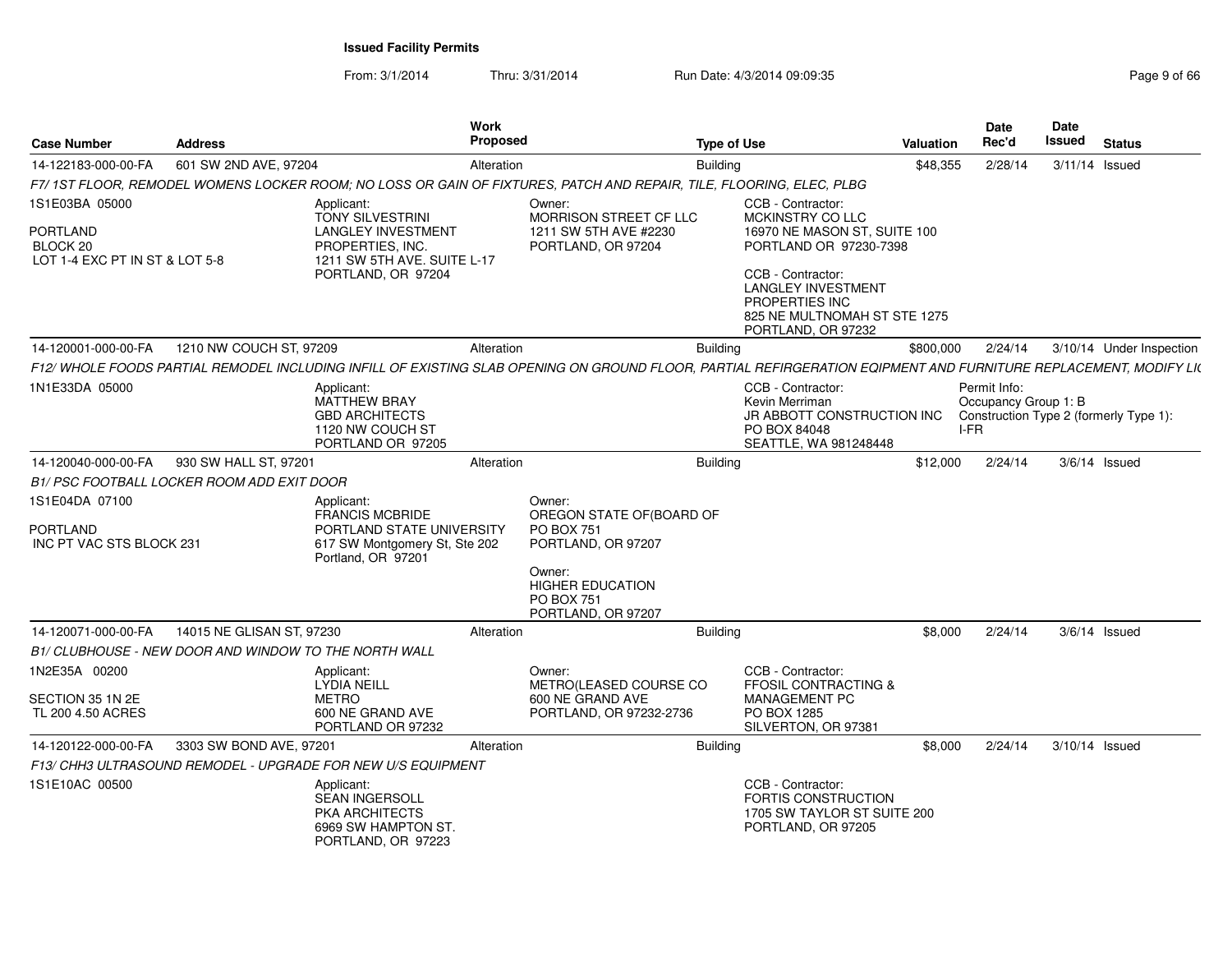| <b>Case Number</b>                   | <b>Address</b>                                 | Work<br>Proposed                                                                                                                                                    |                                                                                       | <b>Type of Use</b>                                                                                                                   | Valuation     | Date<br>Rec'd                        | Date<br>Issued<br><b>Status</b>                                                 |
|--------------------------------------|------------------------------------------------|---------------------------------------------------------------------------------------------------------------------------------------------------------------------|---------------------------------------------------------------------------------------|--------------------------------------------------------------------------------------------------------------------------------------|---------------|--------------------------------------|---------------------------------------------------------------------------------|
| 14-119935-000-00-FA                  | 308 SW 2ND AVE, 97204                          | Alteration                                                                                                                                                          |                                                                                       | <b>Building</b>                                                                                                                      | \$497,000     | 2/24/14                              | 3/13/14 Issued                                                                  |
|                                      |                                                | B2/ RESTROOM REMODEL, FLOORS, 3-8-9-10; PARTITIONS, DOORS, FIXTURES, FINISHES                                                                                       |                                                                                       |                                                                                                                                      |               |                                      |                                                                                 |
| 1N1E34CD 04600                       |                                                | Applicant:<br>PETE SMITH<br>SWINERTON BUILDERS, INC<br>2300 SW 1ST AVE. SUITE 103<br>PORTLAND, OR 97201                                                             | Owner:<br>NGP DUNCAN PLAZA<br>PO BOX 4900 DEPT #360<br>SCOTTSDALE, AZ 85261-4900      | CCB - Contractor:<br>SWINERTON BUILDERS INC<br>260 TOWNSEND ST<br>SAN FRANCISCO, CA 94107                                            |               | Permit Info:                         | Occupancy Group 1: A-2_Restaurant<br>Construction Type 2 (formerly Type 1): I-A |
|                                      |                                                |                                                                                                                                                                     | Owner:<br>PORTLAND LLC<br>PO BOX 4900 DEPT #360<br>SCOTTSDALE, AZ 85261-4900          |                                                                                                                                      |               |                                      |                                                                                 |
| 14-120035-000-00-FA                  | 501 N GRAHAM ST, 97227                         | Alteration                                                                                                                                                          |                                                                                       | <b>Building</b>                                                                                                                      | \$22,000      | 2/24/14                              | 3/7/14 Issued                                                                   |
|                                      |                                                | F5/ SUITE 275, REMODEL; ADD RESTROOM IN OFFICE 201, REMOVE WALL BETWEEN OFFICES 213/214 FOR CONFERENCE ROOM. INFILL ONE DOOR, FLOORING, FIXTURES, FINISHES          |                                                                                       |                                                                                                                                      |               |                                      |                                                                                 |
| 1N1E27AC 01000<br><b>ABENDS ADD</b>  |                                                | Applicant:<br>MEG UEHARA<br><b>ZGF ARCHITECTS</b>                                                                                                                   | Owner:<br>LEGACY HEALTH SYSTEM<br>1919 NW LOVEJOY ST                                  | CCB - Contractor:<br><b>SHAWN L DAVIS</b><br>AMERICAN ACOUSTICS                                                                      |               | Permit Info:<br>Med.Off., Pub.Bldg.  | Occupancy Group 1: B_Bank, Off.                                                 |
| <b>BLOCK 1 TL 1000</b>               |                                                | 1223 SW WASHINGTON STE 200<br>PORTLAND, OR 97205                                                                                                                    | PORTLAND, OR 97209                                                                    | 13313 NE 176TH CIR<br>BATTLE GROUND, WA 98604                                                                                        |               |                                      | Construction Type 2 (formerly Type 1): I-A                                      |
| 14-120112-000-00-FA                  | 501 N GRAHAM ST, 97227                         | Alteration                                                                                                                                                          |                                                                                       | Building                                                                                                                             | \$275.000     | 2/24/14                              | 3/7/14 Issued                                                                   |
|                                      |                                                | F11/ SUITES 500,565,580, TI; REMOVE SOME WALLS, DOORS, CABINETRY, FIXTURES, RECONFIGURE FOR SURGICAL EXPANSION, ENLARGE WAITING ROOM, CREATE OFFICES, EXAM ROOMS, ( |                                                                                       |                                                                                                                                      |               |                                      |                                                                                 |
| 1N1E27AC 01000                       |                                                | Applicant:<br>MEG UEHARA                                                                                                                                            | Owner:<br><b>LEGACY HEALTH SYSTEM</b>                                                 | CCB - Contractor:<br><b>LCG PENCE</b>                                                                                                |               |                                      |                                                                                 |
| ABENDS ADD<br><b>BLOCK 1 TL 1000</b> |                                                | <b>ZGF ARCHITECTS</b><br>1223 SW WASHINGTON STE 200<br>PORTLAND, OR 97205                                                                                           | 1919 NW LOVEJOY ST<br>PORTLAND, OR 97209                                              | 2720 SW CORBETT<br>PORTLAND OR 97201                                                                                                 |               |                                      |                                                                                 |
|                                      |                                                | 13-215359-DFS-02-FA 3181 SW SAM JACKSON PARK RD - Bldg BSC, 9 Alteration                                                                                            |                                                                                       | <b>Building</b>                                                                                                                      | $\mathcal{L}$ | 2/26/14                              | 3/11/14 Issued                                                                  |
|                                      |                                                | F8/ NORTH CAMPUS UTILITY PLANT UPGRADE (PHASE 2) - DFS-02 SEISMIC ANCHORS                                                                                           |                                                                                       |                                                                                                                                      |               |                                      |                                                                                 |
| 1S1E09 00200                         |                                                | Applicant:<br>JEHOSHUA FAJARDO<br>HOFFMAN CONSTRUCTION<br>805 SW BROADWAY SUITE 2100<br>PORTLAND, OR 97205                                                          | Owner:<br>OREGON STATE OF<br>3181 SW SAM JACKSON PARK RD<br>PORTLAND, OR 97239        | CCB - Contractor:<br><b>THOMAS SMITH</b><br>HOFFMAN CONSTRUCTION CO<br>OF OREGON<br>805 SW BROADWAY SUITE 2100<br>PORTLAND, OR 97205 |               | Permit Info:<br>Occupancy Group 1: B | Construction Type 2 (formerly Type 1): I-B                                      |
|                                      | 13-241481-DFS-01-FA 2 N CENTER COURT ST, 97227 | Alteration                                                                                                                                                          |                                                                                       | <b>Building</b>                                                                                                                      | SS.           | 2/25/14                              | $3/3/14$ Issued                                                                 |
| <b>F9/ DFS FOR METAL AWNING</b>      |                                                |                                                                                                                                                                     |                                                                                       |                                                                                                                                      |               |                                      |                                                                                 |
| 1N1E34AB 01400                       |                                                | Applicant:<br>Markus Brown<br><b>GBD Architects</b><br>1120 NW Couch, Ste 300<br>Portland, OR 97209                                                                 | Owner:<br>PORTLAND CITY OF(LEASED<br>1 CENTER CT #150<br>PORTLAND, OR 97227<br>Owner: | CCB - Contractor:<br>LORENTZ BRUUN CO INC<br>3611 SE 20TH ST, STE 300<br>PORTLAND OR 97202                                           |               | Permit Info:                         | Occupancy Group 1: A-2_Restaurant<br>Construction Type 2 (formerly Type 1): I-B |
|                                      |                                                |                                                                                                                                                                     | PORTLAND ARENA MGMT LLC<br>1 CENTER CT #150<br>PORTLAND, OR 97227                     |                                                                                                                                      |               |                                      |                                                                                 |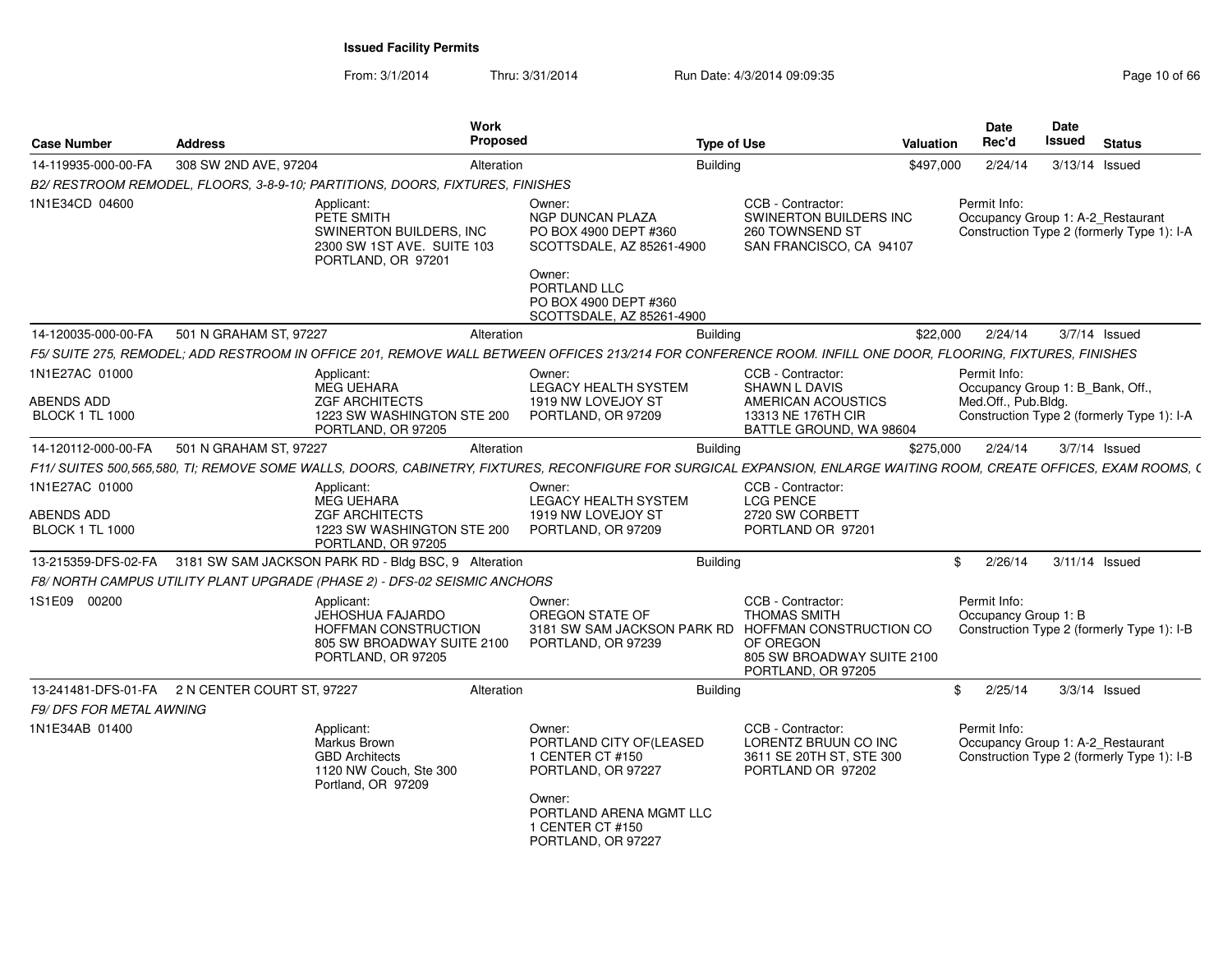| <b>Case Number</b>                                                                                               | <b>Address</b>               | Work<br>Proposed                                                                                                      |                                                                                                                                                                  | <b>Type of Use</b>                                                                                                     | Valuation   | <b>Date</b><br>Rec'd                            | <b>Date</b><br>Issued | <b>Status</b>                               |
|------------------------------------------------------------------------------------------------------------------|------------------------------|-----------------------------------------------------------------------------------------------------------------------|------------------------------------------------------------------------------------------------------------------------------------------------------------------|------------------------------------------------------------------------------------------------------------------------|-------------|-------------------------------------------------|-----------------------|---------------------------------------------|
| 14-118251-000-00-FA                                                                                              | 825 NE MULTNOMAH ST - Unit 1 | Alteration                                                                                                            |                                                                                                                                                                  | <b>Building</b>                                                                                                        | \$1,696,116 | 2/19/14                                         |                       | 3/6/14 Under Inspection                     |
|                                                                                                                  |                              |                                                                                                                       | F7/13TH & 14TH FLOORS, TI; REMOVE ALL PARTITIONS, DOORS, FIXTURES, FLOORING, RECONFIGURE WALLS, DOORS, FOR OFFICES, RECEPTION, CONFERENCE ROOM, LOUNGE, RESTROON |                                                                                                                        |             |                                                 |                       |                                             |
| 1N1E35BB 90002<br>LLOYD CENTER TOWER CONDOMINIUM<br>LOT <sub>1</sub><br>DEPT OF REVENUE                          |                              | Applicant:<br><b>TONY SILVESTRINI</b><br><b>LANGLEY INVESTMENT</b><br>PROPERTIES, INC.<br>1211 SW 5TH AVE. SUITE L-17 | Owner:<br>PACIFICORP<br>700 NE MULTNOMAH ST 7TH FLR<br>PORTLAND, OR 97232                                                                                        | CCB - Contractor:<br><b>LANGLEY INVESTMENT</b><br>PROPERTIES INC<br>825 NE MULTNOMAH ST STE 1275<br>PORTLAND, OR 97232 |             |                                                 |                       |                                             |
| 14-119613-000-00-FA                                                                                              | 4380 SW MACADAM AVE, 97201   | PORTLAND, OR 97204<br>Alteration                                                                                      |                                                                                                                                                                  | <b>Building</b>                                                                                                        | \$44.348    | 2/21/14                                         | 3/10/14 Issued        |                                             |
|                                                                                                                  |                              |                                                                                                                       | F9/4TH FLOOR EXPANSION: REMOVE/ADD WALLS, DOORS, OPEN UP HALLWAY TO MAIN CORRIDOR, CREATE OFFICES, CONFERENCE ROOM, STORAGE ROOMS, OPEN OFFICE SPACE, CEILING    |                                                                                                                        |             |                                                 |                       |                                             |
| 1S1E10DC 00800                                                                                                   |                              | Applicant:                                                                                                            | Owner:                                                                                                                                                           | CCB - Contractor:                                                                                                      |             | Permit Info:                                    |                       |                                             |
| SECTION 10 1S 1E<br>TL 800 3.18 ACRES<br>DEFERRAL-POTENTIAL ADDITIONAL TAX                                       |                              | JESSICA DUNHAM<br><b>ZGF</b><br>PORTLAND, OR 97205                                                                    | <b>RIVER FORUM LLC</b><br>235 MONTGOMERY ST FL 16<br>1223 SW WASHINGTON, SUITE 20( SAN FRANCISCO, CA 94104                                                       | LEASE CRUTCHER LEWIS CORP<br>921 SW WASHINGTON #150<br>PORTLAND, OR 972050000                                          |             | Occupancy Group 1: B                            |                       | Construction Type 2 (formerly Type 1): II-A |
| 14-119683-000-00-FA                                                                                              | 2801 N GANTENBEIN AVE, 97227 | Alteration                                                                                                            |                                                                                                                                                                  | <b>Building</b>                                                                                                        | \$3,390,000 | 2/21/14                                         | 3/18/14 Issued        |                                             |
|                                                                                                                  |                              |                                                                                                                       | F13/ N TOWER; REMOVAL AND REPLACEMENT OF EXISTING AHU UNITS IN PENTHOUSE, WALLS AND DOOR REMOVAL, STEEL SUPPORTS, FRAMING AND ASSOCIATED ELECTRICAL, PLUMBING,   |                                                                                                                        |             |                                                 |                       |                                             |
| 1N1E27AC 01100<br>ABENDS ADD                                                                                     |                              | Applicant:<br><b>CHRIS THORN</b><br>222 SW COLUMBIA ST STE 300                                                        | Owner:<br><b>EMANUEL HOSPITAL</b><br>1919 NW LOVEJOY ST                                                                                                          | CCB - Contractor:<br><b>SKANSKA USA</b><br>222 SW Columbia St., Suite 300                                              |             | Permit Info:<br>Occupancy Group 1: I-2          |                       | Construction Type 2 (formerly Type 1): I-A  |
| BLOCK 4<br>LOT 1-18 TL 1100                                                                                      |                              | PORTLAND, OR 97201                                                                                                    | PORTLAND, OR 97209                                                                                                                                               | Portland, OR 97201                                                                                                     |             |                                                 |                       |                                             |
| 13-209339-REV-01-FA 1130 NW 22ND AVE                                                                             |                              | Alteration                                                                                                            |                                                                                                                                                                  | Building                                                                                                               |             | \$2/20/14                                       | 3/17/14 Issued        |                                             |
|                                                                                                                  |                              |                                                                                                                       | F14/ MULTIPLE REVISIONS, WALL MOVEMENTS, DOOR DELETIONS, RELOCATION, REDUCE SIZE OF BREAKROOM, NEW MT SHAFT, CEILING, ELEC, ETC. SEE ATTACHED DOCUMENT FOR ITEMI |                                                                                                                        |             |                                                 |                       |                                             |
| 1N1E33BA 04000A1                                                                                                 |                              | Applicant:<br><b>WARREN TYLER</b>                                                                                     | Owner:<br><b>GOOD SAMARITAN HOSPITAL &amp;</b>                                                                                                                   | CCB - Contractor:<br><b>SKANSKA USA</b>                                                                                |             | Permit Info:<br>Occupancy Group 1: B_Bank, Off. |                       |                                             |
| <b>COUCHS ADD</b><br>BLOCK 300<br>LOT 5-14&16-18 TL 4000<br>IMPS ONLY SEE R141330 (R180232300) FOR<br>AND & IMPS |                              | PKA ARCHITECTS<br>6969 SW HAMPTON ST<br>PORTLAND, OR 97210                                                            | <b>MEDICAL CENTER</b><br>1919 NW LOVEJOY ST<br>PORTLAND, OR 97209                                                                                                | 222 SW Columbia St., Suite 300<br>Portland, OR 97201                                                                   |             | Med.Off., Pub.Bldg.                             |                       | Construction Type 2 (formerly Type 1): I-A  |
| 14-119138-000-00-FA 1 N CENTER COURT ST, 97227                                                                   |                              | Alteration                                                                                                            |                                                                                                                                                                  | <b>Building</b>                                                                                                        | \$80,000    | 2/20/14                                         |                       | 3/10/14 Under Inspection                    |
|                                                                                                                  |                              |                                                                                                                       | F14/ LEVEL 4. MARKETING SUITE: COMBINE TWO SUITES INTO ONE. NEW WALLS, FINISHES, FLOORING, CEILING, ELEC, PLBG                                                   |                                                                                                                        |             |                                                 |                       |                                             |
| 1N1E34AB 00700                                                                                                   |                              | Applicant:<br><b>JOSH PETERSON</b><br><b>GBD ARCHITECTS</b><br>1120 NW COUCH ST. SUITE 300<br>PORTLAND, OR 97209      | Owner:<br>PORTLAND CITY OF (LEASED<br>1 CENTER CT #150<br>PORTLAND, OR 97227<br>Owner:<br>PORTLAND ARENA MGMT LLC<br>1 CENTER CT #150<br>PORTLAND, OR 97227      | CCB - Contractor:<br>LORENTZ BRUUN CO INC<br>3611 SE 20TH ST, STE 300<br>PORTLAND OR 97202                             |             |                                                 |                       |                                             |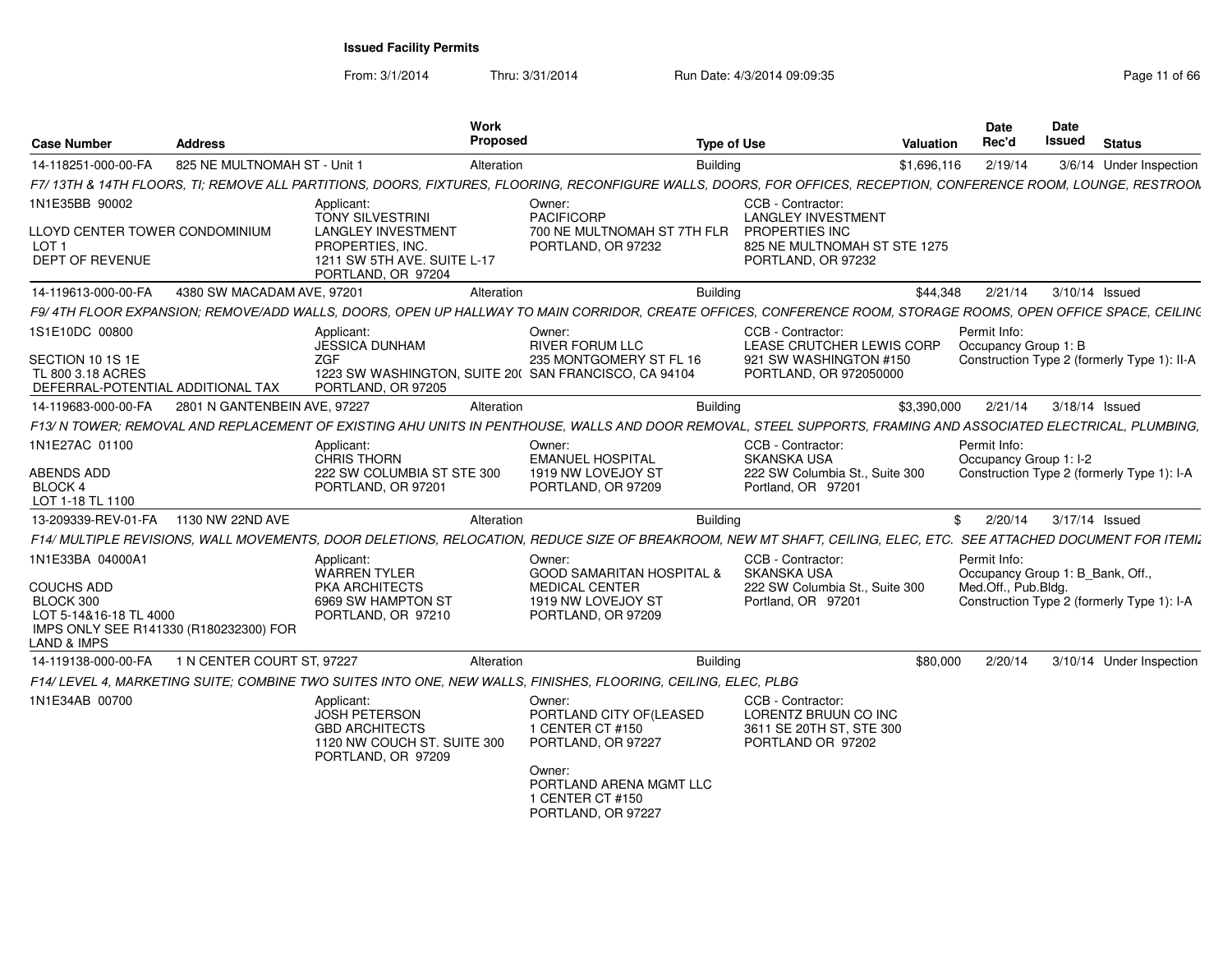| <b>Case Number</b>                                                                                                 | <b>Address</b>                                      |                                                                                                                    | Work<br>Proposed |                                                                                                                                                             | <b>Type of Use</b> |                                                                                                       | <b>Valuation</b> | <b>Date</b><br>Rec'd                   | <b>Date</b><br><b>Issued</b> | <b>Status</b>                               |
|--------------------------------------------------------------------------------------------------------------------|-----------------------------------------------------|--------------------------------------------------------------------------------------------------------------------|------------------|-------------------------------------------------------------------------------------------------------------------------------------------------------------|--------------------|-------------------------------------------------------------------------------------------------------|------------------|----------------------------------------|------------------------------|---------------------------------------------|
| 14-122413-000-00-FA                                                                                                |                                                     | 3181 SW SAM JACKSON PARK RD - Bldg DCH, 9 Alteration                                                               |                  |                                                                                                                                                             | <b>Building</b>    |                                                                                                       | \$25,000         | 3/3/14                                 | 3/12/14 Issued               |                                             |
|                                                                                                                    | F10/4TH FLOOR ELEVATOR LOBBY, INSTALL SMOKE CURTAIN |                                                                                                                    |                  |                                                                                                                                                             |                    |                                                                                                       |                  |                                        |                              |                                             |
| 1S1E09 00200                                                                                                       |                                                     | Applicant:<br>Vanessa Robinson<br><b>MAHLUM ARCHITECTS</b><br>1231 NW Hoyt, #102<br>Portland, OR 97209             |                  | Owner:<br>OREGON STATE OF<br>3181 SW SAM JACKSON PARK RD WEST COAST CONTRACTORS<br>PORTLAND, OR 97239                                                       |                    | CCB - Contractor:<br><b>ANDERSEN CONSTRUCTION &amp;</b><br>6712 N CUTTER CIRCLE<br>PORTLAND, OR 97217 |                  |                                        |                              |                                             |
| 14-122423-000-00-FA                                                                                                | 2 N CENTER COURT ST, 97227                          |                                                                                                                    | Alteration       |                                                                                                                                                             | <b>Building</b>    |                                                                                                       | \$20,000         | 3/3/14                                 | 3/10/14 Issued               |                                             |
|                                                                                                                    | F4/ INSTALL HANGING ART PIECE IN INTERIOR           |                                                                                                                    |                  |                                                                                                                                                             |                    |                                                                                                       |                  |                                        |                              |                                             |
| 1N1E34AB 01400                                                                                                     |                                                     | Applicant:<br>Markus Brown<br><b>GBD Architects</b><br>1120 NW Couch, Ste 300<br>Portland, OR 97209                |                  | Owner:<br>PORTLAND CITY OF (LEASED<br>1 CENTER CT #150<br>PORTLAND, OR 97227<br>Owner:<br>PORTLAND ARENA MGMT LLC<br>1 CENTER CT #150<br>PORTLAND, OR 97227 |                    | CCB - Contractor:<br>LORENTZ BRUUN CO INC<br>3611 SE 20TH ST, STE 300<br>PORTLAND OR 97202            |                  |                                        |                              |                                             |
| 14-122619-000-00-FA                                                                                                | 919 NE 19TH AVE, 97232                              |                                                                                                                    | Alteration       |                                                                                                                                                             | <b>Building</b>    |                                                                                                       | \$6,500          | 3/3/14                                 |                              | 3/12/14 Under Inspection                    |
|                                                                                                                    |                                                     | B2/ ADD THREE WALLS, DOORS, CREATE TWO OFFICES, CEILING, ELEC,                                                     |                  |                                                                                                                                                             |                    |                                                                                                       |                  |                                        |                              |                                             |
| 1N1E35AC 00100<br>SULLIVANS ADD<br><b>BLOCK 36 TL 100</b>                                                          |                                                     | Applicant:<br><b>MARK WOLFE</b><br>AMERICAN PROPERTY<br><b>MANAGEMENT</b><br>2154 NE BROADWAY<br>PORTLAND OR 97212 |                  | Owner:<br>WESTON INVESTMENT CO LLC<br>2154 NE BROADWAY RM 200<br>PORTLAND, OR 97232-1590                                                                    |                    |                                                                                                       |                  | Permit Info:<br>Occupancy Group 1: B   |                              | Construction Type 2 (formerly Type 1): II-A |
| 14-122644-000-00-FA                                                                                                | 1221 SW YAMHILL ST                                  |                                                                                                                    | Alteration       |                                                                                                                                                             | <b>Building</b>    |                                                                                                       | \$4,000          | 3/3/14                                 |                              | 3/12/14 Under Inspection                    |
|                                                                                                                    |                                                     | B2/ SUITE 260, REMOVE ONE WALL, ADD ONE, INFILL DOORWAY, CEILING, ELEC                                             |                  |                                                                                                                                                             |                    |                                                                                                       |                  |                                        |                              |                                             |
| 1N1E33DD 06200A1<br><b>PORTLAND</b><br><b>BLOCK S1/2H</b><br>$LOT 1-8$<br>NON-HISTORIC<br>SEE R246865 FOR HISTORIC |                                                     | Applicant:<br><b>MARK WOLFE</b><br>AMERICAN PROPERTY<br><b>MANAGEMENT</b><br>2154 NE BROADWAY<br>PORTLAND OR 97212 |                  | Owner:<br>WESTON INVESTMENT CO LLC<br>2154 NE BROADWAY RM 200<br>PORTLAND, OR 97232-1590                                                                    |                    |                                                                                                       |                  | Permit Info:<br>Occupancy Group 1: B   |                              | Construction Type 2 (formerly Type 1): I-A  |
| 14-127471-000-00-FA                                                                                                |                                                     | 3181 SW SAM JACKSON PARK RD - Bldg OHS, 9 Alteration                                                               |                  |                                                                                                                                                             | <b>Building</b>    |                                                                                                       | \$34,300         | 3/17/14                                |                              | 3/26/14 Under Inspection                    |
|                                                                                                                    |                                                     |                                                                                                                    |                  | F15/5TH FLOOR 05C03 PICC REMODEL, REPLACE EXISTING CEILING TILE WITH NEW, EXISTING GRID TO REMAIN                                                           |                    |                                                                                                       |                  |                                        |                              |                                             |
| 1S1E09 00200                                                                                                       |                                                     | Applicant:<br><b>JEROME KEYES</b><br><b>OHSU</b><br>3181 SW SAM JACKSON PARK<br>RD.<br>PORTLAND, OR 97239          |                  | Owner:<br>OREGON STATE OF<br>3181 SW SAM JACKSON PARK RD<br>PORTLAND, OR 97239                                                                              |                    | CCB - Contractor:<br><b>SKANSKA USA</b><br>222 SW Columbia St., Suite 300<br>Portland, OR 97201       |                  | Permit Info:<br>Occupancy Group 1: I-2 |                              | Construction Type 2 (formerly Type 1): I-A  |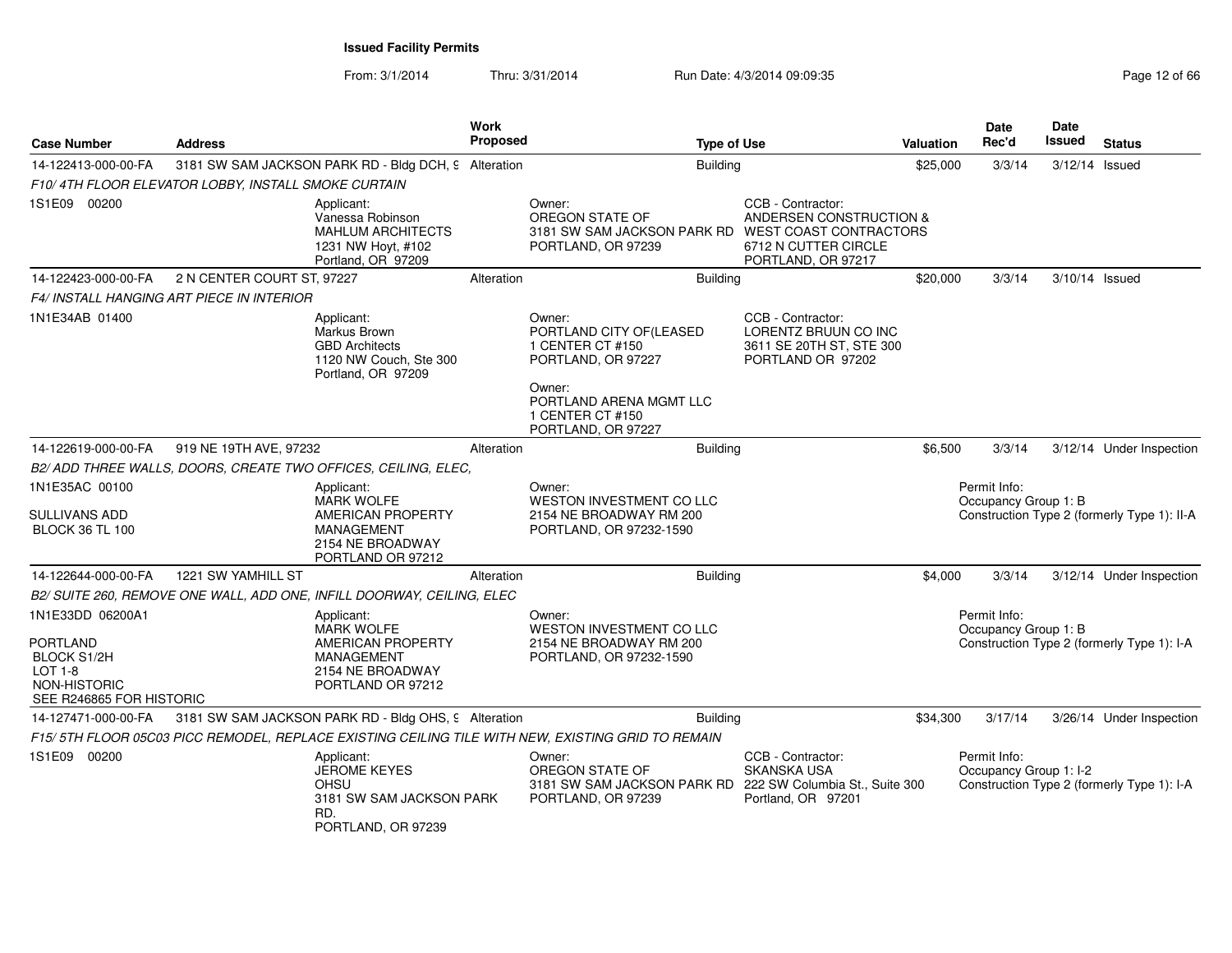| <b>Case Number</b>                                                               | <b>Address</b>                              | Work<br><b>Proposed</b>                                                                                                                                            | <b>Type of Use</b>                                                                                              |                                                                                                              | <b>Valuation</b> | <b>Date</b><br>Rec'd                                                    | Date<br>Issued   | <b>Status</b>                              |
|----------------------------------------------------------------------------------|---------------------------------------------|--------------------------------------------------------------------------------------------------------------------------------------------------------------------|-----------------------------------------------------------------------------------------------------------------|--------------------------------------------------------------------------------------------------------------|------------------|-------------------------------------------------------------------------|------------------|--------------------------------------------|
| 14-127485-000-00-FA                                                              |                                             | 3181 SW SAM JACKSON PARK RD - Bldg VIAB, § Alteration                                                                                                              | <b>Building</b>                                                                                                 |                                                                                                              | \$61,000         | 3/17/14                                                                 |                  | 3/26/14 Under Inspection                   |
|                                                                                  | F13/ 1ST FLOOR BREAKROOM AND OFFICE REMODEL |                                                                                                                                                                    |                                                                                                                 |                                                                                                              |                  |                                                                         |                  |                                            |
| 1S1E09<br>00200                                                                  |                                             | Applicant:<br><b>JEROME KEYES</b><br><b>OHSU</b><br>3181 SW SAM JACKSON PARK<br>RD.<br>PORTLAND, OR 97239                                                          | Owner:<br>OREGON STATE OF<br>3181 SW SAM JACKSON PARK RD PO BOX 5837<br>PORTLAND, OR 97239                      | CCB - Contractor:<br>IN LINE COMMERCIAL CONST<br>ALOHA, OR 97006                                             |                  | Permit Info:<br>Occupancy Group 1: B                                    |                  | Construction Type 2 (formerly Type 1): I-B |
| 13-195982-DFS-09-FA                                                              | 555 SW OAK ST                               | Alteration                                                                                                                                                         | Building                                                                                                        |                                                                                                              |                  | 3/10/14<br>\$                                                           | $3/14/14$ Issued |                                            |
|                                                                                  |                                             | B1/ PLAZA RENOVATION OF PUBLIC SPACES ON THE BOTTOM 3 LEVELS - DFS 09 FOR SUSPENDED ACT CLOUD CEILINGS. SUSPENDED G.W.B. CEILINGS, AND INTERIOR METAL STUD FRAMING |                                                                                                                 |                                                                                                              |                  |                                                                         |                  |                                            |
| 1N1E34CD 80000<br>ONE ELEVEN TOWER CONDOMINIUM<br><b>GENERAL COMMON ELEMENTS</b> |                                             | Applicant:<br><b>JOSEPH NEWMAN</b><br>1200 NW NAITO PARKWAY SUITE OF<br>300<br>PORTLAND, OR 97209                                                                  | Owner:<br>ASSOCIATION OF UNIT OWNERS<br>ONE ELEVEN TOWER<br>CONDOMINIUM 111 SW 5TH<br>PORTLAND, OR 97204        | CCB - Contractor:<br>TURNER CONSTRUCTION CO<br>1200 NW NAITO PARKWAY #300<br>PORTLAND, OR 972209             |                  |                                                                         |                  |                                            |
| 13-195982-DFS-10-FA                                                              | 555 SW OAK ST                               | Alteration                                                                                                                                                         | <b>Building</b>                                                                                                 |                                                                                                              |                  | \$<br>3/10/14                                                           | 3/17/14 Issued   |                                            |
|                                                                                  |                                             | B1/ PLAZA RENOVATION OF PUBLIC SPACES ON THE BOTTOM 3 LEVELS - DFS 10 FOR INTERIOR GLASS PODS & DOORS AT ATRIUM                                                    |                                                                                                                 |                                                                                                              |                  |                                                                         |                  |                                            |
| 1N1E34CD 80000<br>ONE ELEVEN TOWER CONDOMINIUM<br><b>GENERAL COMMON ELEMENTS</b> |                                             | Applicant:<br><b>JOSEPH NEWMAN</b><br>1200 NW NAITO PARKWAY SUITE<br>300<br>PORTLAND, OR 97209                                                                     | Owner:<br>ASSOCIATION OF UNIT OWNERS<br>OF.<br>ONE ELEVEN TOWER<br>CONDOMINIUM 111 SW 5TH<br>PORTLAND, OR 97204 | CCB - Contractor:<br>TURNER CONSTRUCTION CO<br>1200 NW NAITO PARKWAY #300<br>PORTLAND, OR 972209             |                  |                                                                         |                  |                                            |
| 14-124992-000-00-FA                                                              | 12000 SW 49TH AVE, 97219                    | Alteration                                                                                                                                                         | <b>Building</b>                                                                                                 |                                                                                                              | \$450,000        | 3/10/14                                                                 | 3/27/14 Issued   |                                            |
|                                                                                  |                                             | F15/ CC BUILDING 2ND LEVEL OFFICE SWING SPACE REMODEL, NEW WALLS FOR PRIVATE OFFICES AND REMODEL OPEN OFFICE SPACE                                                 |                                                                                                                 |                                                                                                              |                  |                                                                         |                  |                                            |
| 1S1E31D 00200                                                                    |                                             | Applicant:<br><b>RYAN BURT</b><br><b>GBD ARCITECTS</b><br>1120 NW COUCH ST SUITE 300<br>PORTLAND, OR 97209                                                         | Owner:<br>PORTLAND COMMUNITY<br><b>COLLEGE DIST</b><br>PO BOX 6119<br>ALOHA, OR 97007-0119                      | CCB - Contractor:<br><b>HOWARD S WRIGHT</b><br><b>CONSTRUCTORS LP</b><br>P. O. BOX 3764<br>SEATTLE, WA 98124 |                  | Permit Info:<br>Occupancy Group 1: B                                    |                  | Construction Type 2 (formerly Type 1): I-B |
| 13-200903-REV-01-FA                                                              | 3303 SW BOND AVE, 97201                     | Alteration                                                                                                                                                         | <b>Building</b>                                                                                                 |                                                                                                              |                  | \$<br>3/10/14                                                           | 3/20/14 Issued   |                                            |
|                                                                                  |                                             | F9/6TH FLOOR, ENDOSCOPY REMODEL; REV 01 INCLUDES UPGRADE WALL TO 1-HR FIRE RATED ASSEMBLY AND 45 MIN RATED DOORS, NEW RELITE IN WAITING AREA, NEW FIRE RATED DOO   |                                                                                                                 |                                                                                                              |                  |                                                                         |                  |                                            |
| 1S1E10AC 00500                                                                   |                                             | Applicant:<br>Anthony Morten<br>FORTIS CONSTRUCTION<br>1705 SW Taylor St.<br>Portland, OR 97205                                                                    |                                                                                                                 | CCB - Contractor:<br>FORTIS CONSTRUCTION<br>1705 SW TAYLOR ST SUITE 200<br>PORTLAND, OR 97205                |                  | Permit Info:<br>Occupancy Group 1: B_Bank, Off.,<br>Med.Off., Pub.Bldg. |                  | Construction Type 2 (formerly Type 1): I-A |
| 14-124947-000-00-FA                                                              | 101 SW MAIN ST, 97204                       | Alteration                                                                                                                                                         | <b>Building</b>                                                                                                 |                                                                                                              | \$65,000         | 3/10/14                                                                 |                  | 3/17/14 Under Inspection                   |
|                                                                                  |                                             | F7/ SUITE 1850 REMOVE PREVIOUS TENANT PARTITIONS AND RESTORE OPEN FLOOR PLAN                                                                                       |                                                                                                                 |                                                                                                              |                  |                                                                         |                  |                                            |
| 1S1E03BD 00300                                                                   |                                             | Applicant:<br>ANNE ROGNESS                                                                                                                                         | Owner:<br>KBSH ONE MAIN PLACE LLC                                                                               | CCB - Contractor:<br>ROBERT TODD CONSTRUCTION                                                                |                  | Permit Info:<br>Occupancy Group 1: B Bank, Off.,                        |                  |                                            |
| PORTLAND<br>BLOCK 11<br>$LOT 1-4$                                                |                                             | <b>ZGF ARCHITECTS</b><br>320 SW OAK ST SUITE 500<br>PORTLAND, OR 97204                                                                                             | 121 SW MORRISON ST #200<br>PORTLAND, OR 97204                                                                   | <b>INC</b><br>4080 SE INTERNATIONAL WAY<br><b>B113</b>                                                       |                  | Med.Off., Pub.Bldg.                                                     |                  | Construction Type 2 (formerly Type 1): I-A |
| LOT 5-8 EXC PT IN STS                                                            |                                             |                                                                                                                                                                    |                                                                                                                 | MILWAUKIE, OR 97222                                                                                          |                  |                                                                         |                  |                                            |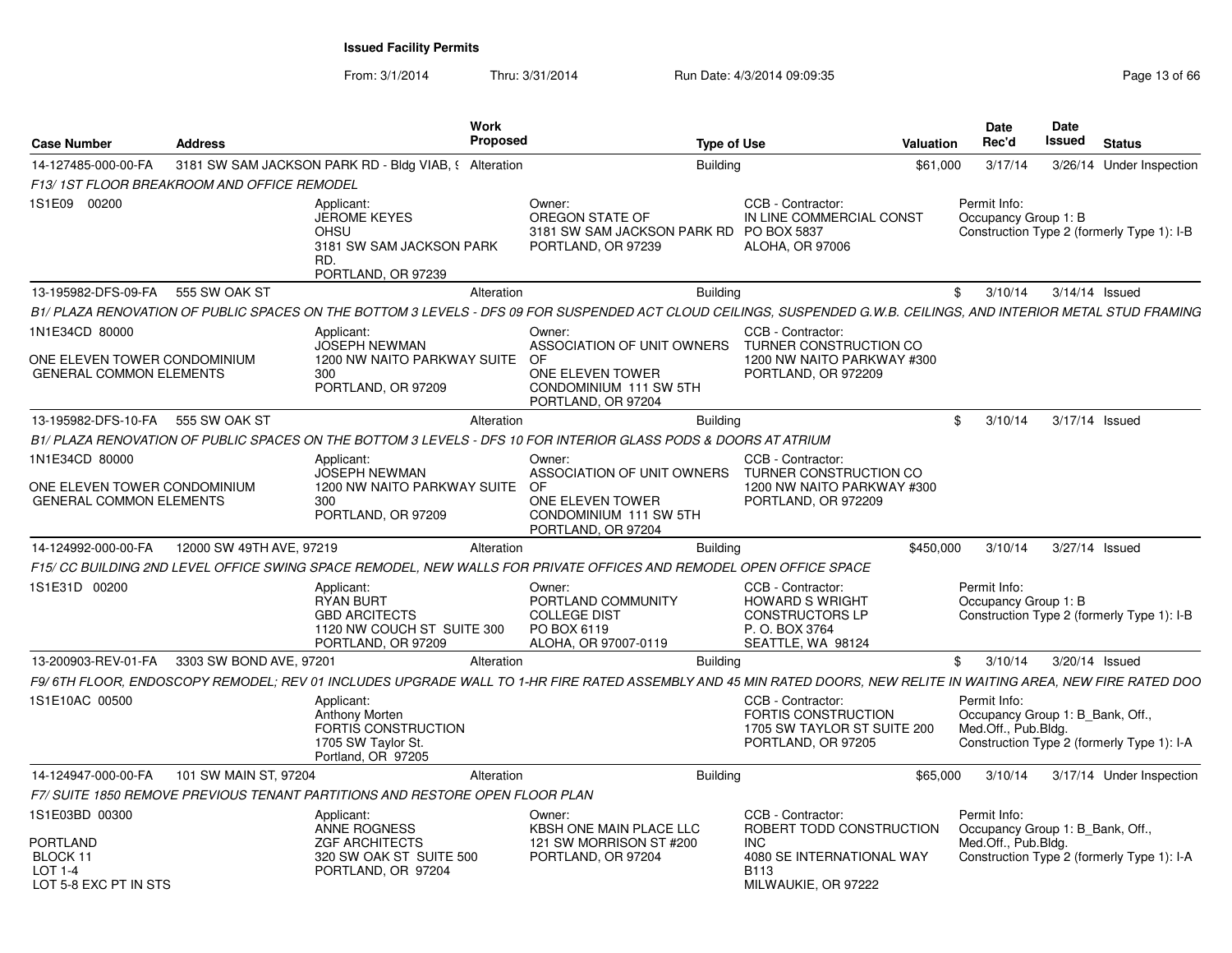| <b>Case Number</b>                                                         | <b>Address</b>                     |                                                                                                               | Work<br>Proposed |                                                                                                                                                           | <b>Type of Use</b> |                                                                                                           | <b>Valuation</b> | <b>Date</b><br>Rec'd                                                        | Date<br>Issued | <b>Status</b>                                |
|----------------------------------------------------------------------------|------------------------------------|---------------------------------------------------------------------------------------------------------------|------------------|-----------------------------------------------------------------------------------------------------------------------------------------------------------|--------------------|-----------------------------------------------------------------------------------------------------------|------------------|-----------------------------------------------------------------------------|----------------|----------------------------------------------|
| 14-125234-000-00-FA                                                        | 100 SW MAIN ST, 97204              |                                                                                                               | Alteration       |                                                                                                                                                           | <b>Building</b>    |                                                                                                           | \$163,574        | 3/10/14                                                                     | 3/19/14 Issued |                                              |
|                                                                            |                                    |                                                                                                               |                  | F5/13TH & 16TH FLOOR INTERFACE. DEMO OF WALLS, DOORS, CASEWORK AND FINISHES. NEW WALLS, DOORS, RE-LITES, ELECTRICAL, LIGHTING AND CASEWORK                |                    |                                                                                                           |                  |                                                                             |                |                                              |
| 1S1E03BD 00600                                                             |                                    | Applicant:<br>MATT FITZGERALD                                                                                 |                  | Owner:<br>AAT OREGON OFFICE I LLC                                                                                                                         |                    | CCB - Contractor:<br>LEASE CRUTCHER LEWIS CORP                                                            |                  |                                                                             |                |                                              |
| <b>PORTLAND</b><br>BLOCK 10<br>LOT 1 EXC PT IN STS<br>LOT 2-8 EXC PT IN ST |                                    | <b>GBD ARCHITECTS</b><br>1120 NW COUCH ST. SUITE 300<br>PORTLAND OR 97209                                     |                  | 11455 EL CAMINO REAL #200<br>SAN DIEGO, CA 92130-2047                                                                                                     |                    | 921 SW WASHINGTON #150<br>PORTLAND, OR 972050000                                                          |                  |                                                                             |                |                                              |
| 14-123794-000-00-FA                                                        | 707 SW WASHINGTON ST, 97205        |                                                                                                               | Alteration       |                                                                                                                                                           | <b>Building</b>    |                                                                                                           | \$15,000         | 3/5/14                                                                      | 3/12/14 Final  |                                              |
|                                                                            |                                    |                                                                                                               |                  | B2/SUITE 1501, TI FOR EXISTING TENANT; NEW WALL, 4' RELITES, CUT ONE WALL DOWN, FLOORING, ELEC, PAINT AND PATCH                                           |                    |                                                                                                           |                  |                                                                             |                |                                              |
| 1N1E34CC 04600                                                             |                                    | Applicant:<br><b>BRANDI STEVENS</b><br>111 SW COLUMBIA #1380<br>PORTLAND, OR 97201                            |                  | Owner:<br><b>UBCT PARTNERSHIP</b><br>111 SW COLUMBIA ST #1380<br>PORTLAND, OR 97201                                                                       |                    | CCB - Contractor:<br>MELVIN MARK CONSTRUCTION CO<br>111 SW COLUMBIA ST STE 1380<br>PORTLAND, OR 972015873 |                  |                                                                             |                |                                              |
| 14-123243-000-00-FA                                                        | 3251 SW SAM JACKSON PARK RD, 97201 |                                                                                                               | Alteration       |                                                                                                                                                           | <b>Building</b>    |                                                                                                           | \$20,000         | 3/4/14                                                                      | 3/12/14 Issued |                                              |
|                                                                            |                                    | B2/NEW WALL INSTALLATION TO BOTTOM OF SOFFIT ON 9TH FLOOR HRC CAFE                                            |                  |                                                                                                                                                           |                    |                                                                                                           |                  |                                                                             |                |                                              |
| 1S1E09AC 03700                                                             |                                    | Applicant:                                                                                                    |                  | Owner:                                                                                                                                                    |                    | CCB - Contractor:                                                                                         |                  | Permit Info:                                                                |                |                                              |
| SECTION 09 1S 1E<br>TL 3700 0.07 ACRES                                     |                                    | Bruce Jensen<br>Facilities Management<br>3181 SW SAM JACKSON PARK RD PORTLAND, OR 97239<br>PORTLAND, OR 97239 |                  | OREGON STATE OF<br>3181 SW SAM JACKSON PARK RD 5500 SW ARCTIC DR                                                                                          |                    | FRED SHEARER & SONS INC<br>BEAVERTON, OR 97005                                                            |                  | Occupancy Group 1: I1.1<br>Construction Type 2 (formerly Type 1):<br>$I-FR$ |                |                                              |
| 14-125748-000-00-FA                                                        | 3251 SW SAM JACKSON PARK RD, 97201 |                                                                                                               | Alteration       |                                                                                                                                                           | <b>Building</b>    |                                                                                                           | \$7,600          | 3/11/14                                                                     | 3/21/14 Issued |                                              |
|                                                                            |                                    | F15/9TH FLOOR ROOM 9D00C - MINOR ROOM MODIFICATIONS FOR MECHANICAL WORK                                       |                  |                                                                                                                                                           |                    |                                                                                                           |                  |                                                                             |                |                                              |
| 1S1E09AC 03700                                                             |                                    | Applicant:<br>JEROME KEYES                                                                                    |                  | Owner:<br>OREGON STATE OF                                                                                                                                 |                    | CCB - Contractor:<br>SCHAFFRAN CONSTRUCTION INC Occupancy Group 1: 11.1                                   |                  | Permit Info:                                                                |                |                                              |
| SECTION 09 1S 1E<br>TL 3700 0.07 ACRES                                     |                                    | OHSU<br>3181 SW SAM JACKSON PARK<br>RD.<br>PORTLAND, OR 97239                                                 |                  | 3181 SW SAM JACKSON PARK RD<br>PORTLAND, OR 97239                                                                                                         |                    | 16916 SE FRANKLIN<br>PORTLAND, OR 97236                                                                   |                  | Construction Type 2 (formerly Type 1):<br>I-FR                              |                |                                              |
| 14-125867-000-00-FA                                                        | 9600 NE CASCADES PKY, 97220        |                                                                                                               | Alteration       |                                                                                                                                                           | <b>Building</b>    |                                                                                                           | \$45,000         | 3/11/14                                                                     | 3/25/14 Issued |                                              |
|                                                                            |                                    |                                                                                                               |                  | F15/ DDI-DS PRO, LLC 4,955 SQ FT NEW TENANT OFFICE TI, REMOVE AND REPLACE OFFICE WALLS, CEILINGS & SOFFITS                                                |                    |                                                                                                           |                  |                                                                             |                |                                              |
| 1N2E16 00100                                                               |                                    | Applicant:<br>MICHAEL OLSON<br>427 NW 6TH AVE<br>PORTLAND, OR 97209                                           |                  | Owner:<br>PORT OF PORTLAND<br>PO BOX 3529<br>PORTLAND, OR 97208-3529                                                                                      |                    | CCB - Contractor:<br>SUMMIT INDUSTRIES INC<br>PO BOX 10345<br>PORTLAND, OR 972960345                      |                  | Permit Info:<br>Occupancy Group 1: B_Bank, Off.,<br>Med.Off., Pub.Bldg.     |                | Construction Type 2 (formerly Type 1): III-B |
| 14-126299-000-00-FA                                                        | 1015 NW 22ND AVE, 97210            |                                                                                                               | Alteration       |                                                                                                                                                           | <b>Building</b>    |                                                                                                           | \$70,387         | 3/12/14                                                                     | 3/27/14 Issued |                                              |
|                                                                            |                                    |                                                                                                               |                  | F10/2ND FLOOR EMERGENCY DEPT ELOPEMENT IMPROVEMENT - ADD 2 DOORS WITHIN SUITE TO IMPROVE SECURITY AT THE BEHAVAVORAL HEATH AREA AND RELOCATE STAFF OFFICE |                    |                                                                                                           |                  |                                                                             |                |                                              |
| 1N1E33BA 07800                                                             |                                    | Applicant:<br><b>JAN ECKELMAN</b>                                                                             |                  | Owner:<br><b>GOOD SAMARITAN HOSPITAL</b>                                                                                                                  |                    | CCB - Contractor:<br><b>HOWARD S WRIGHT</b>                                                               |                  | Permit Info:<br>Occupancy Group 1: I-2_Hospital                             |                |                                              |
| COUCHS ADD<br>TL 7800 BLOCK 304                                            |                                    | <b>ZGF ARCHITECTURE</b><br>1223 SW WASHINGTON SUITE 20( PORTLAND, OR 97209<br>PORTLAND, OR 97205              |                  | 1919 NW LOVEJOY ST                                                                                                                                        |                    | <b>CONSTRUCTORS LP</b><br>P. O. BOX 3764<br>SEATTLE, WA 98124                                             |                  |                                                                             |                | Construction Type 2 (formerly Type 1): I-A   |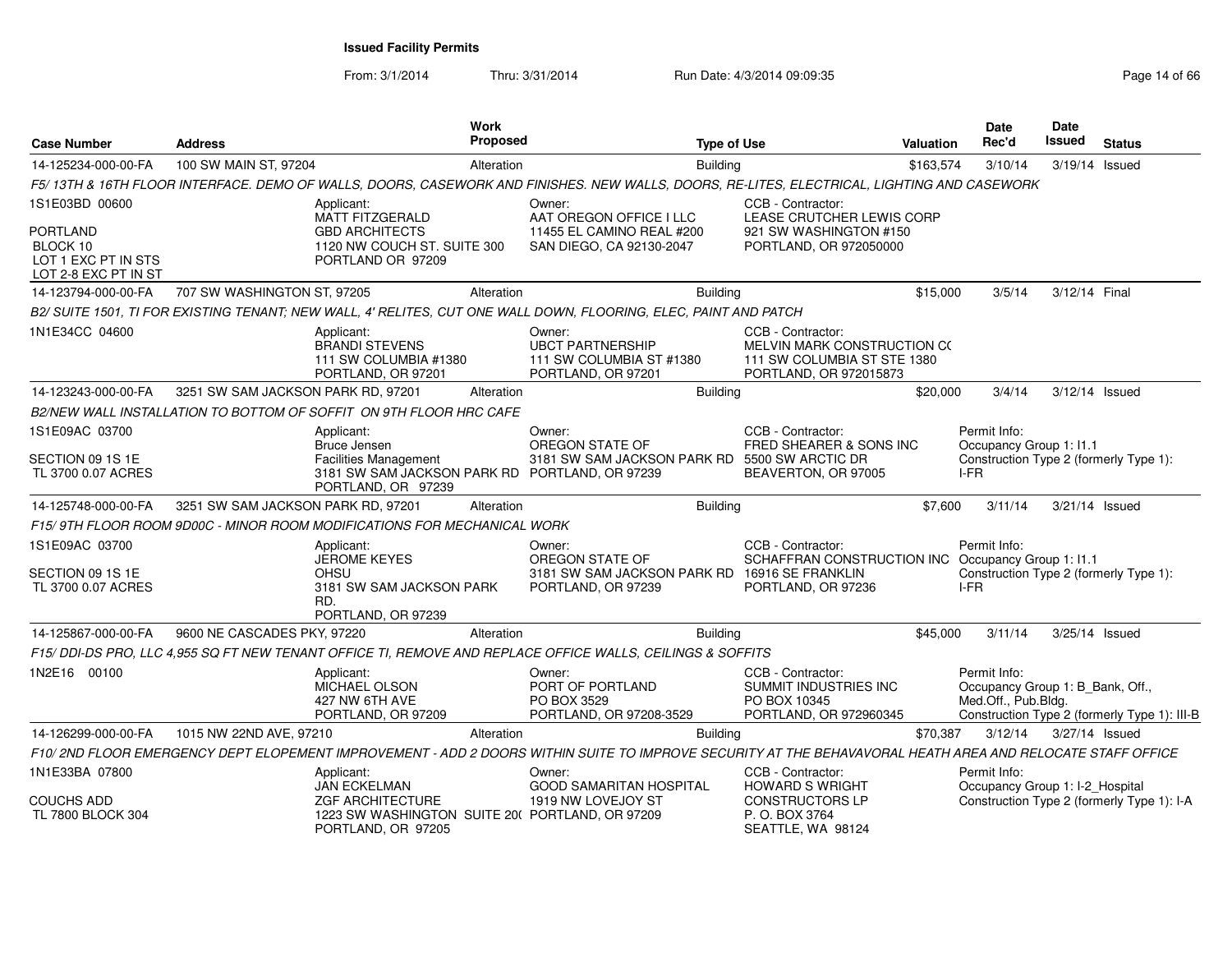| <b>Case Number</b>                                                                                                                                       | <b>Address</b>                     |                                                                                                                                                      | Work<br><b>Proposed</b> |                                                                                                               | <b>Type of Use</b> |                                                                                                                        | <b>Valuation</b> | <b>Date</b><br>Rec'd                                                    | <b>Date</b><br><b>Issued</b> | <b>Status</b>                              |
|----------------------------------------------------------------------------------------------------------------------------------------------------------|------------------------------------|------------------------------------------------------------------------------------------------------------------------------------------------------|-------------------------|---------------------------------------------------------------------------------------------------------------|--------------------|------------------------------------------------------------------------------------------------------------------------|------------------|-------------------------------------------------------------------------|------------------------------|--------------------------------------------|
| 14-126621-000-00-FA                                                                                                                                      | 333 SW 5TH AVE, 97204              |                                                                                                                                                      | Alteration              |                                                                                                               | <b>Building</b>    |                                                                                                                        | \$150,000        | 3/13/14                                                                 | 3/27/14 Issued               |                                            |
|                                                                                                                                                          |                                    | F12/BASEMENT LOCKER ROOM REMODEL, RECONFIGURE BATHRROMS, SHOWERS AND JANITOR CLOSET                                                                  |                         |                                                                                                               |                    |                                                                                                                        |                  |                                                                         |                              |                                            |
| 1N1E34CD 06800<br><b>PORTLAND</b><br>BLOCK 82<br>S 0.56' OF LOT 2<br>LOT 3&4<br>HISTORIC PROPERTY; POTENTIAL<br><b>ADDITIONAL TAX</b>                    |                                    | Applicant:<br><b>ERIC HOFFMAN</b><br><b>SUM DESIGN STUDIO</b><br>2505 SE 11TH AVE SUITE 268<br>PORTLAND, OR 97202                                    |                         | Owner:<br>OTB LLC<br>2712 SE 20TH AVE<br>PORTLAND, OR 97202-2231                                              |                    | CCB - Contractor:<br><b>RON HANSON</b><br><b>SCHOMMER &amp; SON</b><br>6421 NE COLWOOD WY.<br>PORTLAND OR 97218        |                  |                                                                         |                              |                                            |
| 14-126668-000-00-FA                                                                                                                                      | 111 SW 5TH AVE, 97204-3626         |                                                                                                                                                      | Alteration              |                                                                                                               | <b>Building</b>    |                                                                                                                        | \$95,000         | 3/13/14                                                                 | 3/21/14 Issued               |                                            |
|                                                                                                                                                          |                                    | F10/23RD FLOOR HOLLAND & KNIGHT EXISTING TENANT, OFFICE MODIFICATIONS TO FILE & CONFERENCE ROOMS, INTALL ROLLER SHADES AT THE EXTERIOR WINDOW SYSTEM |                         |                                                                                                               |                    |                                                                                                                        |                  |                                                                         |                              |                                            |
| 1N1E34CD 01300                                                                                                                                           |                                    | Applicant:<br>MATT FITZGERALD<br><b>GBD ARCHITECTS</b><br>1120 NW COUCH ST. SUITE 300<br>PORTLAND OR 97209                                           |                         |                                                                                                               |                    | CCB - Contractor:<br>RUSSELL CONSTRUCTION INC<br>20915 SW 105TH AVE<br>TUALATIN OR 97062                               |                  | Permit Info:<br>Occupancy Group 1: B                                    |                              | Construction Type 2 (formerly Type 1): I-A |
| 14-126685-000-00-FA                                                                                                                                      | 3181 SW SAM JACKSON PARK RD, 97201 |                                                                                                                                                      | Alteration              |                                                                                                               | Building           |                                                                                                                        | \$210,000        | 3/13/14                                                                 | 3/24/14 Issued               |                                            |
|                                                                                                                                                          |                                    | F10/ REPAIR THE EXISTING SEISMIC JOINTS LOCATED ON THE 6TH LEVEL                                                                                     |                         |                                                                                                               |                    |                                                                                                                        |                  |                                                                         |                              |                                            |
| 1S1E09 00200<br>SECTION 09 1S 1E<br>TL 200 26.24 ACRES<br>LAND & IMPS SEE R327745 (R991090552)<br>FOR AIRSPACE & IMPS & R327746<br>(R991090555) FOR IMPS |                                    | Applicant:<br><b>BRIAN HJELTE</b><br>WATERLEAF ARCHITECTURE<br>419 SW 11TH AVE - STE 200<br>PORTLAND, OR 97205                                       |                         | Owner:<br>OREGON STATE OF<br>3181 SW SAM JACKSON PARK RD 222 SW Columbia St., Suite 300<br>PORTLAND, OR 97239 |                    | CCB - Contractor:<br><b>SKANSKA USA</b><br>Portland, OR 97201                                                          |                  | Permit Info:<br>Occupancy Group 1: S-2                                  |                              | Construction Type 2 (formerly Type 1): I-A |
| 14-125889-000-00-FA                                                                                                                                      | 1211 SW 5TH AVE, 97204             |                                                                                                                                                      | Alteration              |                                                                                                               | <b>Building</b>    |                                                                                                                        | \$137,552        | 3/11/14                                                                 | $3/20/14$ Issued             |                                            |
|                                                                                                                                                          |                                    | F15/ SUITE 2800 TECHNOLUTIONS OFFICE TI, NEW WALLS FOR OFFICES, CONFERENCE ROOM, RECEPTION & BREAK ROOM                                              |                         |                                                                                                               |                    |                                                                                                                        |                  |                                                                         |                              |                                            |
| 1S1E03BC 00900<br><b>PORTLAND</b><br>BLOCK 167<br>$LOT 1-8$                                                                                              |                                    | Applicant:<br><b>TONY SILVESTRINI</b><br><b>LANGLEY INVESTMENT</b><br>PROPERTIES, INC.<br>1211 SW 5TH AVE. SUITE L-17<br>PORTLAND, OR 97204          |                         | Owner:<br>PACWEST CENTER LLC<br>1211 SW 5TH AVE #2230<br>PORTLAND, OR 97204                                   |                    | CCB - Contractor:<br><b>LANGLEY INVESTMENT</b><br>PROPERTIES INC<br>825 NE MULTNOMAH ST STE 1275<br>PORTLAND, OR 97232 |                  | Permit Info:<br>Occupancy Group 1: B Bank, Off.,<br>Med.Off., Pub.Bldg. |                              |                                            |
| 14-125909-000-00-FA                                                                                                                                      | 530 SW 5TH AVE, 97204              |                                                                                                                                                      | Alteration              |                                                                                                               | <b>Building</b>    |                                                                                                                        | \$129,013        | 3/11/14                                                                 | 3/24/14 Issued               |                                            |
|                                                                                                                                                          |                                    | F9/ SUITE 900 RALLY MARKETING 2728 SQ FT NEW TENANT REMODEL, NEW WALLS FOR OFFICES, CONFERENCE ROOM, BREAK & SERVER ROOMS                            |                         |                                                                                                               |                    |                                                                                                                        |                  |                                                                         |                              |                                            |
| 1N1E34CD 09600<br>PORTLAND<br>BLOCK 63<br>LOT 5&6<br><b>HISTORIC PROPERTY</b><br>POTENTIAI ADDITIONAI TAX                                                |                                    | Applicant:<br>DEE ANN BRANCHINI<br>5d CONTRACTORS<br>610 SW ALDER, SUITE 1221<br>PORTLAND, OR 97205                                                  |                         | Owner:<br>RGOF YEON BUILDING LLC<br>551 FIFTH AVE 23RD FLOOR<br>NEW YORK, NY 10176                            |                    | CCB - Contractor:<br>5D CONTRACTORS LLC<br><b>PO BOX 416</b><br>CORBETT, OR 97019                                      |                  | Permit Info:<br>Occupancy Group 1: B_Bank, Off.,<br>Med.Off., Pub.Bldg. |                              |                                            |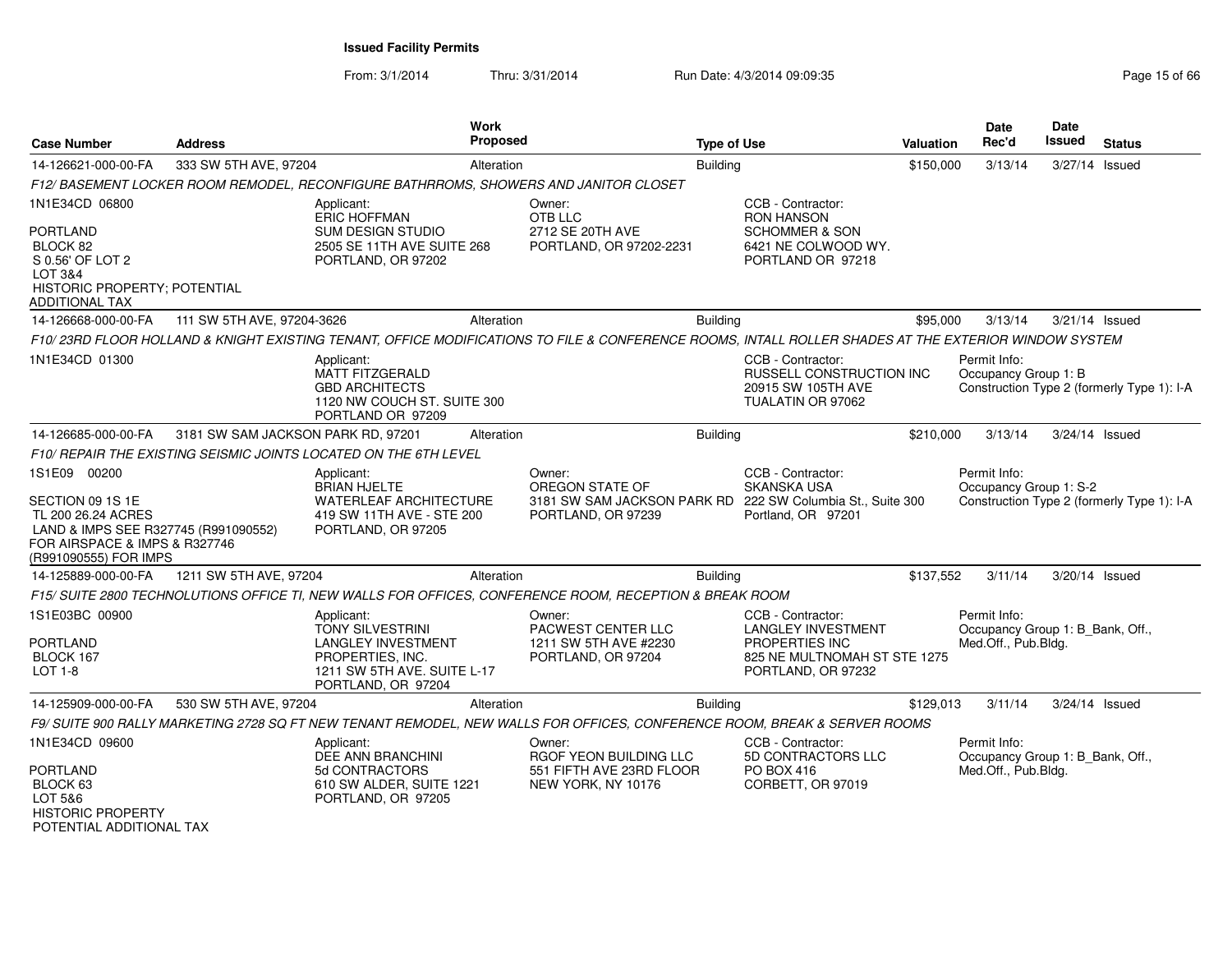| <b>Case Number</b>                                                                                                       | <b>Address</b>             | <b>Work</b><br><b>Proposed</b>                                                                                                                                  |                                                                                                       | <b>Type of Use</b> |                                                                                                                               | Valuation | <b>Date</b><br>Rec'd                                                    | <b>Date</b><br>Issued | <b>Status</b>                               |
|--------------------------------------------------------------------------------------------------------------------------|----------------------------|-----------------------------------------------------------------------------------------------------------------------------------------------------------------|-------------------------------------------------------------------------------------------------------|--------------------|-------------------------------------------------------------------------------------------------------------------------------|-----------|-------------------------------------------------------------------------|-----------------------|---------------------------------------------|
| 14-122886-000-00-FA                                                                                                      |                            | 3181 SW SAM JACKSON PARK RD - Bldg OPC, 9 Alteration                                                                                                            |                                                                                                       | <b>Building</b>    |                                                                                                                               | \$15,000  | 3/4/14                                                                  |                       | 3/21/14 Issued                              |
|                                                                                                                          |                            | F1/ DEMO WORK IN CAFE AREA. PREPARE FOR REMODEL: DEMO FLOORING TO SLAB. REMOVE CABINETRY, CEILING. SOFFITS. CASEWORK. EXTERIOR WINDOW. REMOVE AND REINSTALL EQI |                                                                                                       |                    |                                                                                                                               |           |                                                                         |                       |                                             |
| 1S1E09 00200                                                                                                             |                            | Applicant:<br><b>JEROME KEYES</b><br><b>OHSU</b><br>3181 SW SAM JACKSON PARK<br>RD.<br>PORTLAND, OR 97239                                                       | Owner:<br>OREGON STATE OF<br>3181 SW SAM JACKSON PARK RD<br>PORTLAND, OR 97239                        |                    | CCB - Contractor:<br>SCHAFFRAN CONSTRUCTION INC Occupancy Group 1: I-2<br>16916 SE FRANKLIN<br>PORTLAND, OR 97236             |           | Permit Info:                                                            |                       | Construction Type 2 (formerly Type 1): I-A  |
| 14-126812-000-00-FA                                                                                                      | 919 NE 19TH AVE, 97232     | Alteration                                                                                                                                                      |                                                                                                       | <b>Building</b>    |                                                                                                                               | \$20,000  | 3/13/14                                                                 |                       | 3/21/14 Under Inspection                    |
|                                                                                                                          |                            | F12/ SUITE 200N ABC ANALYTICS 4,045 SQ FT NEW TENANT REMODEL WITH BREAKROOM AND SINK                                                                            |                                                                                                       |                    |                                                                                                                               |           |                                                                         |                       |                                             |
| 1N1E35AC 00100<br>SULLIVANS ADD<br><b>BLOCK 36 TL 100</b>                                                                |                            | Applicant:<br><b>MARK WOLFE</b><br>AMERICAN PROPERTY<br><b>MANAGEMENT</b><br>2510 NE MULTNOMAH<br>PORTLAND OR 97232                                             | Owner:<br><b>WESTON INVESTMENT CO LLC</b><br>2154 NE BROADWAY RM 200<br>PORTLAND, OR 97232-1590       |                    |                                                                                                                               |           | Permit Info:<br>Occupancy Group 1: B                                    |                       | Construction Type 2 (formerly Type 1): II-A |
| 14-127263-000-00-FA                                                                                                      | 610 SW ALDER ST, 97205     | Alteration                                                                                                                                                      |                                                                                                       | <b>Building</b>    |                                                                                                                               | \$23,000  | 3/14/14                                                                 |                       | 3/27/14 Issued                              |
|                                                                                                                          |                            | F10/ SUITE 220 INTERIOR DEMO AND STRUCTURAL CLEAN-UP AND NEW CEILING AT CORRIDOR                                                                                |                                                                                                       |                    |                                                                                                                               |           |                                                                         |                       |                                             |
| 1N1E34CC 08000<br>PORTLAND<br>TL 8000 LOT 1-3 BLOCK 178                                                                  |                            | Applicant:<br><b>DAN YOUNG</b><br><b>OREGON BUSINESS</b><br><b>ARCHITECTURE</b><br>PO BOX 80301<br>PORTLAND, OR 97280                                           | Owner:<br>RALPH SCHLESINGER COMPANY<br><b>LLC</b><br>610 SW ALDER ST #1221<br>PORTLAND, OR 97205-3613 |                    | CCB - Contractor:<br>5D CONTRACTORS LLC<br>PO BOX 416<br>CORBETT, OR 97019                                                    |           | Permit Info:<br>Occupancy Group 1: B Bank, Off.,<br>Med.Off., Pub.Bldg. |                       |                                             |
| 14-127291-000-00-FA                                                                                                      | 5331 SW MACADAM AVE, 97201 | Alteration                                                                                                                                                      |                                                                                                       | <b>Building</b>    |                                                                                                                               | \$20,000  | 3/14/14                                                                 |                       | 3/21/14 Issued                              |
|                                                                                                                          |                            | F10/ SUITE 214 OREGON SLEEP NEW WALLS FOR CONFERENCE ROOM & RECEPTION AREA                                                                                      |                                                                                                       |                    |                                                                                                                               |           |                                                                         |                       |                                             |
| 1S1E15BD 03900<br>SECTION 15 1S 1E<br>TL 3900 3.66 ACRES                                                                 |                            | Applicant:<br>DAVID BROWN<br><b>MELVIN MARK COMPANIES</b><br>111 SW COLUMBIA, STE 1380<br>PORTLAND OR 97201                                                     | Owner:<br>WATER TOWER BUILDING LLC<br>111 SW COLUMBIA ST #1380<br>PORTLAND, OR 97239                  |                    | CCB - Contractor:<br>MELVIN MARK CONSTRUCTION C(Occupancy Group 1: B<br>111 SW COLUMBIA ST STE 1380<br>PORTLAND, OR 972015873 |           | Permit Info:<br>IV-HT                                                   |                       | Construction Type 2 (formerly Type 1):      |
| 13-110719-000-00-FA                                                                                                      | 111 SW 5TH AVE, 97204-3626 | Alteration                                                                                                                                                      |                                                                                                       | Electrical         |                                                                                                                               | \$        | 1/30/13                                                                 | 3/20/14 Final         |                                             |
|                                                                                                                          |                            | T-22 TOWERS WATSON TENANT REMODEL - power pr# T22-TOWERS WATSON                                                                                                 |                                                                                                       |                    |                                                                                                                               |           |                                                                         |                       |                                             |
| 1N1E34CD 01300                                                                                                           |                            | Applicant:<br>CHRISTENSON ELECTRIC INC.<br>111 SW COLUMBIA ST. STE 480<br>PORTLAND OR 97201-5838                                                                |                                                                                                       |                    |                                                                                                                               |           | Permit Info:<br>Occupancy Group 1: B                                    |                       | Construction Type 2 (formerly Type 1): I-A  |
| 13-121962-000-00-FA                                                                                                      | 7000 NE AIRPORT WAY, 97218 | Alteration                                                                                                                                                      |                                                                                                       | Electrical         |                                                                                                                               | \$        | 3/1/13                                                                  |                       | $3/11/14$ Issued                            |
|                                                                                                                          |                            | TERMINAL PLUMBING UPGRADE AND ARCHITECTURAL MODIFICATIONSPR# EAN11D030 101431                                                                                   |                                                                                                       |                    |                                                                                                                               |           |                                                                         |                       |                                             |
| 1N2E08B 00400<br>SECTION 08 1N 2E<br>TL 400 7.39 ACRES<br><b>TERMINAL BLDG</b><br>NONTAXABLE<br>SEE TAXABLE SUB ACCOUNTS |                            | Applicant:<br><b>TRI-STAR ELECTRIC</b><br>PO BOX 231175<br>TIGARD OR 97281                                                                                      | Owner:<br>PORT OF PORTLAND<br>PO BOX 3529<br>PORTLAND, OR 97208-3529                                  |                    | CCB - Contractor:<br><b>TRI-STAR ELECTRIC</b><br>PO BOX 231175<br>TIGARD OR 97281                                             |           |                                                                         |                       |                                             |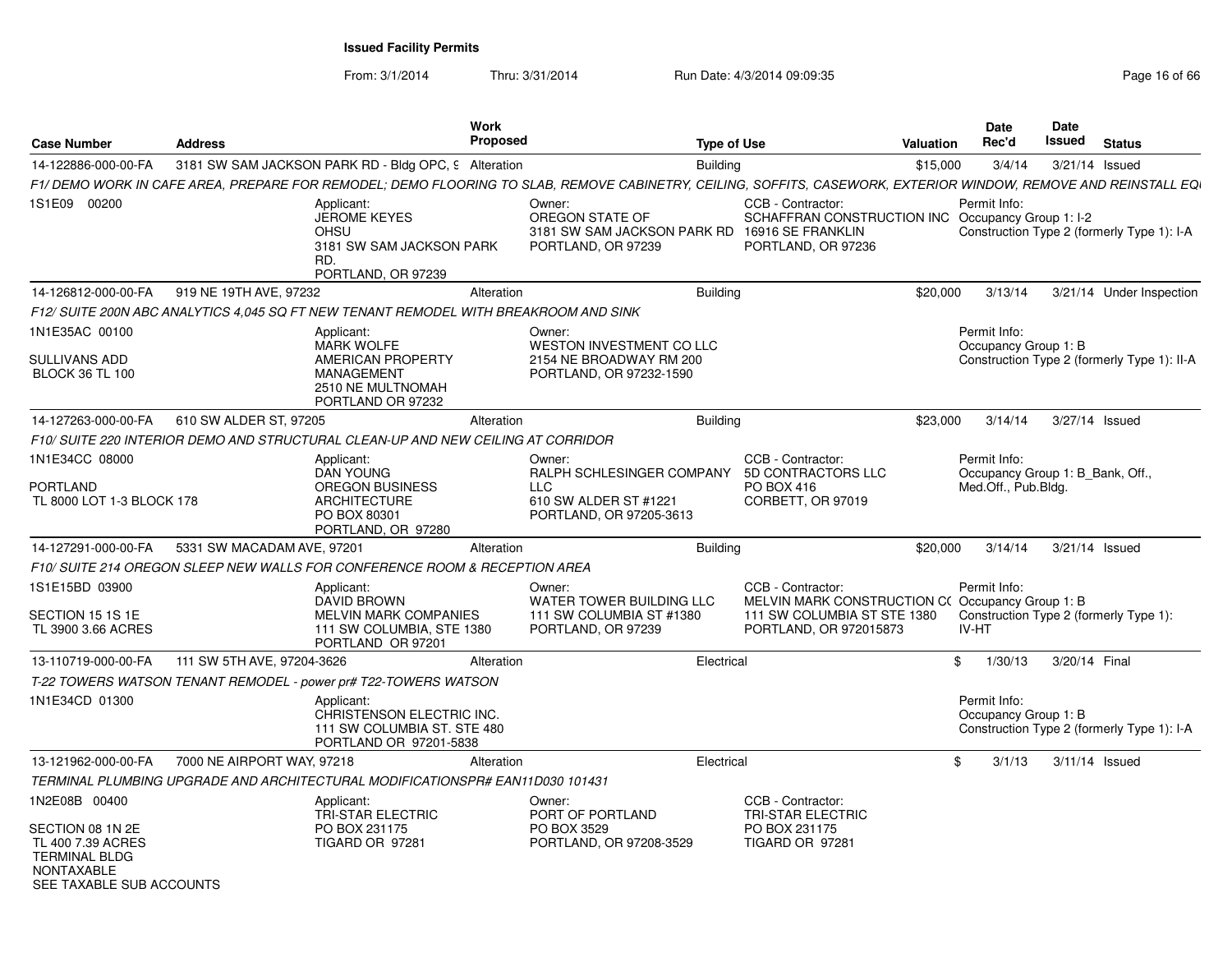| <b>Case Number</b>                                                                                             | <b>Address</b>                                |                                                                                                            | <b>Work</b><br><b>Proposed</b> |                                                                                                                                                                                               | <b>Type of Use</b> |                                                                                                            | Valuation | <b>Date</b><br>Rec'd                                                    | Date<br>Issued | <b>Status</b>                              |
|----------------------------------------------------------------------------------------------------------------|-----------------------------------------------|------------------------------------------------------------------------------------------------------------|--------------------------------|-----------------------------------------------------------------------------------------------------------------------------------------------------------------------------------------------|--------------------|------------------------------------------------------------------------------------------------------------|-----------|-------------------------------------------------------------------------|----------------|--------------------------------------------|
| 13-128921-000-00-FA                                                                                            | 7000 NE AIRPORT WAY, 97218                    |                                                                                                            | Alteration                     |                                                                                                                                                                                               | Electrical         |                                                                                                            | \$        | 3/18/13                                                                 |                | $3/11/14$ Issued                           |
|                                                                                                                |                                               |                                                                                                            |                                | EXTERIOR WATER SYSTEM UPGRADE, WATER LINES, RPBA DEVICES AT CUP, PIPE BEDDING, CONCRETE WORK, ETCPR# 2011D030 101431-1                                                                        |                    |                                                                                                            |           |                                                                         |                |                                            |
| 1N2E08B 00400                                                                                                  |                                               | Applicant:<br><b>TRI-STAR ELECTRIC</b>                                                                     |                                | Owner:<br>PORT OF PORTLAND                                                                                                                                                                    |                    | CCB - Contractor:<br><b>TRI-STAR ELECTRIC</b>                                                              |           |                                                                         |                |                                            |
| SECTION 08 1N 2E<br>TL 400 7.39 ACRES<br><b>TERMINAL BLDG</b><br><b>NONTAXABLE</b><br>SEE TAXABLE SUB ACCOUNTS |                                               | PO BOX 231175<br>TIGARD OR 97281                                                                           |                                | PO BOX 3529<br>PORTLAND, OR 97208-3529                                                                                                                                                        |                    | PO BOX 231175<br>TIGARD OR 97281                                                                           |           |                                                                         |                |                                            |
| 13-139368-000-00-FA                                                                                            |                                               | 3181 SW SAM JACKSON PARK RD - Bldg OHS, 9 Alteration                                                       |                                |                                                                                                                                                                                               | Electrical         |                                                                                                            | \$        | 4/14/13                                                                 | 3/5/14 Final   |                                            |
|                                                                                                                |                                               | 9TH FLOOR DOOR REPLACEMENT AT BRIDGE FROM OHS TO DCH - powerpr# 13-DCG-409                                 |                                |                                                                                                                                                                                               |                    |                                                                                                            |           |                                                                         |                |                                            |
| 1S1E09 00200                                                                                                   |                                               | Applicant:<br>DYNALECTRIC CO.<br>5711 SW HOOD AVE.<br>PORTLAND OR 97239-3716                               |                                | Owner:<br>OREGON STATE OF<br>3181 SW SAM JACKSON PARK RD<br>PORTLAND, OR 97239                                                                                                                |                    |                                                                                                            |           | Permit Info:<br>Occupancy Group 1: I-2                                  |                | Construction Type 2 (formerly Type 1): I-A |
| 13-217087-000-00-FA                                                                                            | 1621 SW 1ST AVE, 97201                        |                                                                                                            | Alteration                     |                                                                                                                                                                                               | Electrical         |                                                                                                            | \$        | 10/16/13                                                                |                | 3/13/14 Under Inspection                   |
|                                                                                                                | 2nd fl Cafe Remodel - powerpr# WOOLWORTH CAFE |                                                                                                            |                                |                                                                                                                                                                                               |                    |                                                                                                            |           |                                                                         |                |                                            |
| 1S1E03CB 00700                                                                                                 |                                               | Applicant:<br>MCCOY ELECTRIC CO INC.<br>P.O. BOX 42428<br>PORTLAND OR 97242-0428                           |                                |                                                                                                                                                                                               |                    |                                                                                                            |           | Permit Info:<br>Occupancy Group 1: B_Bank, Off.,<br>Med.Off., Pub.Bldg. |                | Construction Type 2 (formerly Type 1): I-B |
| 13-216679-000-00-FA                                                                                            | 3303 SW BOND AVE, 97201                       |                                                                                                            | Alteration                     |                                                                                                                                                                                               | Electrical         |                                                                                                            | \$        | 10/15/13                                                                |                | 3/17/14 Under Inspection                   |
| 6th fl Endoscopy remodel - powerpr# 284133                                                                     |                                               |                                                                                                            |                                |                                                                                                                                                                                               |                    |                                                                                                            |           |                                                                         |                |                                            |
| 1S1E10AC 00500                                                                                                 |                                               | Applicant:<br>DYNALECTRIC CO.<br>5711 SW HOOD AVE.<br>PORTLAND OR 97239-3716                               |                                |                                                                                                                                                                                               |                    |                                                                                                            |           |                                                                         |                |                                            |
| 13-231736-000-00-FA                                                                                            | 1 N CENTER COURT ST, 97227                    |                                                                                                            | Alteration                     |                                                                                                                                                                                               | Electrical         |                                                                                                            |           | \$11/23/13                                                              | 3/4/14 Final   |                                            |
|                                                                                                                |                                               |                                                                                                            |                                | ROSE GARDEN PLATFORM EXTENSION FOR DAS EQUIPMENT FOR WIFI (future antennas will require separate commercial permits) (400A panel fed from 112.5 xfmr, lights, outlets, CU bond bar)PR# WIFI/L |                    |                                                                                                            |           |                                                                         |                |                                            |
| 1N1E34AB 00700                                                                                                 |                                               | Applicant:<br><b>MIKE BENNETT</b><br><b>MONTI ELECTRIC INC</b><br><b>PO BOX 220</b><br>TROUTDALE, OR 97060 |                                | Owner:<br>PORTLAND CITY OF (LEASED<br>1 CENTER CT #150<br>PORTLAND, OR 97227<br>Owner:<br>PORTLAND ARENA MGMT LLC<br>1 CENTER CT #150<br>PORTLAND, OR 97227                                   |                    | CCB - Contractor:<br><b>MIKE BENNETT</b><br>MONTI ELECTRIC INC<br><b>PO BOX 220</b><br>TROUTDALE, OR 97060 |           |                                                                         |                |                                            |
| 13-237727-000-00-FA                                                                                            | 700 SW 5TH AVE                                |                                                                                                            | Alteration                     |                                                                                                                                                                                               | Electrical         |                                                                                                            |           | \$12/12/13                                                              |                | 3/17/14 Under Inspection                   |
|                                                                                                                |                                               |                                                                                                            |                                | power - SUITE 1180, Francesca's Shoes; REMOVE INTERIOR ADDITIONS, ADD NEW PARTITIONS FOR RESTROOM, DRESSING ROOM, STOCKROOM, FLOORING, FURR ONE WALL, BUFF STOREFRO.                          |                    |                                                                                                            |           |                                                                         |                |                                            |
| 1S1E03BB1 90001                                                                                                |                                               | Applicant:<br>SQUARE 1 ELECTRIC INC<br>10117 SE Sunnyside rd STE F 216<br>Clackamas OR 97015               |                                | Owner:<br>PIONEER PLACE LIMITED<br><b>PARTNERSHIP</b><br>PO BOX 617905<br>CHICAGO, IL 60661-7905                                                                                              |                    |                                                                                                            |           | Permit Info:<br>Occupancy Group 1: M                                    |                | Construction Type 2 (formerly Type 1): I-A |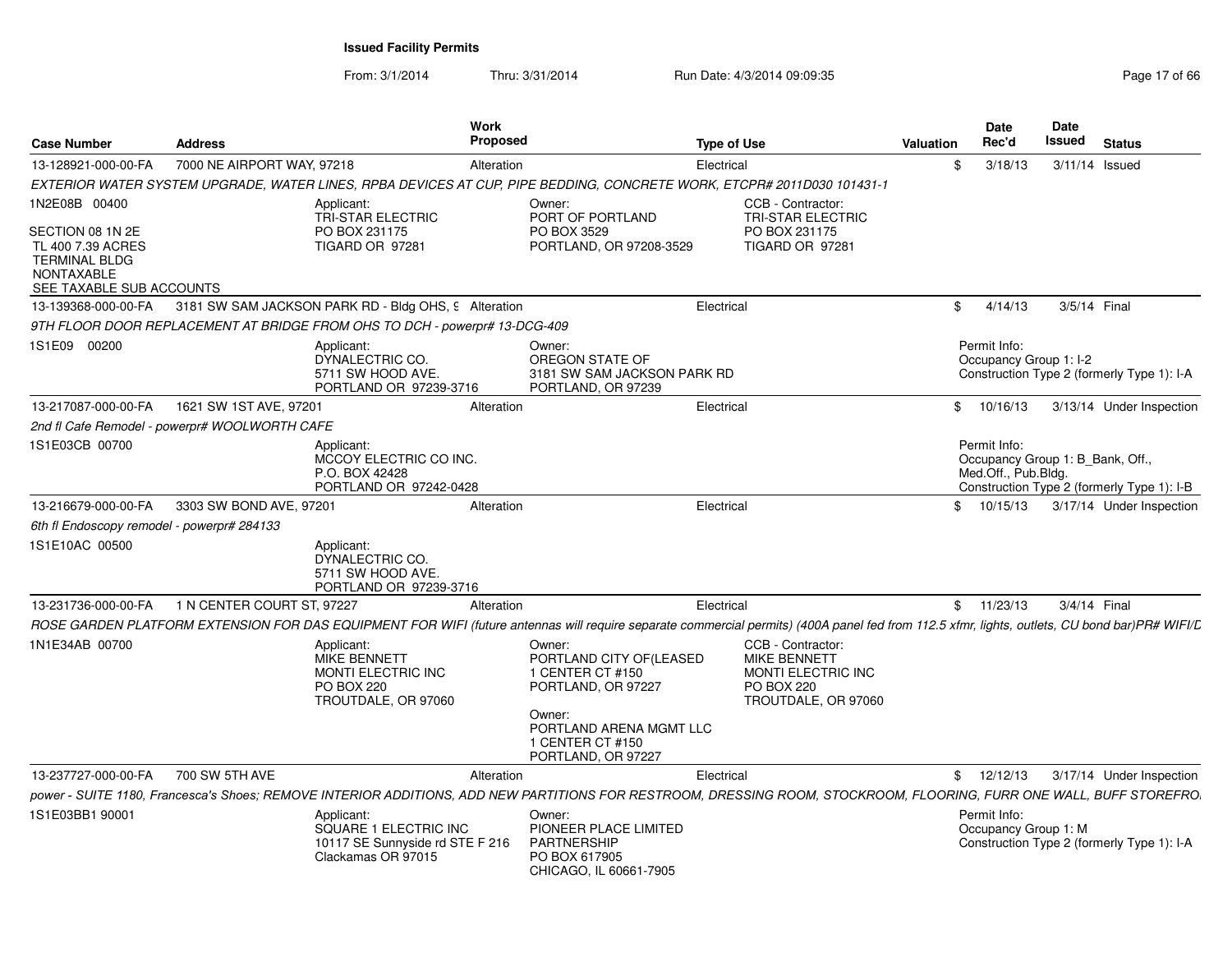From: 3/1/2014

Thru: 3/31/2014 Run Date: 4/3/2014 09:09:35 Research 2010 18:09:09:35

| <b>Case Number</b>                                                                                                   | <b>Address</b>                                          | <b>Work</b><br><b>Proposed</b>                                                                                    |                                                                                                  | <b>Type of Use</b>                                                                                                                                                    | Valuation | <b>Date</b><br>Rec'd                                                    | Date<br><b>Issued</b> | <b>Status</b>                              |
|----------------------------------------------------------------------------------------------------------------------|---------------------------------------------------------|-------------------------------------------------------------------------------------------------------------------|--------------------------------------------------------------------------------------------------|-----------------------------------------------------------------------------------------------------------------------------------------------------------------------|-----------|-------------------------------------------------------------------------|-----------------------|--------------------------------------------|
| 13-239499-000-00-FA                                                                                                  | 111 SW 5TH AVE, 97204-3626                              | Alteration                                                                                                        |                                                                                                  | Electrical                                                                                                                                                            | \$        | 12/17/13                                                                | 3/7/14 Final          |                                            |
|                                                                                                                      | 9th fl demo & replace It fixtures - powerpr# T9-VACANCY |                                                                                                                   |                                                                                                  |                                                                                                                                                                       |           |                                                                         |                       |                                            |
| 1N1E34CD 01300                                                                                                       |                                                         | Applicant:<br>CHRISTENSON ELECTRIC INC.<br>111 SW COLUMBIA ST. STE 480<br>PORTLAND OR 97201-5838                  |                                                                                                  |                                                                                                                                                                       |           | Permit Info:<br>Occupancy Group 1: B                                    |                       | Construction Type 2 (formerly Type 1): I-A |
| 14-102816-000-00-FA                                                                                                  | 7100 NE AIRPORT WAY                                     | Alteration                                                                                                        |                                                                                                  | Electrical                                                                                                                                                            | \$        | 1/9/14                                                                  | 3/19/14 Final         |                                            |
|                                                                                                                      |                                                         | P1 GARAGE; REPLACE ANCHOR BOLTS AT THREE LIGHT POLE BASES ON LEVEL 7, ROTATE POLE, RE-GROUT, PR# EAN12D010 101615 |                                                                                                  |                                                                                                                                                                       |           |                                                                         |                       |                                            |
| 1N2E08B 00400                                                                                                        |                                                         | Applicant:<br><b>GLOBAL ELECTRIC INC.</b><br>P.O. BOX 162<br>NORTH PLAINS OR 97133-0162                           | Owner:<br>NORTHWEST NATURAL GAS CO<br>220 NW 2ND AVE<br>PORTLAND, OR 97209-3943<br>Owner:        |                                                                                                                                                                       |           |                                                                         |                       |                                            |
|                                                                                                                      |                                                         |                                                                                                                   | PORT OF PORTLAND(LEASED<br>UNITED AIRLINES<br>P O BOX 3529<br>PORTLAND, OR 97208-3529            |                                                                                                                                                                       |           |                                                                         |                       |                                            |
| 14-110754-000-00-FA                                                                                                  | 1500 NE IRVING ST, 97232                                | Alteration                                                                                                        |                                                                                                  | Electrical                                                                                                                                                            | \$        | 1/28/14                                                                 | 3/20/14 Final         |                                            |
|                                                                                                                      |                                                         | hvac stat - SUITE Z, BASEMENT; WALLS, FIXTURES FOR NEW UNISEX SHOWER, ELEC, PLBG                                  |                                                                                                  |                                                                                                                                                                       |           |                                                                         |                       |                                            |
| 1N1E35AC 01200<br>HOLLADAYS ADD<br>BLOCK 167&168 TL 1200                                                             |                                                         | Applicant:<br>MCKINSTRY CO. LLC.<br>16790 NE MASON ST STE 100<br>PORTLAND OR 97230-7398                           | Owner:<br>WREH LLOYD PLAZA LLC<br>600 UNIVERSITY ST #2820<br>SEATTLE, WA 98101                   |                                                                                                                                                                       |           | Permit Info:<br>Occupancy Group 1: B<br>I-FR                            |                       | Construction Type 2 (formerly Type 1):     |
| 14-112995-000-00-FA                                                                                                  | 530 SW 5TH AVE, 97204                                   | Alteration                                                                                                        |                                                                                                  | Electrical                                                                                                                                                            | \$        | 2/3/14                                                                  | 3/26/14 Final         |                                            |
|                                                                                                                      |                                                         |                                                                                                                   |                                                                                                  | hvac stat - 7TH FLOOR SUITE 725 RJL ENTERPRISES OFFICE REMODEL, RECONFIGURE OFFICE SPACE, ADD WALLS FOR BREAK ROOM AND OFFICE                                         |           |                                                                         |                       |                                            |
| 1N1E34CD 09600<br>PORTLAND<br>BLOCK <sub>63</sub><br>LOT 5&6<br><b>HISTORIC PROPERTY</b><br>POTENTIAL ADDITIONAL TAX |                                                         | Applicant:<br>HUNTER-DAVISSON INC.<br>1800 SE PERSHING ST.<br>PORTLAND OR 97202-2338                              | Owner:<br>RGOF YEON BUILDING LLC<br>551 FIFTH AVE 23RD FLOOR<br>NEW YORK, NY 10176               |                                                                                                                                                                       |           | Permit Info:<br>Occupancy Group 1: B Bank, Off.,<br>Med.Off., Pub.Bldg. |                       |                                            |
| 14-111502-000-00-FA                                                                                                  | 1621 SW 1ST AVE, 97201                                  | Alteration                                                                                                        |                                                                                                  | Electrical                                                                                                                                                            | \$        | 1/30/14                                                                 |                       | 3/13/14 Under Inspection                   |
|                                                                                                                      | Power - 6th fl Cambia Health Tlpr# WOOLWORTH - 6        |                                                                                                                   |                                                                                                  |                                                                                                                                                                       |           |                                                                         |                       |                                            |
| 1S1E03CB 00700                                                                                                       |                                                         | Applicant:<br>MCCOY ELECTRIC CO INC.<br>P.O. BOX 42428<br>PORTLAND OR 97242-0428                                  |                                                                                                  |                                                                                                                                                                       |           | Permit Info:<br>Occupancy Group 1: B                                    |                       | Construction Type 2 (formerly Type 1): I-B |
| 14-116059-000-00-FA                                                                                                  | 700 SW 5TH AVE                                          | Alteration                                                                                                        |                                                                                                  | Electrical                                                                                                                                                            | \$        | 2/13/14                                                                 |                       | 3/17/14 Under Inspection                   |
|                                                                                                                      |                                                         |                                                                                                                   |                                                                                                  | power - SPACE 1225; TI FOR TEMPORARY OCCUPATION WHILE MAIN SPACE IS BEING REMODELED, REMOVE SOME PARTIAL WALLS, NEW CABINETRY, CEILING, FINISHES, ELEC - BID ESTIMATE |           |                                                                         |                       |                                            |
| 1S1E03BB1 90001                                                                                                      |                                                         | Applicant:<br><b>JC ELECTRIC INC.</b><br>118 NW 184TH ST.<br>RIDGEFIELD WA 98642-5766                             | Owner:<br>PIONEER PLACE LIMITED<br><b>PARTNERSHIP</b><br>PO BOX 617905<br>CHICAGO, IL 60661-7905 |                                                                                                                                                                       |           | Permit Info:<br>Occupancy Group 1: M                                    |                       | Construction Type 2 (formerly Type 1): I-A |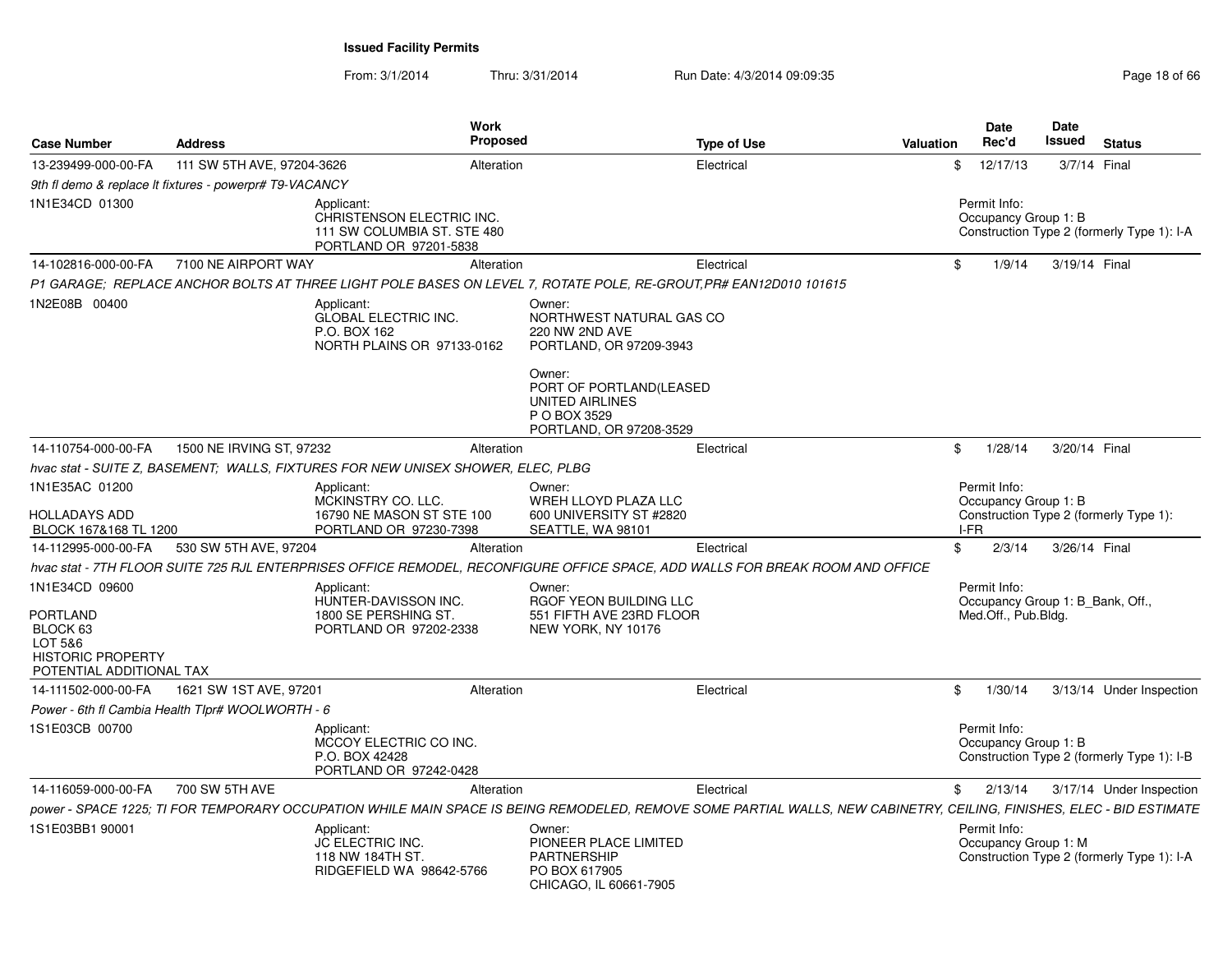| <b>Case Number</b>                                                         | Address                                    | Work                                                                              | Proposed                                                                     | <b>Type of Use</b>                                                                                                                                                  | <b>Valuation</b> | <b>Date</b><br>Rec'd                             | <b>Date</b><br><b>Issued</b> | <b>Status</b>                                                                      |
|----------------------------------------------------------------------------|--------------------------------------------|-----------------------------------------------------------------------------------|------------------------------------------------------------------------------|---------------------------------------------------------------------------------------------------------------------------------------------------------------------|------------------|--------------------------------------------------|------------------------------|------------------------------------------------------------------------------------|
| 14-122551-000-00-FA                                                        | 4380 SW MACADAM AVE, 97201                 |                                                                                   | Alteration                                                                   | Electrical                                                                                                                                                          | \$               | 3/3/14                                           |                              | 3/3/14 Final                                                                       |
| #365 Conf & Break room - fire alarm wiring                                 |                                            |                                                                                   |                                                                              |                                                                                                                                                                     |                  |                                                  |                              |                                                                                    |
| 1S1E10DC 00800                                                             |                                            | Applicant:<br>SAFE TECHNOLOGY GROUP INC.                                          | Owner:<br><b>RIVER FORUM LLC</b>                                             |                                                                                                                                                                     |                  | Permit Info:<br>Occupancy Group 1: B             |                              |                                                                                    |
| SECTION 10 1S 1E<br>TL 800 3.18 ACRES<br>DEFERRAL-POTENTIAL ADDITIONAL TAX |                                            | 6400 NE HWY 99 STE G375<br>VACOUVER WA 98665-8748                                 | 235 MONTGOMERY ST FL 16<br>SAN FRANCISCO, CA 94104                           |                                                                                                                                                                     |                  |                                                  |                              | Construction Type 2 (formerly Type 1): II-A                                        |
| 14-122577-000-00-FA                                                        | 707 SW GAINES ST, 97201                    |                                                                                   | Alteration                                                                   | Electrical                                                                                                                                                          | \$               | 3/3/14                                           |                              | $3/3/14$ Issued                                                                    |
|                                                                            | SUITE 1230 RECONFIGURE OFFICE AREA - power |                                                                                   |                                                                              |                                                                                                                                                                     |                  |                                                  |                              |                                                                                    |
| 1S1E09 00600                                                               |                                            | Applicant:<br>DYNALECTRIC CO.<br>5711 SW HOOD AVE.<br>PORTLAND OR 97239-3716      | Owner:<br>OREGON STATE OF (MEDICAL<br><b>DEPT</b><br>PORTLAND, OR 97239      | 3181 SW SAM JACKSON PARK RD                                                                                                                                         |                  |                                                  |                              |                                                                                    |
| 14-121543-000-00-FA                                                        | 920 SW 6TH AVE, 97204                      |                                                                                   | Alteration                                                                   | Electrical                                                                                                                                                          |                  | $\frac{1}{2}$ 2/27/14                            |                              | 3/18/14 Under Inspection                                                           |
|                                                                            |                                            |                                                                                   |                                                                              | voice/data - BUILD OUT FOR NEW RESTAURANT: BASEMENT, WALLS FOR RESTROOMS, LOCKER ROOM, TRASH ROOM, STORAGE: FIRST FLOOR, WALLS FOR PRIVATE DINING, KITCHEN, SERVIC  |                  |                                                  |                              |                                                                                    |
| 1S1E03BB 01000                                                             |                                            | Applicant:<br>XTREME COMMUNICATIONS INC.                                          | Owner:<br>PUBLIC SERVICE BUILDING LLC                                        |                                                                                                                                                                     |                  | Permit Info:                                     |                              | Occupancy Group 1: A-2 Restaurant                                                  |
| <b>PORTLAND</b><br>BLOCK 170<br><b>LOT 5-8</b>                             |                                            | <b>PO BOX 272</b><br>TROUTDALE OR 97060-0272                                      | 920 SW 6TH AVE STE 223<br>PORTLAND, OR 97204                                 |                                                                                                                                                                     |                  |                                                  |                              | Construction Type 2 (formerly Type 1): I-A                                         |
| 14-119808-000-00-FA                                                        | 3030 SW MOODY AVE, 97201                   |                                                                                   | Alteration                                                                   | Electrical                                                                                                                                                          |                  | \$2/22/14                                        |                              | 3/4/14 Under Inspection                                                            |
|                                                                            |                                            |                                                                                   |                                                                              | power - OHSU 1ST FLOOR & 2ND FLOOR TI WORK TO INCLUDE NEW DEMISING WALLS, WALLS TO UNDERSIDE OF GRID, DOORS, RELITES AND GENERAL REMODEL UPGRADES                   |                  |                                                  |                              |                                                                                    |
| 1S1E10 00400                                                               |                                            | Applicant:<br>TEAM ELECTRIC CO.                                                   | Owner:<br>3030 PROPERTY LLC                                                  |                                                                                                                                                                     |                  | Permit Info:<br>Occupancy Group 1: B_Bank, Off., |                              |                                                                                    |
| SECTION 10 1S 1E                                                           |                                            | 9400 SE CLACKAMAS RD                                                              | 3121 SW MOODY AVE                                                            |                                                                                                                                                                     |                  | Med.Off., Pub.Bldg.                              |                              |                                                                                    |
| TL 400 2.77 ACRES                                                          |                                            | CLACKAMAS OR 97015-9703                                                           | PORTLAND, OR 97239                                                           |                                                                                                                                                                     |                  |                                                  |                              | Construction Type 2 (formerly Type 1): III-B                                       |
| 14-121182-000-00-FA                                                        | 2201 NE LLOYD BLVD, 97232                  |                                                                                   | Alteration                                                                   | Electrical                                                                                                                                                          | \$               | 2/26/14                                          |                              | 3/7/14 Final                                                                       |
|                                                                            |                                            | INSTALL PRE-WIRED 2,450 LBS NEW KIOSK INSIDE LLOYD CENTER ****BID ESTIMATE****    |                                                                              |                                                                                                                                                                     |                  |                                                  |                              |                                                                                    |
| 1N1E35BA 00101                                                             |                                            | Applicant:<br>ADVANCED ELECTRIC INC.<br>21811 NE 58 ST<br>VANCOUVER WA 98682-9310 | Owner:<br>CAPREF LLOYD CENTER LLC<br>2201 LLOYD CENTER<br>PORTLAND, OR 97232 |                                                                                                                                                                     |                  | Permit Info:<br>Station                          |                              | Occupancy Group 1: M Store, Service<br>Construction Type 2 (formerly Type 1): II-A |
| 14-121532-000-00-FA                                                        | 920 SW 6TH AVE, 97204                      |                                                                                   | Alteration                                                                   | Electrical                                                                                                                                                          | \$               | 2/27/14                                          |                              | 3/18/14 Under Inspection                                                           |
|                                                                            |                                            |                                                                                   |                                                                              | security/cctv - BUILD OUT FOR NEW RESTAURANT; BASEMENT, WALLS FOR RESTROOMS, LOCKER ROOM, TRASH ROOM, STORAGE; FIRST FLOOR, WALLS FOR PRIVATE DINING, KITCHEN, SERV |                  |                                                  |                              |                                                                                    |
| 1S1E03BB 01000                                                             |                                            | Applicant:                                                                        | Owner:                                                                       |                                                                                                                                                                     |                  | Permit Info:                                     |                              |                                                                                    |
| <b>PORTLAND</b><br>BLOCK 170<br><b>LOT 5-8</b>                             |                                            | XTREME COMMUNICATIONS INC.<br>PO BOX 272<br>TROUTDALE OR 97060-0272               | PUBLIC SERVICE BUILDING LLC<br>920 SW 6TH AVE STE 223<br>PORTLAND, OR 97204  |                                                                                                                                                                     |                  |                                                  |                              | Occupancy Group 1: A-2_Restaurant<br>Construction Type 2 (formerly Type 1): I-A    |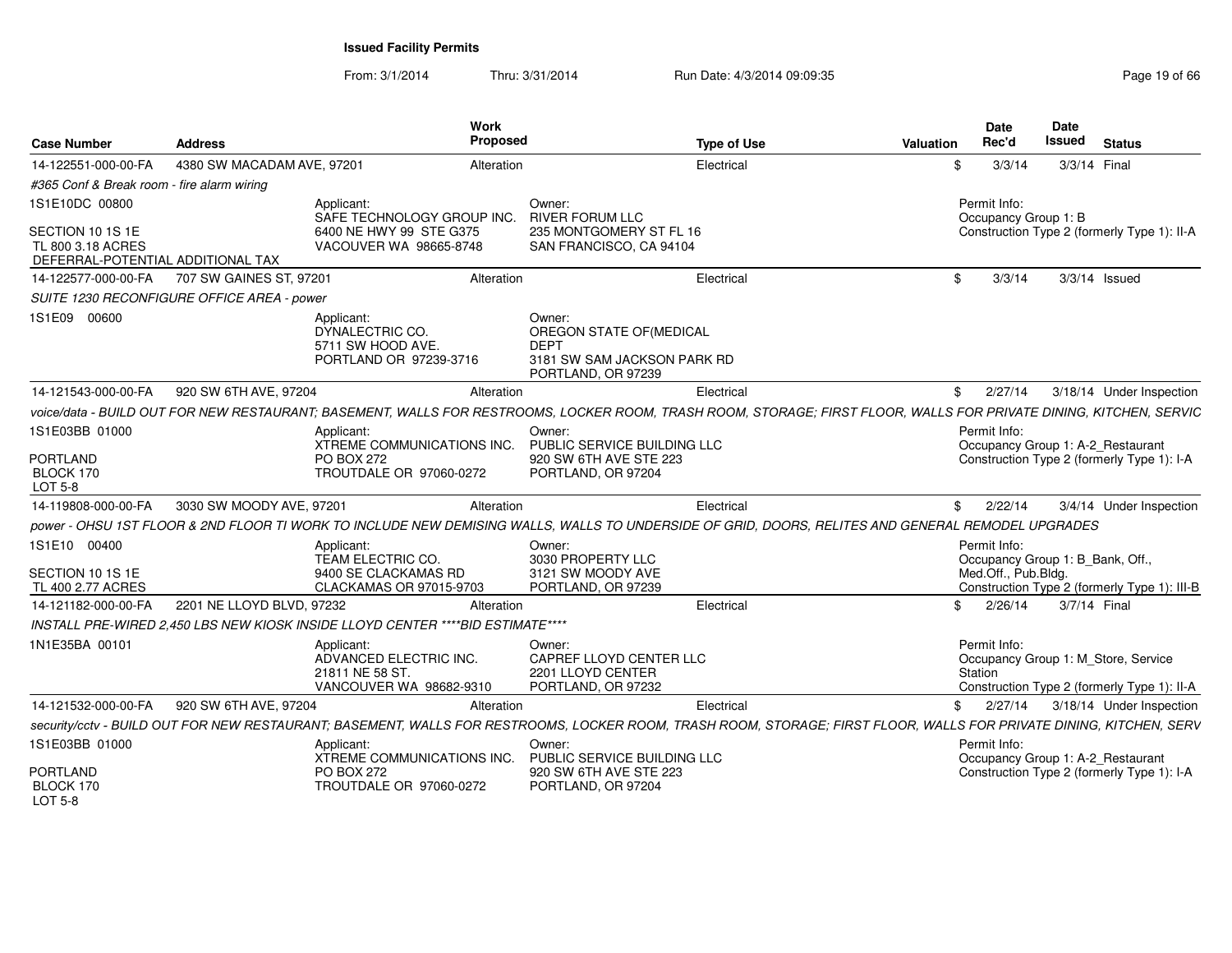| <b>Case Number</b>                                                                                                                                | <b>Address</b>                                | Work<br><b>Proposed</b>                                                                                                                        |                                                                              | <b>Type of Use</b> |                                         | <b>Valuation</b> | <b>Date</b><br>Rec'd                                    | Date<br>Issued | <b>Status</b>                                |
|---------------------------------------------------------------------------------------------------------------------------------------------------|-----------------------------------------------|------------------------------------------------------------------------------------------------------------------------------------------------|------------------------------------------------------------------------------|--------------------|-----------------------------------------|------------------|---------------------------------------------------------|----------------|----------------------------------------------|
| 14-119407-000-00-FA                                                                                                                               | 7000 NE AIRPORT WAY, 97218                    | Alteration                                                                                                                                     |                                                                              | Electrical         |                                         |                  | \$<br>2/21/14                                           |                | 3/18/14 Under Inspection                     |
|                                                                                                                                                   |                                               | pwr - COMMON USE GATE IMPROVEMENTS; CONCOURSE B,C,D,E, PODIUM, WALLS, DOORS, MONITOR ATTACHEMENTS, CASEWORK, ELEC:- pwr                        |                                                                              |                    |                                         |                  |                                                         |                |                                              |
| 1N2E08B 00400                                                                                                                                     |                                               | Applicant:<br>OREGON ELECTRIC                                                                                                                  | Owner:<br>PORT OF PORTLAND                                                   |                    |                                         |                  | Permit Info:                                            |                | Occupancy Group 1: A-3 Assembly -            |
| SECTION 08 1N 2E<br>TL 400 7.39 ACRES<br><b>TERMINAL BLDG</b><br><b>NONTAXABLE</b><br>SEE TAXABLE SUB ACCOUNTS                                    |                                               | CONSTRUCTION INC. /DBA<br>OREGON ELECTRIC GROUP.<br>1709 SE 3RD AVE.<br>PORTLAND OR 97214-4547                                                 | PO BOX 3529<br>PORTLAND, OR 97208-3529                                       |                    |                                         |                  | General                                                 |                |                                              |
| 14-119797-000-00-FA                                                                                                                               | 123 NE 3RD AVE, 97232                         | Alteration                                                                                                                                     |                                                                              | Electrical         |                                         |                  | \$<br>2/21/14                                           |                | 3/4/14 Under Inspection                      |
|                                                                                                                                                   |                                               | SUITE 119; NEW WALLS, DOORS, RELITES, FOR OFFICES, WORK ROOM, RECEPTION, CONFERENCE ROOM, BREAK ROOM, SERVER ROOM, OPEN OFFICE, CEILING, ELEC, |                                                                              |                    |                                         |                  |                                                         |                |                                              |
| 1N1E34DA 02800                                                                                                                                    |                                               | Applicant:<br>FIVE STAR ELECTRIC INC                                                                                                           | Owner:<br>BRIDGEHEAD DEVELOPMENT LLC FIVE STAR ELECTRIC INC                  |                    | CCB - Contractor:                       |                  | Permit Info:<br>Occupancy Group 1: B Bank, Off.,        |                |                                              |
| <b>EAST PORTLAND</b><br>BLOCK 68<br>INC PT VAC ST LOT 1&8<br>LOT 2&3&6&7<br>INC PT VAC ST LOT 4&5; HISTORIC<br>PROPERTY; POTENTIAL ADDITIONAL TAX |                                               | 756 SW BAILEY AVE<br>HILLSBORO OR 97123                                                                                                        | 1001 SE WATER AVE #120<br>PORTLAND, OR 97214-2147                            |                    | 756 SW BAILEY AVE<br>HILLSBORO OR 97123 |                  | Med.Off., Pub.Bldg.                                     |                | Construction Type 2 (formerly Type 1): III-A |
| 14-119798-000-00-FA                                                                                                                               | 26 SW SALMON ST, 97204                        | Alteration                                                                                                                                     |                                                                              | Electrical         |                                         |                  | \$<br>2/21/14                                           |                | 3/4/14 Under Inspection                      |
|                                                                                                                                                   | pwr - 3WTC BRIDGE INTERIOR REMODEL ELEC - pwr |                                                                                                                                                |                                                                              |                    |                                         |                  |                                                         |                |                                              |
| 1S1E03BD 00200<br><b>PORTLAND</b><br>BLOCK 6<br><b>LOT 1-8</b>                                                                                    |                                               | Applicant:<br>OREGON ELECTRIC<br>CONSTRUCTION INC. /DBA<br>OREGON ELECTRIC GROUP.<br>1709 SE 3RD AVE.<br>PORTLAND OR 97214-4547                | Owner:<br>IEH PORTLAND LLC<br>121 SW SALMON ST<br>PORTLAND, OR 97204-2901    |                    |                                         |                  |                                                         |                |                                              |
| 14-122428-000-00-FA                                                                                                                               | 3050 SE DIVISION ST, 97202                    | Alteration                                                                                                                                     |                                                                              | Electrical         |                                         |                  | \$<br>3/3/14                                            |                | 3/26/14 Under Inspection                     |
|                                                                                                                                                   |                                               | power - SUITE 130 NEW PIZZA MARIA 718 RESTAURANT, 718 SQ FT DINING AND 585 SQ FT KITCHEN                                                       |                                                                              |                    |                                         |                  |                                                         |                |                                              |
| 1S1E12BA 06000                                                                                                                                    |                                               | Applicant:                                                                                                                                     | Owner:                                                                       |                    |                                         |                  | Permit Info:                                            |                |                                              |
| <b>EAST PORTLAND HTS</b><br>BLOCK 6<br>LOT 1-4                                                                                                    |                                               | <b>BEAR ELECTRIC INC.</b><br><b>PO BOX 389</b><br>DONALD OR 97020-0389                                                                         | ADG IIIA LLC<br>2314 NW SAVIER ST<br>PORTLAND, OR 97210-2514                 |                    |                                         |                  | Occupancy Group 1: B Bank, Off.,<br>Med.Off., Pub.Bldg. |                | Construction Type 2 (formerly Type 1): III-B |
| 14-122498-000-00-FA                                                                                                                               | 3800 SE 22ND AVE, 97202                       | Alteration                                                                                                                                     |                                                                              | Electrical         |                                         |                  | \$<br>3/3/14                                            | 3/3/14 Final   |                                              |
|                                                                                                                                                   |                                               | fire alarm bell - REMODEL EXISTING COMMERCIAL CAFE SPACE AND RESTROOMSPR# 70100213 CO75950                                                     |                                                                              |                    |                                         |                  |                                                         |                |                                              |
| 1S1E11DA 04300                                                                                                                                    |                                               | Applicant:                                                                                                                                     | Owner:                                                                       |                    |                                         |                  |                                                         |                |                                              |
| SECTION 11 1S 1E<br>TL 4300 5.37 ACRES                                                                                                            |                                               | T & L COMMUNICATIONS INC.<br>PO BOX 87387<br>VANCOUVER WA 98687-7387                                                                           | FRED MEYER STORES INC<br>1014 VINE ST 7TH FLOOR<br>CINCINNATI, OH 45202-1141 |                    |                                         |                  |                                                         |                |                                              |
| 14-127754-000-00-FA                                                                                                                               | 2145 NW OVERTON ST, 97210                     | Alteration                                                                                                                                     |                                                                              | Electrical         |                                         |                  | \$<br>3/18/14                                           | 3/18/14 Issued |                                              |
|                                                                                                                                                   |                                               | power - 1ST FLOOR, REMOVE HALLWAY WALL, OPEN UP ROOM, INFILL DOORS, NEW ENTRY DOOR, FLOORING, ELEC, FINISHES                                   |                                                                              |                    |                                         |                  |                                                         |                |                                              |
| 1N1E33BA 05700                                                                                                                                    |                                               | Applicant:<br>CHRISTENSON ELECTRIC INC.                                                                                                        | Owner:<br><b>LEGACY HEALTH SYSTEM</b>                                        |                    |                                         |                  | Permit Info:<br>Occupancy Group 1: B                    |                |                                              |
| <b>COUCHS ADD</b><br>BLOCK 298<br>LOT 1&2&5-12&14-17 TL 5700                                                                                      |                                               | 111 SW COLUMBIA ST. STE 480<br>PORTLAND OR 97201-5838                                                                                          | 1919 NW LOVEJOY ST<br>PORTLAND, OR 97209                                     |                    |                                         |                  |                                                         |                | Construction Type 2 (formerly Type 1): III-N |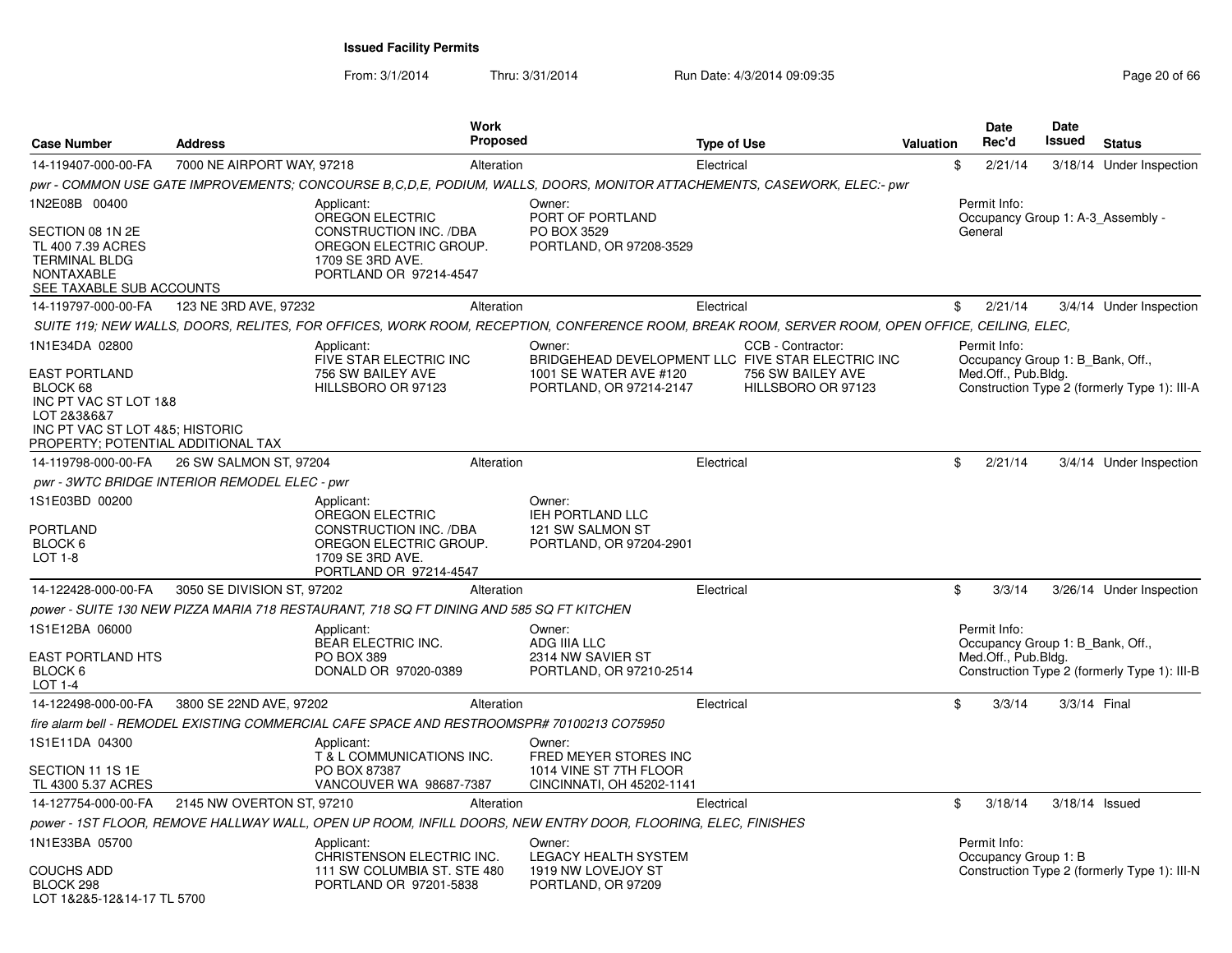|                                                                                                                  |                                           | Work                                                                                                                            | <b>Proposed</b>                                                                                                                                                    |                    |                  | <b>Date</b><br>Rec'd                                                    | <b>Date</b><br>Issued |                                             |
|------------------------------------------------------------------------------------------------------------------|-------------------------------------------|---------------------------------------------------------------------------------------------------------------------------------|--------------------------------------------------------------------------------------------------------------------------------------------------------------------|--------------------|------------------|-------------------------------------------------------------------------|-----------------------|---------------------------------------------|
| <b>Case Number</b>                                                                                               | <b>Address</b>                            |                                                                                                                                 |                                                                                                                                                                    | <b>Type of Use</b> | <b>Valuation</b> |                                                                         |                       | <b>Status</b>                               |
| 14-133154-000-00-FA                                                                                              | 309 SW 6TH AVE, 97205                     |                                                                                                                                 | Alteration                                                                                                                                                         | Electrical         |                  | 3/31/14<br>\$                                                           | 3/31/14 Issued        |                                             |
| 6th fl ESRI TI - access control                                                                                  |                                           |                                                                                                                                 |                                                                                                                                                                    |                    |                  |                                                                         |                       |                                             |
| 1N1E34CC 03800                                                                                                   |                                           | Applicant:<br>CONVERGINT TECHNOLOGIES<br>LLC.<br>16575 SW 72ND AVE.<br>PORTLAND OR 97224-7701                                   | Owner:<br>HISTORIC U S NATIONAL BANK<br><b>BLOCK LLC</b><br>115 SW ASH ST #500<br>PORTLAND, OR 97204                                                               |                    |                  | Permit Info:<br>Occupancy Group 1: B                                    |                       | Construction Type 2 (formerly Type 1): I-B  |
| 14-126370-000-00-FA                                                                                              | 919 NE 19TH AVE, 97232                    |                                                                                                                                 | Alteration                                                                                                                                                         | Electrical         |                  | 3/12/14<br>\$                                                           | 3/12/14 Final         |                                             |
|                                                                                                                  |                                           |                                                                                                                                 | voice/data - SUITE 100; DEMO MOST WALLS, COUPLE OF RESTROOMS, RECONFIGURE WALLS FOR MULTIPLE OFFICES, CONFERENCE ROOMS, BREAK ROOM, NEW RECEPTION AREA, DOORS,     |                    |                  |                                                                         |                       |                                             |
| 1N1E35AC 00100<br><b>SULLIVANS ADD</b><br><b>BLOCK 36 TL 100</b>                                                 |                                           | Applicant:<br>AZIMUTH COMMUNICATIONS INC.<br>9500 SW TUALATIN SHERWOOD<br><b>RD</b><br>TUALATIN OR 97062-8586                   | Owner:<br>WESTON INVESTMENT CO LLC<br>2154 NE BROADWAY RM 200<br>PORTLAND, OR 97232-1590                                                                           |                    |                  | Permit Info:<br>Occupancy Group 1: B                                    |                       | Construction Type 2 (formerly Type 1): II-A |
| 14-126560-000-00-FA                                                                                              | 1015 NW 22ND AVE, 97210                   |                                                                                                                                 | Alteration                                                                                                                                                         | Electrical         |                  | 3/13/14<br>$^{\circ}$                                                   |                       | 3/13/14 Under Inspection                    |
|                                                                                                                  | power - CATH LAB #3 EQUIPMENT REPLACEMENT |                                                                                                                                 |                                                                                                                                                                    |                    |                  |                                                                         |                       |                                             |
| 1N1E33BA 07800                                                                                                   |                                           | Applicant:<br>CHRISTENSON ELECTRIC INC.                                                                                         | Owner:<br><b>GOOD SAMARITAN HOSPITAL</b>                                                                                                                           |                    |                  |                                                                         |                       |                                             |
| <b>COUCHS ADD</b><br>TL 7800 BLOCK 304                                                                           |                                           | 111 SW COLUMBIA ST. STE 480<br>PORTLAND OR 97201-5838                                                                           | 1919 NW LOVEJOY ST<br>PORTLAND, OR 97209                                                                                                                           |                    |                  |                                                                         |                       |                                             |
| 14-127755-000-00-FA                                                                                              | 825 NE MULTNOMAH ST - Unit 1              |                                                                                                                                 | Alteration                                                                                                                                                         | Electrical         |                  | \$3/18/14                                                               | 3/18/14 Issued        |                                             |
|                                                                                                                  |                                           |                                                                                                                                 | hvac - 13TH & 14TH FLOORS, FAMILY CARE; REMOVE ALL PARTITIONS, DOORS, FIXTURES, FLOORING, RECONFIGURE WALLS, DOORS, FOR OFFICES, RECEPTION, CONFERENCE ROOM, LOUNG |                    |                  |                                                                         |                       |                                             |
| 1N1E35BB 90002<br>LLOYD CENTER TOWER CONDOMINIUM<br>LOT <sub>1</sub><br><b>DEPT OF REVENUE</b>                   |                                           | Applicant:<br>MCKINSTRY CO. LLC.<br>16790 NE MASON ST STE 100<br>PORTLAND OR 97230-7398                                         | Owner:<br><b>PACIFICORP</b><br>700 NE MULTNOMAH ST 7TH FLR<br>PORTLAND, OR 97232                                                                                   |                    |                  |                                                                         |                       |                                             |
| 14-127757-000-00-FA                                                                                              | 530 SW 5TH AVE, 97204                     |                                                                                                                                 | Alteration                                                                                                                                                         | Electrical         |                  | \$<br>3/18/14                                                           | 3/18/14 Issued        |                                             |
|                                                                                                                  |                                           |                                                                                                                                 | power - SUITE 900 RALLY MARKETING 2728 SQ FT NEW TENANT REMODEL. NEW WALLS FOR OFFICES, CONFERENCE ROOM, BREAK & SERVER ROOMS                                      |                    |                  |                                                                         |                       |                                             |
| 1N1E34CD 09600<br><b>PORTLAND</b><br>BLOCK 63<br>LOT 5&6<br><b>HISTORIC PROPERTY</b><br>POTENTIAL ADDITIONAL TAX |                                           | Applicant:<br>OREGON ELECTRIC<br>CONSTRUCTION INC. /DBA<br>OREGON ELECTRIC GROUP.<br>1709 SE 3RD AVE.<br>PORTLAND OR 97214-4547 | Owner:<br>RGOF YEON BUILDING LLC<br>551 FIFTH AVE 23RD FLOOR<br>NEW YORK, NY 10176                                                                                 |                    |                  | Permit Info:<br>Occupancy Group 1: B_Bank, Off.,<br>Med.Off., Pub.Bldg. |                       |                                             |
| 14-127759-000-00-FA                                                                                              | 530 SW 5TH AVE, 97204                     |                                                                                                                                 | Alteration                                                                                                                                                         | Electrical         |                  | \$3/18/14                                                               | 3/18/14 Issued        |                                             |
|                                                                                                                  |                                           |                                                                                                                                 | hvac - SUITE 900 RALLY MARKETING 2728 SQ FT NEW TENANT REMODEL, NEW WALLS FOR OFFICES, CONFERENCE ROOM, BREAK & SERVER ROOMS                                       |                    |                  |                                                                         |                       |                                             |
| 1N1E34CD 09600                                                                                                   |                                           | Applicant:<br>HUNTER-DAVISSON INC.                                                                                              | Owner:<br>RGOF YEON BUILDING LLC                                                                                                                                   |                    |                  | Permit Info:<br>Occupancy Group 1: B Bank, Off.,                        |                       |                                             |
| <b>PORTLAND</b><br>BLOCK 63<br>LOT 5&6<br><b>HISTORIC PROPERTY</b><br>POTENTIAL ADDITIONAL TAX                   |                                           | 1800 SE PERSHING ST.<br>PORTLAND OR 97202-2338                                                                                  | 551 FIFTH AVE 23RD FLOOR<br>NEW YORK, NY 10176                                                                                                                     |                    |                  | Med.Off., Pub.Bldg.                                                     |                       |                                             |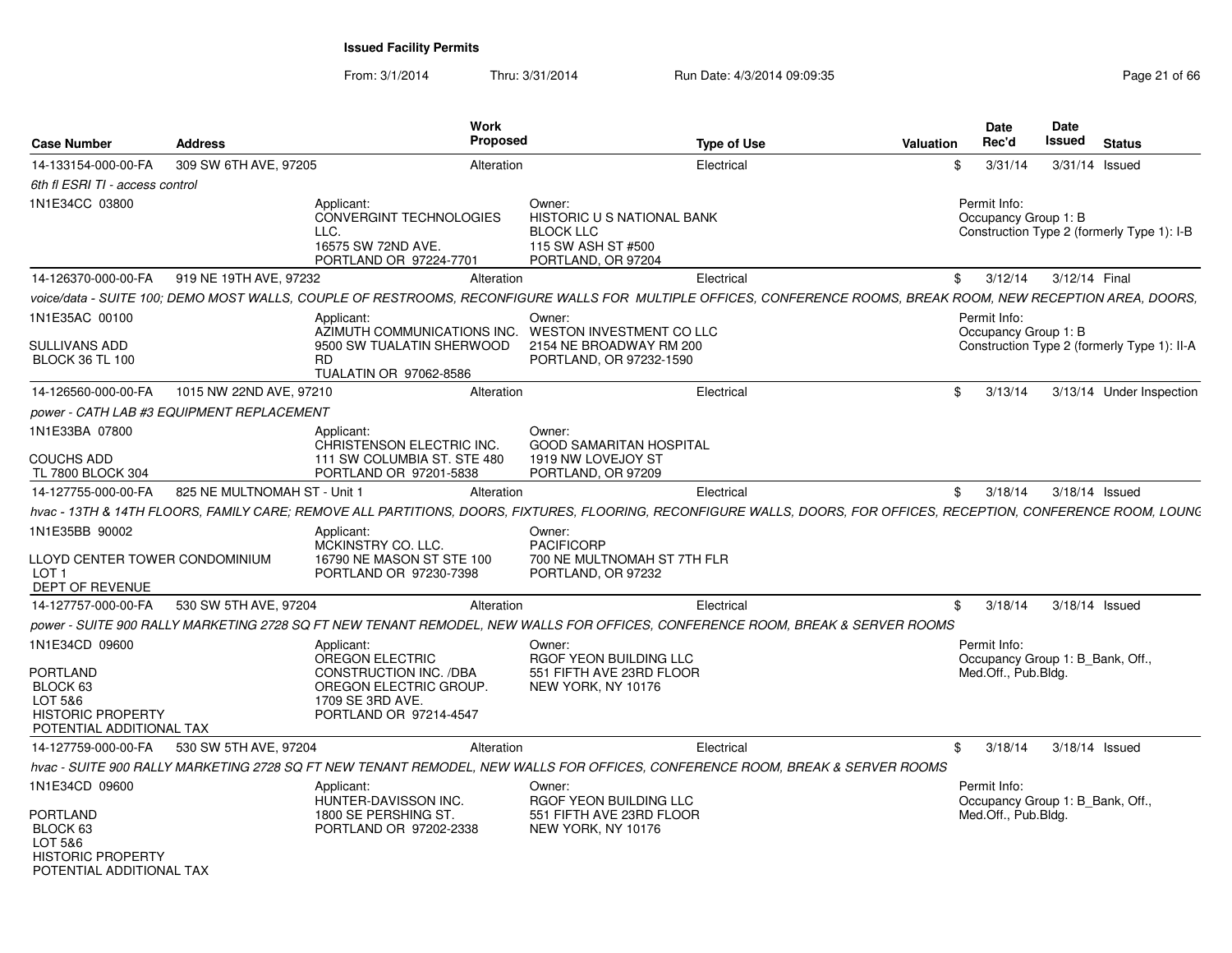| <b>Case Number</b>                                                                                                                                | <b>Address</b>                                 | Work                                                                                                                                      | <b>Proposed</b>       | <b>Type of Use</b>                                                           |                                            | Valuation | <b>Date</b><br>Rec'd                             | <b>Date</b><br>Issued | <b>Status</b>                                |
|---------------------------------------------------------------------------------------------------------------------------------------------------|------------------------------------------------|-------------------------------------------------------------------------------------------------------------------------------------------|-----------------------|------------------------------------------------------------------------------|--------------------------------------------|-----------|--------------------------------------------------|-----------------------|----------------------------------------------|
| 14-133171-000-00-FA                                                                                                                               | 123 NE 3RD AVE, 97232                          |                                                                                                                                           | Alteration            | Electrical                                                                   |                                            | \$        | 3/31/14                                          | $3/31/14$ Issued      |                                              |
|                                                                                                                                                   |                                                | fire alarm - VIBRANT TABLE REMODEL OF EXISTING SPACE FOR CONGREGATION AND ACCESSORY FOOD PREPARATION (Vibrant Table TI #100) fire alarm   |                       |                                                                              |                                            |           |                                                  |                       |                                              |
| 1N1E34DA 02800                                                                                                                                    |                                                | Applicant:<br>POINT MONITOR CORP                                                                                                          | Owner:                | BRIDGEHEAD DEVELOPMENT LLC POINT MONITOR CORP                                | CCB - Contractor:                          |           | Permit Info:<br>Occupancy Group 1: B_Bank, Off., |                       |                                              |
| <b>EAST PORTLAND</b><br>BLOCK 68<br>INC PT VAC ST LOT 1&8<br>LOT 2&3&6&7<br>INC PT VAC ST LOT 4&5; HISTORIC<br>PROPERTY; POTENTIAL ADDITIONAL TAX |                                                | 5863 lakeview blyd<br>lake oswego or 97035                                                                                                |                       | 1001 SE WATER AVE #120<br>PORTLAND, OR 97214-2147                            | 5863 lakeview blyd<br>lake oswego or 97035 |           | Med.Off., Pub.Bldg.                              |                       | Construction Type 2 (formerly Type 1): III-A |
| 14-125230-000-00-FA                                                                                                                               | 538 SW 6TH AVE, 97204                          |                                                                                                                                           | Alteration            | Electrical                                                                   |                                            | \$        | 3/10/14                                          |                       | 3/10/14 Issued                               |
|                                                                                                                                                   |                                                | hvac - SUITES 520 & 1130 LEGAL AID SERVICES OF OREGON TI, REMOVE AND ADD NEW PARTITION WALLS FOR OFFICE RECONFIGURATION - (4 thermostats) |                       |                                                                              |                                            |           |                                                  |                       |                                              |
| 1N1E34CC 07900<br><b>PORTLAND</b>                                                                                                                 |                                                | Applicant:<br><b>OHAC INC</b><br>19300 SW 118TH AVE                                                                                       | Owner:<br><b>LLC</b>  | PORTLAND CASCADE BUILDING                                                    |                                            |           |                                                  |                       |                                              |
| BLOCK 174<br>LOT 5&6                                                                                                                              |                                                | <b>TUALATIN OR 97062-7293</b>                                                                                                             |                       | 166 KINGS HIGHWAY N<br>WESTPORT, CT 06880-2423                               |                                            |           |                                                  |                       |                                              |
| 14-127756-000-00-FA                                                                                                                               | 808 SW CAMPUS DR, 97201                        |                                                                                                                                           | Alteration            | Electrical                                                                   |                                            | \$        | 3/18/14                                          | 3/18/14 Final         |                                              |
| 7th fl P-tube - power                                                                                                                             |                                                |                                                                                                                                           |                       |                                                                              |                                            |           |                                                  |                       |                                              |
| 1S1E09 00600                                                                                                                                      |                                                | Applicant:<br>DYNALECTRIC CO.<br>5711 SW HOOD AVE.<br>PORTLAND OR 97239-3716                                                              | Owner:<br><b>DEPT</b> | OREGON STATE OF(MEDICAL<br>3181 SW SAM JACKSON PARK RD<br>PORTLAND, OR 97239 |                                            |           |                                                  |                       |                                              |
| 14-127761-000-00-FA                                                                                                                               |                                                | 3181 SW SAM JACKSON PARK RD - Bldg VIAB, § Alteration                                                                                     |                       | Electrical                                                                   |                                            | \$        | 3/18/14                                          |                       | 3/18/14 Under Inspection                     |
|                                                                                                                                                   | 1ST FLOOR BREAKROOM AND OFFICE REMODEL - power |                                                                                                                                           |                       |                                                                              |                                            |           |                                                  |                       |                                              |
| 1S1E09 00200                                                                                                                                      |                                                | Applicant:<br>DYNALECTRIC CO.<br>5711 SW HOOD AVE.<br>PORTLAND OR 97239-3716                                                              | Owner:                | OREGON STATE OF<br>3181 SW SAM JACKSON PARK RD<br>PORTLAND, OR 97239         |                                            |           | Permit Info:<br>Occupancy Group 1: B             |                       | Construction Type 2 (formerly Type 1): I-B   |
| 14-127765-000-00-FA                                                                                                                               |                                                | 3181 SW SAM JACKSON PARK RD - Bldg OHS, 9 Alteration                                                                                      |                       | Electrical                                                                   |                                            | \$        | 3/18/14                                          |                       | 3/19/14 Under Inspection                     |
| 5C03 PICC REMODEL - power                                                                                                                         |                                                |                                                                                                                                           |                       |                                                                              |                                            |           |                                                  |                       |                                              |
| 1S1E09 00200                                                                                                                                      |                                                | Applicant:<br>TICE ELECTRIC CO.<br>5405 N Lagoon Ave.<br>PORTLAND OR 97217-7637                                                           | Owner:                | OREGON STATE OF<br>3181 SW SAM JACKSON PARK RD<br>PORTLAND, OR 97239         |                                            |           | Permit Info:<br>Occupancy Group 1: I-2           |                       | Construction Type 2 (formerly Type 1): I-A   |
| 14-124871-000-00-FA                                                                                                                               |                                                | 3181 SW SAM JACKSON PARK RD - Bldg OHS, 9 Alteration                                                                                      |                       | Electrical                                                                   |                                            | \$        | 3/10/14                                          |                       | 3/10/14 Under Inspection                     |
| 7B Telcom Room panels - power                                                                                                                     |                                                |                                                                                                                                           |                       |                                                                              |                                            |           |                                                  |                       |                                              |
| 1S1E09 00200                                                                                                                                      |                                                | Applicant:<br>COCHRAN INC. dba BROADWAY<br><b>ELECTRIC</b><br>7550 SW TECH CENTER DR STE<br>220<br>TIGARD OR 97223-8061                   | Owner:                | OREGON STATE OF<br>3181 SW SAM JACKSON PARK RD<br>PORTLAND, OR 97239         |                                            |           | Permit Info:<br>Occupancy Group 1: I-2           |                       | Construction Type 2 (formerly Type 1): I-A   |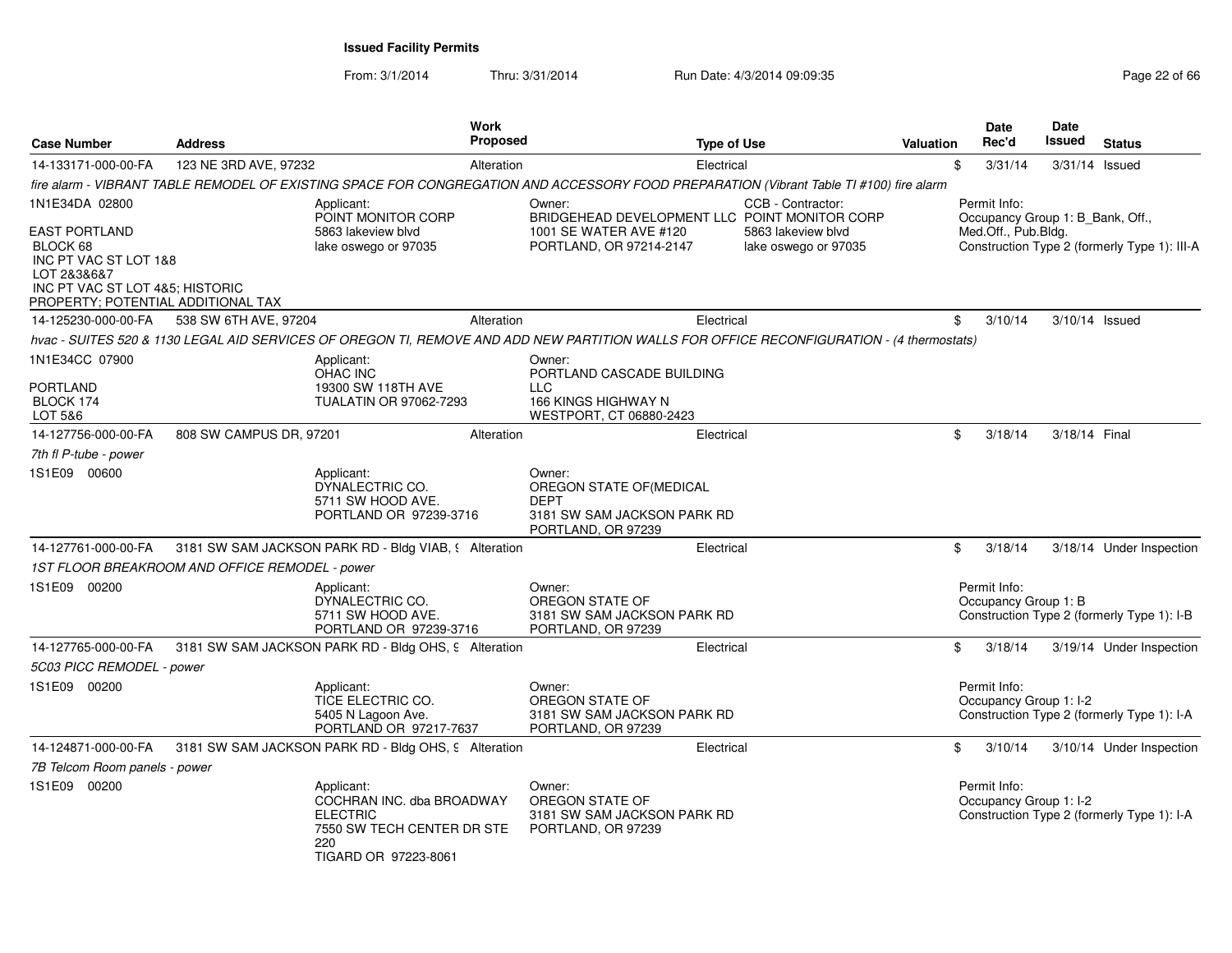| <b>Case Number</b>                                                                  | <b>Address</b>         | <b>Work</b><br>Proposed                                            |                                                                                 | <b>Type of Use</b> | Valuation | Date<br>Rec'd                                    | Date<br>Issued | <b>Status</b>                              |
|-------------------------------------------------------------------------------------|------------------------|--------------------------------------------------------------------|---------------------------------------------------------------------------------|--------------------|-----------|--------------------------------------------------|----------------|--------------------------------------------|
| 14-125170-000-00-FA                                                                 | 805 SW BROADWAY, 97205 | Alteration                                                         |                                                                                 | Electrical         | \$        | 3/10/14                                          | 3/10/14 Issued |                                            |
| #2290 NW Strategies - voice/data/coax                                               |                        |                                                                    |                                                                                 |                    |           |                                                  |                |                                            |
| 1S1E03BB 04400                                                                      |                        | Applicant:<br><b>WEST COAST BUSINESS</b>                           | Owner:<br>FOX TOWER L L C                                                       |                    |           |                                                  |                |                                            |
| PORTLAND<br>BLOCK 210<br><b>LOT 1-8</b><br>DEFERRED ADDITIONAL TAX LIABILITY        |                        | COMMUNICATIONS INC.<br>PO BOX 33770<br>PORTLAND OR 97292-3770      | 805 SW BROADWAY #2020<br>PORTLAND, OR 97205                                     |                    |           |                                                  |                |                                            |
| 14-125177-000-00-FA                                                                 | 805 SW BROADWAY, 97205 | Alteration                                                         |                                                                                 | Electrical         | \$        | 3/10/14                                          | 3/10/14 Issued |                                            |
| Ringside cat-5 cable                                                                |                        |                                                                    |                                                                                 |                    |           |                                                  |                |                                            |
| 1S1E03BB 04400                                                                      |                        | Applicant:<br>WEST COAST BUSINESS                                  | Owner:<br>FOX TOWER L L C                                                       |                    |           |                                                  |                |                                            |
| <b>PORTLAND</b><br>BLOCK 210<br><b>LOT 1-8</b><br>DEFERRED ADDITIONAL TAX LIABILITY |                        | COMMUNICATIONS INC.<br>PO BOX 33770<br>PORTLAND OR 97292-3770      | 805 SW BROADWAY #2020<br>PORTLAND, OR 97205                                     |                    |           |                                                  |                |                                            |
| 14-125212-000-00-FA                                                                 | 555 SW OAK ST          | Alteration                                                         |                                                                                 | Electrical         | \$        | 3/10/14                                          | 3/10/14 Issued |                                            |
| 6TH FL PLAZA REMODEL - voice/data                                                   |                        |                                                                    |                                                                                 |                    |           |                                                  |                |                                            |
| 1N1E34CD 80000                                                                      |                        | Applicant:<br>CHRISTENSON ELECTRIC INC.                            | Owner:<br>ASSOCIATION OF UNIT OWNERS                                            |                    |           | Permit Info:<br>Occupancy Group 1: B Bank, Off., |                |                                            |
| ONE ELEVEN TOWER CONDOMINIUM<br><b>GENERAL COMMON ELEMENTS</b>                      |                        | 111 SW COLUMBIA ST. STE 480<br>PORTLAND OR 97201-5838              | 0F<br>ONE ELEVEN TOWER<br>CONDOMINIUM 111 SW 5TH<br>PORTLAND, OR 97204          |                    |           | Med.Off., Pub.Bldg.                              |                |                                            |
| 14-125652-000-00-FA                                                                 | 1225 NE 2ND AVE, 97232 | Alteration                                                         |                                                                                 | Electrical         | \$        | 3/11/14                                          |                | 3/20/14 Under Inspection                   |
|                                                                                     |                        | power - GROUND FLOOR, CEILING REPLACEMENT, HALLWAY, ROOMS G13 & 29 |                                                                                 |                    |           |                                                  |                |                                            |
| 1N1E34AA 01700                                                                      |                        | Applicant:<br>FIVE STAR ELECTRIC INC.                              | Owner:<br><b>LEGACY EMANUEL HOSPITAL</b>                                        |                    |           | Permit Info:<br>Occupancy Group 1: B             |                |                                            |
| HOLLADAYS ADD<br>BLOCK 57-60&63&64 TL 1700                                          |                        | 756 SW BAILEY AVE<br>HILLSBORO OR 97123                            | 1919 NW LOVEJOY ST<br>PORTLAND, OR 97209-1503                                   |                    |           |                                                  |                | Construction Type 2 (formerly Type 1): I-B |
|                                                                                     |                        |                                                                    | Owner:<br><b>HEALTH CENTER</b><br>1919 NW LOVEJOY ST<br>PORTLAND, OR 97209-1503 |                    |           |                                                  |                |                                            |
| 14-122763-000-00-FA                                                                 | 837 SW 11TH AVE, 97205 | Alteration                                                         |                                                                                 | Electrical         | \$        | 3/4/14                                           |                | 3/19/14 Under Inspection                   |
| #228 EASTERN WESTERN CORP TI - power                                                |                        |                                                                    |                                                                                 |                    |           |                                                  |                |                                            |
| 1S1E04AA 00400                                                                      |                        | Applicant:<br>LEAR ELECTRIC COMPANY INC.                           | Owner:<br><b>EASTERN WESTERN</b>                                                |                    |           | Permit Info:<br>Occupancy Group 1: B_Bank, Off., |                |                                            |
| PORTLAND<br>BLOCK 259<br>LOT 3&4                                                    |                        | 6002 NE 112TH AVE<br>PORTLAND, OR 97220-1012<br>5140 SE CIR AVE    | CORPORATION<br>PO BOX 3228<br>PORTLAND, OR 97208-3228                           |                    |           | Med.Off., Pub.Bldg.                              |                | Construction Type 2 (formerly Type 1): I-A |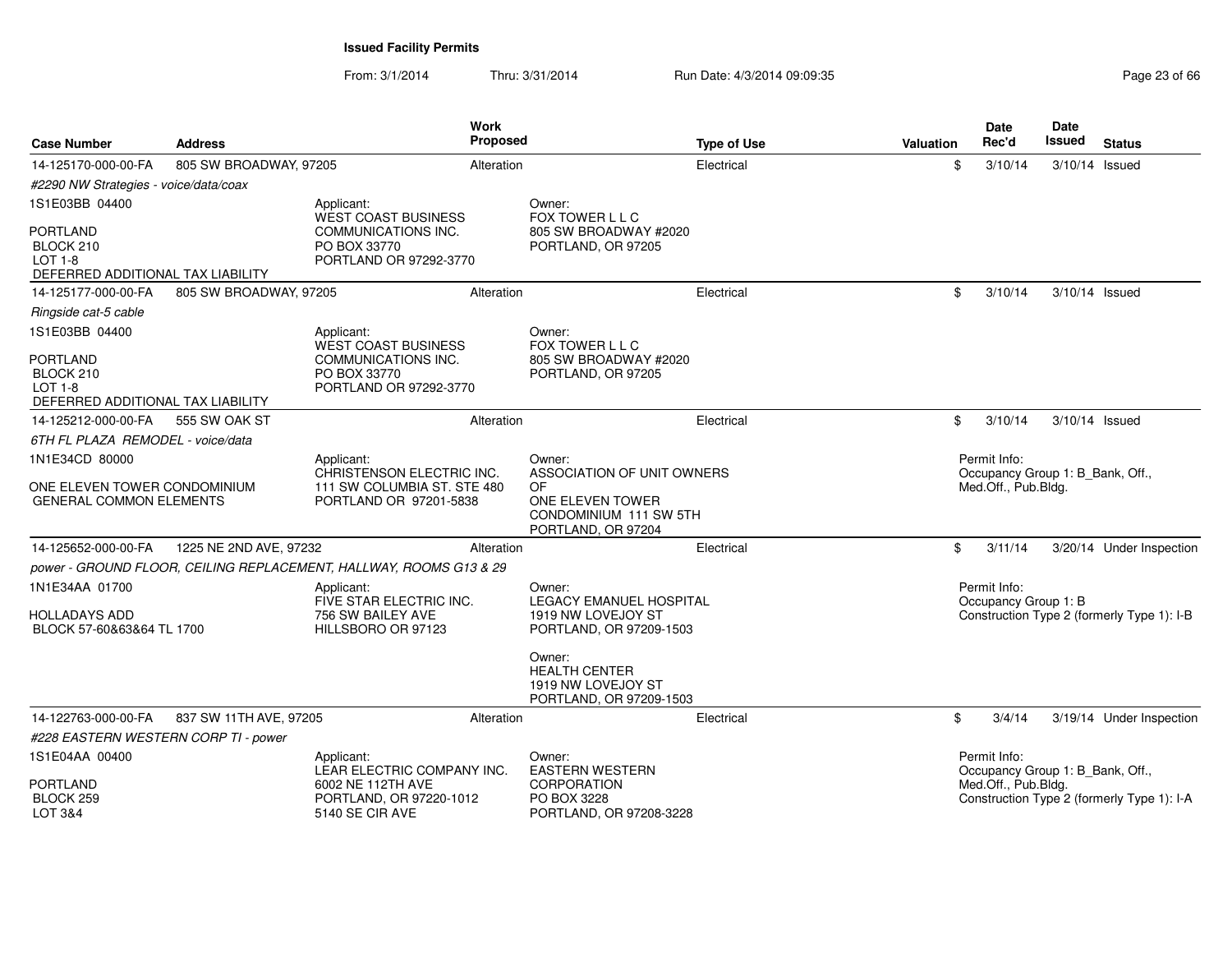From: 3/1/2014

| <b>Case Number</b>                                                         | <b>Address</b>                                        | Work<br>Proposed                                                                                                                       |                                                                                     | <b>Type of Use</b> | <b>Valuation</b> | <b>Date</b><br>Rec'd                   | Date<br>Issued | <b>Status</b>                               |
|----------------------------------------------------------------------------|-------------------------------------------------------|----------------------------------------------------------------------------------------------------------------------------------------|-------------------------------------------------------------------------------------|--------------------|------------------|----------------------------------------|----------------|---------------------------------------------|
| 14-123069-000-00-FA                                                        | 1 SW COLUMBIA ST, 97201                               | Alteration                                                                                                                             |                                                                                     | Electrical         | \$               | 3/4/14                                 |                | 3/4/14 Final                                |
| #650 Berry Wealth Strategies - voice/data                                  |                                                       |                                                                                                                                        |                                                                                     |                    |                  |                                        |                |                                             |
| 1S1E03BD 01800                                                             |                                                       | Applicant:                                                                                                                             | Owner:                                                                              |                    |                  | Permit Info:                           |                |                                             |
| <b>PORTLAND</b><br>BLOCK 114<br>LOT 1-8                                    |                                                       | CHRISTENSON ELECTRIC INC.<br>111 SW COLUMBIA ST. STE 480<br>PORTLAND OR 97201-5838                                                     | <b>UMPQUA PLAZA LLC</b><br>555 CALIFORNIA ST 49TH FL<br>SAN FRANCISCO, CA 94104     |                    |                  | Occupancy Group 1: B                   |                | Construction Type 2 (formerly Type 1): I-B  |
| 14-123095-000-00-FA                                                        |                                                       | 3181 SW SAM JACKSON PARK RD - Bldg OHS, 9 Alteration                                                                                   |                                                                                     | Electrical         | \$               | 3/4/14                                 |                | $3/4/14$ Issued                             |
| 7A ICU Remodel - nurse call system                                         |                                                       |                                                                                                                                        |                                                                                     |                    |                  |                                        |                |                                             |
| 1S1E09 00200                                                               |                                                       | Applicant:<br>OREGON ELECTRIC<br>CONSTRUCTION INC. /DBA<br>OREGON ELECTRIC GROUP.<br>1709 SE 3RD AVE.<br>PORTLAND OR 97214-4547        | Owner:<br>OREGON STATE OF<br>3181 SW SAM JACKSON PARK RD<br>PORTLAND, OR 97239      |                    |                  | Permit Info:<br>Occupancy Group 1: I-2 |                | Construction Type 2 (formerly Type 1): I-A  |
|                                                                            |                                                       | 14-123103-000-00-FA 3181 SW SAM JACKSON PARK RD - Bldg OHS, 9 Alteration                                                               |                                                                                     | Electrical         | \$               | 3/3/14                                 |                | $3/3/14$ Issued                             |
|                                                                            |                                                       | 13th & 14th floors B & C Wing Pkg 3 Patient Rooms Remodel - nurse call system                                                          |                                                                                     |                    |                  |                                        |                |                                             |
| 1S1E09 00200                                                               |                                                       | Applicant:<br><b>OREGON ELECTRIC</b><br>CONSTRUCTION INC. /DBA<br>OREGON ELECTRIC GROUP.<br>1709 SE 3RD AVE.<br>PORTLAND OR 97214-4547 | Owner:<br>OREGON STATE OF<br>3181 SW SAM JACKSON PARK RD<br>PORTLAND, OR 97239      |                    |                  | Permit Info:<br>Occupancy Group 1: I-2 |                | Construction Type 2 (formerly Type 1): I-A  |
| 14-123118-000-00-FA                                                        | 3101 SW SAM JACKSON PARK RD, 97201                    | Alteration                                                                                                                             |                                                                                     | Electrical         | \$               | 3/3/14                                 |                | 3/3/14 Under Inspection                     |
| #N278 P&O RECEPTION REMODEL - power                                        |                                                       |                                                                                                                                        |                                                                                     |                    |                  |                                        |                |                                             |
| 1S1E09 00500                                                               |                                                       | Applicant:<br>MCCOY ELECTRIC CO INC.<br>P.O. BOX 42428<br>PORTLAND OR 97242-0428                                                       | Owner:<br>OREGON STATE OF<br>3181 SW SAM JACKSON PARK RD<br>PORTLAND, OR 97239      |                    |                  |                                        |                |                                             |
| 14-123359-000-00-FA                                                        | 4380 SW MACADAM AVE, 97201                            | Alteration                                                                                                                             |                                                                                     | Electrical         | \$               | 3/5/14                                 |                | 3/5/14 Final                                |
|                                                                            | #365 Resevoir Conference & Break room TI - voice/data |                                                                                                                                        |                                                                                     |                    |                  |                                        |                |                                             |
| 1S1E10DC 00800                                                             |                                                       | Applicant:                                                                                                                             | Owner:                                                                              |                    |                  | Permit Info:                           |                |                                             |
| SECTION 10 1S 1E<br>TL 800 3.18 ACRES<br>DEFERRAL-POTENTIAL ADDITIONAL TAX |                                                       | <b>CAPITOL DATA &amp;</b><br>COMMUNICATIONS INC.<br>11401 NE MARX ST.<br>PORTLAND, OR 97220-1041                                       | <b>RIVER FORUM LLC</b><br>235 MONTGOMERY ST FL 16<br>SAN FRANCISCO, CA 94104        |                    |                  | Occupancy Group 1: B                   |                | Construction Type 2 (formerly Type 1): II-A |
| 14-123883-000-00-FA                                                        | 707 SW WASHINGTON ST, 97205                           | Alteration                                                                                                                             |                                                                                     | Electrical         | \$               | 3/6/14                                 |                | 3/6/14 Final                                |
| #1501 TI FOR EXISTING TENANT - power                                       |                                                       |                                                                                                                                        |                                                                                     |                    |                  |                                        |                |                                             |
| 1N1E34CC 04600                                                             |                                                       | Applicant:<br>CHRISTENSON ELECTRIC INC.<br>111 SW COLUMBIA ST. STE 480<br>PORTLAND OR 97201-5838                                       | Owner:<br><b>UBCT PARTNERSHIP</b><br>111 SW COLUMBIA ST #1380<br>PORTLAND, OR 97201 |                    |                  |                                        |                |                                             |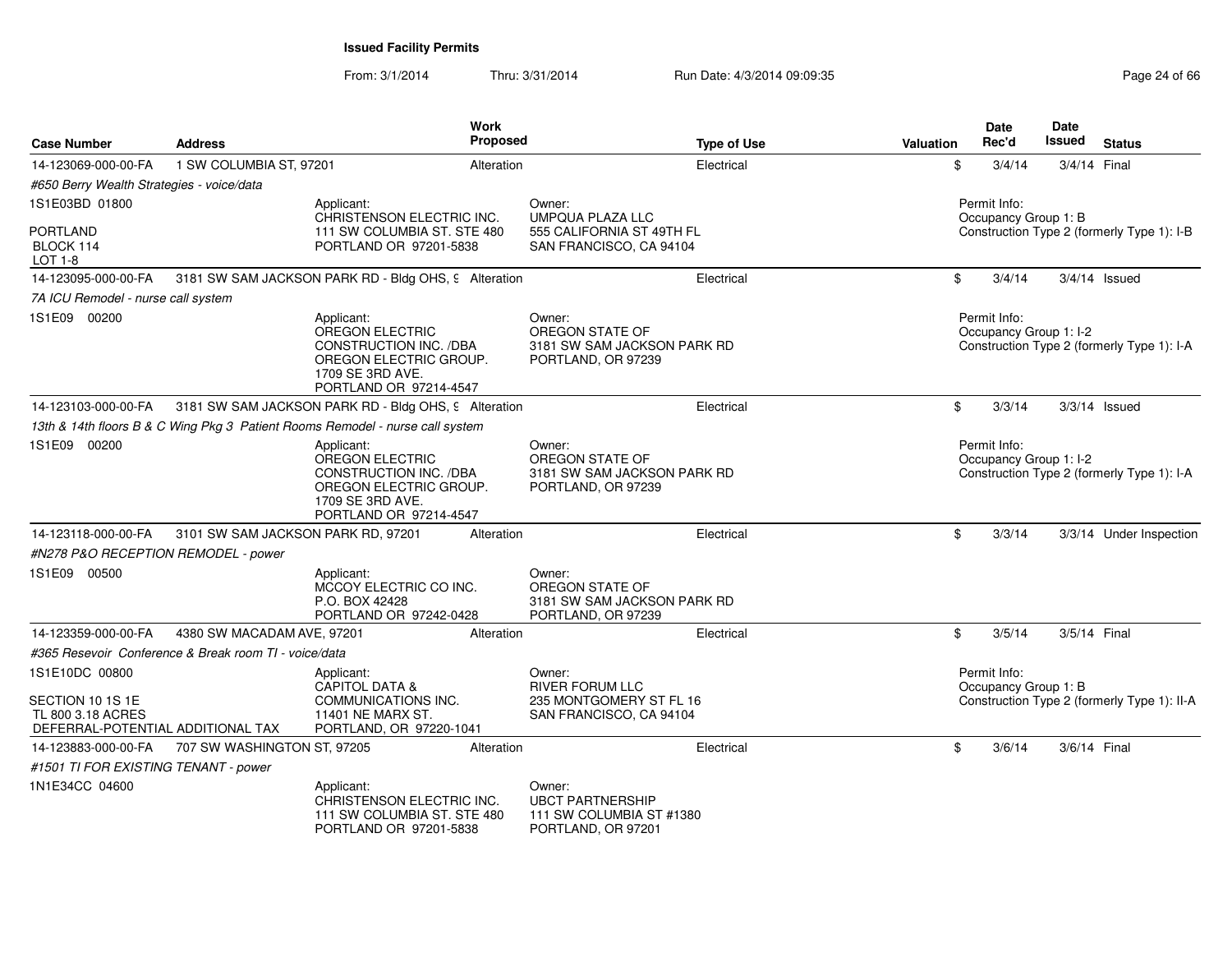| <b>Case Number</b>                                | <b>Address</b>                                    | <b>Work</b><br>Proposed                                                                                                                                                        |                                                                                    | <b>Type of Use</b> | <b>Valuation</b> |      | Date<br>Rec'd                        | Date<br>Issued          | <b>Status</b>                              |
|---------------------------------------------------|---------------------------------------------------|--------------------------------------------------------------------------------------------------------------------------------------------------------------------------------|------------------------------------------------------------------------------------|--------------------|------------------|------|--------------------------------------|-------------------------|--------------------------------------------|
| 14-124202-000-00-FA                               | 3375 SW TERWILLIGER BLVD, 97201                   | Alteration                                                                                                                                                                     |                                                                                    | Electrical         |                  | \$   | 3/6/14                               | 3/6/14 Final            |                                            |
|                                                   |                                                   | FIRE MARSHAL FIXES - change all receptacle outlets within 6' of sinks to GFCI & add receptacle outlets to eliminate the need for plug strips used as extension cordspr# 264416 |                                                                                    |                    |                  |      |                                      |                         |                                            |
| 1S1E09 00200                                      |                                                   | Applicant:<br>DYNALECTRIC CO.<br>5711 SW HOOD AVE.<br>PORTLAND OR 97239-3716                                                                                                   | Owner:<br>OREGON STATE OF<br>3181 SW SAM JACKSON PARK RD<br>PORTLAND, OR 97239     |                    |                  |      | Permit Info:<br>Occupancy Group 1: B |                         | Construction Type 2 (formerly Type 1): I-A |
| 14-124232-000-00-FA                               |                                                   | 3181 SW SAM JACKSON PARK RD - Bldg DCH, 9 Alteration                                                                                                                           |                                                                                    | Electrical         |                  | \$   | 3/6/14                               | 3/6/14 Final            |                                            |
|                                                   | 11th fl Vey Auditorium Flat Panel Display - power |                                                                                                                                                                                |                                                                                    |                    |                  |      |                                      |                         |                                            |
| 1S1E09 00200                                      |                                                   | Applicant:<br>DYNALECTRIC CO.<br>5711 SW HOOD AVE.<br>PORTLAND OR 97239-3716                                                                                                   | Owner:<br>OREGON STATE OF<br>3181 SW SAM JACKSON PARK RD<br>PORTLAND, OR 97239     |                    |                  |      |                                      |                         |                                            |
| 14-125400-000-00-FA                               | 1200 NW NAITO PKY                                 | Alteration                                                                                                                                                                     |                                                                                    | Electrical         |                  | \$   | 3/11/14                              | 3/11/14 Final           |                                            |
|                                                   | #260 Finity Communications - voice/data/security  |                                                                                                                                                                                |                                                                                    |                    |                  |      |                                      |                         |                                            |
| 1N1E34BA 00100                                    |                                                   | Applicant:                                                                                                                                                                     | Owner:                                                                             |                    |                  |      |                                      |                         |                                            |
| <b>COUCHS ADD</b><br>BLOCK 318<br>LOT 2-15 TL 100 |                                                   | ADVANCED COMMUNICATIONS<br>SERVICES INC.<br>PO BOX 231196<br>PORTLAND OR 97281-1196                                                                                            | ALBERS MILL BUILDING LLC<br>2701 NW VAUGHN ST #390<br>PORTLAND, OR 97210           |                    |                  |      |                                      |                         |                                            |
| 14-125451-000-00-FA                               | 133 SW 2ND AVE, 97204                             | Alteration                                                                                                                                                                     |                                                                                    | Electrical         |                  | \$   | 3/11/14                              |                         | $3/11/14$ Issued                           |
| #105 Esan Thai Cuisine Inc. - CCTV Installation   |                                                   |                                                                                                                                                                                |                                                                                    |                    |                  |      |                                      |                         |                                            |
| 1N1E34CD 02200<br>PORTLAND<br>BLOCK 31<br>LOT 3&4 |                                                   | Applicant:<br>ADT LLC<br>7989 SW CIRRUS DR<br>BEAVERTON, OR 97008-5977                                                                                                         | Owner:<br>PT POPE PROPERTIES LLC<br>133 SW 2ND AVE #301<br>PORTLAND, OR 97204-3526 |                    |                  |      |                                      |                         |                                            |
| 14-125552-000-00-FA                               | 111 SW 5TH AVE, 97204-3626                        | Alteration                                                                                                                                                                     |                                                                                    | Electrical         |                  | \$   | 3/11/14                              | 3/13/14 Final           |                                            |
| T26 National Payment Systems TI - power           |                                                   |                                                                                                                                                                                |                                                                                    |                    |                  |      |                                      |                         |                                            |
| 1N1E34CD 01300                                    |                                                   | Applicant:<br><b>OREGON ELECTRIC</b><br><b>CONSTRUCTION INC. /DBA</b><br>OREGON ELECTRIC GROUP.<br>1709 SE 3RD AVE.<br>PORTLAND OR 97214-4547                                  |                                                                                    |                    |                  |      | Permit Info:<br>Occupancy Group 1: B |                         | Construction Type 2 (formerly Type 1): I-A |
| 14-125591-000-00-FA                               | 3251 SW SAM JACKSON PARK RD, 97201                | Alteration                                                                                                                                                                     |                                                                                    | Electrical         |                  | \$   | 3/11/14                              |                         | 3/11/14 Issued                             |
| 9th fl Cafe new wall - power                      |                                                   |                                                                                                                                                                                |                                                                                    |                    |                  |      |                                      |                         |                                            |
| 1S1E09AC 03700                                    |                                                   | Applicant:                                                                                                                                                                     | Owner:                                                                             |                    |                  |      | Permit Info:                         |                         |                                            |
| SECTION 09 1S 1E<br>TL 3700 0.07 ACRES            |                                                   | DYNALECTRIC CO.<br>5711 SW HOOD AVE.<br>PORTLAND OR 97239-3716                                                                                                                 | OREGON STATE OF<br>3181 SW SAM JACKSON PARK RD<br>PORTLAND, OR 97239               |                    |                  | I-FR |                                      | Occupancy Group 1: I1.1 | Construction Type 2 (formerly Type 1):     |
| 14-124332-000-00-FA                               |                                                   | 3181 SW SAM JACKSON PARK RD - Bldg DCH, 9 Alteration                                                                                                                           |                                                                                    | Electrical         |                  | \$   | 3/7/14                               | 3/7/14 Final            |                                            |
| #9405 Dishwasher                                  |                                                   |                                                                                                                                                                                |                                                                                    |                    |                  |      |                                      |                         |                                            |
| 1S1E09 00200                                      |                                                   | Applicant:<br>DYNALECTRIC CO.<br>5711 SW HOOD AVE.<br>PORTLAND OR 97239-3716                                                                                                   | Owner:<br>OREGON STATE OF<br>3181 SW SAM JACKSON PARK RD<br>PORTLAND, OR 97239     |                    |                  |      |                                      |                         |                                            |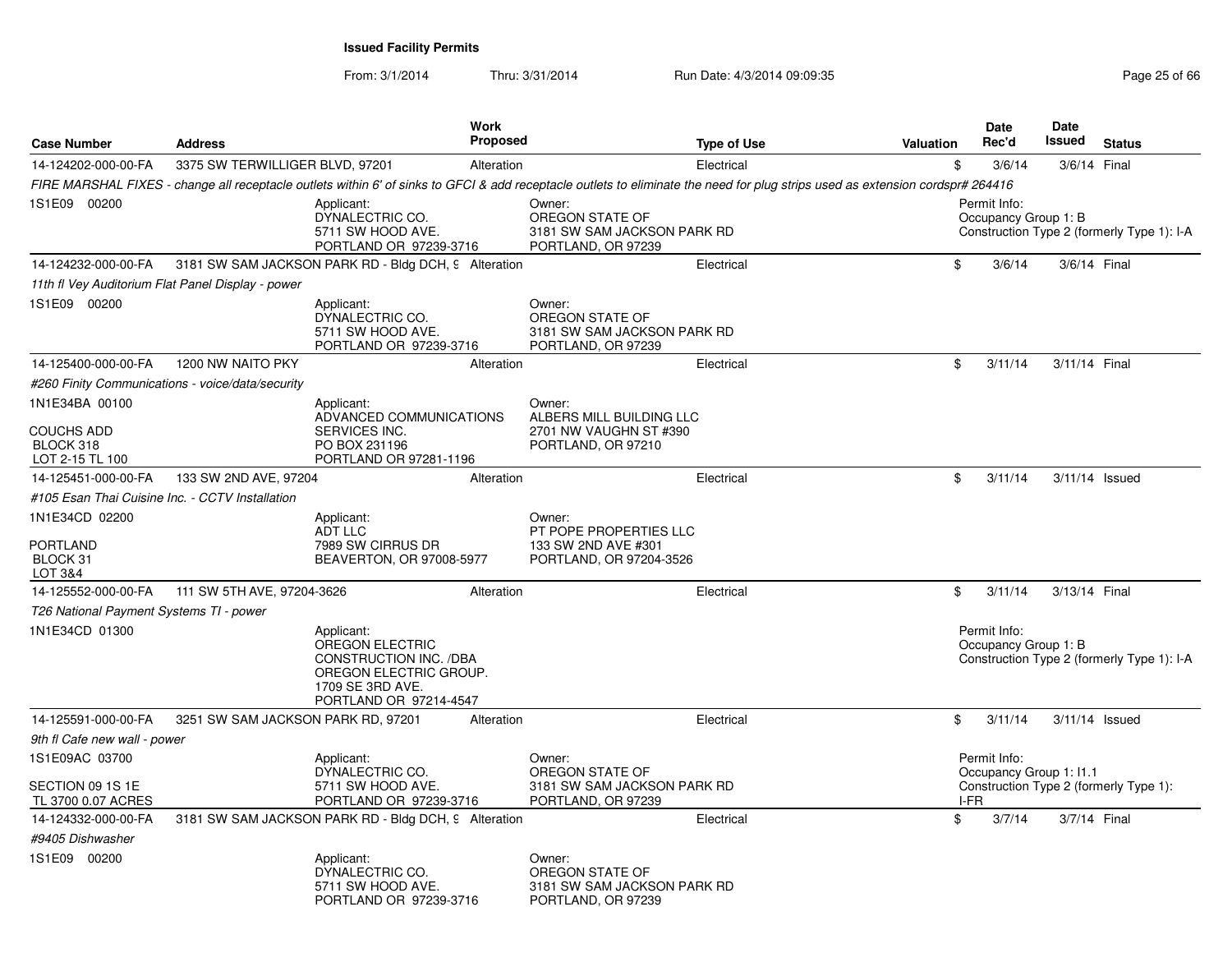| <b>Case Number</b>                                                                                                                             | <b>Address</b>                     |                                                                                                                         | <b>Work</b><br><b>Proposed</b> | <b>Type of Use</b>                                                                                                                                                                                                                                         | Valuation | <b>Date</b><br>Rec'd                         | Date<br>Issued | <b>Status</b>                              |
|------------------------------------------------------------------------------------------------------------------------------------------------|------------------------------------|-------------------------------------------------------------------------------------------------------------------------|--------------------------------|------------------------------------------------------------------------------------------------------------------------------------------------------------------------------------------------------------------------------------------------------------|-----------|----------------------------------------------|----------------|--------------------------------------------|
| 14-124335-000-00-FA                                                                                                                            |                                    | 3181 SW SAM JACKSON PARK RD - Bldg DCH, 9 Alteration                                                                    |                                | Electrical                                                                                                                                                                                                                                                 | \$        | 3/7/14                                       | 3/7/14 Final   |                                            |
| #10229 Dishwasher - power                                                                                                                      |                                    |                                                                                                                         |                                |                                                                                                                                                                                                                                                            |           |                                              |                |                                            |
| 1S1E09 00200                                                                                                                                   |                                    | Applicant:<br>DYNALECTRIC CO.<br>5711 SW HOOD AVE.<br>PORTLAND OR 97239-3716                                            |                                | Owner:<br>OREGON STATE OF<br>3181 SW SAM JACKSON PARK RD<br>PORTLAND, OR 97239                                                                                                                                                                             |           |                                              |                |                                            |
| 14-124337-000-00-FA                                                                                                                            | 1225 W BURNSIDE ST                 |                                                                                                                         | Alteration                     | Electrical                                                                                                                                                                                                                                                 | \$        | 3/7/14                                       | 3/7/14 Final   |                                            |
|                                                                                                                                                |                                    | CALIFORNIA CLOSET RELOCATE DEMISING WALL - power PR# BBI 2014 VSP WALL                                                  |                                |                                                                                                                                                                                                                                                            |           |                                              |                |                                            |
| 1N1E33DA 05000A2<br><b>COUCHS ADD</b><br>BLOCK 82<br>LOT 1-8<br>MACH & EQUIP SEE R140654 (R180207460)<br>FOR LAND & IMPS                       |                                    | Applicant:<br>COCHRAN INC. dba BROADWAY<br><b>ELECTRIC</b><br>7550 SW TECH CENTER DR STE<br>220<br>TIGARD OR 97223-8061 |                                | Owner:<br>PORTLAND DISTRICT COOLING &<br>CO LLC<br>99 SUMMER ST STE 900<br>BOSTON, MA 02110                                                                                                                                                                |           |                                              |                |                                            |
| 14-124339-000-00-FA                                                                                                                            | 3147 SW SAM JACKSON PARK RD, 97201 |                                                                                                                         | Alteration                     | Electrical                                                                                                                                                                                                                                                 | \$        | 3/7/14                                       | 3/7/14 Final   |                                            |
| #311 Quad recepts - power                                                                                                                      |                                    |                                                                                                                         |                                |                                                                                                                                                                                                                                                            |           |                                              |                |                                            |
| 1S1E09AD 00100<br>SECTION 09 1S 1E<br>TL 100 0.65 ACRES<br><b>LAND &amp; IMPS</b><br>SEE R327835 (R991091601) FOR IMPS AND<br><b>AIR SPACE</b> |                                    | Applicant:<br>DYNALECTRIC CO.<br>5711 SW HOOD AVE.<br>PORTLAND OR 97239-3716                                            |                                | Owner:<br>OREGON STATE OF (LEASED<br>3181 SW SAM JACKSON PARK RD<br>PORTLAND, OR 97239<br>Owner:<br><b>BRIM OHSU</b><br>3181 SW SAM JACKSON PARK RD<br>PORTLAND, OR 97239<br>Owner:<br>MAIL STOP PP E<br>3181 SW SAM JACKSON PARK RD<br>PORTLAND, OR 97239 |           |                                              |                |                                            |
| 14-124610-000-00-FA                                                                                                                            |                                    | 3181 SW SAM JACKSON PARK RD - Bldg OHS, 9 Alteration                                                                    |                                | Electrical                                                                                                                                                                                                                                                 | \$        | 3/7/14                                       | 3/7/14 Final   |                                            |
| 13A, SOUTH; ADD 8 PATIENT LIFTS - power                                                                                                        |                                    |                                                                                                                         |                                |                                                                                                                                                                                                                                                            |           |                                              |                |                                            |
| 1S1E09 00200                                                                                                                                   |                                    | Applicant:<br>DYNALECTRIC CO.<br>5711 SW HOOD AVE.<br>PORTLAND OR 97239-3716                                            |                                | Owner:<br>OREGON STATE OF<br>3181 SW SAM JACKSON PARK RD<br>PORTLAND, OR 97239                                                                                                                                                                             |           | Permit Info:<br>Occupancy Group 1: I-2       |                | Construction Type 2 (formerly Type 1): I-A |
| 14-126051-000-00-FA                                                                                                                            | 1100 SW 6TH AVE, 97204             |                                                                                                                         | Alteration                     | Electrical                                                                                                                                                                                                                                                 | \$        | 3/12/14                                      |                | $3/12/14$ Issued                           |
| 12th fl Remodel - voice/data                                                                                                                   |                                    |                                                                                                                         |                                |                                                                                                                                                                                                                                                            |           |                                              |                |                                            |
| 1S1E03BB 00700<br><b>PORTLAND</b><br>BLOCK 168<br>LOT 1-8 TL 700                                                                               |                                    | Applicant:<br><b>IES COMMERCIAL INC.</b><br>16135 SW 74TH AVE.<br>TIGARD, OR 97224-7994                                 |                                | Owner:<br>STANDARD INSURANCE CO<br><b>PO BOX 711</b><br>PORTLAND, OR 97204                                                                                                                                                                                 |           | Permit Info:<br>Occupancy Group 1: B<br>I-FR |                | Construction Type 2 (formerly Type 1):     |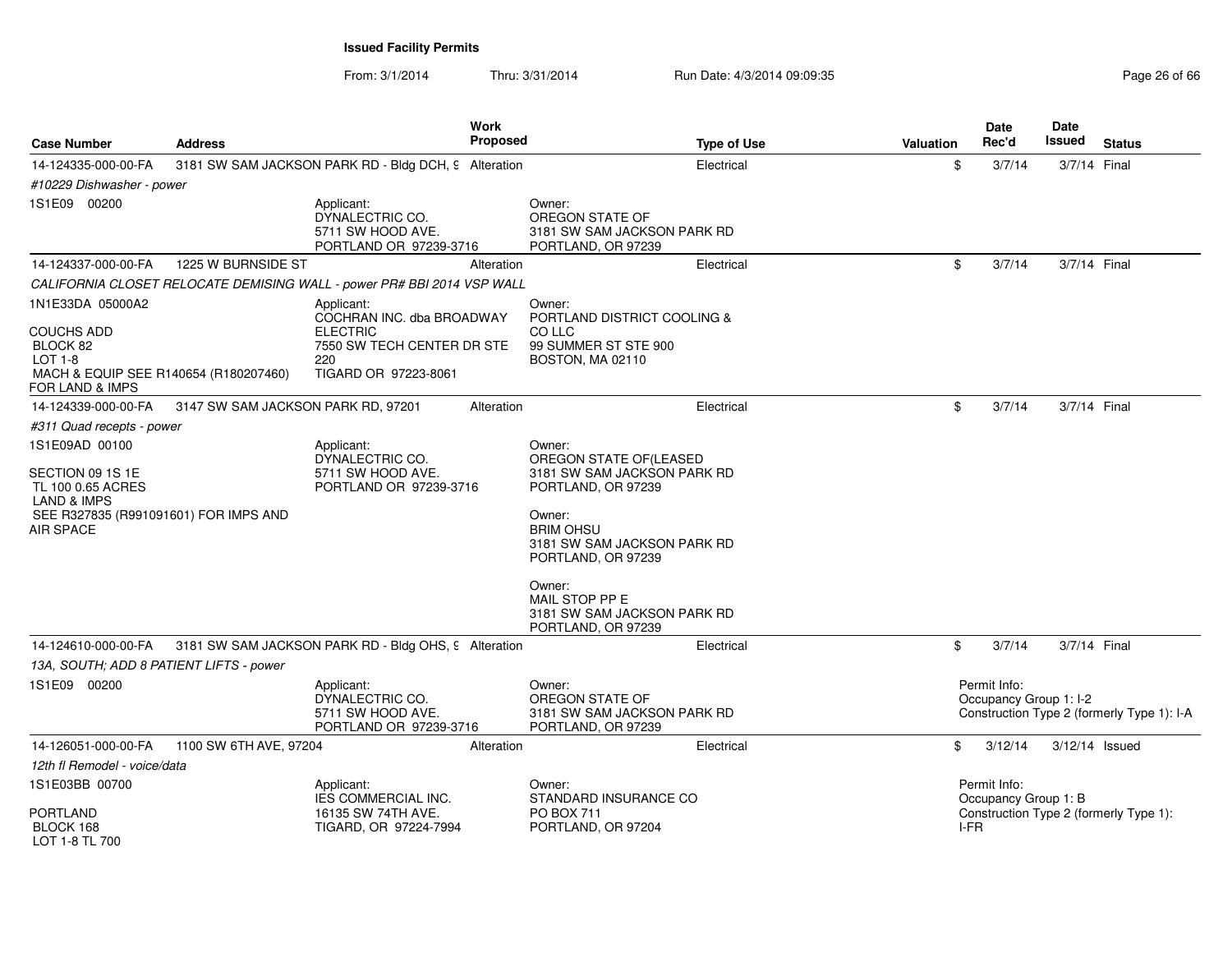| <b>Case Number</b>                                                | <b>Address</b>                                      |                                                                                                                                              | <b>Work</b><br><b>Proposed</b> |                                                                                                                                                 | <b>Type of Use</b>                                                                                                                                                  | Valuation | Date<br>Rec'd       | <b>Date</b><br>Issued | <b>Status</b>                                |
|-------------------------------------------------------------------|-----------------------------------------------------|----------------------------------------------------------------------------------------------------------------------------------------------|--------------------------------|-------------------------------------------------------------------------------------------------------------------------------------------------|---------------------------------------------------------------------------------------------------------------------------------------------------------------------|-----------|---------------------|-----------------------|----------------------------------------------|
| 14-126055-000-00-FA                                               | 1 SW COLUMBIA ST, 97201                             |                                                                                                                                              | Alteration                     | Electrical                                                                                                                                      |                                                                                                                                                                     | \$        | 3/12/14             |                       | 3/12/14 Final                                |
| #1610 Paycom TI - HVAC control                                    |                                                     |                                                                                                                                              |                                |                                                                                                                                                 |                                                                                                                                                                     |           |                     |                       |                                              |
| 1S1E03BD 01800                                                    |                                                     | Applicant:<br>AMERICAN HEATING INC.                                                                                                          |                                | Owner:<br><b>UMPQUA PLAZA LLC</b>                                                                                                               |                                                                                                                                                                     |           | Permit Info:        | Occupancy Group 1: B  |                                              |
| <b>PORTLAND</b><br>BLOCK 114<br>$LOT 1-8$                         |                                                     | 5035 SE 24TH<br>PORTLAND OR 97202-2418                                                                                                       |                                | 555 CALIFORNIA ST 49TH FL<br>SAN FRANCISCO, CA 94104                                                                                            |                                                                                                                                                                     |           |                     |                       | Construction Type 2 (formerly Type 1): I-B   |
| 14-126313-000-00-FA                                               | 100 SW MAIN ST, 97204                               |                                                                                                                                              | Alteration                     | Electrical                                                                                                                                      |                                                                                                                                                                     | \$        | 3/12/14             |                       | 3/28/14 Under Inspection                     |
|                                                                   |                                                     |                                                                                                                                              |                                | power - 13TH & 16TH FLOOR INTERFACE. DEMO OF WALLS, DOORS, CASEWORK AND FINISHES. NEW WALLS, DOORS, RE-LITES, ELECTRICAL, LIGHTING AND CASEWORK |                                                                                                                                                                     |           |                     |                       |                                              |
| 1S1E03BD 00600<br><b>PORTLAND</b>                                 |                                                     | Applicant:<br>COCHRAN INC. dba BROADWAY<br><b>ELECTRIC</b>                                                                                   |                                | Owner:<br>AAT OREGON OFFICE I LLC<br>11455 EL CAMINO REAL #200                                                                                  |                                                                                                                                                                     |           |                     |                       |                                              |
| BLOCK 10<br>LOT 1 EXC PT IN STS<br>LOT 2-8 EXC PT IN ST           |                                                     | 7550 SW TECH CENTER DR STE<br>220<br>TIGARD OR 97223-8061                                                                                    |                                | SAN DIEGO, CA 92130-2047                                                                                                                        |                                                                                                                                                                     |           |                     |                       |                                              |
| 14-126343-000-00-FA                                               | 101 SW MAIN ST, 97204                               |                                                                                                                                              | Alteration                     | Electrical                                                                                                                                      |                                                                                                                                                                     | \$        | 3/12/14             |                       | 3/19/14 Final                                |
|                                                                   |                                                     | power - SUITE 1850 REMOVE PREVIOUS TENANT PARTITIONS AND RESTORE OPEN FLOOR PLAN                                                             |                                |                                                                                                                                                 |                                                                                                                                                                     |           |                     |                       |                                              |
| 1S1E03BD 00300                                                    |                                                     | Applicant:<br>CAPITOL ELECTRIC CO INC.                                                                                                       |                                | Owner:<br><b>KBSH ONE MAIN PLACE LLC</b>                                                                                                        |                                                                                                                                                                     |           |                     |                       |                                              |
| <b>PORTLAND</b><br>BLOCK 11<br>$LOT 1-4$<br>LOT 5-8 EXC PT IN STS |                                                     | 11401 NE MARX ST.<br>PORTLAND OR 97220-1041                                                                                                  |                                | 121 SW MORRISON ST #200<br>PORTLAND, OR 97204                                                                                                   |                                                                                                                                                                     |           |                     |                       |                                              |
| 14-133151-000-00-FA                                               | 3050 SE DIVISION ST, 97202                          |                                                                                                                                              | Alteration                     | Electrical                                                                                                                                      |                                                                                                                                                                     | \$        | 3/31/14             |                       | 3/31/14 Under Inspection                     |
|                                                                   |                                                     | power - SUITE 165 JOSEPHINE'S DRY GOODS ***APX 736 SQ FT***FIRST TIME TENANT REMODEL                                                         |                                |                                                                                                                                                 |                                                                                                                                                                     |           |                     |                       |                                              |
| 1S1E12BA 06000                                                    |                                                     | Applicant:<br><b>JOHN GEORGES</b>                                                                                                            |                                | Owner:<br>ADG IIIA LLC                                                                                                                          |                                                                                                                                                                     |           | Permit Info:        |                       | Occupancy Group 1: B_Bank, Off.,             |
| EAST PORTLAND HTS                                                 |                                                     | dba Oregon Electrical Remodels                                                                                                               |                                | 2314 NW SAVIER ST                                                                                                                               |                                                                                                                                                                     |           | Med.Off., Pub.Bldg. |                       |                                              |
| BLOCK 6<br>LOT 1-4                                                |                                                     | 8047 SE 134 dr<br>Portland OR 97236                                                                                                          |                                | PORTLAND, OR 97210-2514                                                                                                                         |                                                                                                                                                                     |           |                     |                       | Construction Type 2 (formerly Type 1): III-B |
| 14-123310-000-00-FA                                               | 2545 SW TERWILLIGER BLVD, 97201                     |                                                                                                                                              | Alteration                     | Electrical                                                                                                                                      |                                                                                                                                                                     | \$        | 3/4/14              |                       | 3/4/14 Under Inspection                      |
| pwr - REMODEL APARTMENT #710 -pwr                                 |                                                     |                                                                                                                                              |                                |                                                                                                                                                 |                                                                                                                                                                     |           |                     |                       |                                              |
| 1S1E09AA 00200                                                    |                                                     | Applicant:<br>STEELE ELECTRIC LLC                                                                                                            |                                | Owner:<br><b>TERWILLIGER PLAZA INC</b>                                                                                                          |                                                                                                                                                                     |           | Permit Info:        | Occupancy Group 1: R1 |                                              |
| SECTION 09 1S 1E<br>TL 200 3.09 ACRES                             |                                                     | 716 ROXE DR<br>FOREST GROVE, OR 97116                                                                                                        |                                | 2545 SW TERWILLIGER BLVD<br>PORTLAND, OR 97201-6302                                                                                             |                                                                                                                                                                     |           |                     |                       | Construction Type 2 (formerly Type 1): I-A   |
| 14-124528-000-00-FA                                               | 319 SW WASHINGTON ST, 97204                         |                                                                                                                                              | Alteration                     | Electrical                                                                                                                                      |                                                                                                                                                                     | \$        | 3/7/14              |                       | 3/7/14 Final                                 |
|                                                                   | voice / data - REMODEL OF SUITE 1020 - voice / data |                                                                                                                                              |                                |                                                                                                                                                 |                                                                                                                                                                     |           |                     |                       |                                              |
| 1N1E34CD 07800                                                    |                                                     | Applicant:<br><b>DOUG REEDER</b><br>ORE-COM TELECOMMUNICATIONS LLC<br>13826 S MEYERS RD., #2127<br>OREGON CITY, OR 97045<br>doug@ore-com.com |                                | Owner:<br>THREE NINETEEN WASHINGTON<br><b>PO BOX 416</b><br>MANCHESTER, VT 05254                                                                | CCB - Contractor:<br><b>DOUG REEDER</b><br>ORE-COM TELECOMMUNICATION: Med.Off., Pub.Bldg.<br>13826 S MEYERS RD., #2127<br>OREGON CITY, OR 97045<br>doug@ore-com.com |           | Permit Info:        |                       | Occupancy Group 1: B_Bank, Off.,             |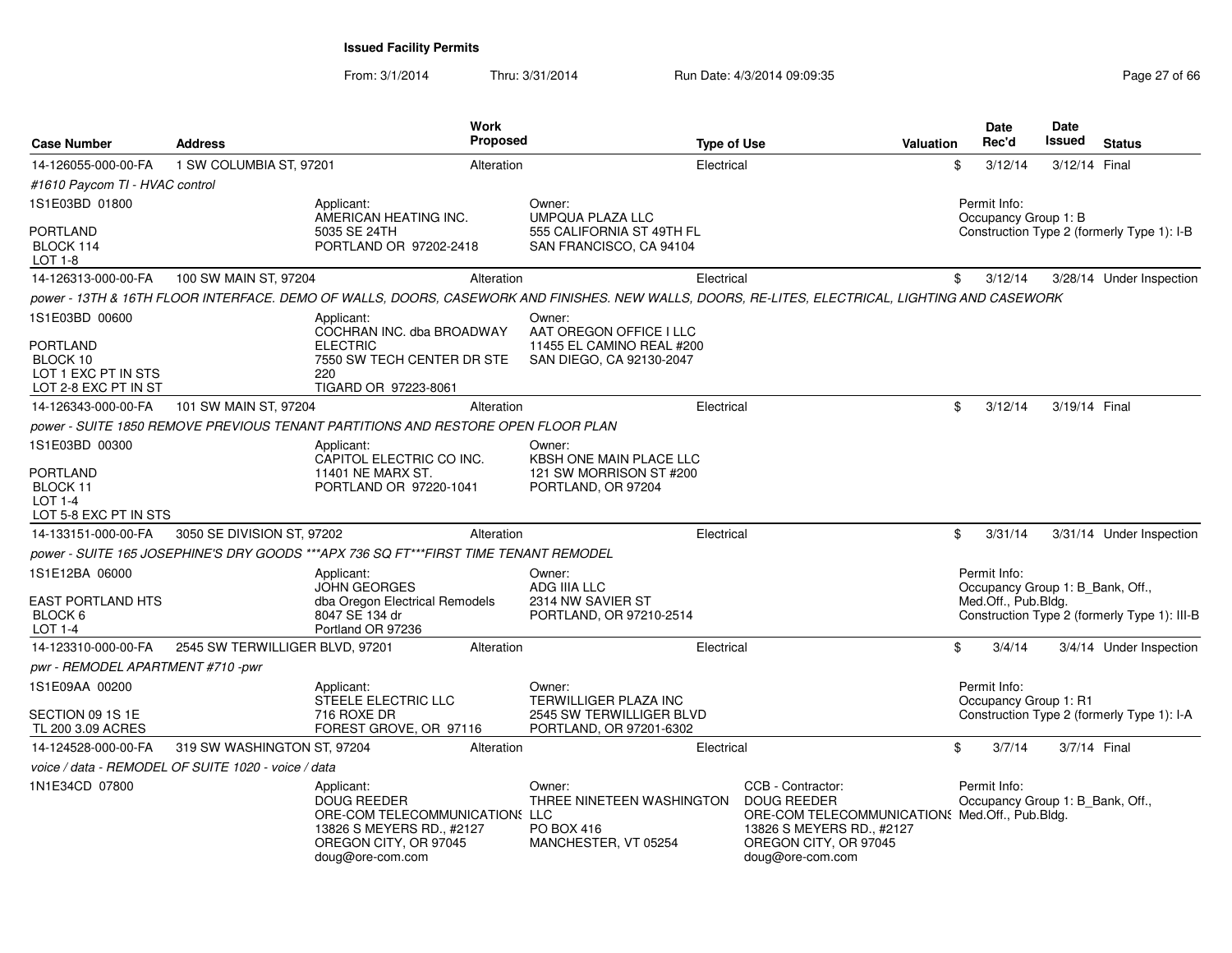| <b>Case Number</b>                                                        | <b>Address</b>             | Work<br><b>Proposed</b>                                                                                                                                        |                                                                                            | <b>Type of Use</b> | Valuation | <b>Date</b><br>Rec'd                         | <b>Date</b><br><b>Issued</b> | <b>Status</b>                               |
|---------------------------------------------------------------------------|----------------------------|----------------------------------------------------------------------------------------------------------------------------------------------------------------|--------------------------------------------------------------------------------------------|--------------------|-----------|----------------------------------------------|------------------------------|---------------------------------------------|
| 14-122757-000-00-FA                                                       | 601 SW 2ND AVE, 97204      | Alteration                                                                                                                                                     |                                                                                            | Electrical         | \$        | 3/4/14                                       |                              | $3/4/14$ Issued                             |
|                                                                           |                            | power - 1ST FLOOR, REMODEL WOMENS LOCKER ROOM; NO LOSS OR GAIN OF FIXTURES, PATCH AND REPAIR, TILE, FLOORING, ELEC, PLBG                                       |                                                                                            |                    |           |                                              |                              |                                             |
| 1S1E03BA 05000                                                            |                            | Applicant:                                                                                                                                                     | Owner:                                                                                     |                    |           |                                              |                              |                                             |
| <b>PORTLAND</b><br>BLOCK 20<br>LOT 1-4 EXC PT IN ST & LOT 5-8             |                            | COCHRAN INC. dba BROADWAY<br><b>ELECTRIC</b><br>7550 SW TECH CENTER DR STE<br>220                                                                              | MORRISON STREET CF LLC<br>1211 SW 5TH AVE #2230<br>PORTLAND, OR 97204                      |                    |           |                                              |                              |                                             |
|                                                                           |                            | TIGARD OR 97223-8061                                                                                                                                           |                                                                                            |                    |           |                                              |                              |                                             |
| 14-122758-000-00-FA                                                       | 1221 SW YAMHILL ST         | Alteration                                                                                                                                                     |                                                                                            | Electrical         | \$        | 3/4/14                                       |                              | 3/4/14 Under Inspection                     |
|                                                                           |                            | power - SUITE 260. REMOVE ONE WALL. ADD ONE. INFILL DOORWAY. CEILING. ELEC                                                                                     |                                                                                            |                    |           |                                              |                              |                                             |
| 1N1E33DD 06200A1<br><b>PORTLAND</b>                                       |                            | Applicant:<br>BACHOFNER ELECTRIC, LLC.<br>12031 NE MARX ST.                                                                                                    | Owner:<br><b>WESTON INVESTMENT CO LLC</b><br>2154 NE BROADWAY RM 200                       |                    |           | Permit Info:<br>Occupancy Group 1: B         |                              | Construction Type 2 (formerly Type 1): I-A  |
| <b>BLOCK S1/2H</b><br>LOT 1-8<br>NON-HISTORIC<br>SEE R246865 FOR HISTORIC |                            | PORTLAND OR 97220                                                                                                                                              | PORTLAND, OR 97232-1590                                                                    |                    |           |                                              |                              |                                             |
| 14-122759-000-00-FA                                                       | 919 NE 19TH AVE, 97232     | Alteration                                                                                                                                                     |                                                                                            | Electrical         | \$        | 3/4/14                                       |                              | 3/4/14 Under Inspection                     |
|                                                                           |                            | power - EPR DESIGN - ADD THREE WALLS, DOORS, CREATE TWO OFFICES, CEILING, ELEC,                                                                                |                                                                                            |                    |           |                                              |                              |                                             |
| 1N1E35AC 00100                                                            |                            | Applicant:<br>BACHOFNER ELECTRIC, LLC.                                                                                                                         | Owner:<br><b>WESTON INVESTMENT CO LLC</b>                                                  |                    |           | Permit Info:<br>Occupancy Group 1: B         |                              |                                             |
| <b>SULLIVANS ADD</b><br><b>BLOCK 36 TL 100</b>                            |                            | 12031 NE MARX ST.<br>PORTLAND OR 97220                                                                                                                         | 2154 NE BROADWAY RM 200<br>PORTLAND, OR 97232-1590                                         |                    |           |                                              |                              | Construction Type 2 (formerly Type 1): II-A |
| 14-123108-000-00-FA                                                       | 501 N GRAHAM ST, 97227     | Alteration                                                                                                                                                     |                                                                                            | Electrical         | \$        | 3/4/14                                       |                              | $3/4/14$ Issued                             |
|                                                                           |                            | power - SUITE 275, REMODEL; ADD RESTROOM IN OFFICE 201, REMOVE WALL BETWEEN OFFICES 213/214 FOR CONFERENCE ROOM. INFILL ONE DOOR, FLOORING, FIXTURES, FINISHES |                                                                                            |                    |           |                                              |                              |                                             |
| 1N1E27AC 01000                                                            |                            | Applicant:<br>CHRISTENSON ELECTRIC INC.                                                                                                                        | Owner:<br><b>LEGACY HEALTH SYSTEM</b>                                                      |                    |           |                                              |                              |                                             |
| ABENDS ADD<br><b>BLOCK 1 TL 1000</b>                                      |                            | 111 SW COLUMBIA ST. STE 480<br>PORTLAND OR 97201-5838                                                                                                          | 1919 NW LOVEJOY ST<br>PORTLAND, OR 97209                                                   |                    |           |                                              |                              |                                             |
| 14-123350-000-00-FA                                                       | 4400 NE HALSEY ST - Bldg D | Alteration                                                                                                                                                     |                                                                                            | Electrical         | \$        | 3/5/14                                       |                              | $3/5/14$ Issued                             |
|                                                                           |                            | voice/data - SUITE 129 - 18,365 SQ FT TI; REMOVE OFFICE PARTITION WALLS, DOORS, RECONFIGURE FOR MORE WORK SPACES, PARTITIONS FLOOR TO CEILING, CEILING, ELEC   |                                                                                            |                    |           |                                              |                              |                                             |
| 1N2E31BB 03401                                                            |                            | Applicant:<br>XTREME COMMUNICATIONS INC.<br><b>PO BOX 272</b><br>TROUTDALE OR 97060-0272                                                                       | Owner:<br>DAVIS BUSINESS CENTER LLC<br>4400 NE HALSEY ST BLDG 2 #190<br>PORTLAND, OR 97213 |                    |           | Permit Info:<br>Occupancy Group 1: B<br>I-FR |                              | Construction Type 2 (formerly Type 1):      |
| 14-123353-000-00-FA                                                       | 919 NE 19TH AVE, 97232     | Alteration                                                                                                                                                     |                                                                                            | Electrical         | \$        | 3/5/14                                       |                              | 3/5/14 Final                                |
|                                                                           |                            | hvac stat - SUITE 100: DEMO MOST WALLS, COUPLE OF RESTROOMS, RECONFIGURE WALLS FOR MULTIPLE OFFICES, CONFERENCE ROOMS, BREAK ROOM.                             |                                                                                            |                    |           |                                              |                              | NEW RECEPTION AREA, DOORS, F                |
| 1N1E35AC 00100                                                            |                            | Applicant:<br>HUNTER-DAVISSON INC.                                                                                                                             | Owner:<br>WESTON INVESTMENT CO LLC                                                         |                    |           | Permit Info:<br>Occupancy Group 1: B         |                              |                                             |
| <b>SULLIVANS ADD</b><br><b>BLOCK 36 TL 100</b>                            |                            | 1800 SE PERSHING ST.<br>PORTLAND OR 97202-2338                                                                                                                 | 2154 NE BROADWAY RM 200<br>PORTLAND, OR 97232-1590                                         |                    |           |                                              |                              | Construction Type 2 (formerly Type 1): II-A |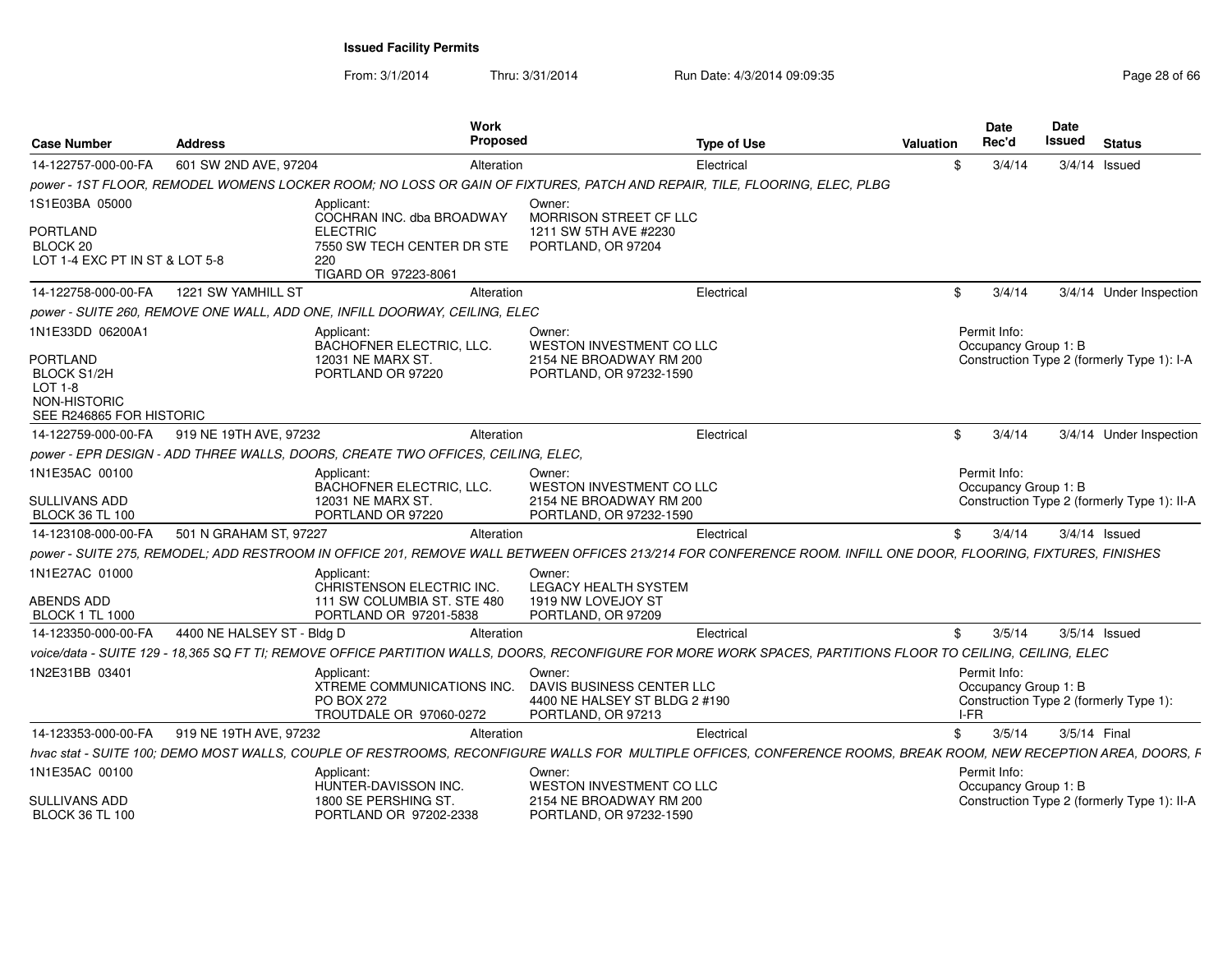From: 3/1/2014

| <b>Case Number</b>                                               | <b>Address</b>                                 | <b>Work</b><br>Proposed                                                                                                                                         |                                                                                                                                                                                                        | <b>Type of Use</b> | Valuation | <b>Date</b><br>Rec'd                 | Date<br><b>Issued</b> | <b>Status</b>                               |
|------------------------------------------------------------------|------------------------------------------------|-----------------------------------------------------------------------------------------------------------------------------------------------------------------|--------------------------------------------------------------------------------------------------------------------------------------------------------------------------------------------------------|--------------------|-----------|--------------------------------------|-----------------------|---------------------------------------------|
| 14-123360-000-00-FA                                              | 400 SW 6TH AVE, 97204                          | Alteration                                                                                                                                                      |                                                                                                                                                                                                        | Electrical         | \$        | 3/5/14                               |                       | $3/5/14$ Issued                             |
|                                                                  |                                                | fire alarm - Protect - upgrade from conventional top addressable w/emergency communication---silant night-- IFP-2000 ecs                                        |                                                                                                                                                                                                        |                    |           |                                      |                       |                                             |
| 1N1E34CC 04000                                                   |                                                | Applicant:                                                                                                                                                      | Owner:                                                                                                                                                                                                 |                    |           | Permit Info:                         |                       |                                             |
| <b>PORTLAND</b><br>LOT 5-8 BLOCK 175                             |                                                | ELECTRICAL CONSTRUCTION<br>CO. (a dba for EC COMPANY)<br>PO BOX 10286<br>PORTLAND OR 97296-0286                                                                 | 400 SIXTH AVE LLC<br>520 SW 6TH AVE #610<br>PORTLAND, OR 97204                                                                                                                                         |                    |           | Occupancy Group 1: B                 |                       | Construction Type 2 (formerly Type 1): II-B |
| 14-123477-000-00-FA                                              | 930 SW HALL ST, 97201                          | Alteration                                                                                                                                                      |                                                                                                                                                                                                        | Electrical         | \$        | 3/5/14                               |                       | $3/5/14$ Issued                             |
|                                                                  | power - PSC FOOTBALL LOCKER ROOM ADD EXIT DOOR |                                                                                                                                                                 |                                                                                                                                                                                                        |                    |           |                                      |                       |                                             |
| 1S1E04DA 07100<br><b>PORTLAND</b><br>INC PT VAC STS BLOCK 231    |                                                | Applicant:<br><b>MICHAEL NELSON</b><br>PORTLAND STATE UNIVERSITY.<br>P.O. BOX 751-FAC<br>Portland, OR 97207                                                     | Owner:<br>OREGON STATE OF (BOARD OF<br><b>PO BOX 751</b><br>PORTLAND, OR 97207<br>Owner:<br><b>HIGHER EDUCATION</b><br><b>PO BOX 751</b>                                                               |                    |           |                                      |                       |                                             |
| 14-123541-000-00-FA                                              | 538 SW 6TH AVE, 97204                          | Alteration                                                                                                                                                      | PORTLAND, OR 97207                                                                                                                                                                                     | Electrical         | \$        | 3/5/14                               |                       | 3/5/14 Under Inspection                     |
|                                                                  |                                                | power - SUITES 520 & 1130 LEGAL AID SERVICES OF OREGON TI, REMOVE AND ADD NEW PARTITION WALLS FOR OFFICE RECONFIGURATION                                        |                                                                                                                                                                                                        |                    |           |                                      |                       |                                             |
| 1N1E34CC 07900                                                   |                                                | Applicant:                                                                                                                                                      | Owner:                                                                                                                                                                                                 |                    |           |                                      |                       |                                             |
| <b>PORTLAND</b><br>BLOCK 174<br>LOT 5&6                          |                                                | HILLSBORO ELECTRIC LLC.<br>21185 NW EVERGREEN PKWY.<br><b>STE 110</b><br>HILLSBORO OR 97124-7127                                                                | PORTLAND CASCADE BUILDING<br><b>LLC</b><br>166 KINGS HIGHWAY N<br>WESTPORT, CT 06880-2423                                                                                                              |                    |           |                                      |                       |                                             |
| 14-126923-000-00-FA                                              | 1500 SW 1ST AVE, 97201                         | Alteration                                                                                                                                                      |                                                                                                                                                                                                        | Electrical         | \$        | 3/14/14                              |                       | 3/20/14 Issued                              |
|                                                                  | 4TH & 5TH FLOORS - PROJECT JAMES - power       |                                                                                                                                                                 |                                                                                                                                                                                                        |                    |           |                                      |                       |                                             |
| 1S1E03CA 00600<br><b>PORTLAND</b><br><b>BLOCK 116 TL 600</b>     |                                                | Applicant:<br>CHRISTENSON ELECTRIC INC.<br>111 SW COLUMBIA ST. STE 480<br>PORTLAND OR 97201-5838                                                                | Owner:<br><b>URBAN OFFICE</b><br>111 SW COLUMBIA ST #1380<br>PORTLAND, OR 97201-5845<br>Owner:<br><b>PARKING</b><br>111 SW COLUMBIA ST #1380<br>PORTLAND, OR 97201-5845<br>Owner:<br><b>FACILITIES</b> |                    |           | Permit Info:<br>Occupancy Group 1: B |                       | Construction Type 2 (formerly Type 1): I-A  |
|                                                                  |                                                |                                                                                                                                                                 | 111 SW COLUMBIA ST #1380<br>PORTLAND, OR 97201-5845                                                                                                                                                    |                    |           |                                      |                       |                                             |
| 14-127361-000-00-FA                                              | 220 NW 2ND AVE, 97209                          | Alteration                                                                                                                                                      |                                                                                                                                                                                                        | Electrical         | \$        | 3/17/14                              |                       | 3/17/14 Issued                              |
|                                                                  |                                                | hvac - SUITE 940; TI, REMOVE WALLS, ADD DEMISING WALL AT ENTRY, WALLS FOR CONFERENCE ROOMS, SERVER ROOM, BREAKROOM, STORAGE, WORK ROOM, CREATE OPEN OFFICE SPAC |                                                                                                                                                                                                        |                    |           |                                      |                       |                                             |
| 1N1E34CA 04500<br>COUCHS ADD<br>BLOCK 14<br>LOT 1-8 EXC PT IN ST |                                                | Applicant:<br>MCKINSTRY CO. LLC.<br>16790 NE MASON ST STE 100<br>PORTLAND OR 97230-7398                                                                         | Owner:<br>ONE PACIFIC SQUARE CF LLC<br>1211 SW 5TH AVE #2230<br>PORTLAND, OR 97204-3735                                                                                                                |                    |           |                                      |                       |                                             |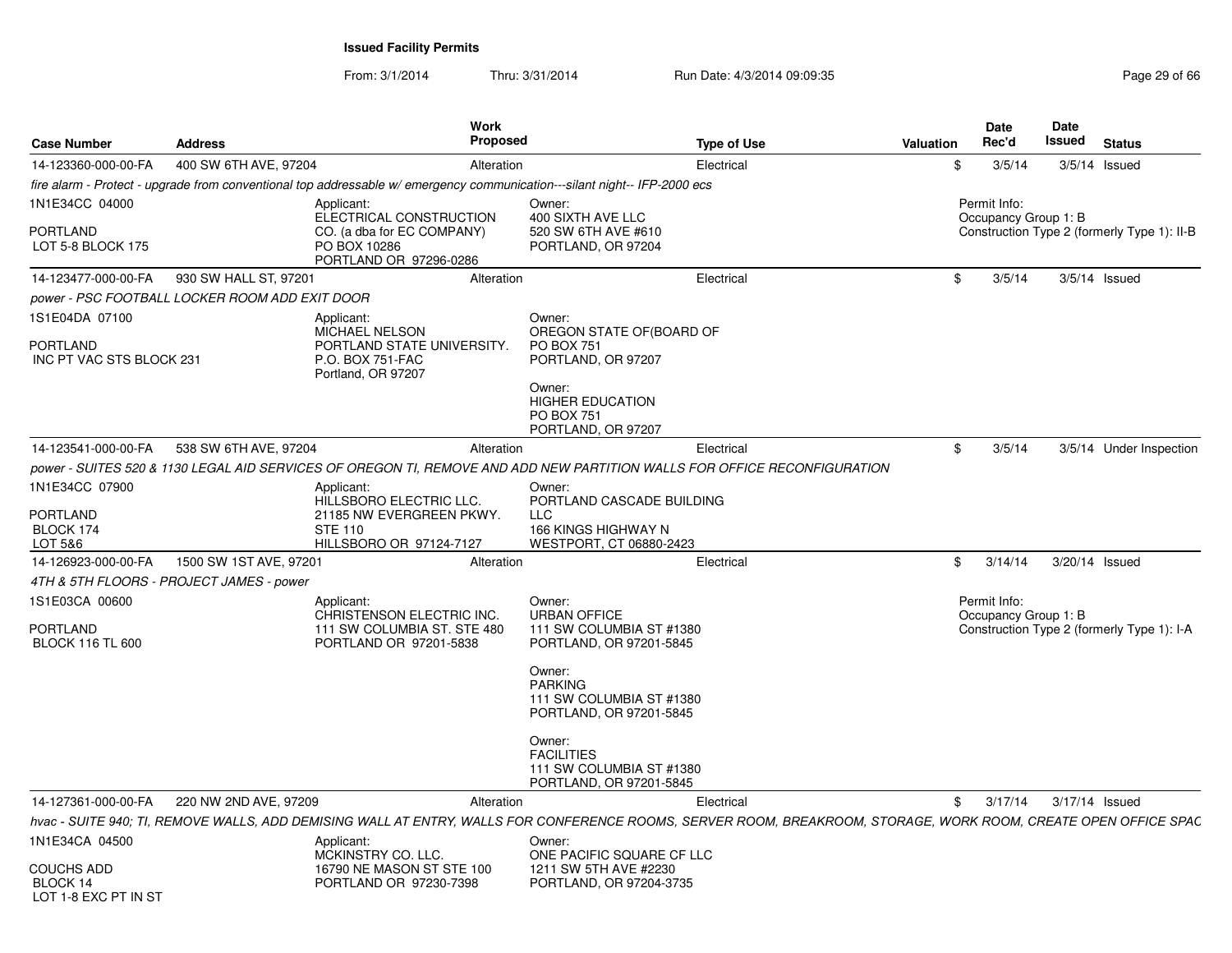From: 3/1/2014

| <b>Case Number</b>                                             | <b>Address</b>                      |                                                                                     | Work<br><b>Proposed</b> | <b>Type of Use</b>                                                                                                                                                | <b>Valuation</b> | <b>Date</b><br>Rec'd                 | <b>Date</b><br>Issued | <b>Status</b>                               |
|----------------------------------------------------------------|-------------------------------------|-------------------------------------------------------------------------------------|-------------------------|-------------------------------------------------------------------------------------------------------------------------------------------------------------------|------------------|--------------------------------------|-----------------------|---------------------------------------------|
| 14-127567-000-00-FA                                            | 1650 NW NAITO PKY - Unit 304, 97209 |                                                                                     | Alteration              | Electrical                                                                                                                                                        | \$               | 3/17/14                              | 3/17/14 Issued        |                                             |
|                                                                |                                     |                                                                                     |                         | power - 3RD FLOOR LEGACY CLINICAL INFORMATION/TRAINING CENTER COMPLETE 14,377 SQ FT REMODEL OF EXISTING TENANT, REMOVE EXISTING WALLS AND RECONFIGURE OFFICE SPA( |                  |                                      |                       |                                             |
| 1N1E28DD 00400                                                 |                                     | Applicant:<br>WILLAMETTE ELECTRIC INC.                                              |                         | Owner:<br>THE REALTY ASSOCIATES                                                                                                                                   |                  | Permit Info:<br>Occupancy Group 1: B |                       |                                             |
| <b>WATSONS ADD</b><br>LOT 1-10 TL 400                          |                                     | P.O. BOX 230547<br>TIGARD, OR 97281-0547                                            |                         | 1301 DOVE ST #860<br>NEWPORT BEACH, CA 92660                                                                                                                      |                  | I-FR                                 |                       | Construction Type 2 (formerly Type 1):      |
|                                                                |                                     |                                                                                     |                         | Owner:<br>FUND IX LP<br>1301 DOVE ST #860<br>NEWPORT BEACH, CA 92660                                                                                              |                  |                                      |                       |                                             |
| 14-127578-000-00-FA                                            | 919 NE 19TH AVE, 97232              |                                                                                     | Alteration              | Electrical                                                                                                                                                        | \$               | 3/17/14                              |                       | 3/17/14 Under Inspection                    |
|                                                                |                                     |                                                                                     |                         | SUITE 170; REMOVE SOME WALLS, RECONFIGURE AND ADD WALLS, DOORS, RELITES, FOR OFFICES, WORK AREA, CEILING, ELEC                                                    |                  |                                      |                       |                                             |
| 1N1E35AC 00100<br>SULLIVANS ADD                                |                                     | Applicant:<br>BACHOFNER ELECTRIC, LLC.<br>12031 NE MARX ST.                         |                         | Owner:<br>WESTON INVESTMENT CO LLC<br>2154 NE BROADWAY RM 200                                                                                                     |                  | Permit Info:<br>Occupancy Group 1: B |                       | Construction Type 2 (formerly Type 1): II-A |
| <b>BLOCK 36 TL 100</b>                                         |                                     | PORTLAND OR 97220                                                                   |                         | PORTLAND, OR 97232-1590                                                                                                                                           |                  |                                      |                       |                                             |
| 14-127585-000-00-FA                                            | 305 NE 102ND AVE, 97220             |                                                                                     | Alteration              | Electrical                                                                                                                                                        | \$               | 3/17/14                              |                       | 3/17/14 Under Inspection                    |
|                                                                |                                     | power - SUITE 260; ADD WALLS AND DOORS FOR TWO OFFICES AND WORK AREA, CEILING, ELEC |                         |                                                                                                                                                                   |                  |                                      |                       |                                             |
| 1N2E33DA 00600                                                 |                                     | Applicant:<br>BACHOFNER ELECTRIC, LLC.                                              |                         | Owner:<br><b>WESTON INVESTMENT CO LLC</b>                                                                                                                         |                  |                                      |                       |                                             |
| <b>HUDSON AC</b><br>LOT 14&15 EXC PT IN ST                     |                                     | 12031 NE MARX ST.<br>PORTLAND OR 97220                                              |                         | 2154 NE BROADWAY RM 200<br>PORTLAND, OR 97232-1590                                                                                                                |                  |                                      |                       |                                             |
| 14-132814-000-00-FA                                            | 707 SW GAINES ST, 97201             |                                                                                     | Alteration              | Electrical                                                                                                                                                        | \$               | 3/31/14                              | 3/31/14 Final         |                                             |
| #1230 3000 wiremold - power                                    |                                     |                                                                                     |                         |                                                                                                                                                                   |                  |                                      |                       |                                             |
| 1S1E09 00600                                                   |                                     | Applicant:<br>DYNALECTRIC CO.<br>5711 SW HOOD AVE.<br>PORTLAND OR 97239-3716        |                         | Owner:<br>OREGON STATE OF (MEDICAL<br><b>DEPT</b><br>3181 SW SAM JACKSON PARK RD<br>PORTLAND, OR 97239                                                            |                  |                                      |                       |                                             |
| 14-128488-000-00-FA                                            | 5331 SW MACADAM AVE, 97201          |                                                                                     | Alteration              | Electrical                                                                                                                                                        | \$.              | 3/19/14                              |                       | 3/19/14 Under Inspection                    |
| #214 OREGON SLEEP REMODLEL - power                             |                                     |                                                                                     |                         |                                                                                                                                                                   |                  |                                      |                       |                                             |
| 1S1E15BD 03900                                                 |                                     | Applicant:<br>CHRISTENSON ELECTRIC INC.                                             |                         | Owner:<br><b>WATER TOWER BUILDING LLC</b>                                                                                                                         |                  | Permit Info:<br>Occupancy Group 1: B |                       |                                             |
| SECTION 15 1S 1E<br>TL 3900 3.66 ACRES                         |                                     | 111 SW COLUMBIA ST. STE 480<br>PORTLAND OR 97201-5838                               |                         | 111 SW COLUMBIA ST #1380<br>PORTLAND, OR 97239                                                                                                                    |                  | <b>IV-HT</b>                         |                       | Construction Type 2 (formerly Type 1):      |
| 14-128540-000-00-FA                                            | 555 SW OAK ST                       |                                                                                     | Alteration              | Electrical                                                                                                                                                        | \$               | 3/19/14                              | 3/19/14 Issued        |                                             |
|                                                                |                                     |                                                                                     |                         | 5TH FL PLAZA REMODEL - HVAC controlspr# US BANK P5 TI5TH FLOOR PLAZA COMPLETE REMODEL AND OFFICE RECONFIGURATION OF THE ENTIRE FLOOR WITH UPGRADED CORE RESTROC   |                  |                                      |                       |                                             |
| 1N1E34CD 80000                                                 |                                     | Applicant:<br>COCHRAN INC. dba BROADWAY                                             |                         | Owner:<br>ASSOCIATION OF UNIT OWNERS                                                                                                                              |                  |                                      |                       |                                             |
| ONE ELEVEN TOWER CONDOMINIUM<br><b>GENERAL COMMON ELEMENTS</b> |                                     | <b>ELECTRIC</b><br>7550 SW TECH CENTER DR STE<br>220<br>TIGARD OR 97223-8061        |                         | <b>OF</b><br>ONE ELEVEN TOWER<br>CONDOMINIUM 111 SW 5TH<br>PORTLAND, OR 97204                                                                                     |                  |                                      |                       |                                             |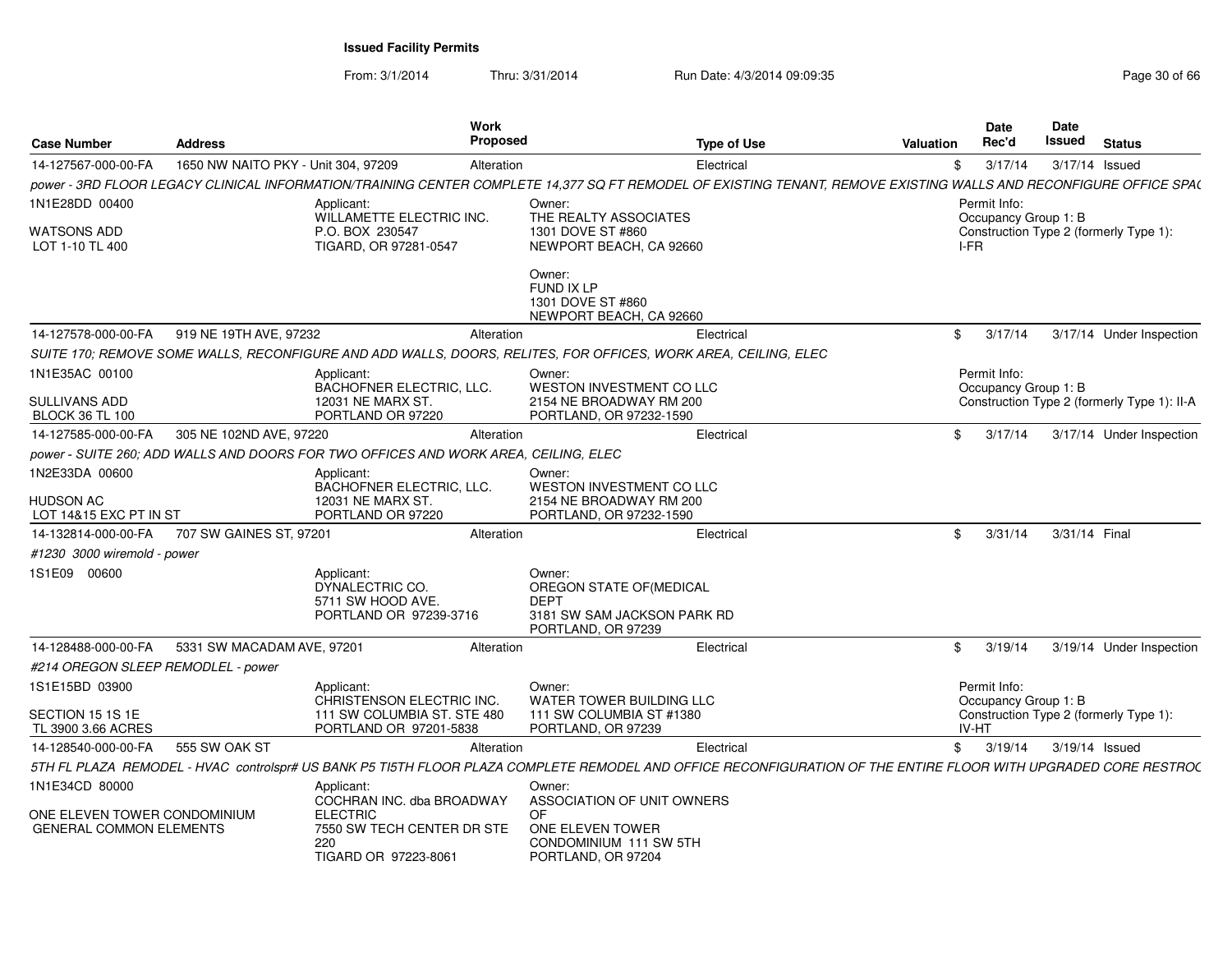| <b>Case Number</b>                                                                        | <b>Address</b>                                                         | <b>Work</b><br><b>Proposed</b>                                                                                 |                                                                                                      | <b>Type of Use</b> | Valuation | <b>Date</b><br>Rec'd                                                    | Date<br><b>Issued</b> | <b>Status</b>                              |
|-------------------------------------------------------------------------------------------|------------------------------------------------------------------------|----------------------------------------------------------------------------------------------------------------|------------------------------------------------------------------------------------------------------|--------------------|-----------|-------------------------------------------------------------------------|-----------------------|--------------------------------------------|
| 14-128577-000-00-FA                                                                       | 555 SW OAK ST                                                          | Alteration                                                                                                     |                                                                                                      | Electrical         | \$        | 3/19/14                                                                 | 3/19/14 Issued        |                                            |
| 3rd floor PLAZA RENOVATION - HVAC controls                                                |                                                                        |                                                                                                                |                                                                                                      |                    |           |                                                                         |                       |                                            |
| 1N1E34CD 80000                                                                            |                                                                        | Applicant:                                                                                                     | Owner:                                                                                               |                    |           |                                                                         |                       |                                            |
| ONE ELEVEN TOWER CONDOMINIUM<br><b>GENERAL COMMON ELEMENTS</b>                            |                                                                        | COCHRAN INC. dba BROADWAY<br><b>ELECTRIC</b><br>7550 SW TECH CENTER DR STE<br>220<br>TIGARD OR 97223-8061      | ASSOCIATION OF UNIT OWNERS<br>OF<br>ONE ELEVEN TOWER<br>CONDOMINIUM 111 SW 5TH<br>PORTLAND, OR 97204 |                    |           |                                                                         |                       |                                            |
| 14-128994-000-00-FA                                                                       | 919 SW TAYLOR ST, 97205                                                | Alteration                                                                                                     |                                                                                                      | Electrical         | \$        | 3/20/14                                                                 | 3/20/14 Issued        |                                            |
| #500 Sweet Spot receptacle outlets - power                                                |                                                                        |                                                                                                                |                                                                                                      |                    |           |                                                                         |                       |                                            |
| 1S1E03BB 05700                                                                            |                                                                        | Applicant:                                                                                                     | Owner:                                                                                               |                    |           |                                                                         |                       |                                            |
| <b>PORTLAND</b><br>BLOCK 219<br>LOT 3&4                                                   |                                                                        | DYNALECTRIC CO.<br>5711 SW HOOD AVE.<br>PORTLAND OR 97239-3716                                                 | TOM MOYER THEATRES<br>805 SW BROADWAY #2020<br>PORTLAND, OR 97205-3360                               |                    |           |                                                                         |                       |                                            |
| 14-128998-000-00-FA                                                                       | 120 SW CLAY ST, 97201                                                  | Alteration                                                                                                     |                                                                                                      | Electrical         | \$        | 3/20/14                                                                 | 3/20/14 Issued        |                                            |
|                                                                                           | #240 Project James TI - power/voice/data/access/HVAC/fire alarm wiring |                                                                                                                |                                                                                                      |                    |           |                                                                         |                       |                                            |
| 1S1E03BC 03200                                                                            |                                                                        | Applicant:<br>CHRISTENSON ELECTRIC INC.                                                                        | Owner:<br><b>URBAN OFFICE</b>                                                                        |                    |           | Permit Info:<br>Occupancy Group 1: S-2                                  |                       |                                            |
| <b>PORTLAND</b><br><b>BLOCK 127 TL 3200</b>                                               |                                                                        | 111 SW COLUMBIA ST. STE 480<br>PORTLAND OR 97201-5838                                                          | 111 SW COLUMBIA ST #1380<br>PORTLAND, OR 97201-5845                                                  |                    |           |                                                                         |                       | Construction Type 2 (formerly Type 1): I-A |
|                                                                                           |                                                                        |                                                                                                                | Owner:<br><b>PARKING</b><br>111 SW COLUMBIA ST #1380<br>PORTLAND, OR 97201-5845                      |                    |           |                                                                         |                       |                                            |
|                                                                                           |                                                                        |                                                                                                                | Owner:<br><b>FACILITIES</b><br>111 SW COLUMBIA ST #1380<br>PORTLAND, OR 97201-5845                   |                    |           |                                                                         |                       |                                            |
| 14-129103-000-00-FA                                                                       | 34 NW 1ST AVE, 97209                                                   | Alteration                                                                                                     |                                                                                                      | Electrical         | \$        | 3/20/14                                                                 | 3/20/14 Final         |                                            |
| 1ST FLOOR PHASE 1 - power/voice/data                                                      |                                                                        |                                                                                                                |                                                                                                      |                    |           |                                                                         |                       |                                            |
| 1N1E34DB 00400<br><b>COUCHS ADD</b>                                                       |                                                                        | Applicant:<br><b>OREGON ELECTRIC</b><br>CONSTRUCTION INC. /DBA                                                 | Owner:<br><b>FOUNTAIN VILLAGE</b><br>DEVELOPMENT INC                                                 |                    |           | Permit Info:<br>Occupancy Group 1: B Bank, Off.,<br>Med.Off., Pub.Bldg. |                       |                                            |
| BLOCK <sub>9</sub><br>LOT 6&7<br>HISTORIC PROPERTY 15 YR 2000<br>POTENTIAL ADDITIONAL TAX |                                                                        | OREGON ELECTRIC GROUP.<br>1709 SE 3RD AVE.<br>PORTLAND OR 97214-4547                                           | 115 SW ASH ST #500<br>PORTLAND, OR 97204                                                             |                    |           |                                                                         |                       |                                            |
| 14-129553-000-00-FA                                                                       | 5331 SW MACADAM AVE, 97201                                             | Alteration                                                                                                     |                                                                                                      | Electrical         | \$        | 3/21/14                                                                 |                       | 3/21/14 Under Inspection                   |
| #254 Macadam Dental - power                                                               |                                                                        |                                                                                                                |                                                                                                      |                    |           |                                                                         |                       |                                            |
| 1S1E15BD 03900                                                                            |                                                                        | Applicant:                                                                                                     | Owner:                                                                                               |                    |           | Permit Info:                                                            |                       |                                            |
| SECTION 15 1S 1E<br>TL 3900 3.66 ACRES                                                    |                                                                        | <b>CRAIG GOSSETT</b><br>TIMBERLINE ELECTRICAL<br>CONTRACTORS INC.<br>P.O. BOX 918<br>LAKE OSWEGO OR 97034-0145 | WATER TOWER BUILDING LLC<br>111 SW COLUMBIA ST #1380<br>PORTLAND, OR 97239                           |                    |           | Occupancy Group 1: B<br>IV-HT                                           |                       | Construction Type 2 (formerly Type 1):     |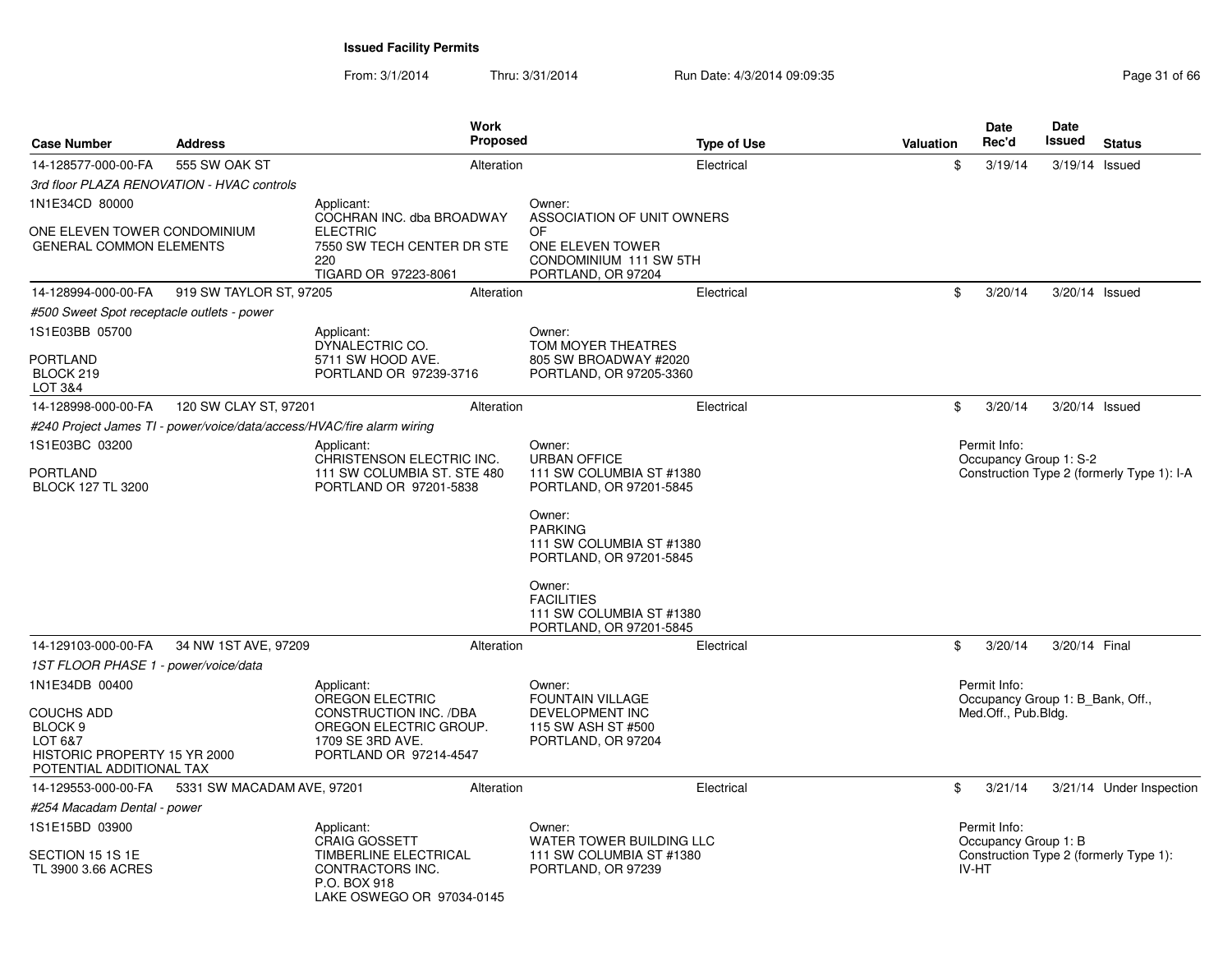| <b>Case Number</b>                                                         | <b>Address</b>                                                                                                                                                              | Work<br><b>Proposed</b>     |                                                       | <b>Type of Use</b> | <b>Valuation</b> | <b>Date</b><br>Rec'd                  | Date<br><b>Issued</b> | <b>Status</b>                               |
|----------------------------------------------------------------------------|-----------------------------------------------------------------------------------------------------------------------------------------------------------------------------|-----------------------------|-------------------------------------------------------|--------------------|------------------|---------------------------------------|-----------------------|---------------------------------------------|
| 14-129645-000-00-FA                                                        | 3203 SE WOODSTOCK BLVD, 97202                                                                                                                                               | Alteration                  |                                                       | Electrical         | \$               | 3/21/14                               | 3/21/14 Issued        |                                             |
|                                                                            | Greenwood/Old Theater Remodel - power/fire/a/v                                                                                                                              |                             |                                                       |                    |                  |                                       |                       |                                             |
| 1S1E13 00100                                                               | Applicant:<br>OREGON ELECTRIC                                                                                                                                               |                             | Owner:<br>THE REED INSTITUTE                          |                    |                  | Permit Info:<br>Occupancy Group 1: A2 |                       |                                             |
| SECTION 13 1S 1E<br>TL 100 98.52 ACRES                                     | CONSTRUCTION INC. /DBA<br>OREGON ELECTRIC GROUP<br>1709 SE 3RD AVE.<br>PORTLAND OR 97214-4547                                                                               |                             | 3203 SE WOODSTOCK BLVD<br>PORTLAND, OR 97202-8138     |                    |                  | $V-1HR$                               |                       | Construction Type 2 (formerly Type 1):      |
| 14-128471-000-00-FA                                                        | 620 N FREMONT ST, 97227                                                                                                                                                     | Alteration                  |                                                       | Electrical         | \$               | 3/19/14                               | 3/19/14 Issued        |                                             |
|                                                                            | REPLACE EXISTING FIRE ALARM SYSTEM WITH A NEW ADDRESSABLE FIRE ALARM SYSTEM AND DEVICES. REMOVE EXISTING FIRE ALARM SYSTEM AND DEVICES.                                     |                             |                                                       |                    |                  |                                       |                       |                                             |
| 1N1E27BA 00100                                                             | Applicant:<br>DC ELECTRIC INC                                                                                                                                               |                             | Owner:<br><b>SCHOOL DISTRICT NO 1</b>                 |                    |                  |                                       |                       |                                             |
| SECTION 27 1N 1E<br>TL 100 3.71 ACRES                                      | P.O. BOX 1146<br>DALLAS, OR 97338                                                                                                                                           |                             | PO BOX 3107<br>PORTLAND, OR 97208-3107                |                    |                  |                                       |                       |                                             |
| 14-128499-000-00-FA                                                        | 1015 NW 22ND AVE, 97210                                                                                                                                                     | Alteration                  |                                                       | Electrical         | \$               | 3/19/14                               | 3/19/14 Issued        |                                             |
|                                                                            | power - 2ND FLOOR EMERGENCY DEPT ELOPEMENT IMPROVEMENT - ADD 2 DOORS WITHIN SUITE TO IMPROVE SECURITY AT THE BEHAVAVORAL HEATH AREA AND RELOCATE STAFF OFFICE               |                             |                                                       |                    |                  |                                       |                       |                                             |
| 1N1E33BA 07800                                                             | Applicant:                                                                                                                                                                  | CHRISTENSON ELECTRIC INC.   | Owner:<br><b>GOOD SAMARITAN HOSPITAL</b>              |                    |                  |                                       |                       |                                             |
| <b>COUCHS ADD</b><br>TL 7800 BLOCK 304                                     | PORTLAND OR 97201-5838                                                                                                                                                      | 111 SW COLUMBIA ST. STE 480 | 1919 NW LOVEJOY ST<br>PORTLAND, OR 97209              |                    |                  |                                       |                       |                                             |
| 14-128756-000-00-FA                                                        | 720 SW WASHINGTON ST, 97205                                                                                                                                                 | Alteration                  |                                                       | Electrical         | SS.              | 3/19/14                               | 3/19/14 Final         |                                             |
|                                                                            | EXPAND BICYCLE PARKING IN BASEMENT AREA, REMOVE PORTION OF WALL TO ENLARGE SPACE, CEILING, ELEC                                                                             |                             |                                                       |                    |                  |                                       |                       |                                             |
| 1N1E34CC 06600                                                             | Applicant:<br>OREGON ELECTRIC                                                                                                                                               |                             | Owner:<br><b>GPO MORGAN LLC</b>                       |                    |                  |                                       |                       |                                             |
| <b>PORTLAND</b><br>BLOCK 213<br>LOT 1&2&7&8                                | <b>CONSTRUCTION INC. /DBA</b><br>OREGON ELECTRIC GROUP.<br>1709 SE 3RD AVE.<br>PORTLAND OR 97214-4547                                                                       |                             | 522 SW 5TH AVE #1105<br>PORTLAND, OR 97204            |                    |                  |                                       |                       |                                             |
| 14-129309-000-00-FA                                                        | 100 SW MAIN ST, 97204                                                                                                                                                       | Alteration                  |                                                       | Electrical         | S.               | 3/20/14                               |                       | 3/20/14 Under Inspection                    |
|                                                                            | data, access, a/v, sound masking - (c# 502511)PECI SUBLEASE 13TH, 14TH & 15TH FLOORS - MODIFY 13TH FLOOR BY ADDING SEVERAL WALLS TO CREATE A SUBLEASE SPACE, 14TH FLOOR ADD |                             |                                                       |                    |                  |                                       |                       |                                             |
| 1S1E03BD 00600                                                             | Applicant:                                                                                                                                                                  | APPLIED TECHNICAL SYSTEMS   | Owner:<br>AAT OREGON OFFICE I LLC                     |                    |                  |                                       |                       |                                             |
| <b>PORTLAND</b><br>BLOCK 10<br>LOT 1 EXC PT IN STS<br>LOT 2-8 EXC PT IN ST | INC.<br>7015 SW McEWAN RD                                                                                                                                                   | LAKE OSWEGO OR 97035-7830   | 11455 EL CAMINO REAL #200<br>SAN DIEGO, CA 92130-2047 |                    |                  |                                       |                       |                                             |
|                                                                            | 14-129330-000-00-FA 919 NE 19TH AVE, 97232                                                                                                                                  | Alteration                  |                                                       | Electrical         | \$               | 3/20/14                               |                       | 3/20/14 Under Inspection                    |
|                                                                            | power - SUITE 200N ABC ANALYTICS 4,045 SQ FT NEW TENANT REMODEL WITH BREAKROOM AND SINK                                                                                     |                             |                                                       |                    |                  |                                       |                       |                                             |
| 1N1E35AC 00100                                                             | Applicant:<br><b>BACHOFNER ELECTRIC, LLC</b>                                                                                                                                |                             | Owner:<br>WESTON INVESTMENT CO LLC                    |                    |                  | Permit Info:<br>Occupancy Group 1: B  |                       |                                             |
| SULLIVANS ADD<br><b>BLOCK 36 TL 100</b>                                    | 12031 NE MARX ST.<br>PORTLAND OR 97220                                                                                                                                      |                             | 2154 NE BROADWAY RM 200<br>PORTLAND, OR 97232-1590    |                    |                  |                                       |                       | Construction Type 2 (formerly Type 1): II-A |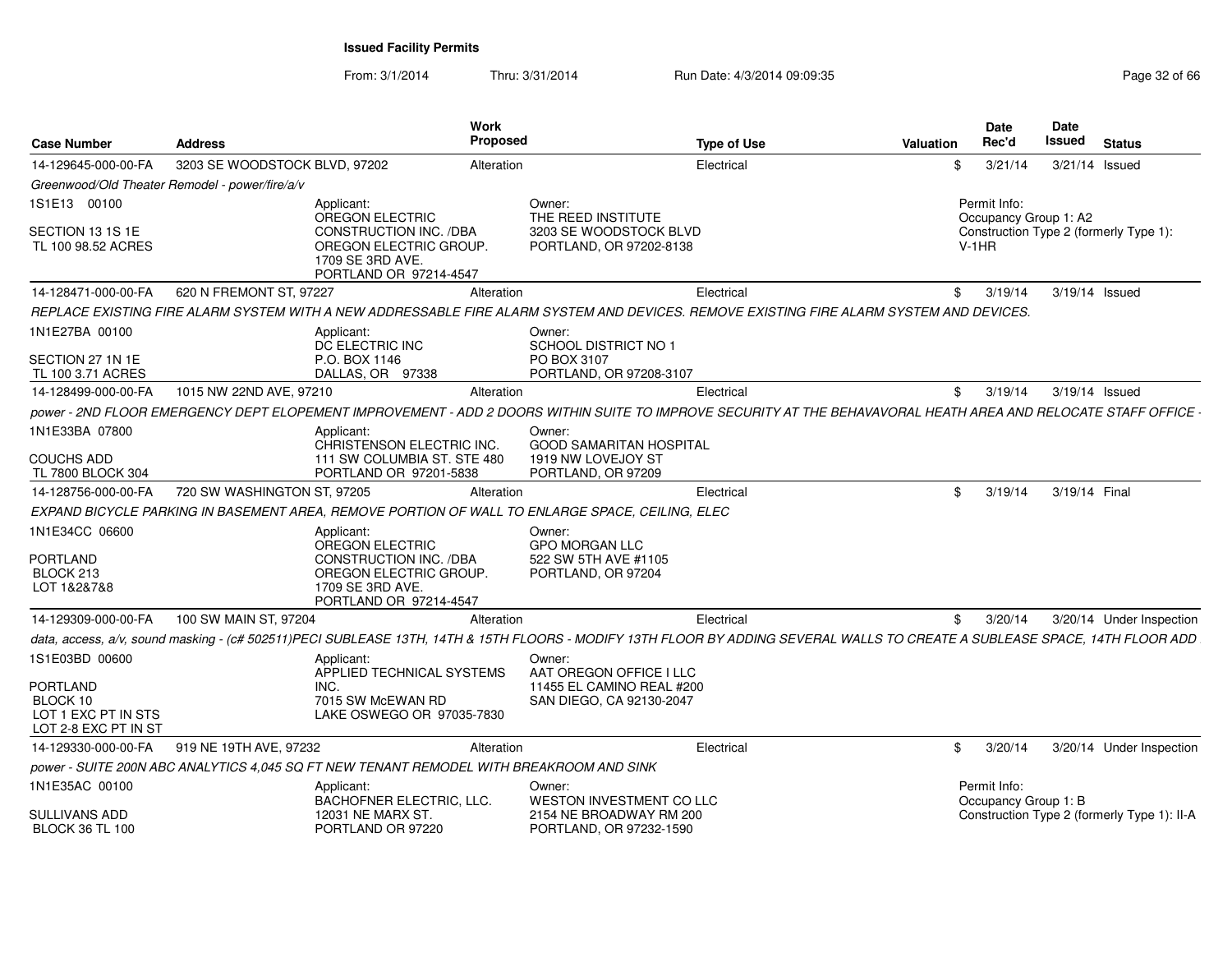From: 3/1/2014Thru: 3/31/2014 Run Date: 4/3/2014 09:09:35 Run Date: 4/3/2014 09:09:35

| <b>Case Number</b>                                                                                        | <b>Address</b>                                                | Work<br><b>Proposed</b>                                                                                                                                       |                                                                                    | <b>Type of Use</b> | <b>Valuation</b> | <b>Date</b><br>Rec'd                                                    | <b>Date</b><br>Issued | <b>Status</b>                          |
|-----------------------------------------------------------------------------------------------------------|---------------------------------------------------------------|---------------------------------------------------------------------------------------------------------------------------------------------------------------|------------------------------------------------------------------------------------|--------------------|------------------|-------------------------------------------------------------------------|-----------------------|----------------------------------------|
| 14-129545-000-00-FA                                                                                       | 100 SW MAIN ST, 97204                                         | Alteration                                                                                                                                                    |                                                                                    | Electrical         | \$               | 3/21/14                                                                 | 3/21/14 Issued        |                                        |
|                                                                                                           |                                                               | access - OFFICE EXPANSION, RELOCATE SUITE ENTRANCE, DOOR, RELITES, NEW WALL, WORK STATION, CEILING, ELEC                                                      |                                                                                    |                    |                  |                                                                         |                       |                                        |
| 1S1E03BD 00600                                                                                            |                                                               | Applicant:<br>CONVERGINT TECHNOLOGIES                                                                                                                         | Owner:<br>AAT OREGON OFFICE I LLC                                                  |                    |                  |                                                                         |                       |                                        |
| <b>PORTLAND</b><br>BLOCK 10<br>LOT 1 EXC PT IN STS<br>LOT 2-8 EXC PT IN ST                                |                                                               | LLC.<br>16575 SW 72ND AVE.<br>PORTLAND OR 97224-7701                                                                                                          | 11455 EL CAMINO REAL #200<br>SAN DIEGO, CA 92130-2047                              |                    |                  |                                                                         |                       |                                        |
| 14-129546-000-00-FA                                                                                       | 601 SW 2ND AVE, 97204                                         | Alteration                                                                                                                                                    |                                                                                    | Electrical         | \$               | 3/21/14                                                                 | 3/21/14 Final         |                                        |
|                                                                                                           |                                                               | access - MODA EXPANSION ON 15TH & 17TH FLOORS: REMOVE PARTITION WALLS. CREATE OPEN OFFICE SPACE. NEW FLOOR ENTRY DOORS. WALLS FOR CONFERENCE ROOMS. WORK ROON |                                                                                    |                    |                  |                                                                         |                       |                                        |
| 1S1E03BA 05000<br><b>PORTLAND</b>                                                                         |                                                               | Applicant:<br>CONVERGINT TECHNOLOGIES<br>LLC.                                                                                                                 | Owner:<br><b>MORRISON STREET CF LLC</b><br>1211 SW 5TH AVE #2230                   |                    |                  |                                                                         |                       |                                        |
| BLOCK <sub>20</sub><br>LOT 1-4 EXC PT IN ST & LOT 5-8                                                     |                                                               | 16575 SW 72ND AVE.<br>PORTLAND OR 97224-7701                                                                                                                  | PORTLAND, OR 97204                                                                 |                    |                  |                                                                         |                       |                                        |
| 14-129638-000-00-FA                                                                                       | 107 SE WASHINGTON ST, 97214                                   | Alteration                                                                                                                                                    |                                                                                    | Electrical         | \$               | 3/21/14                                                                 | 3/21/14 Issued        |                                        |
|                                                                                                           | pwr, access - APEX STE 256 - INSTALL LOW VOLTAGE FOR SECURITY |                                                                                                                                                               |                                                                                    |                    |                  |                                                                         |                       |                                        |
| 1S1E03AA 00900                                                                                            |                                                               | Applicant:<br>SIEMENS INDUSTRY INC                                                                                                                            | Owner:<br>OLYMPIC MILLS WAREHOUSE LLC                                              |                    |                  |                                                                         |                       |                                        |
| <b>EAST PORTLAND</b><br>BLOCK 42<br>$LOT 1-8$<br>HISTORIC PROPERTY 15 YR 2006<br>POTENTIAL ADDITIONAL TAX |                                                               | 15201 NW Greenbriar Prkwy Suite A<br>Beaverton, OR 97006                                                                                                      | 901 NE GLISAN ST<br>PORTLAND, OR 97232                                             |                    |                  |                                                                         |                       |                                        |
|                                                                                                           | 14-129839-000-00-FA 101 SW MAIN ST, 97204                     | Alteration                                                                                                                                                    |                                                                                    | Electrical         | \$               | 3/21/14                                                                 | 3/21/14 Issued        |                                        |
|                                                                                                           |                                                               | hvac - SUITE 330 REMOVE AND ADD NEW PARTITIONS, DOORS, RELITES PR#2599146/330                                                                                 |                                                                                    |                    |                  |                                                                         |                       |                                        |
| 1S1E03BD 00300<br><b>PORTLAND</b><br>BLOCK 11<br>LOT $1-4$                                                |                                                               | Applicant:<br>AMERICAN HEATING INC.<br>5035 SE 24TH<br>PORTLAND OR 97202-2418                                                                                 | Owner:<br>KBSH ONE MAIN PLACE LLC<br>121 SW MORRISON ST #200<br>PORTLAND, OR 97204 |                    |                  |                                                                         |                       |                                        |
| LOT 5-8 EXC PT IN STS                                                                                     |                                                               |                                                                                                                                                               |                                                                                    |                    |                  |                                                                         |                       |                                        |
| 14-129881-000-00-FA                                                                                       | 1211 SW 5TH AVE, 97204                                        | Alteration                                                                                                                                                    |                                                                                    | Electrical         | \$               | 3/21/14                                                                 | 3/21/14 Issued        |                                        |
|                                                                                                           |                                                               | power - SUITE 2800 TECHNOLUTIONS OFFICE TI, NEW WALLS FOR OFFICES, CONFERENCE ROOM, RECEPTION & BREAK ROOM                                                    |                                                                                    |                    |                  |                                                                         |                       |                                        |
| 1S1E03BC 00900<br><b>PORTLAND</b><br>BLOCK 167<br>$LOT 1-8$                                               |                                                               | Applicant:<br>CHRISTENSON ELECTRIC INC.<br>111 SW COLUMBIA ST. STE 480<br>PORTLAND OR 97201-5838                                                              | Owner:<br>PACWEST CENTER LLC<br>1211 SW 5TH AVE #2230<br>PORTLAND, OR 97204        |                    |                  | Permit Info:<br>Occupancy Group 1: B Bank, Off.,<br>Med.Off., Pub.Bldg. |                       |                                        |
| 14-129930-000-00-FA                                                                                       | 1515 SW 5TH AVE, 97201                                        | Alteration                                                                                                                                                    |                                                                                    | Electrical         | \$               | 3/21/14                                                                 | 3/21/14 Issued        |                                        |
|                                                                                                           |                                                               | power - SUITE 1000 & 1032 THE OREGONIAN 16,609 NEW TENANT REMODEL. NEW WALLS, CEILINGS FOR PRIVATE OFFICES, CONFERENCE ROOM, BEAKROOM AND ACCESSIBLE RESTROOM |                                                                                    |                    |                  |                                                                         |                       |                                        |
| 1S1E03BC 03700                                                                                            |                                                               | Applicant:<br>BACHOFNER ELECTRIC, LLC.                                                                                                                        | Owner:<br>WESTON INVESTMENT CO LLC                                                 |                    |                  | Permit Info:<br>Occupancy Group 1: B                                    |                       |                                        |
| <b>PORTLAND</b><br>BLOCK 164<br>LOT $1-8$<br>DEFERRED ADDITIONAL TAX LIABILITY                            |                                                               | 12031 NE MARX ST.<br>PORTLAND OR 97220                                                                                                                        | 2154 NE BROADWAY RM 200<br>PORTLAND, OR 97232-1590                                 |                    | I-FR             |                                                                         |                       | Construction Type 2 (formerly Type 1): |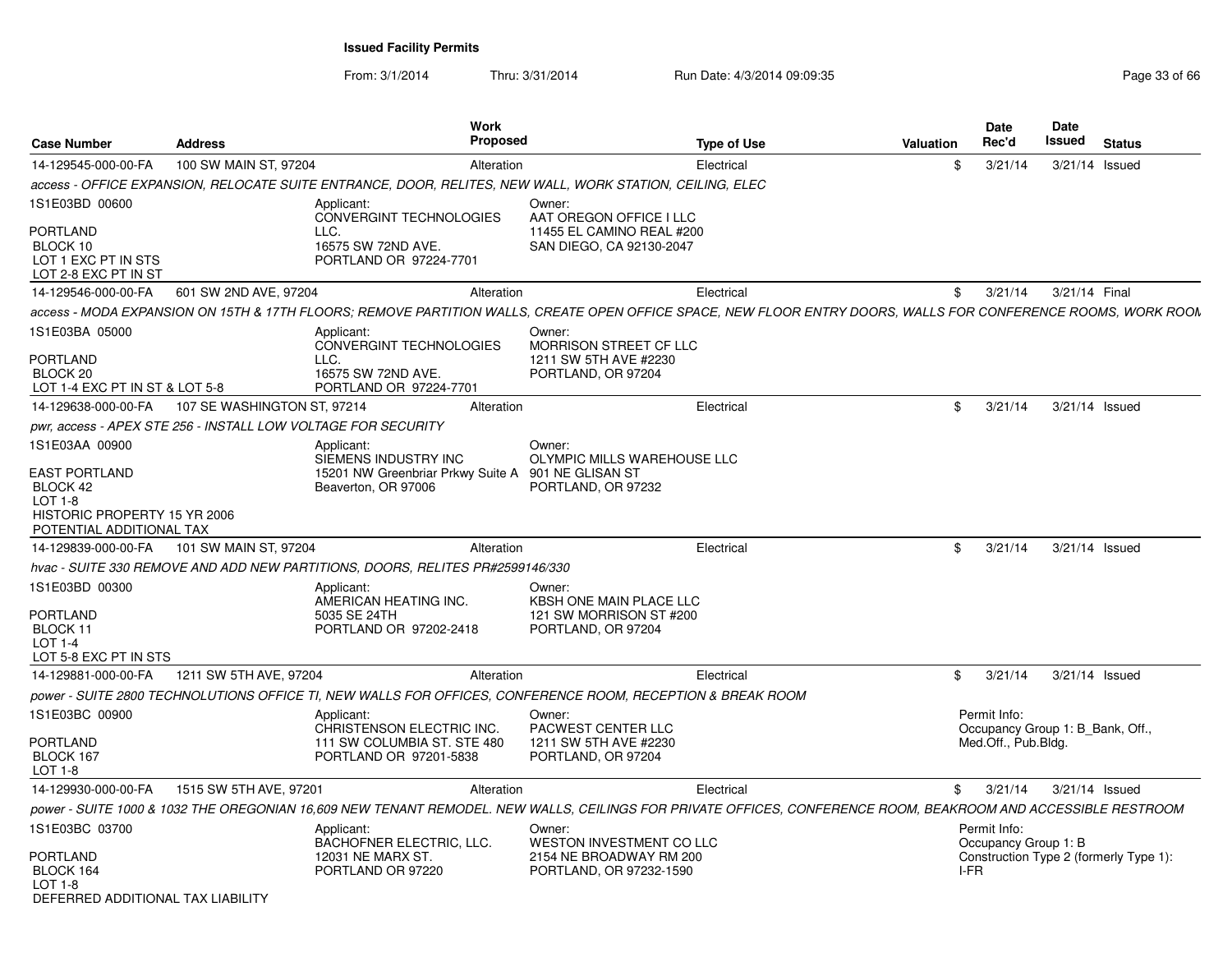| <b>Case Number</b>                                                                                      | <b>Address</b>                      | Work<br>Proposed                                                                                                                                                          |                                                                                            | <b>Type of Use</b> | <b>Valuation</b> | Date<br>Rec'd                                | <b>Date</b><br>Issued | <b>Status</b>                               |
|---------------------------------------------------------------------------------------------------------|-------------------------------------|---------------------------------------------------------------------------------------------------------------------------------------------------------------------------|--------------------------------------------------------------------------------------------|--------------------|------------------|----------------------------------------------|-----------------------|---------------------------------------------|
| 14-130225-000-00-FA                                                                                     | 4400 NE HALSEY ST - Bldg D          | Alteration                                                                                                                                                                |                                                                                            | Electrical         | -SS              | 3/24/14                                      |                       | 3/24/14 Issued                              |
|                                                                                                         |                                     | sound masking - INSTALLED IN SUITE 160 FOR SUITE 129 - 18,365 SQ FT TI; REMOVE OFFICE PARTITION WALLS, DOORS, RECONFIGURE FOR MORE WORK SPACES, PARTITIONS FLOOR TO CEILI |                                                                                            |                    |                  |                                              |                       |                                             |
| 1N2E31BB 03401                                                                                          |                                     | Applicant:<br>COCHRAN INC. dba BROADWAY<br><b>ELECTRIC</b><br>7550 SW TECH CENTER DR STE<br>220<br>TIGARD OR 97223-8061                                                   | Owner:<br>DAVIS BUSINESS CENTER LLC<br>4400 NE HALSEY ST BLDG 2 #190<br>PORTLAND, OR 97213 |                    |                  | Permit Info:<br>Occupancy Group 1: B<br>I-FR |                       | Construction Type 2 (formerly Type 1):      |
| 14-130241-000-00-FA                                                                                     | 1650 NW NAITO PKY - Unit 304, 97209 | Alteration                                                                                                                                                                |                                                                                            | Electrical         |                  | \$3/24/14                                    |                       | 3/24/14 Issued                              |
|                                                                                                         |                                     | fire alarm - 3RD FLOOR LEGACY CLINICAL INFORMATION/TRAINING CENTER COMPLETE 14.377 SQ FT REMODEL OF EXISTING TENANT. REMOVE EXISTING WALLS AND RECONFIGURE OFFICE SI      |                                                                                            |                    |                  |                                              |                       |                                             |
| 1N1E28DD 00400<br><b>WATSONS ADD</b>                                                                    |                                     | Applicant<br>SAFE TECHNOLOGY GROUP INC.<br>6400 NE HWY 99 STE G375                                                                                                        | Owner:<br>THE REALTY ASSOCIATES<br>1301 DOVE ST #860                                       |                    |                  | Permit Info:<br>Occupancy Group 1: B         |                       | Construction Type 2 (formerly Type 1):      |
| LOT 1-10 TL 400                                                                                         |                                     | VACOUVER WA 98665-8748                                                                                                                                                    | NEWPORT BEACH, CA 92660<br>Owner:                                                          |                    |                  | I-FR                                         |                       |                                             |
|                                                                                                         |                                     |                                                                                                                                                                           | FUND IX LP<br>1301 DOVE ST #860<br>NEWPORT BEACH, CA 92660                                 |                    |                  |                                              |                       |                                             |
| 14-130266-000-00-FA                                                                                     | 601 SW 2ND AVE, 97204               | Alteration                                                                                                                                                                |                                                                                            | Electrical         |                  | \$3/24/14                                    |                       | 3/24/14 Final                               |
|                                                                                                         |                                     | low volt door - TI. MODA EXPANSION ON 15TH & 17TH FLOORS: REMOVE PARTITION WALLS. CREATE OPEN OFFICE SPACE. NEW FLOOR ENTRY DOORS. WALLS FOR CONFERENCE ROOMS. WOF        |                                                                                            |                    |                  |                                              |                       |                                             |
| 1S1E03BA 05000<br>PORTLAND                                                                              |                                     | Applicant:<br>ELECTRICAL CONSTRUCTION<br>CO. (a dba for EC COMPANY)                                                                                                       | Owner:<br>MORRISON STREET CF LLC<br>1211 SW 5TH AVE #2230                                  |                    |                  |                                              |                       |                                             |
| BLOCK 20<br>LOT 1-4 EXC PT IN ST & LOT 5-8                                                              |                                     | PO BOX 10286<br>PORTLAND OR 97296-0286                                                                                                                                    | PORTLAND, OR 97204                                                                         |                    |                  |                                              |                       |                                             |
| 14-128342-000-00-FA                                                                                     | 3550 N INTERSTATE AVE, 97227        | Alteration                                                                                                                                                                |                                                                                            | Electrical         |                  | \$3/18/14                                    |                       | 3/18/14 Under Inspection                    |
|                                                                                                         |                                     | pwr - NORTH ENTRY; CUT- IN WINDOW IN EXTERIOR WALL BY ENTRY DOORS, NEW RELITE IN INTERIOR WALL IN VESTIBULE, REMODEL CHECK IN AREA, RELITES, FLOOR COVERING, CEILING,     |                                                                                            |                    |                  |                                              |                       |                                             |
| 1N1E27BB 01700<br><b>COOKS ADD</b><br>BLOCK 5&9&32 TL 1700                                              |                                     | Applicant:<br>ELECTRICAL CONSTRUCTION<br>CO. (a dba for EC COMPANY)<br>PO BOX 10286                                                                                       | Owner:<br>KAISER FOUNDATION HEALTH<br>500 NE MULTNOMAH ST #100<br>PORTLAND, OR 97232-2031  |                    |                  | Permit Info:<br>Occupancy Group 1: B         |                       | Construction Type 2 (formerly Type 1): II-B |
|                                                                                                         |                                     | PORTLAND OR 97296-0286                                                                                                                                                    | Owner:<br>PLAN OF THE NORTHWEST<br>500 NE MULTNOMAH ST #100<br>PORTLAND, OR 97232-2031     |                    |                  |                                              |                       |                                             |
| 14-128793-000-00-FA                                                                                     | 7000 NE AIRPORT WAY, 97218          | Alteration                                                                                                                                                                |                                                                                            | Electrical         |                  | \$3/19/14                                    |                       | 3/19/14 Under Inspection                    |
|                                                                                                         |                                     | pwr/v/data/fa/com - CONCOURSE 'D': NEW RESTAURANT IN SPACE PREVIOUSLY OCCUPIED BY RESTAURANT USE. TERMINAL LEVEL NEW SHELVING. NEW SERVICE ISLAND. NEW REFRIGERATEL       |                                                                                            |                    |                  |                                              |                       |                                             |
| 1N2E08B 00400                                                                                           |                                     | Applicant:<br>ACCURATE ELECTRIC UNLIMITED PORT OF PORTLAND                                                                                                                | Owner:                                                                                     |                    |                  | Permit Info:                                 |                       | Occupancy Group 1: A-3_Assembly -           |
| SECTION 08 1N 2E<br>TL 400 7.39 ACRES<br><b>TERMINAL BLDG</b><br>NONTAXABLE<br>SEE TAXABLE SUB ACCOUNTS |                                     | INC.<br>PO BOX 871866<br>VANCOUVER, WA 98687                                                                                                                              | PO BOX 3529<br>PORTLAND, OR 97208-3529                                                     |                    |                  | General                                      |                       | Construction Type 2 (formerly Type 1): I-A  |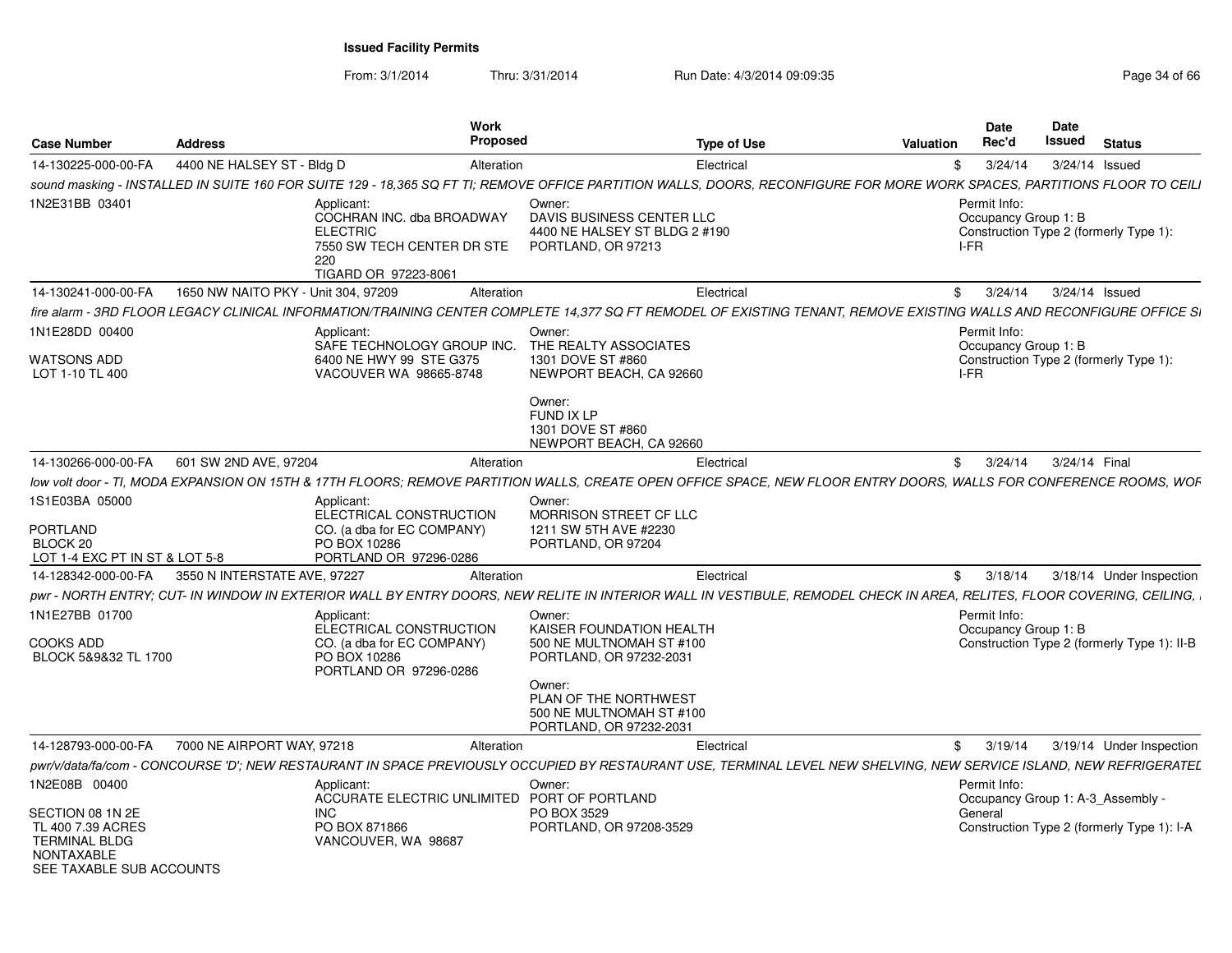| <b>Case Number</b>                                                                                                                                | <b>Address</b>                                                | Work                                                                                                                    | <b>Proposed</b>         | <b>Type of Use</b>                                                                                                                                                    | Valuation      | <b>Date</b><br>Rec'd                   | Date<br>Issued | <b>Status</b>                                |
|---------------------------------------------------------------------------------------------------------------------------------------------------|---------------------------------------------------------------|-------------------------------------------------------------------------------------------------------------------------|-------------------------|-----------------------------------------------------------------------------------------------------------------------------------------------------------------------|----------------|----------------------------------------|----------------|----------------------------------------------|
| 14-129018-000-00-FA                                                                                                                               | 10123 SE MARKET ST, 97216                                     |                                                                                                                         | Alteration              | Electrical                                                                                                                                                            | \$             | 3/20/14                                |                | 3/20/14 Issued                               |
| pwr - REPLACING EXISTING FIRE PUMP - pwr                                                                                                          |                                                               |                                                                                                                         |                         |                                                                                                                                                                       |                |                                        |                |                                              |
| 1S2E04A 02300                                                                                                                                     |                                                               | Applicant:                                                                                                              | Owner:                  |                                                                                                                                                                       |                |                                        |                |                                              |
| EVERGLADE<br>LOT 6&7 TL 2300<br>SPLIT MAP R159228 (R261601510)                                                                                    |                                                               | STONER ELECTRIC, INC.<br>1904 SE OCHOCO ST.<br>MILWAUKIE OR 97222-7315                                                  |                         | PORTLAND ADVENTIST MEDICAL<br>10123 SE MARKET ST<br>PORTLAND, OR 97216-2532                                                                                           |                |                                        |                |                                              |
|                                                                                                                                                   |                                                               |                                                                                                                         | Owner:<br><b>CENTER</b> | 10123 SE MARKET ST<br>PORTLAND, OR 97216-2532                                                                                                                         |                |                                        |                |                                              |
| 14-129416-000-00-FA                                                                                                                               | 123 NE 3RD AVE, 97232                                         |                                                                                                                         | Alteration              | Electrical                                                                                                                                                            | \$             | 3/20/14                                |                | 3/20/14 Final                                |
|                                                                                                                                                   |                                                               |                                                                                                                         |                         | voice/data - SUITE 313; TI, WALLS FOR OFFICES, BREAKROOM, LOBBY, WORKROOM, OPEN OFFICE, CONFERENCE ROOM, FOLDING PARTITIONS, RELITES, SAWCUT DOOR IN 12" CONCRETE SH. |                |                                        |                |                                              |
| 1N1E34DA 02800                                                                                                                                    |                                                               | Applicant:<br>PAVELCOMM INC                                                                                             | Owner:                  | CCB - Contractor:<br>BRIDGEHEAD DEVELOPMENT LLC PAVELCOMM INC                                                                                                         |                | Permit Info:                           |                | Occupancy Group 1: B_Bank, Off.,             |
| <b>EAST PORTLAND</b><br>BLOCK 68<br>INC PT VAC ST LOT 1&8<br>LOT 2&3&6&7<br>INC PT VAC ST LOT 4&5: HISTORIC<br>PROPERTY: POTENTIAL ADDITIONAL TAX |                                                               | 1640 NW 14TH AVE<br>PORTLAND, OR 972092502                                                                              |                         | 1001 SE WATER AVE #120<br>1640 NW 14TH AVE<br>PORTLAND, OR 97214-2147<br>PORTLAND, OR 972092502                                                                       |                | Med.Off., Pub.Bldg.                    |                | Construction Type 2 (formerly Type 1): III-A |
| 14-129457-000-00-FA                                                                                                                               | 3500 N INTERSTATE AVE, 97227                                  |                                                                                                                         | Alteration              | Electrical                                                                                                                                                            | \$             | 3/20/14                                |                | 3/20/14 Issued                               |
|                                                                                                                                                   |                                                               |                                                                                                                         |                         | voice/data - 2ND FLOOR, EYE PROCEDURE EXPANSION; REMOVE ALL WALLS, RESTROOMS, CEILING,, REPAIR, NEW WALLS, CURTAINS FOR PROCEDURE ROOMS, OFFICES, PRE/POST OP ROOM    |                |                                        |                |                                              |
| 1N1E22CC 12100                                                                                                                                    |                                                               | Applicant:<br>COCHRAN INC. dba BROADWAY<br><b>ELECTRIC</b><br>7550 SW TECH CENTER DR STE<br>220<br>TIGARD OR 97223-8061 | Owner:<br>Owner:        | KAISER FOUNDATION HEALTH<br>500 NE MULTNOMAH ST #100<br>PORTLAND, OR 97232-2099<br>PLAN OF THE NORTHWEST                                                              |                | Permit Info:<br>Occupancy Group 1: I-2 |                | Construction Type 2 (formerly Type 1): I-A   |
|                                                                                                                                                   |                                                               |                                                                                                                         |                         | 500 NE MULTNOMAH ST #100<br>PORTLAND, OR 97232-2099                                                                                                                   |                |                                        |                |                                              |
| 14-131115-000-00-FA                                                                                                                               | 4747 N CHANNEL AVE                                            |                                                                                                                         | Alteration              | Electrical                                                                                                                                                            | $\mathfrak{S}$ | 3/26/14                                |                | 3/26/14 Issued                               |
|                                                                                                                                                   | av cabling - Install Flat Panel Monitor in Conference Room 1K |                                                                                                                         |                         |                                                                                                                                                                       |                |                                        |                |                                              |
| 1N1E20 00109<br>PARTITION PLAT 2003-38                                                                                                            |                                                               | Applicant:<br>COCHRAN INC. dba BROADWAY<br><b>ELECTRIC</b>                                                              | Owner:                  | PORT OF PORTLAND (LEASED<br>PO BOX 3820                                                                                                                               |                | Permit Info:<br>Occupancy Group 1: B   |                | Construction Type 2 (formerly Type 1): II-B  |
| LOT 2 TL 109<br>LAND & IMPS SEE R540487 (R64983-1507)                                                                                             |                                                               | 7550 SW TECH CENTER DR STE<br>220                                                                                       |                         | PORTLAND, OR 97208-3849                                                                                                                                               |                |                                        |                |                                              |
| R540481 (R64983-1503)<br>R540494 (R64983-1515) FOR OTHER IMPS                                                                                     |                                                               | TIGARD OR 97223-8061                                                                                                    | Owner:                  | DAIMLER TRUCKS NORTH<br><b>AMERICA LLC</b><br>PO BOX 3820<br>PORTLAND, OR 97208-3849                                                                                  |                |                                        |                |                                              |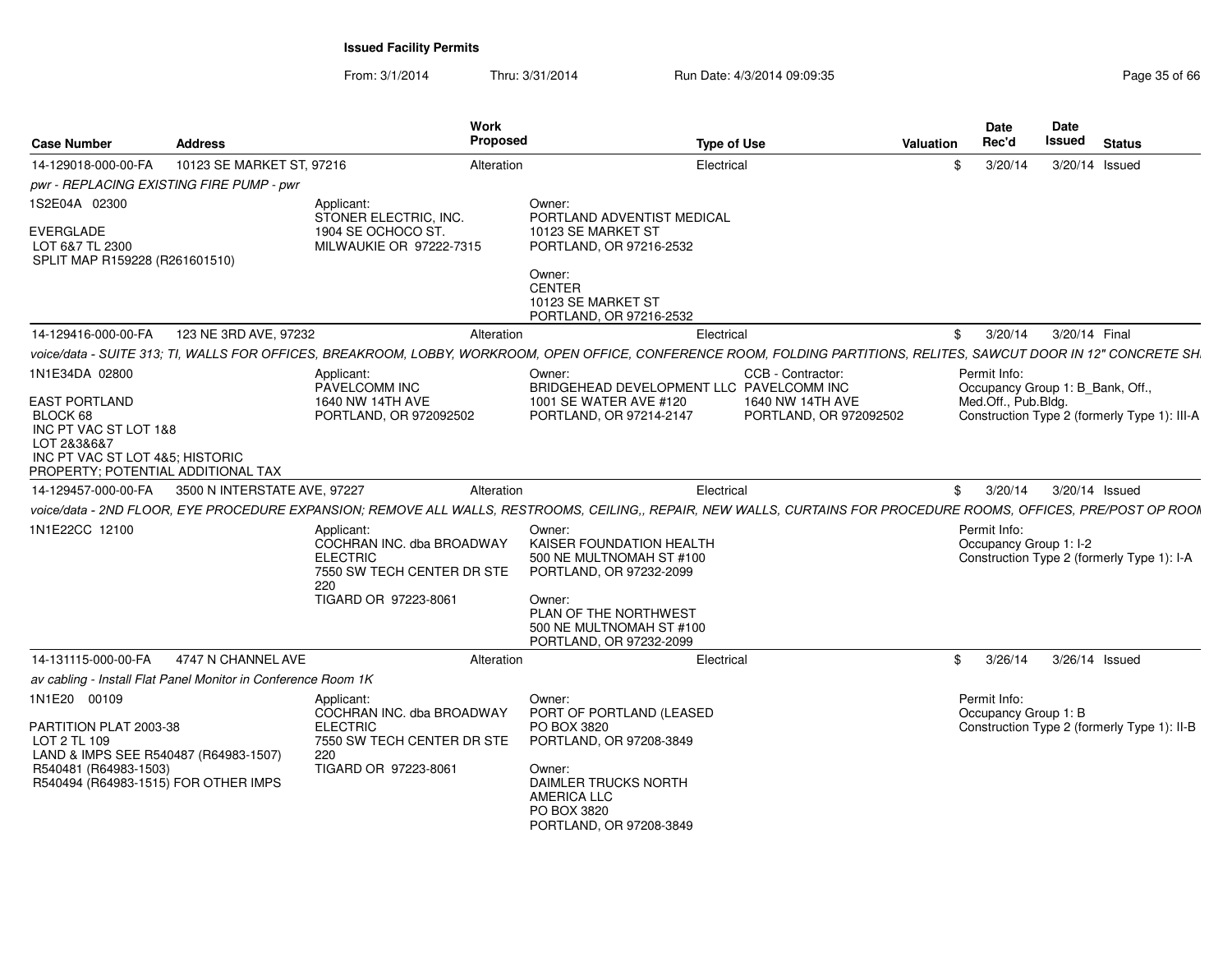From: 3/1/2014

| Case Number                                                                             | <b>Address</b>                                 | Work<br><b>Proposed</b>                                                                                                                                                 |                                                                                       | <b>Type of Use</b> | <b>Valuation</b> | Date<br>Rec'd                                                           | <b>Date</b><br>Issued | <b>Status</b>                              |
|-----------------------------------------------------------------------------------------|------------------------------------------------|-------------------------------------------------------------------------------------------------------------------------------------------------------------------------|---------------------------------------------------------------------------------------|--------------------|------------------|-------------------------------------------------------------------------|-----------------------|--------------------------------------------|
| 14-131356-000-00-FA                                                                     | 530 SW 5TH AVE, 97204                          | Alteration                                                                                                                                                              |                                                                                       | Electrical         | \$               | 3/26/14                                                                 | 3/26/14 Final         |                                            |
|                                                                                         |                                                | voice/data - 7TH FLOOR SUITE 725 RJL ENTERPRISES OFFICE REMODEL. RECONFIGURE OFFICE SPACE. ADD WALLS FOR BREAK ROOM AND OFFICE                                          |                                                                                       |                    |                  |                                                                         |                       |                                            |
| 1N1E34CD 09600                                                                          |                                                | Applicant:                                                                                                                                                              | Owner:                                                                                |                    |                  | Permit Info:                                                            |                       |                                            |
| PORTLAND<br>BLOCK 63<br>LOT 5&6<br><b>HISTORIC PROPERTY</b><br>POTENTIAL ADDITIONAL TAX | LLC.                                           | HATFIELD COMMUNICATIONS<br>P.O. BOX 83825<br>PORTLAND OR 97283-0825                                                                                                     | RGOF YEON BUILDING LLC<br>551 FIFTH AVE 23RD FLOOR<br>NEW YORK, NY 10176              |                    |                  | Occupancy Group 1: B_Bank, Off.,<br>Med.Off., Pub.Bldg.                 |                       |                                            |
| 14-131715-000-00-FA                                                                     | 1221 SW YAMHILL ST                             | Alteration                                                                                                                                                              |                                                                                       | Electrical         |                  | \$3/27/14                                                               | 3/27/14 Issued        |                                            |
|                                                                                         |                                                | data, security - SUITE 260, REMOVE ONE WALL, ADD ONE, INFILL DOORWAY, CEILING, ELEC (2 data feeds from Ste 200 to Ste 260, 3 security feeds from Ste 260 to Ste100)     |                                                                                       |                    |                  |                                                                         |                       |                                            |
| 1N1E33DD 06200A1<br>PORTLAND                                                            |                                                | Applicant:<br>WEST COAST BUSINESS<br>COMMUNICATIONS INC.                                                                                                                | Owner:<br>WESTON INVESTMENT CO LLC<br>2154 NE BROADWAY RM 200                         |                    |                  | Permit Info:<br>Occupancy Group 1: B                                    |                       | Construction Type 2 (formerly Type 1): I-A |
| <b>BLOCK S1/2H</b><br>LOT $1-8$<br>NON-HISTORIC<br>SEE R246865 FOR HISTORIC             |                                                | PO BOX 33770<br>PORTLAND OR 97292-3770                                                                                                                                  | PORTLAND, OR 97232-1590                                                               |                    |                  |                                                                         |                       |                                            |
| 14-131718-000-00-FA                                                                     | 2525 SW 1ST AVE, 97201                         | Alteration                                                                                                                                                              |                                                                                       | Electrical         |                  | \$3/27/14                                                               | 3/27/14 Issued        |                                            |
|                                                                                         |                                                | hvac - 1ST FLOOR WEST. TI: GLASS WALL PANELS FOR  CONFERENCE ROOM. NEW GLASS DOOR AND RELITE FOR RECEPTION AREA. FLOORING. CEILING.ELEC. FINISHES                       |                                                                                       |                    |                  |                                                                         |                       |                                            |
| IS1E10BB 00900                                                                          |                                                | Applicant:<br>AMERICAN HEATING INC.<br>5035 SE 24TH<br>PORTLAND OR 97202-4765                                                                                           | Owner:<br>KBS ADP PLAZA LLC<br>121 SW MORRISON ST #200<br>PORTLAND, OR 97204          |                    |                  | Permit Info:<br>Occupancy Group 1: B Bank, Off.,<br>Med.Off., Pub.Bldg. |                       | Construction Type 2 (formerly Type 1): I-A |
| 14-131738-000-00-FA                                                                     | 4805 NE GLISAN ST, 97213                       | Alteration                                                                                                                                                              |                                                                                       | Electrical         | \$               | 3/27/14                                                                 | 3/27/14 Final         |                                            |
|                                                                                         |                                                | Master Permit Inspection 2014 - underground inspection 3.27.14 (circuit for sump pump in vault from light pole, work done by Cochran)                                   |                                                                                       |                    |                  |                                                                         |                       |                                            |
| 1N2E31BD 04100<br>SECTION 31 1N 2E                                                      |                                                |                                                                                                                                                                         | Owner:<br>PROVIDENCE HEALTH<br>4400 NE HALSEY ST BLDG 2 #190                          |                    |                  |                                                                         |                       |                                            |
| TL 4100 9.54 ACRES                                                                      |                                                |                                                                                                                                                                         | PORTLAND, OR 97213-1545                                                               |                    |                  |                                                                         |                       |                                            |
|                                                                                         |                                                |                                                                                                                                                                         | Owner:<br>SERVICES-OREGON<br>4400 NE HALSEY ST BLDG 2 #190<br>PORTLAND, OR 97213-1545 |                    |                  |                                                                         |                       |                                            |
|                                                                                         | 14-132321-000-00-FA 1100 SE DIVISION ST, 97202 | Alteration                                                                                                                                                              |                                                                                       | Electrical         |                  | \$3/28/14                                                               | 3/28/14 Final         |                                            |
|                                                                                         |                                                | audio/data/security - PINE STATE BISCUIT INTERIOR BUILDOUT, RESTAURANT/CAFE; SPACE 101, KITCHEN EQUIPMENT, SINKS, COUNTERS, SEPARATION WALLS, RECEPTION, BOOTHS, REMOVE |                                                                                       |                    |                  |                                                                         |                       |                                            |
| 1S1E11BA 06400                                                                          |                                                | Applicant:<br>OHM SYSTEMS, LLC.                                                                                                                                         | Owner:<br>1100 SE DIVISION LLC                                                        |                    |                  |                                                                         |                       |                                            |
| TIBBETTS ADD<br>N 100' OF W 100' OF BLOCK 62                                            |                                                | PO BOX 86833<br>PORTLAND, OR 97286                                                                                                                                      | 530 OAK GROVE AVE #201<br>MENLO PARK, CA 94025-3255                                   |                    |                  |                                                                         |                       |                                            |
| 14-132326-000-00-FA                                                                     | 1300 SW 6TH AVE, 97201                         | Alteration                                                                                                                                                              |                                                                                       | Electrical         | \$               | 3/28/14                                                                 | 3/28/14 Issued        |                                            |
|                                                                                         |                                                | power - MAIN LEVEL EXPAND EXERCISE AREA WITH NEW 2208 SQ FT HIGH INTENSITY TRAINING (H.I.T.) AREA WITH SEPARATE SHOWERS & LOCKER AREA                                   |                                                                                       |                    |                  |                                                                         |                       |                                            |
| IS1E03BC 01900                                                                          |                                                | Applicant:<br>CHRISTENSON ELECTRIC INC.                                                                                                                                 | Owner:<br><b>ERICKSON REALTY LTD</b>                                                  |                    |                  | Permit Info:<br>Occupancy Group 1: B                                    |                       |                                            |
| PORTLAND<br>BLOCK 166<br>LOT 1-8                                                        |                                                | 111 SW COLUMBIA ST. STE 480<br>PORTLAND OR 97201-5838                                                                                                                   | 4900 SW GRIFFITH DR STE 133<br>BEAVERTON, OR 97005                                    |                    |                  | I-FR                                                                    |                       | Construction Type 2 (formerly Type 1):     |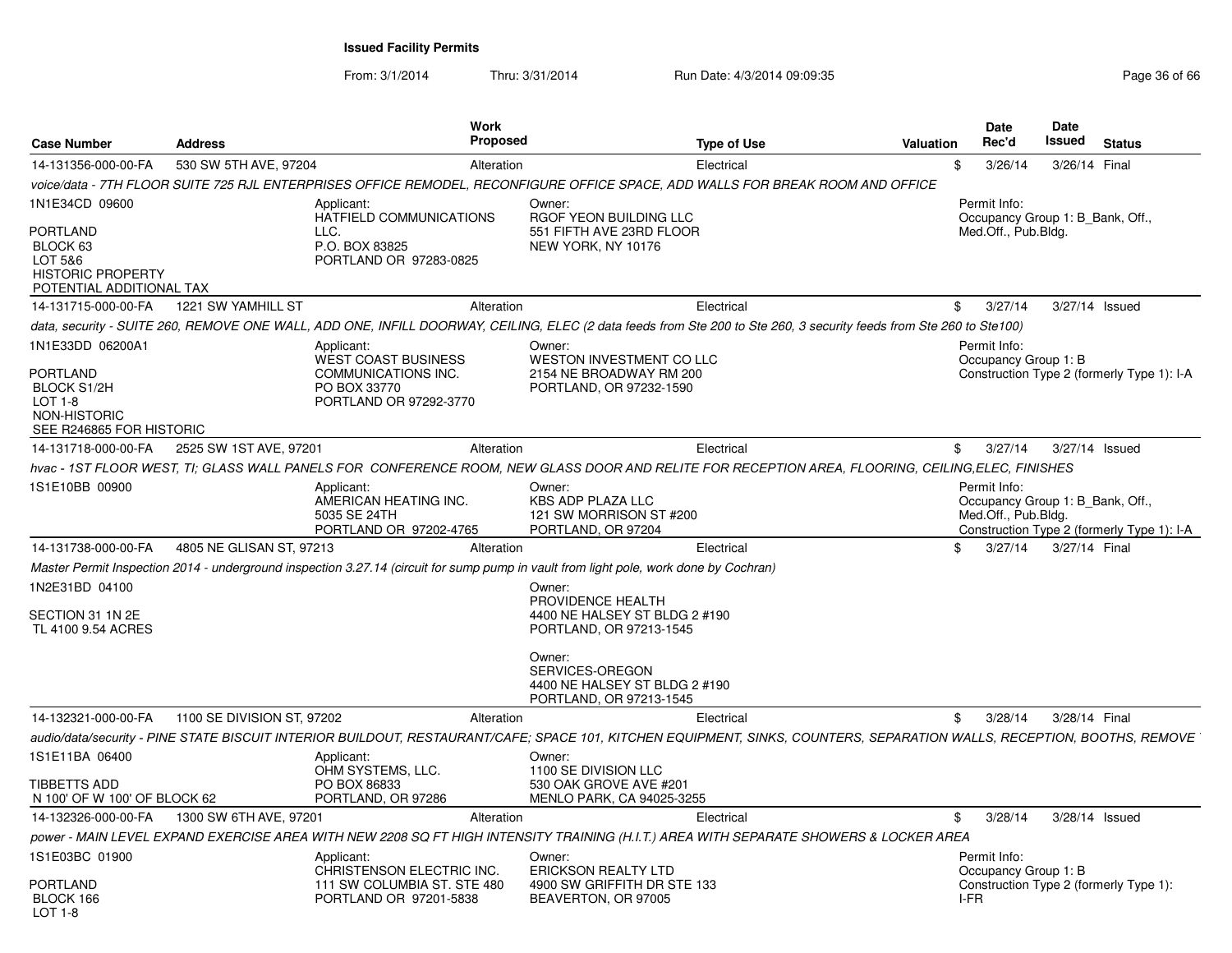| <b>Case Number</b>                                                                             | <b>Address</b>                                                                                   | Work<br><b>Proposed</b>                                                                       |                                                                                                                                                                                                   | <b>Type of Use</b> | Valuation | Date<br>Rec'd                                    | Date<br>Issued   | <b>Status</b>                               |
|------------------------------------------------------------------------------------------------|--------------------------------------------------------------------------------------------------|-----------------------------------------------------------------------------------------------|---------------------------------------------------------------------------------------------------------------------------------------------------------------------------------------------------|--------------------|-----------|--------------------------------------------------|------------------|---------------------------------------------|
| 14-132806-000-00-FA                                                                            | 100 SW MAIN ST, 97204                                                                            | Alteration                                                                                    | Electrical                                                                                                                                                                                        |                    | \$        | 3/31/14                                          | $3/31/14$ Issued |                                             |
|                                                                                                |                                                                                                  |                                                                                               | voice/data - 13TH & 16TH FLOOR INTERFACE. DEMO OF WALLS, DOORS, CASEWORK AND FINISHES. NEW WALLS, DOORS, RE-LITES, ELECTRICAL, LIGHTING AND CASEWORK                                              |                    |           |                                                  |                  |                                             |
| 1S1E03BD 00600<br><b>PORTLAND</b><br>BLOCK 10<br>LOT 1 EXC PT IN STS<br>LOT 2-8 EXC PT IN ST   | Applicant:<br>INC.                                                                               | APPLIED TECHNICAL SYSTEMS<br>7015 SW McEWAN RD<br>LAKE OSWEGO OR 97035-7830                   | Owner:<br>AAT OREGON OFFICE I LLC<br>11455 EL CAMINO REAL #200<br>SAN DIEGO, CA 92130-2047                                                                                                        |                    |           |                                                  |                  |                                             |
| 14-132809-000-00-FA                                                                            | 919 NE 19TH AVE, 97232                                                                           | Alteration                                                                                    | Electrical                                                                                                                                                                                        |                    | \$        | 3/31/14                                          | 3/31/14 Issued   |                                             |
|                                                                                                | voice/data - EPR DESIGN - ADD THREE WALLS, DOORS, CREATE TWO OFFICES, CEILING, ELEC,             |                                                                                               |                                                                                                                                                                                                   |                    |           |                                                  |                  |                                             |
| 1N1E35AC 00100<br>SULLIVANS ADD<br><b>BLOCK 36 TL 100</b>                                      | Applicant:                                                                                       | <b>DRAGOS SALAR</b><br><b>SALAR ELECTRIC</b><br>19645 SE WOODED HILLS DR<br>PORTLAND OR 97089 | Owner:<br>WESTON INVESTMENT CO LLC<br>2154 NE BROADWAY RM 200<br>PORTLAND, OR 97232-1590                                                                                                          |                    |           | Permit Info:<br>Occupancy Group 1: B             |                  | Construction Type 2 (formerly Type 1): II-A |
| 14-131774-000-00-FA                                                                            | 3600 N INTERSTATE AVE, 97227                                                                     | Alteration                                                                                    | Electrical                                                                                                                                                                                        |                    | \$        | 3/27/14                                          | 3/27/14 Issued   |                                             |
|                                                                                                | data - Install Data cabling for 2 WLAN locations room 3061, 3130 - data                          |                                                                                               |                                                                                                                                                                                                   |                    |           |                                                  |                  |                                             |
| 1N1E22CC 13200<br>MULTNOMAH<br>BLOCK 31<br>LOT 1-16 TL 13200<br>14-131785-000-00-FA            | Applicant:<br><b>ELECTRIC</b><br>220<br>3550 N INTERSTATE AVE, 97227                             | COCHRAN INC. dba BROADWAY<br>7550 SW TECH CENTER DR STE<br>TIGARD OR 97223-8061<br>Alteration | Owner:<br>KAISER FOUNDATION HEALTH<br>500 NE MULTNOMAH ST #100<br>PORTLAND, OR 97232-2031<br>Owner:<br>PLAN OF THE NORTHWEST<br>500 NE MULTNOMAH ST #100<br>PORTLAND, OR 97232-2031<br>Electrical |                    | \$        | 3/27/14                                          | 3/27/14 Issued   |                                             |
|                                                                                                | data - Install Data cabling for 2 WLAN locations outside between 0002 & 0003, inside 0272 - data |                                                                                               |                                                                                                                                                                                                   |                    |           |                                                  |                  |                                             |
| 1N1E27BB 01700<br>COOKS ADD<br>BLOCK 5&9&32 TL 1700                                            | Applicant:<br><b>ELECTRIC</b><br>220                                                             | COCHRAN INC. dba BROADWAY<br>7550 SW TECH CENTER DR STE<br>TIGARD OR 97223-8061               |                                                                                                                                                                                                   |                    |           |                                                  |                  |                                             |
| 14-132829-000-00-FA                                                                            | 1300 NE 16TH AVE, 97232                                                                          | Alteration                                                                                    | Electrical                                                                                                                                                                                        |                    | \$        | 3/31/14                                          | 3/31/14 Issued   |                                             |
| <i>power - REMODEL APT #601</i>                                                                |                                                                                                  |                                                                                               |                                                                                                                                                                                                   |                    |           |                                                  |                  |                                             |
| 1N1E35AB 05600<br>HOLLADAYS ADD<br><b>BLOCK 178 TL 5600</b><br>SPLIT LEVY R182280 (R396212040) | Applicant:<br>P.O. BOX 517                                                                       | PC ELECTRIC LLC.<br>NEWBERG OR 97132-0517                                                     | Owner:<br>HOLLADAY PARK PLAZA INC<br>1300 NE 16TH AVE<br>PORTLAND, OR 97232-1467                                                                                                                  |                    |           | Permit Info:<br>Occupancy Group 1: SR1.1<br>I-FR |                  | Construction Type 2 (formerly Type 1):      |
| 14-132832-000-00-FA                                                                            | 2000 SW 1ST AVE, 97201                                                                           | Alteration                                                                                    | Electrical                                                                                                                                                                                        |                    | \$        | 3/31/14                                          |                  | 3/31/14 Under Inspection                    |
|                                                                                                | power - SUITE 410 MAKE A WISH TENANT REMODEL AND 810 SQ FT EXPANSION, NEW WALLS AND ENTRY DOORS  |                                                                                               |                                                                                                                                                                                                   |                    |           |                                                  |                  |                                             |
| 1S1E03CB 00300<br>SOUTH AUDITORIUM ADD<br><b>BLOCK H</b><br>LOT 2 TL 300                       | Applicant:<br>PO BOX 336                                                                         | RC COSTELLO ELECTRICAL<br>CONTRACTING INC.<br>AURORA, OR 97002                                | Owner:<br>AMCO-PORTLAND INC<br>1500 SW TAYLOR ST #100<br>PORTLAND, OR 97205                                                                                                                       |                    |           | Permit Info:<br>Occupancy Group 1: B<br>I-FR     |                  | Construction Type 2 (formerly Type 1):      |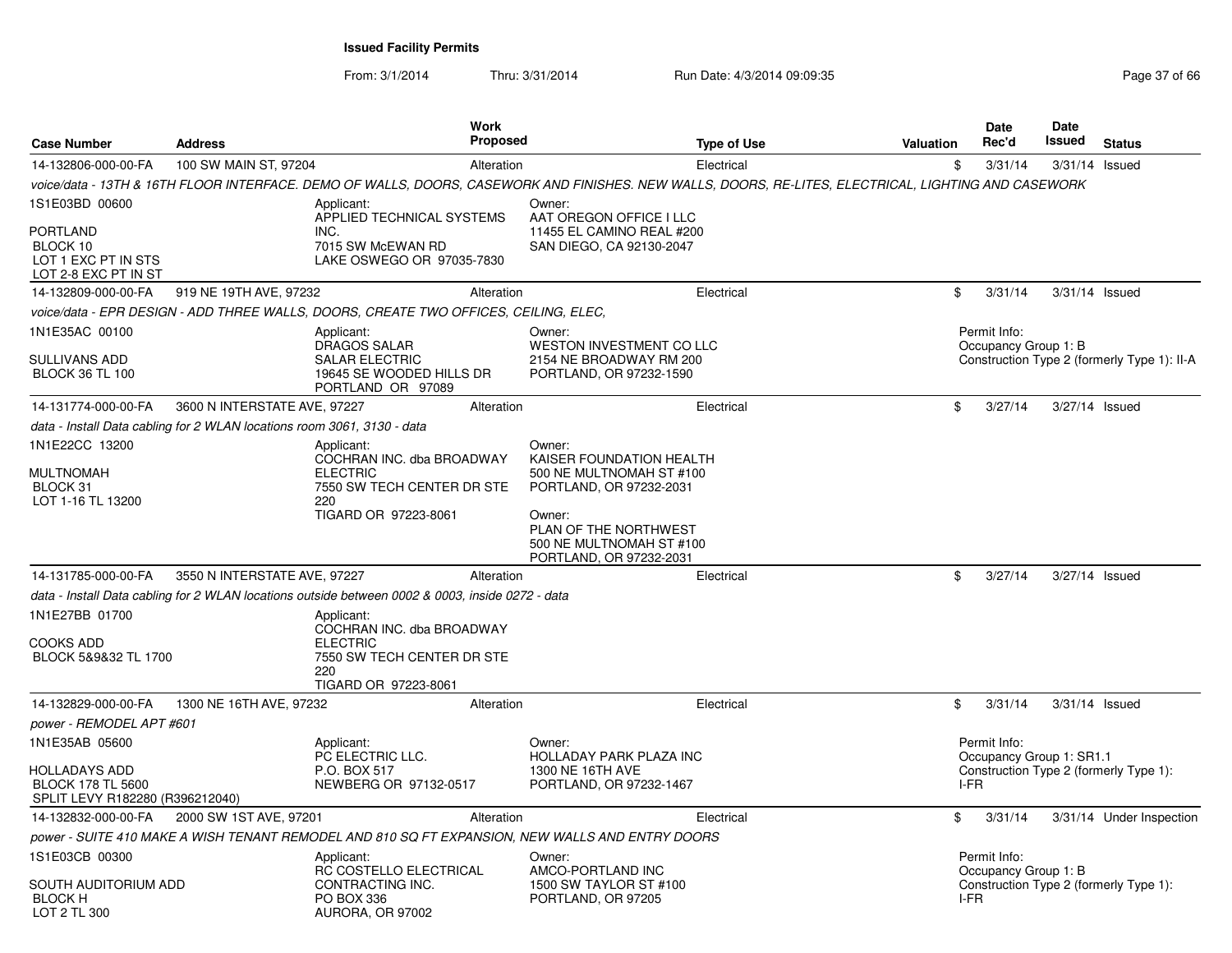From: 3/1/2014

| <b>Case Number</b>                                                                                                                                | <b>Address</b>                     |                                                                              | Work<br><b>Proposed</b> | <b>Type of Use</b>                                                                                              |                                                            | <b>Valuation</b> |      | <b>Date</b><br>Rec'd | Date<br><b>Issued</b>            | <b>Status</b>                                |
|---------------------------------------------------------------------------------------------------------------------------------------------------|------------------------------------|------------------------------------------------------------------------------|-------------------------|-----------------------------------------------------------------------------------------------------------------|------------------------------------------------------------|------------------|------|----------------------|----------------------------------|----------------------------------------------|
| 14-132848-000-00-FA                                                                                                                               | 1300 NE 16TH AVE, 97232            |                                                                              | Alteration              | Electrical                                                                                                      |                                                            |                  | \$   | 3/31/14              | 3/31/14 Issued                   |                                              |
| power - REMODEL APT #611                                                                                                                          |                                    |                                                                              |                         |                                                                                                                 |                                                            |                  |      |                      |                                  |                                              |
| 1N1E35AB 05600                                                                                                                                    |                                    | Applicant:<br>PC ELECTRIC LLC.                                               |                         | Owner:<br><b>HOLLADAY PARK PLAZA INC</b>                                                                        |                                                            |                  |      | Permit Info:         | Occupancy Group 1: SR1.1         |                                              |
| <b>HOLLADAYS ADD</b><br><b>BLOCK 178 TL 5600</b><br>SPLIT LEVY R182280 (R396212040)                                                               |                                    | P.O. BOX 517<br>NEWBERG OR 97132-0517                                        |                         | 1300 NE 16TH AVE<br>PORTLAND, OR 97232-1467                                                                     |                                                            |                  | I-FR |                      |                                  | Construction Type 2 (formerly Type 1):       |
| 14-132870-000-00-FA                                                                                                                               | 1220 SW MORRISON ST, 97205         |                                                                              | Alteration              | Electrical                                                                                                      |                                                            |                  | \$   | 3/31/14              | 3/31/14 Issued                   |                                              |
|                                                                                                                                                   |                                    | power - SUITE 500 RICHARD K HOWELL SOME INTERIOR DEMO AND BUILD 4 NEW WALLS  |                         |                                                                                                                 |                                                            |                  |      |                      |                                  |                                              |
| 1N1E33DD 06200                                                                                                                                    |                                    | Applicant:                                                                   |                         | Owner:                                                                                                          |                                                            |                  |      | Permit Info:         |                                  |                                              |
| <b>PORTLAND</b><br><b>BLOCK S1/2H</b><br>LOT 1-8                                                                                                  |                                    | BACHOFNER ELECTRIC, LLC.<br>12031 NE MARX ST.<br>PORTLAND OR 97220           |                         | <b>WESTON INVESTMENT CO LLC</b><br>2154 NE BROADWAY RM 200<br>PORTLAND, OR 97232-1590                           |                                                            |                  | I-FR | Occupancy Group 1: B |                                  | Construction Type 2 (formerly Type 1):       |
| 14-132325-000-00-FA                                                                                                                               | 123 NE 3RD AVE, 97232              |                                                                              | Alteration              | Electrical                                                                                                      |                                                            |                  | \$   | 3/28/14              |                                  | 3/28/14 Under Inspection                     |
|                                                                                                                                                   |                                    |                                                                              |                         | pwr - VIBRANT TABLE REMODEL OF EXISTING SPACE FOR CONGREGATION AND ACCESSORY FOOD PREPARATION; Electrical - pwr |                                                            |                  |      |                      |                                  |                                              |
| 1N1E34DA 02800                                                                                                                                    |                                    | Applicant:<br>DBA WRIGHT 1 ELECTRIC and                                      |                         | Owner:<br>BRIDGEHEAD DEVELOPMENT LLC DBA WRIGHT 1 ELECTRIC and                                                  | CCB - Contractor:                                          |                  |      | Permit Info:         | Occupancy Group 1: B_Bank, Off., |                                              |
| <b>EAST PORTLAND</b><br>BLOCK 68<br>INC PT VAC ST LOT 1&8<br>LOT 2&3&6&7<br>INC PT VAC ST LOT 4&5; HISTORIC<br>PROPERTY; POTENTIAL ADDITIONAL TAX |                                    | THREE PHASE ELECTRIC<br>5618 SE 135TH<br>PORTLAND OR 97236                   |                         | 1001 SE WATER AVE #120<br>PORTLAND, OR 97214-2147                                                               | THREE PHASE ELECTRIC<br>5618 SE 135TH<br>PORTLAND OR 97236 |                  |      | Med.Off., Pub.Bldg.  |                                  | Construction Type 2 (formerly Type 1): III-A |
| 14-132847-000-00-FA                                                                                                                               | 3303 SW BOND AVE, 97201            |                                                                              | Alteration              | Electrical                                                                                                      |                                                            |                  | \$   | 3/31/14              | 3/31/14 Final                    |                                              |
| 4th fl Steris equip 30a receptacle - power                                                                                                        |                                    |                                                                              |                         |                                                                                                                 |                                                            |                  |      |                      |                                  |                                              |
| 1S1E10AC 00500                                                                                                                                    |                                    | Applicant:<br>DYNALECTRIC CO.<br>5711 SW HOOD AVE.<br>PORTLAND OR 97239-3716 |                         |                                                                                                                 |                                                            |                  |      |                      |                                  |                                              |
| 14-132856-000-00-FA                                                                                                                               | 808 SW CAMPUS DR, 97201            |                                                                              | Alteration              | Electrical                                                                                                      |                                                            |                  | \$   | 3/31/14              | 3/31/14 Final                    |                                              |
| KPV 5th fl Steris equipment receptacle - power                                                                                                    |                                    |                                                                              |                         |                                                                                                                 |                                                            |                  |      |                      |                                  |                                              |
| 1S1E09 00600                                                                                                                                      |                                    | Applicant:<br>DYNALECTRIC CO.<br>5711 SW HOOD AVE.<br>PORTLAND OR 97239-3716 |                         | Owner:<br>OREGON STATE OF(MEDICAL<br><b>DEPT</b><br>3181 SW SAM JACKSON PARK RD<br>PORTLAND, OR 97239           |                                                            |                  |      |                      |                                  |                                              |
| 14-132863-000-00-FA                                                                                                                               | 3171 SW SAM JACKSON PARK RD, 97201 |                                                                              | Alteration              | Electrical                                                                                                      |                                                            |                  | \$   | 3/31/14              | 3/31/14 Final                    |                                              |
| 4th fl Steris Equipment recept - power                                                                                                            |                                    |                                                                              |                         |                                                                                                                 |                                                            |                  |      |                      |                                  |                                              |
| 1S1E09 00500                                                                                                                                      |                                    | Applicant:<br>DYNALECTRIC CO.                                                |                         | Owner:<br>OREGON STATE OF                                                                                       |                                                            |                  |      |                      |                                  |                                              |
| SECTION 09 1S 1E<br>TL 500 7.41 ACRES                                                                                                             |                                    | 5711 SW HOOD AVE.<br>PORTLAND OR 97239-3716                                  |                         | 3181 SW SAM JACKSON PARK RD<br>PORTLAND, OR 97239                                                               |                                                            |                  |      |                      |                                  |                                              |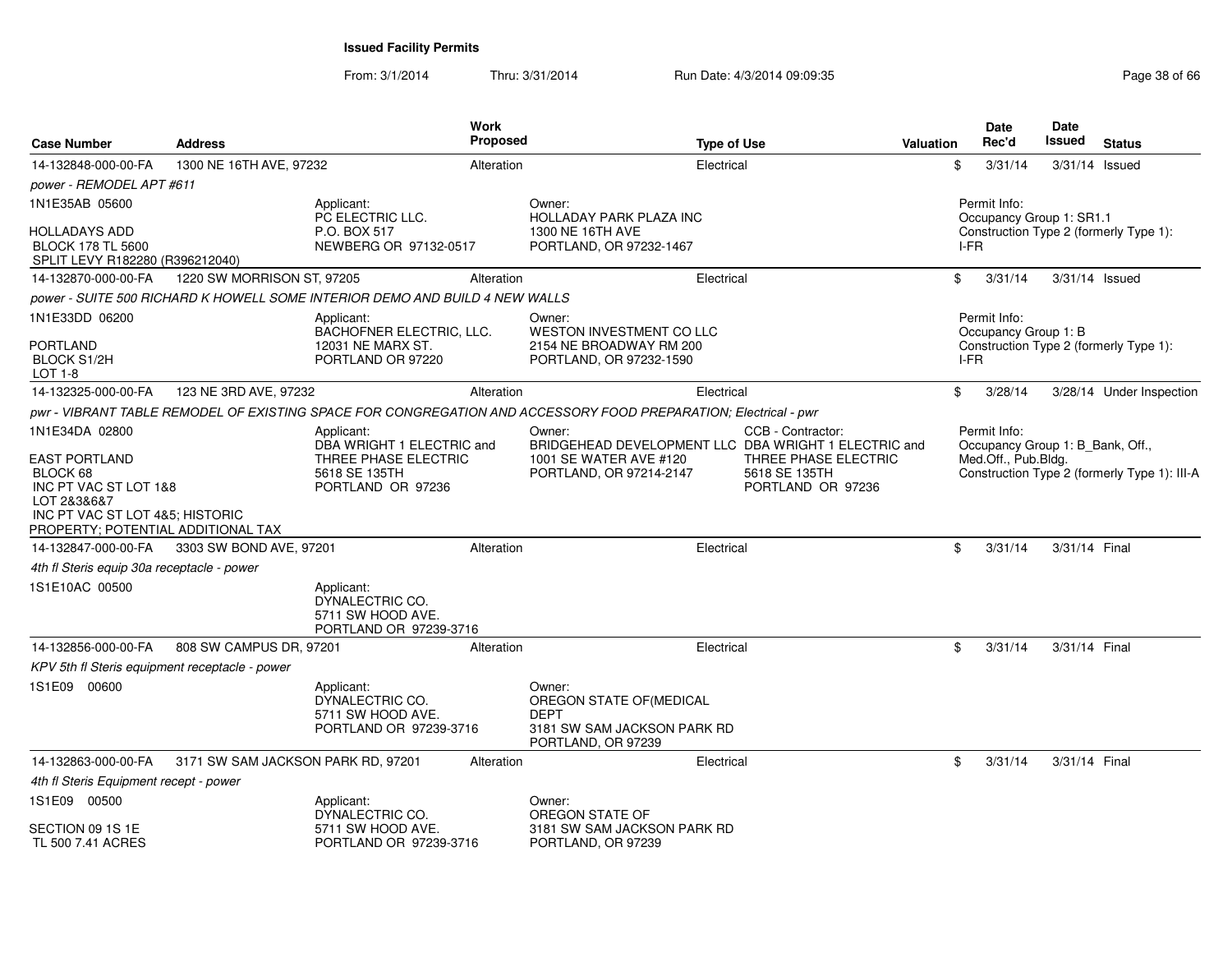| <b>Case Number</b>                                            | <b>Address</b>                                     |                                                                                                                                     | Work<br><b>Proposed</b> |                                                                                                 | <b>Type of Use</b> |                                                                                                                                                                        | <b>Valuation</b> | Date<br>Rec'd                          | <b>Date</b><br>Issued | <b>Status</b>                               |
|---------------------------------------------------------------|----------------------------------------------------|-------------------------------------------------------------------------------------------------------------------------------------|-------------------------|-------------------------------------------------------------------------------------------------|--------------------|------------------------------------------------------------------------------------------------------------------------------------------------------------------------|------------------|----------------------------------------|-----------------------|---------------------------------------------|
| 14-132869-000-00-FA                                           |                                                    | 3181 SW SAM JACKSON PARK RD - Bldg DCH, 9 Alteration                                                                                |                         |                                                                                                 | Electrical         |                                                                                                                                                                        | \$               | 3/31/14                                | 3/31/14 Final         |                                             |
| 9th fl Steris equipment receptacle - power                    |                                                    |                                                                                                                                     |                         |                                                                                                 |                    |                                                                                                                                                                        |                  |                                        |                       |                                             |
| 1S1E09 00200                                                  |                                                    | Applicant:<br>DYNALECTRIC CO.<br>5711 SW HOOD AVE.<br>PORTLAND OR 97239-3716                                                        |                         | Owner:<br>OREGON STATE OF<br>3181 SW SAM JACKSON PARK RD<br>PORTLAND, OR 97239                  |                    |                                                                                                                                                                        |                  |                                        |                       |                                             |
| 14-129916-000-00-FA                                           | 837 SW 11TH AVE, 97205                             |                                                                                                                                     | Alteration              |                                                                                                 | Electrical         |                                                                                                                                                                        | \$               | 3/21/14                                | 3/21/14 Issued        |                                             |
| 1st floor Dime Store improvements - power                     |                                                    |                                                                                                                                     |                         |                                                                                                 |                    |                                                                                                                                                                        |                  |                                        |                       |                                             |
| 1S1E04AA 00400                                                |                                                    | Applicant:<br>CHRISTENSON ELECTRIC INC.                                                                                             |                         | Owner:                                                                                          |                    |                                                                                                                                                                        |                  |                                        |                       |                                             |
| <b>PORTLAND</b><br>BLOCK <sub>259</sub><br>LOT 3&4            |                                                    | 111 SW COLUMBIA ST. STE 480<br>PORTLAND OR 97201-5838                                                                               |                         | <b>EASTERN WESTERN</b><br><b>CORPORATION</b><br>PO BOX 3228<br>PORTLAND, OR 97208-3228          |                    |                                                                                                                                                                        |                  |                                        |                       |                                             |
| 14-130188-000-00-FA                                           |                                                    | 3181 SW SAM JACKSON PARK RD - Bldg OHS, 9 Alteration                                                                                |                         |                                                                                                 | Electrical         |                                                                                                                                                                        |                  | \$<br>3/24/14                          | 3/24/14 Issued        |                                             |
| #10C53 RF REPLACEMENT - assembly                              |                                                    |                                                                                                                                     |                         |                                                                                                 |                    |                                                                                                                                                                        |                  |                                        |                       |                                             |
| 1S1E09 00200                                                  |                                                    | Applicant:<br><b>GREG TOMIC</b><br>PHILIPS ELECTRONICS NORTH<br><b>AMERICA CORP</b><br>1638 SE MALDEN ST.<br>PORTLAND OR 97202-6016 |                         | Owner:<br>OREGON STATE OF<br>PORTLAND, OR 97239                                                 |                    | CCB - Contractor:<br><b>GREG TOMIC</b><br>3181 SW SAM JACKSON PARK RD PHILIPS ELECTRONICS NORTH<br><b>AMERICA CORP</b><br>1638 SE MALDEN ST.<br>PORTLAND OR 97202-6016 |                  | Permit Info:<br>Occupancy Group 1: I-2 |                       | Construction Type 2 (formerly Type 1): I-A  |
| 14-130199-000-00-FA                                           | 5550 SW MACADAM AVE, 97201                         |                                                                                                                                     | Alteration              |                                                                                                 | Electrical         |                                                                                                                                                                        |                  | \$<br>3/24/14                          | 3/24/14 Issued        |                                             |
|                                                               | #210/220 Erickson Air Crane TI - Fire alarm wiring |                                                                                                                                     |                         |                                                                                                 |                    |                                                                                                                                                                        |                  |                                        |                       |                                             |
| 1S1E15BD 01200                                                |                                                    | Applicant:                                                                                                                          |                         | Owner:                                                                                          |                    |                                                                                                                                                                        |                  | Permit Info:                           |                       |                                             |
| SECTION 15 1S 1E<br>TL 1200 1.91 ACRES                        |                                                    | SAFE TECHNOLOGY GROUP INC.<br>6400 NE HWY 99 STE G375<br>VACOUVER WA 98665-8748                                                     |                         | SRI EIGHT MACADAM LLC<br>235 MONTGOMERY ST 16TH<br><b>FLOOR</b><br>SAN FRANCISCO, CA 94104-3104 |                    |                                                                                                                                                                        |                  | Occupancy Group 1: B                   |                       | Construction Type 2 (formerly Type 1): II-A |
| 14-130400-000-00-FA                                           | 1300 SW 5TH AVE, 97201                             |                                                                                                                                     | Alteration              |                                                                                                 | Electrical         |                                                                                                                                                                        |                  | \$<br>3/25/14                          |                       | 3/25/14 Under Inspection                    |
| #2705 Kalama Exports - power                                  |                                                    |                                                                                                                                     |                         |                                                                                                 |                    |                                                                                                                                                                        |                  |                                        |                       |                                             |
| 1S1E03BC 01800<br><b>PORTLAND</b><br><b>BLOCK 148 TL 1800</b> |                                                    | Applicant:<br>CAPITOL ELECTRIC CO INC.<br>11401 NE MARX ST.<br>PORTLAND OR 97220-1041                                               |                         | Owner:<br>FIRST INTERSTATE BANK OF OR<br>PO BOX 2609<br>CARLSBAD, CA 92018-2609                 |                    |                                                                                                                                                                        |                  | Permit Info:<br>Occupancy Group 1: B   |                       | Construction Type 2 (formerly Type 1): I-A  |
| 14-131691-000-00-FA                                           | 111 SW 5TH AVE, 97204-3626                         |                                                                                                                                     | Alteration              |                                                                                                 | Electrical         |                                                                                                                                                                        | \$               | 3/27/14                                | 3/27/14 Final         |                                             |
| T26 National Payment Systems TI - voice/data                  |                                                    |                                                                                                                                     |                         |                                                                                                 |                    |                                                                                                                                                                        |                  |                                        |                       |                                             |
| 1N1E34CD 01300                                                |                                                    | Applicant:<br>APPLIED TECHNICAL SYSTEMS<br>INC.<br>7015 SW McEWAN RD<br>LAKE OSWEGO OR 97035-7830                                   |                         |                                                                                                 |                    |                                                                                                                                                                        |                  | Permit Info:<br>Occupancy Group 1: B   |                       | Construction Type 2 (formerly Type 1): I-A  |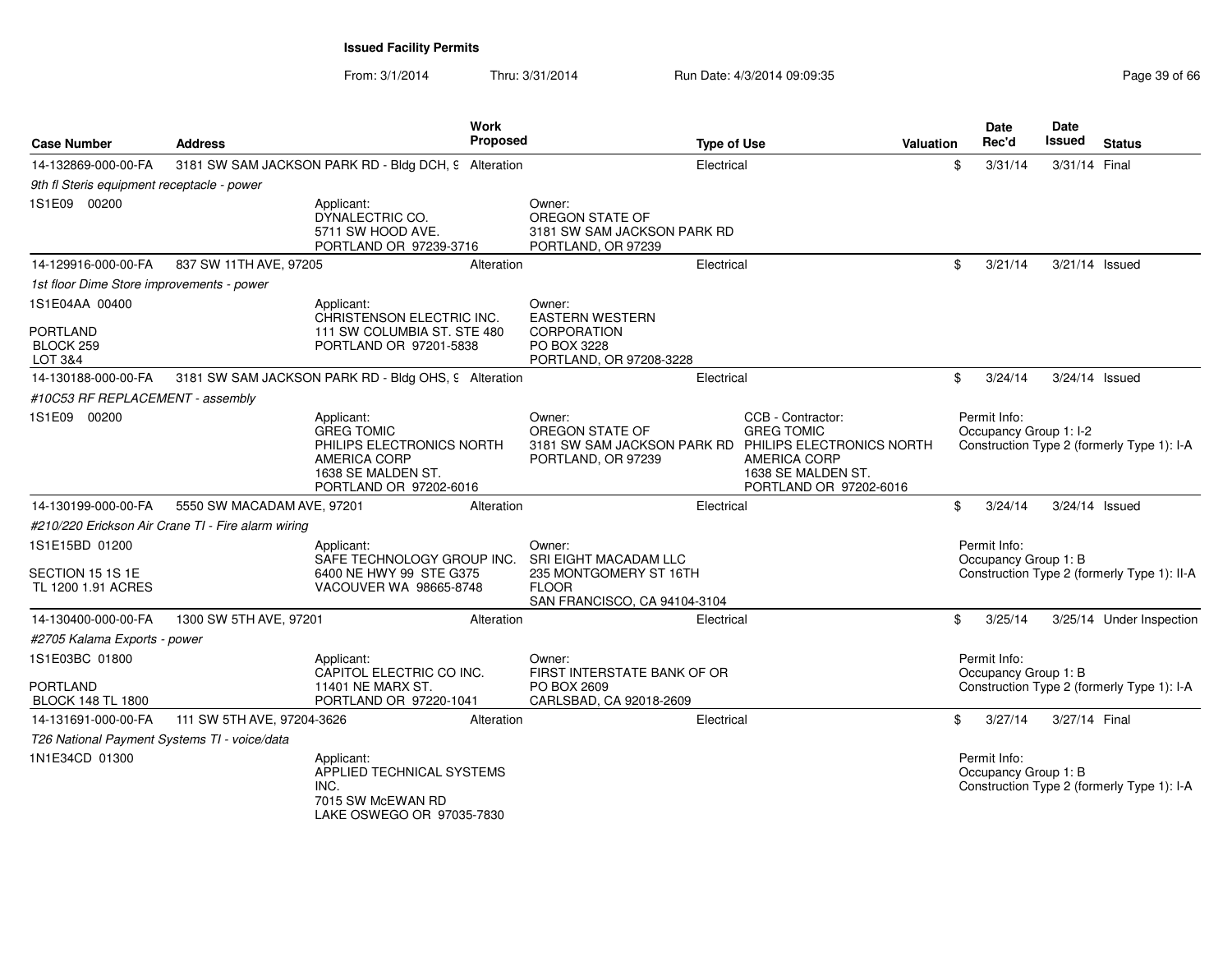| <b>Case Number</b>                                            | <b>Address</b>                                                   | <b>Work</b><br>Proposed                                                                                        |                                                                                                                  | <b>Type of Use</b> | <b>Valuation</b> | <b>Date</b><br>Rec'd                                                    | <b>Date</b><br><b>Issued</b> | <b>Status</b>                               |
|---------------------------------------------------------------|------------------------------------------------------------------|----------------------------------------------------------------------------------------------------------------|------------------------------------------------------------------------------------------------------------------|--------------------|------------------|-------------------------------------------------------------------------|------------------------------|---------------------------------------------|
| 14-131692-000-00-FA                                           | 211 SE CARUTHERS ST, 97214                                       | Alteration                                                                                                     |                                                                                                                  | Electrical         | \$               | 3/27/14                                                                 |                              | 3/27/14 Issued                              |
|                                                               |                                                                  | 2nd fl All Classical Radio T.I. - voice/data (Note: Duplicate ET permit exists [14-100609])                    |                                                                                                                  |                    |                  |                                                                         |                              |                                             |
| 1S1E03DD 00600<br>PORTLAND GENERAL ELEC STA L<br>LOT 1 TL 600 |                                                                  | Applicant:<br><b>CAPITOL DATA &amp;</b><br>COMMUNICATIONS INC.<br>11401 NE MARX ST.<br>PORTLAND, OR 97220-1041 | Owner:<br>PORTLAND OPERA ASSOCIATION<br><b>INC</b><br>211 SE CARUTHERS ST<br>PORTLAND, OR 97214                  |                    |                  | Permit Info:<br>Occupancy Group 1: B_Bank, Off.,<br>Med.Off., Pub.Bldg. |                              | Construction Type 2 (formerly Type 1): II-A |
| 14-131703-000-00-FA                                           | 900 SW 5TH AVE, 97204                                            | Alteration                                                                                                     |                                                                                                                  | Electrical         | \$               | 3/27/14                                                                 | 3/27/14 Final                |                                             |
|                                                               | Outtakes Café 208v Microwave & Coffee receptacle outlets - power |                                                                                                                |                                                                                                                  |                    |                  |                                                                         |                              |                                             |
| 1S1E03BB 00200<br><b>PORTLAND</b>                             |                                                                  | Applicant:<br><b>HUGHES ELECTRICAL</b><br>CONTRACTORS INC.                                                     | Owner:<br>STANDARD INS CO (LEASE MULT<br><b>LAW LIBRARY</b>                                                      |                    |                  | Permit Info:<br>Occupancy Group 1: B                                    |                              | Construction Type 2 (formerly Type 1):      |
| <b>BLOCK 59</b><br>LOT 1-8                                    |                                                                  | 10490 NW JACKSON QUARRY RD<br>HILLSBORO, OR 97124-8184                                                         | PO BOX 711<br>PORTLAND, OR 97204                                                                                 |                    |                  | IFR                                                                     |                              |                                             |
| 14-131716-000-00-FA                                           | 309 SW 6TH AVE, 97205                                            | Alteration                                                                                                     |                                                                                                                  | Electrical         | \$               | 3/27/14                                                                 |                              | 3/27/14 Under Inspection                    |
|                                                               | #300 THETUS TI - HVAC controls (See Cancelled 14-114432-ET)      |                                                                                                                |                                                                                                                  |                    |                  |                                                                         |                              |                                             |
| 1N1E34CC 03800                                                |                                                                  | Applicant:<br>ESC AUTOMATION INC.<br>12064 SW GARDEN PL<br>TIGARD, OR 97223                                    | Owner:<br>HISTORIC U S NATIONAL BANK<br><b>BLOCK LLC</b><br>115 SW ASH ST #500<br>PORTLAND, OR 97204             |                    |                  | Permit Info:<br>Occupancy Group 1: B                                    |                              | Construction Type 2 (formerly Type 1): I-B  |
| 14-132795-000-00-FA                                           | 5550 SW MACADAM AVE, 97201                                       | Alteration                                                                                                     |                                                                                                                  | Electrical         | \$               | 3/31/14                                                                 |                              | 3/31/14 Issued                              |
| #205/215 Erickson Air Crane - fire alarm wiring               |                                                                  |                                                                                                                |                                                                                                                  |                    |                  |                                                                         |                              |                                             |
| 1S1E15BD 01200<br>SECTION 15 1S 1E<br>TL 1200 1.91 ACRES      |                                                                  | Applicant:<br>SAFE TECHNOLOGY GROUP INC.<br>6400 NE HWY 99 STE G375<br>VACOUVER WA 98665-8748                  | Owner:<br><b>SRI EIGHT MACADAM LLC</b><br>235 MONTGOMERY ST 16TH<br><b>FLOOR</b><br>SAN FRANCISCO, CA 94104-3104 |                    |                  | Permit Info:<br>Occupancy Group 1: B                                    |                              | Construction Type 2 (formerly Type 1): II-A |
| 14-132797-000-00-FA                                           |                                                                  | 3171 SW SAM JACKSON PARK RD, 97201<br>Alteration                                                               |                                                                                                                  | Electrical         | \$               | 3/31/14                                                                 | 3/31/14 Final                |                                             |
| 1st fl Pshyc Brk rm DW - power                                |                                                                  |                                                                                                                |                                                                                                                  |                    |                  |                                                                         |                              |                                             |
| 1S1E09 00500<br>SECTION 09 1S 1E<br>TL 500 7.41 ACRES         |                                                                  | Applicant:<br>DYNALECTRIC CO.<br>5711 SW HOOD AVE.<br>PORTLAND OR 97239-3716                                   | Owner:<br>OREGON STATE OF<br>3181 SW SAM JACKSON PARK RD<br>PORTLAND, OR 97239                                   |                    |                  |                                                                         |                              |                                             |
| 14-132799-000-00-FA                                           | 808 SW CAMPUS DR, 97201                                          | Alteration                                                                                                     |                                                                                                                  | Electrical         | \$               | 3/31/14                                                                 | 3/31/14 Final                |                                             |
| #6126 3000 plugmold - power                                   |                                                                  |                                                                                                                |                                                                                                                  |                    |                  |                                                                         |                              |                                             |
| 1S1E09 00600                                                  |                                                                  | Applicant:<br>DYNALECTRIC CO.<br>5711 SW HOOD AVE.<br>PORTLAND OR 97239-3716                                   | Owner:<br>OREGON STATE OF (MEDICAL<br><b>DEPT</b><br>3181 SW SAM JACKSON PARK RD<br>PORTLAND, OR 97239           |                    |                  |                                                                         |                              |                                             |
| 14-132801-000-00-FA                                           |                                                                  | 3181 SW SAM JACKSON PARK RD - Bldg OHS, 9 Alteration                                                           |                                                                                                                  | Electrical         | \$               | 3/31/14                                                                 | 3/31/14 Final                |                                             |
| 13-P0148 plug strips - power                                  |                                                                  |                                                                                                                |                                                                                                                  |                    |                  |                                                                         |                              |                                             |
| 1S1E09 00200                                                  |                                                                  | Applicant:<br>DYNALECTRIC CO.<br>5711 SW HOOD AVE.<br>PORTLAND OR 97239-3716                                   | Owner:<br>OREGON STATE OF<br>3181 SW SAM JACKSON PARK RD<br>PORTLAND, OR 97239                                   |                    |                  | Permit Info:<br>Occupancy Group 1: I-2                                  |                              | Construction Type 2 (formerly Type 1): I-A  |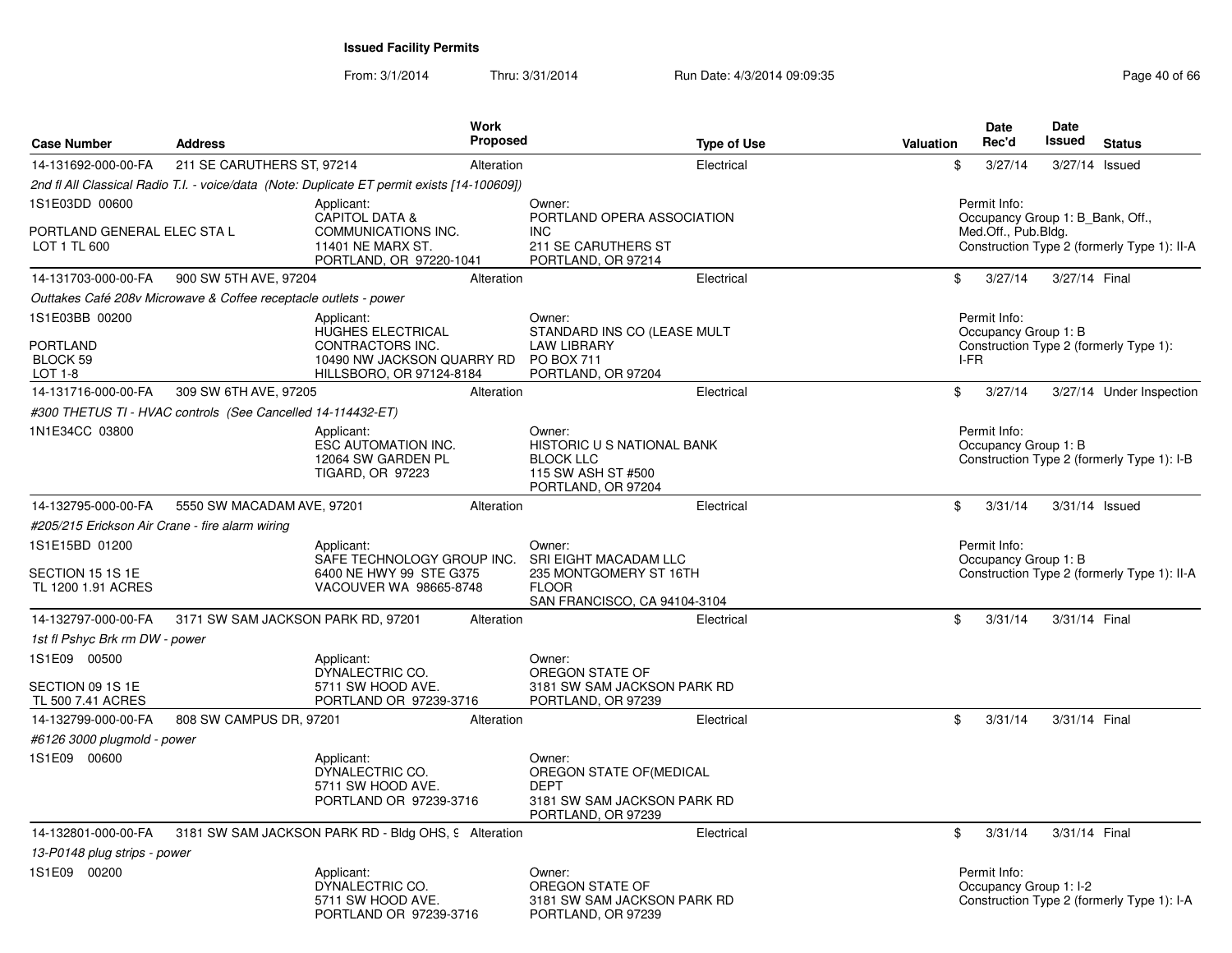| <b>Case Number</b>                                                                                                | <b>Address</b>                                                            |                                                                                   | <b>Work</b><br><b>Proposed</b> |                                                                                | <b>Type of Use</b> | <b>Valuation</b> | <b>Date</b><br>Rec'd                             | Date<br><b>Issued</b> | <b>Status</b>                              |
|-------------------------------------------------------------------------------------------------------------------|---------------------------------------------------------------------------|-----------------------------------------------------------------------------------|--------------------------------|--------------------------------------------------------------------------------|--------------------|------------------|--------------------------------------------------|-----------------------|--------------------------------------------|
| 14-132804-000-00-FA                                                                                               |                                                                           | 3181 SW SAM JACKSON PARK RD - Bldg OHS, 9 Alteration                              |                                |                                                                                | Electrical         | \$               | 3/31/14                                          | 3/31/14 Final         |                                            |
| 14B15 Instant Hot outlet                                                                                          |                                                                           |                                                                                   |                                |                                                                                |                    |                  |                                                  |                       |                                            |
| 1S1E09 00200                                                                                                      |                                                                           | Applicant:<br>DYNALECTRIC CO.<br>5711 SW HOOD AVE.<br>PORTLAND OR 97239-3716      |                                | Owner:<br>OREGON STATE OF<br>3181 SW SAM JACKSON PARK RD<br>PORTLAND, OR 97239 |                    |                  | Permit Info:<br>Occupancy Group 1: I-2           |                       | Construction Type 2 (formerly Type 1): I-A |
| 14-129583-000-00-FA                                                                                               | 555 SW OAK ST                                                             |                                                                                   | Alteration                     |                                                                                | <b>Fire Alarms</b> | \$1              | 3/21/14                                          |                       | 3/21/14 Issued                             |
|                                                                                                                   | adding NAC devices and smoke detection to TI space---3 sets of plans      |                                                                                   |                                |                                                                                |                    |                  |                                                  |                       |                                            |
| 1N1E34CD 80000                                                                                                    |                                                                           | Applicant:<br>SIEMENS INDUSTRY INC.                                               |                                | Owner:<br>ASSOCIATION OF UNIT OWNERS                                           |                    |                  | Permit Info:<br>Occupancy Group 1: B_Bank, Off., |                       |                                            |
| ONE ELEVEN TOWER CONDOMINIUM<br><b>GENERAL COMMON ELEMENTS</b>                                                    |                                                                           | 15201 NW GREENBRIER PKWY<br>STE A4<br>BEAVERTON OR 97006-5720                     |                                | OF<br>ONE ELEVEN TOWER<br>CONDOMINIUM 111 SW 5TH<br>PORTLAND, OR 97204         |                    |                  | Med.Off., Pub.Bldg.                              |                       |                                            |
| 14-128590-000-00-FA                                                                                               | 0615 SW PALATINE HILL RD, 97219                                           |                                                                                   | Alteration                     |                                                                                | <b>Fire Alarms</b> | \$1              | 3/19/14                                          |                       | 3/19/14 Issued                             |
|                                                                                                                   | fire alarm system -install entire new fire alarm system---3 sets of plans |                                                                                   |                                |                                                                                |                    |                  |                                                  |                       |                                            |
| 1S1E27D 00100                                                                                                     |                                                                           | Applicant:<br><b>DTS PROPERTIES LLC</b>                                           |                                | Owner:<br>LEWIS & CLARK COLLEGE                                                |                    |                  |                                                  |                       |                                            |
| SECTION 27 1S 1E                                                                                                  |                                                                           | 3522 NE 119TH AVE<br>TL 100 85.50 ACRES SPLIT LEVY (R709301280 PORTLAND, OR 97220 |                                | 0615 SW PALATINE HILL RD MSC<br>31<br>PORTLAND, OR 97219                       |                    |                  |                                                  |                       |                                            |
|                                                                                                                   |                                                                           |                                                                                   |                                | Owner:<br><b>BUSINESS OFFICE</b><br>0615 SW PALATINE HILL RD MSC<br>31         |                    |                  |                                                  |                       |                                            |
|                                                                                                                   |                                                                           |                                                                                   |                                | PORTLAND, OR 97219                                                             |                    |                  |                                                  |                       |                                            |
| 14-128875-000-00-FA                                                                                               | 1 SW COLUMBIA ST, 97201                                                   |                                                                                   | Alteration                     |                                                                                | <b>Fire Alarms</b> | \$4,800          | 3/19/14                                          |                       | 3/19/14 Issued                             |
|                                                                                                                   | Suite #1500- Install new Fire Alarm devices for T.I.- 16 devices total    |                                                                                   |                                |                                                                                |                    |                  |                                                  |                       |                                            |
| 1S1E03BD 01800                                                                                                    |                                                                           | Applicant:<br><b>CAPITOL ELECTRIC</b>                                             |                                | Owner:<br><b>UMPQUA PLAZA LLC</b>                                              |                    |                  | Permit Info:<br>Occupancy Group 1: B             |                       |                                            |
| <b>PORTLAND</b><br>BLOCK 114<br>LOT 1-8                                                                           |                                                                           | 11401 NE MARX STREET<br>PORTLAND, OR 97220-                                       |                                | 555 CALIFORNIA ST 49TH FL<br>SAN FRANCISCO, CA 94104                           |                    |                  |                                                  |                       | Construction Type 2 (formerly Type 1): I-B |
| 14-124681-000-00-FA                                                                                               | 1130 NW 22ND AVE                                                          |                                                                                   | Alteration                     |                                                                                | Fire Alarms        | \$16,000         | 3/7/14                                           |                       | $3/7/14$ Issued                            |
|                                                                                                                   | 1st fl- Remodel of the Knight Cancer Center- 60 devices total             |                                                                                   |                                |                                                                                |                    |                  |                                                  |                       |                                            |
| 1N1E33BA 04000A1                                                                                                  |                                                                           | Applicant:<br>TEAM ELECTRIC                                                       |                                | Owner:<br><b>GOOD SAMARITAN HOSPITAL &amp;</b>                                 |                    |                  | Permit Info:<br>Occupancy Group 1: B_Bank, Off., |                       |                                            |
| <b>COUCHS ADD</b><br>BLOCK 300<br>LOT 5-14&16-18 TL 4000<br>IMPS ONLY SEE R141330 (R180232300) FOR<br>LAND & IMPS |                                                                           | 9400 SE CLACKAMAS RD<br>CLACKAMAS, OR 97015                                       |                                | <b>MEDICAL CENTER</b><br>1919 NW LOVEJOY ST<br>PORTLAND, OR 97209              |                    |                  | Med.Off., Pub.Bldg.                              |                       | Construction Type 2 (formerly Type 1): I-A |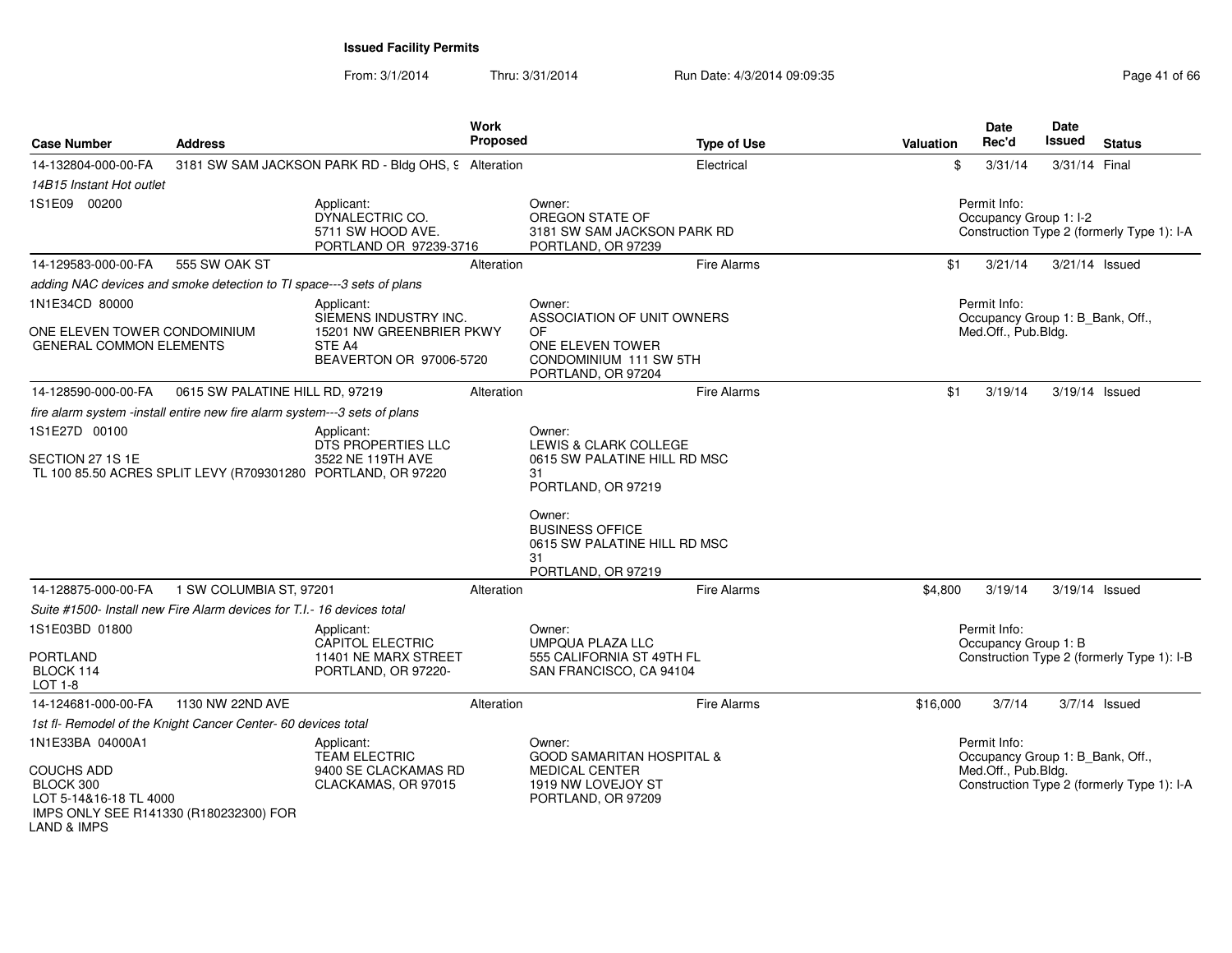| <b>Case Number</b>                                                 | <b>Address</b>                                                                                              |                                                                                                                    | <b>Work</b><br>Proposed |                                                                                                                                      | <b>Type of Use</b> | Valuation | Date<br>Rec'd                                                           | Date<br>Issued | <b>Status</b>                               |
|--------------------------------------------------------------------|-------------------------------------------------------------------------------------------------------------|--------------------------------------------------------------------------------------------------------------------|-------------------------|--------------------------------------------------------------------------------------------------------------------------------------|--------------------|-----------|-------------------------------------------------------------------------|----------------|---------------------------------------------|
| 14-126300-000-00-FA                                                | 919 NE 19TH AVE, 97232                                                                                      |                                                                                                                    | Alteration              |                                                                                                                                      | <b>Fire Alarms</b> | \$1       | 3/12/14                                                                 |                | 3/12/14 Issued                              |
|                                                                    | moving devices around to civer corridor and conference room not adding devices just moving them.---no plans |                                                                                                                    |                         |                                                                                                                                      |                    |           |                                                                         |                |                                             |
| 1N1E35AC 00100<br><b>SULLIVANS ADD</b><br><b>BLOCK 36 TL 100</b>   |                                                                                                             | Applicant:<br>STAR FIRE AND SECURITY<br>38954 PROCTOR BLVD # 306<br>SANDY, OR 97055                                |                         | Owner:<br><b>WESTON INVESTMENT CO LLC</b><br>2154 NE BROADWAY RM 200<br>PORTLAND, OR 97232-1590                                      |                    |           | Permit Info:<br>Occupancy Group 1: B                                    |                | Construction Type 2 (formerly Type 1): II-A |
| 14-125628-000-00-FA                                                | 1621 SW 1ST AVE, 97201                                                                                      |                                                                                                                    | Alteration              |                                                                                                                                      | Fire Alarms        | \$1       | 3/11/14                                                                 |                | 3/11/14 Issued                              |
|                                                                    | demo old detection system install new smoke detection and new srtrobes--2 sets of plans                     |                                                                                                                    |                         |                                                                                                                                      |                    |           |                                                                         |                |                                             |
| 1S1E03CB 00700                                                     |                                                                                                             | Applicant:<br>JAMES ROGER HALL<br><b>MCCOY ELECTRIC</b><br>2014 SE 9TH AVE<br>PORTLAND OR 97214                    |                         |                                                                                                                                      |                    |           | Permit Info:<br>Occupancy Group 1: B                                    |                | Construction Type 2 (formerly Type 1): I-B  |
| 14-125678-000-00-FA                                                | 111 SW 5TH AVE, 97204-3626                                                                                  |                                                                                                                    | Alteration              |                                                                                                                                      | <b>Fire Alarms</b> | \$1       | 3/11/14                                                                 |                | 3/11/14 Issued                              |
|                                                                    |                                                                                                             |                                                                                                                    |                         | modify existing FLS installation, increasing coverage for new tenant. Work includes montoring new preaction system---2 sets of plans |                    |           |                                                                         |                |                                             |
| 1N1E34CD 01300                                                     |                                                                                                             | Applicant:<br>CHRISTENSON ELECTRIC INC<br>111 SW COLUMBIA, SUITE 480<br>PORTLAND, OR 97201                         |                         |                                                                                                                                      |                    |           | Permit Info:<br>Occupancy Group 1: B                                    |                | Construction Type 2 (formerly Type 1): I-A  |
| 14-124029-000-00-FA                                                | 26 SW SALMON ST, 97204                                                                                      |                                                                                                                    | Alteration              |                                                                                                                                      | <b>Fire Alarms</b> | \$1       | 3/6/14                                                                  |                | $3/6/14$ Issued                             |
|                                                                    | install fire and smoke damper atP1 and 5---2 sets of plans                                                  |                                                                                                                    |                         |                                                                                                                                      |                    |           |                                                                         |                |                                             |
| 1S1E03BD 00200<br>PORTLAND<br>BLOCK 6<br>LOT 1-8                   |                                                                                                             | Applicant:<br><b>TICE ELECTRIC</b><br>5405 N LAGOON AVE<br>PORTLAND, OR 97217                                      |                         | Owner:<br>IEH PORTLAND LLC<br>121 SW SALMON ST<br>PORTLAND, OR 97204-2901                                                            |                    |           |                                                                         |                |                                             |
| 14-124056-000-00-FA                                                | 26 SW SALMON ST, 97204                                                                                      |                                                                                                                    | Alteration              |                                                                                                                                      | Fire Alarms        | \$1       | 3/6/14                                                                  |                | $3/6/14$ Issued                             |
|                                                                    | remodel 4th and 5th floors relocate strobes and smokes---2 seta of plans                                    |                                                                                                                    |                         |                                                                                                                                      |                    |           |                                                                         |                |                                             |
| 1S1E03BD 00200<br><b>PORTLAND</b><br>BLOCK <sub>6</sub><br>LOT 1-8 |                                                                                                             | Applicant:<br><b>TICE ELECTRIC</b><br>5405 N LAGOON AVE<br>PORTLAND, OR 97217                                      |                         | Owner:<br><b>IEH PORTLAND LLC</b><br>121 SW SALMON ST<br>PORTLAND, OR 97204-2901                                                     |                    |           |                                                                         |                |                                             |
| 14-124674-000-00-FA                                                | 3181 SW SAM JACKSON PARK RD - Bldg BSC, 9 Alteration                                                        |                                                                                                                    |                         |                                                                                                                                      | <b>Fire Alarms</b> | \$1       | 3/7/14                                                                  |                | 3/12/14 Issued                              |
|                                                                    |                                                                                                             |                                                                                                                    |                         | FIRE ALARMS-ALTERATION TO THE EXISTING FIRE ALARM SYSTEM TO SUPPORT T.I.-2ND FL SURGICAL SKILLS TRAINING CENTER.                     |                    |           |                                                                         |                |                                             |
| 1S1E09 00200                                                       |                                                                                                             | Applicant:<br>DYNALECTRIC CO<br>5711 SW Hood Ave<br>PORTLAND, OR 97239                                             |                         | Owner:<br>OREGON STATE OF<br>3181 SW SAM JACKSON PARK RD<br>PORTLAND, OR 97239                                                       |                    |           | Permit Info:<br>Occupancy Group 1: B Bank, Off.,<br>Med.Off., Pub.Bldg. |                | Construction Type 2 (formerly Type 1): I-B  |
| 14-123005-000-00-FA                                                | 26 SW SALMON ST, 97204                                                                                      |                                                                                                                    | Alteration              |                                                                                                                                      | <b>Fire Alarms</b> | \$1       | 3/4/14                                                                  |                | 3/4/14 Final                                |
|                                                                    | add smoke alarms and strobes as needed as per permit---3 sets of plans                                      |                                                                                                                    |                         |                                                                                                                                      |                    |           |                                                                         |                |                                             |
| 1S1E03BD 00200<br><b>PORTLAND</b><br>BLOCK 6<br>LOT 1-8            |                                                                                                             | Applicant:<br>SIMPLEX GRINNELL FIRE<br>PROTECTION SYSTEMS CO.<br>6305 SW ROSEWOOD ST.<br>LAKE OSWEGO OR 97035-5388 |                         | Owner:<br><b>IEH PORTLAND LLC</b><br>121 SW SALMON ST<br>PORTLAND, OR 97204-2901                                                     |                    |           | Permit Info:<br>Occupancy Group 1: B_Bank, Off.,<br>Med.Off., Pub.Bldg. |                |                                             |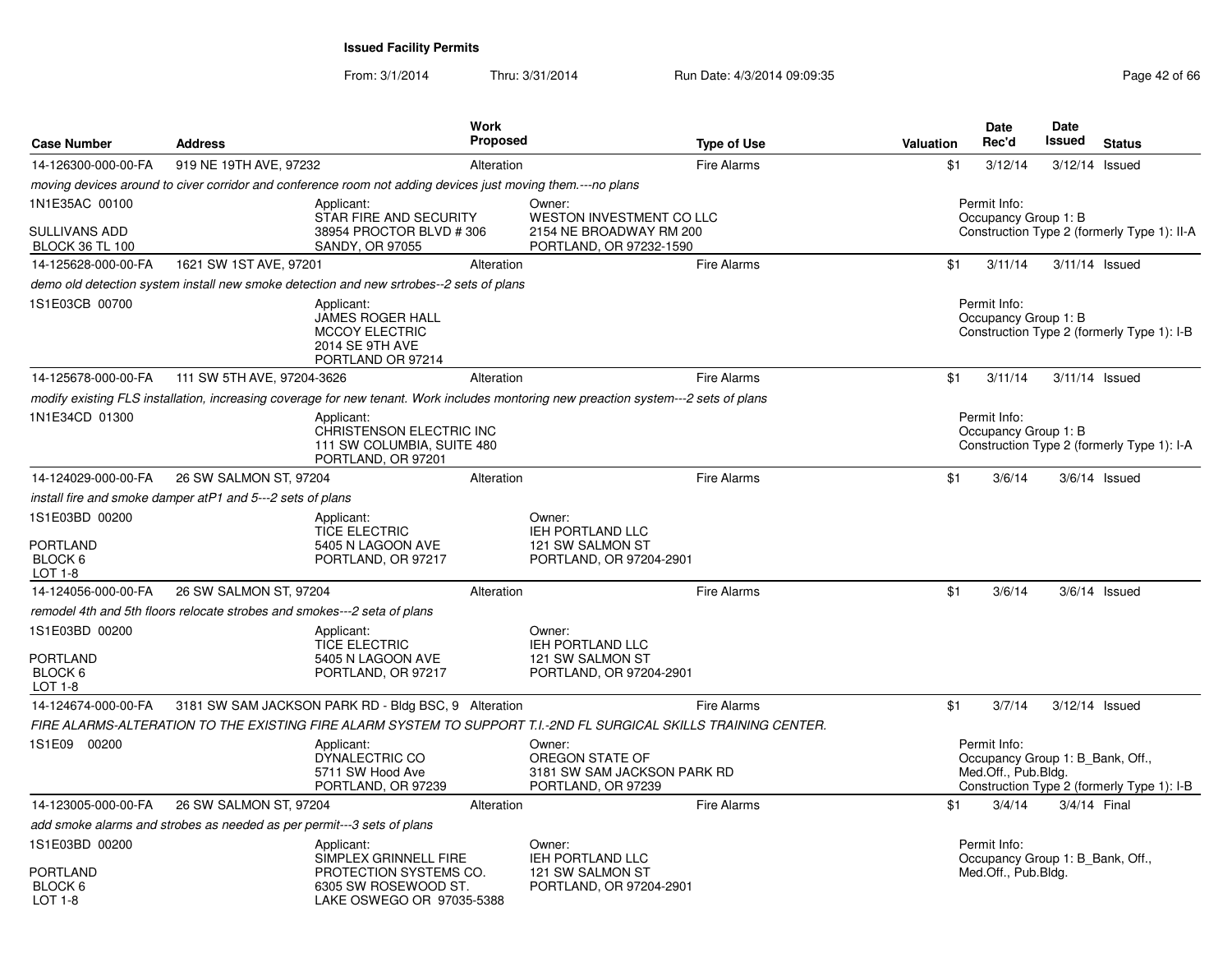| <b>Case Number</b>                                                                                           | <b>Address</b>                                                               |                                                                                                                    | <b>Work</b><br>Proposed | <b>Type of Use</b>                                                                                                                                                               | Valuation | <b>Date</b><br>Rec'd                                                    | Date<br><b>Issued</b> | <b>Status</b>                              |
|--------------------------------------------------------------------------------------------------------------|------------------------------------------------------------------------------|--------------------------------------------------------------------------------------------------------------------|-------------------------|----------------------------------------------------------------------------------------------------------------------------------------------------------------------------------|-----------|-------------------------------------------------------------------------|-----------------------|--------------------------------------------|
| 14-126764-000-00-FA                                                                                          | 3375 SW TERWILLIGER BLVD, 97201                                              |                                                                                                                    | Alteration              | <b>Fire Alarms</b>                                                                                                                                                               | \$1       | 3/13/14                                                                 |                       | $3/14/14$ Issued                           |
|                                                                                                              |                                                                              |                                                                                                                    |                         | ALARM - ALTERATIONS TO THE EXISTING FIRE ALARM SYSTEM TO SUPPORT TENANT IMPROVEMENTS ON 1ST FLOOR - INFORMATICS                                                                  |           |                                                                         |                       |                                            |
| 1S1E09 00200                                                                                                 |                                                                              | Applicant:<br>Gary Hatch<br>DYNALECTRIC CO<br>5805 SW Hood Ave<br>Portland, OR 97239                               |                         | Owner:<br>OREGON STATE OF<br>3181 SW SAM JACKSON PARK RD<br>PORTLAND, OR 97239                                                                                                   |           | Permit Info:<br>Occupancy Group 1: B_Bank, Off.,<br>Med.Off., Pub.Bldg. |                       |                                            |
| 14-129503-000-00-FA                                                                                          | 319 SW WASHINGTON ST, 97204                                                  |                                                                                                                    | Alteration              | <b>Fire Alarms</b>                                                                                                                                                               | \$1       | 3/20/14                                                                 |                       | 3/20/14 Issued                             |
|                                                                                                              | Suite #1020- Fire Alarm alteration for T.I.- 3 devices total                 |                                                                                                                    |                         |                                                                                                                                                                                  |           |                                                                         |                       |                                            |
| 1N1E34CD 07800                                                                                               |                                                                              | Applicant:<br>PERFORMANCE SYSTEMS<br><b>INTEGRATION CORP</b><br>7324 SW DURHAM RD<br>PORTLAND OR 97224             |                         | Owner:<br>THREE NINETEEN WASHINGTON<br><b>LLC</b><br>PO BOX 416<br>MANCHESTER, VT 05254                                                                                          |           | Permit Info:<br>Occupancy Group 1: B_Bank, Off.,<br>Med.Off., Pub.Bldg. |                       |                                            |
| 14-129518-000-00-FA                                                                                          |                                                                              | 3181 SW SAM JACKSON PARK RD - Bldg OHS, 9 Alteration                                                               |                         | Fire Alarms                                                                                                                                                                      | \$76,448  | 3/20/14                                                                 | 3/20/14 Final         |                                            |
|                                                                                                              | 7A- ICU remodel- Alterations to Fire Alarm system for T.I.-39 devices total. |                                                                                                                    |                         |                                                                                                                                                                                  |           |                                                                         |                       |                                            |
| 1S1E09 00200                                                                                                 |                                                                              | Applicant:<br><b>EC Company</b><br>2121 NW Thurman<br>Portland, OR 97201                                           |                         | Owner:<br>OREGON STATE OF<br>3181 SW SAM JACKSON PARK RD<br>PORTLAND, OR 97239                                                                                                   |           | Permit Info:<br>Occupancy Group 1: I-2                                  |                       | Construction Type 2 (formerly Type 1): I-A |
| 14-129110-000-00-FA                                                                                          | 555 SW OAK ST                                                                |                                                                                                                    | Alteration              | <b>Fire Alarms</b>                                                                                                                                                               | \$1       | 3/20/14                                                                 |                       | 3/20/14 Issued                             |
|                                                                                                              | adding NAC devices and smoke detection to YI space---3 sets of plans         |                                                                                                                    |                         |                                                                                                                                                                                  |           |                                                                         |                       |                                            |
| 1N1E34CD 80000<br>ONE ELEVEN TOWER CONDOMINIUM<br><b>GENERAL COMMON ELEMENTS</b>                             |                                                                              | Applicant:<br>SIEMENS #2010-153<br>170 WOOD AVENUE SOUTH<br><b>ISELIN, NJ 08830</b>                                |                         | Owner:<br>ASSOCIATION OF UNIT OWNERS<br>OF<br>ONE ELEVEN TOWER<br>CONDOMINIUM 111 SW 5TH<br>PORTLAND, OR 97204                                                                   |           |                                                                         |                       |                                            |
| 14-127983-000-00-FA                                                                                          | 5050 NE HOYT ST, 97213                                                       |                                                                                                                    | Alteration              | <b>Fire Alarms</b>                                                                                                                                                               | \$6.258   | 3/18/14                                                                 |                       | 3/18/14 Issued                             |
|                                                                                                              | Suite #317- Alteration of Fire Alarm system for T.I.- 12 devices total.      |                                                                                                                    |                         |                                                                                                                                                                                  |           |                                                                         |                       |                                            |
| 1N2E31BD 03800<br><b>CENTER ADD</b><br>BLOCK <sub>3</sub><br>LOT 1-7 INC PT VAC ST<br>LOT 20-26 EXC PT IN ST |                                                                              | Applicant:<br><b>COCHRAN INC</b><br>7550 SW TECH CENTER DRIVE<br>TIGARD OR 97223                                   |                         | Owner:<br>PROVIDENCE HEALTH<br>4400 NE HALSEY ST BLDG 2 #190<br>PORTLAND, OR 97213-1545<br>Owner:<br>SERVICES-OREGON<br>4400 NE HALSEY ST BLDG 2 #190<br>PORTLAND, OR 97213-1545 |           | Permit Info:<br>Occupancy Group 1: B<br>I-FR                            |                       | Construction Type 2 (formerly Type 1):     |
| 14-128003-000-00-FA                                                                                          | 1120 NW COUCH ST, 97209                                                      |                                                                                                                    | Alteration              | <b>Fire Alarms</b>                                                                                                                                                               | \$10,643  | 3/18/14                                                                 |                       | $3/18/14$ Issued                           |
|                                                                                                              |                                                                              | Madewell Store 1st floor- alter Fire Alarm system for retail T.I.- 31 devies total21 smoke detectors5 strobes5 H/S |                         |                                                                                                                                                                                  |           |                                                                         |                       |                                            |
| 1N1E33DA 04900                                                                                               |                                                                              | Applicant:<br>SIEMENS INDUSTRY INC<br>15201 NW Greenbriar Prkwy Suite A<br>Beaverton, OR 97006                     |                         | Owner:<br>MEPT BREWERY BLOCK 2 LLC<br>PO BOX 320099<br>ALEXANDRIA, VA 22320-0156                                                                                                 |           | Permit Info:<br>Occupancy Group 1: B Bank, Off.,<br>Med.Off., Pub.Bldg. |                       |                                            |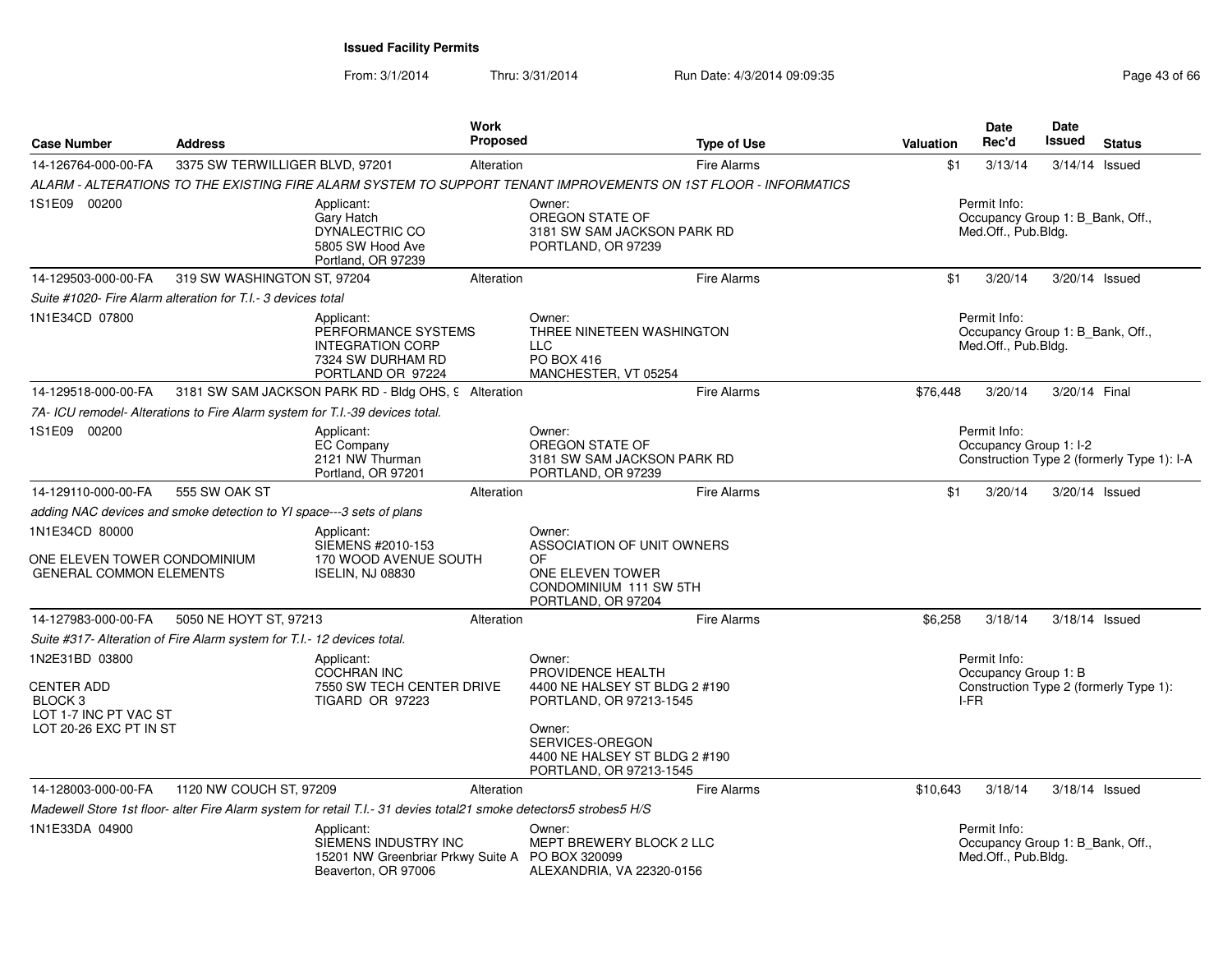From: 3/1/2014

| <b>Case Number</b>                                                         | <b>Address</b>                                                  | Work<br>Proposed                                                                                                                                                 | <b>Type of Use</b>                                                                                                        | <b>Valuation</b> | <b>Date</b><br>Rec'd                 | <b>Date</b><br><b>Issued</b> | <b>Status</b>                               |
|----------------------------------------------------------------------------|-----------------------------------------------------------------|------------------------------------------------------------------------------------------------------------------------------------------------------------------|---------------------------------------------------------------------------------------------------------------------------|------------------|--------------------------------------|------------------------------|---------------------------------------------|
| 14-126168-000-00-FA                                                        | 4380 SW MACADAM AVE, 97201                                      | Alteration                                                                                                                                                       | <b>Fire Alarms</b>                                                                                                        | \$900            | 3/12/14                              | 3/12/14 Final                |                                             |
|                                                                            | suite #365- alteration to fire alarm for T. I.- add two strobes |                                                                                                                                                                  |                                                                                                                           |                  |                                      |                              |                                             |
| 1S1E10DC 00800                                                             |                                                                 | Applicant:<br>SAFE TECHNOLOGY GROUP                                                                                                                              | Owner:<br><b>RIVER FORUM LLC</b>                                                                                          |                  | Permit Info:<br>Occupancy Group 1: B |                              |                                             |
| SECTION 10 1S 1E<br>TL 800 3.18 ACRES<br>DEFERRAL-POTENTIAL ADDITIONAL TAX |                                                                 | 6400 NE HWY 99 G#375<br>VANCOUVER WA 98665                                                                                                                       | 235 MONTGOMERY ST FL 16<br>SAN FRANCISCO, CA 94104                                                                        |                  |                                      |                              | Construction Type 2 (formerly Type 1): II-A |
| 14-128020-000-00-FA                                                        |                                                                 | 3181 SW SAM JACKSON PARK RD - Bldg BSC, 9 Alteration                                                                                                             | <b>Fire Alarms</b>                                                                                                        | \$1              | 3/18/14                              | 3/19/14 Issued               |                                             |
|                                                                            | ALARM - ALTERATIONS TO THE FIRE ALARM SYSTEM IN ROOM 001        |                                                                                                                                                                  |                                                                                                                           |                  |                                      |                              |                                             |
| 1S1E09 00200                                                               |                                                                 | Applicant:<br>Gary Hatch<br>DYNALECTRIC CO<br>5805 SW Hood Ave<br>Portland, OR 97239                                                                             | Owner:<br>OREGON STATE OF<br>3181 SW SAM JACKSON PARK RD<br>PORTLAND, OR 97239                                            |                  | Permit Info:<br>Occupancy Group 1: B |                              | Construction Type 2 (formerly Type 1): I-B  |
| 14-126709-000-00-FA                                                        |                                                                 | 3181 SW SAM JACKSON PARK RD - Bldg BSC, 9 Alteration                                                                                                             | <b>Fire Alarms</b>                                                                                                        | \$1              | 3/13/14                              | 3/14/14 Final                |                                             |
|                                                                            |                                                                 |                                                                                                                                                                  | FIRE ALARM - ADD STROBES ON 5TH FLOOR; RECEIVED 2 SETS OF CUTS, 2 SETS OF PLANS, APPLICATION, FACILITY PERMIT INTAKE FORM |                  |                                      |                              |                                             |
| 1S1E09 00200                                                               |                                                                 | Applicant:<br>DYNALECTRIC CO<br>5711 SW Hood Ave<br>PORTLAND, OR 97239                                                                                           | Owner:<br>OREGON STATE OF<br>3181 SW SAM JACKSON PARK RD<br>PORTLAND, OR 97239                                            |                  | Permit Info:<br>Occupancy Group 1: B |                              | Construction Type 2 (formerly Type 1): I-B  |
| 14-129620-000-00-FA                                                        | 700 SW 5TH AVE                                                  | Alteration                                                                                                                                                       | <b>Fire Alarms</b>                                                                                                        | \$1              | 3/21/14                              | 3/21/14 Final                |                                             |
|                                                                            |                                                                 | ADD NEW NOTIFICATION APPLIANCES IN TEMPORARY STORE TENATE IMPROVEMENT--2 SETS OF PLANS                                                                           |                                                                                                                           |                  |                                      |                              |                                             |
| 1S1E03BB1 90001                                                            |                                                                 | Applicant:<br><b>PAUL SIEFER</b><br>SIGNALING SYSTEM SOLUTIONS<br>INC (SSS CORP)<br>13504 NE 84TH ST, SUITE 103-160 CHICAGO, IL 60661-7905<br>VANCOUVER WA 98682 | Owner:<br>PIONEER PLACE LIMITED<br><b>PARTNERSHIP</b><br>PO BOX 617905                                                    |                  | Permit Info:<br>Occupancy Group 1: M |                              | Construction Type 2 (formerly Type 1): I-A  |
| 14-129576-000-00-FA                                                        | 1621 SW 1ST AVE, 97201                                          | Alteration                                                                                                                                                       | <b>Fire Sprinklers</b>                                                                                                    | \$1              | 3/21/14                              | 3/21/14 Issued               |                                             |
|                                                                            |                                                                 | voluntary non- structural seismic bracing of existing sprinkler system---1 set of plans                                                                          |                                                                                                                           |                  |                                      |                              |                                             |
| 1S1E03CB 00700                                                             |                                                                 | Applicant:<br>MCKINSTRY ELECTRIC. (a dba for<br><b>FACILITY ELECTRICAL SERVICES)</b><br>16790 NE MASON ST., STE 100<br>PORTLAND OR 97230                         |                                                                                                                           |                  | Permit Info:<br>Occupancy Group 1: B |                              | Construction Type 2 (formerly Type 1): I-B  |
| 14-131143-000-00-FA                                                        | 919 NE 19TH AVE, 97232                                          | Alteration                                                                                                                                                       | <b>Fire Sprinklers</b>                                                                                                    | \$1              | 3/26/14                              | $3/26/14$ Issued             |                                             |
|                                                                            |                                                                 | add 4 new sprinkler heads, relocate 6 existing, and there are 10 existing heads ----2 sets of plans                                                              |                                                                                                                           |                  |                                      |                              |                                             |
| 1N1E35AC 00100                                                             |                                                                 | Applicant:                                                                                                                                                       | Owner:                                                                                                                    |                  | Permit Info:                         |                              |                                             |
| <b>SULLIVANS ADD</b><br><b>BLOCK 36 TL 100</b>                             |                                                                 | VANPORT FIRE SPRINKLERS INC WESTON INVESTMENT CO LLC<br>6101 NE 127TH AVE<br>VANCOUVER, WA 98682                                                                 | 2154 NE BROADWAY RM 200<br>PORTLAND, OR 97232-1590                                                                        |                  | Occupancy Group 1: B                 |                              | Construction Type 2 (formerly Type 1): II-A |
| 14-131150-000-00-FA                                                        | 919 NE 19TH AVE, 97232                                          | Alteration                                                                                                                                                       | <b>Fire Sprinklers</b>                                                                                                    | \$1              | 3/26/14                              | $3/26/14$ Issued             |                                             |
|                                                                            |                                                                 | add 12 new heads relocate 1 existing head plug 3 heads 24 existing sprinklersheads with no change---2 sets of plans                                              |                                                                                                                           |                  |                                      |                              |                                             |
| 1N1E35AC 00100<br><b>SULLIVANS ADD</b><br><b>BLOCK 36 TL 100</b>           |                                                                 | Applicant:<br>VANPORT FIRE SPRINKLERS INC<br>6101 NE 127TH AVE<br>VANCOUVER, WA 98682                                                                            | Owner:<br>WESTON INVESTMENT CO LLC<br>2154 NE BROADWAY RM 200<br>PORTLAND, OR 97232-1590                                  |                  | Permit Info:<br>Occupancy Group 1: B |                              | Construction Type 2 (formerly Type 1): II-A |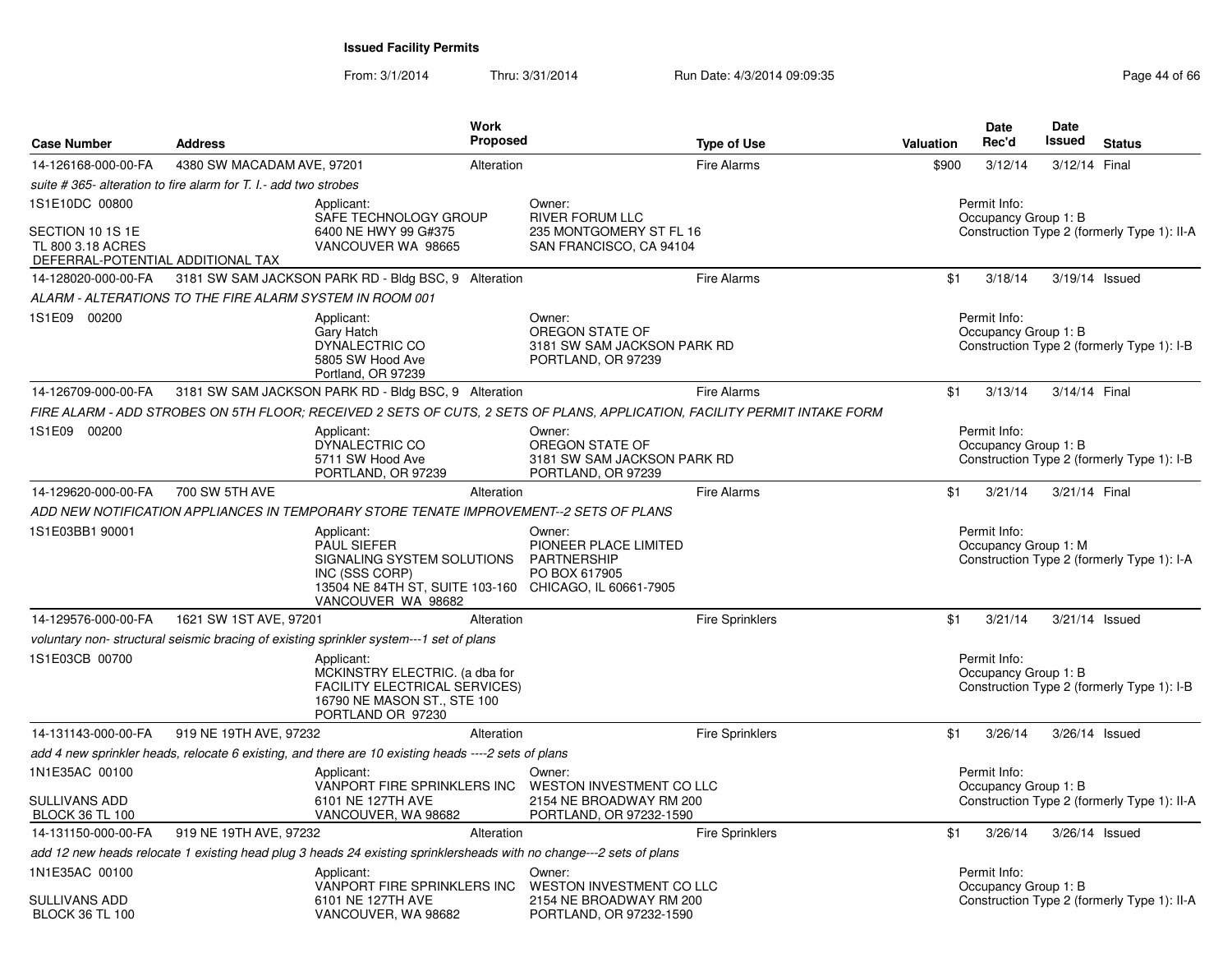| <b>Case Number</b>                                                                                    | <b>Address</b>                                                | Work<br>Proposed                                                                                                   |                                                                                  | <b>Type of Use</b>     | <b>Valuation</b> | Date<br>Rec'd                                                           | <b>Date</b><br>Issued | <b>Status</b>                               |
|-------------------------------------------------------------------------------------------------------|---------------------------------------------------------------|--------------------------------------------------------------------------------------------------------------------|----------------------------------------------------------------------------------|------------------------|------------------|-------------------------------------------------------------------------|-----------------------|---------------------------------------------|
| 14-131857-000-00-FA                                                                                   | 1125 NW COUCH ST, 97209                                       | Alteration                                                                                                         |                                                                                  | <b>Fire Sprinklers</b> | \$1              | 3/27/14                                                                 |                       | 3/27/14 Issued                              |
|                                                                                                       |                                                               | add/relocate concealed pendent sprinklers for new tenate improvement---3 sets of plans                             |                                                                                  |                        |                  |                                                                         |                       |                                             |
| 1N1E33DA 04800                                                                                        |                                                               | Applicant:<br><b>WESTERN STATES FIRE</b><br><b>PROTECTION</b><br>13896 FIR ST #B<br>OREGON CITY, OR 97045          | Owner:<br>SPF BREWERY BLOCKS LLC<br>351 NW 12TH AVE<br>PORTLAND, OR 97209-2905   |                        | I-FR             | Permit Info:<br>Occupancy Group 1: B                                    |                       | Construction Type 2 (formerly Type 1):      |
| 14-131871-000-00-FA                                                                                   | 919 NE 19TH AVE, 97232                                        | Alteration                                                                                                         |                                                                                  | Fire Sprinklers        | \$1              | 3/27/14                                                                 |                       | 3/27/14 Issued                              |
| relocate 3 heads existing 6 heads---3 plans                                                           |                                                               |                                                                                                                    |                                                                                  |                        |                  |                                                                         |                       |                                             |
| 1N1E35AC 00100                                                                                        |                                                               | Applicant:                                                                                                         | Owner:<br><b>WESTON INVESTMENT CO LLC</b>                                        |                        |                  | Permit Info:                                                            |                       |                                             |
| SULLIVANS ADD<br><b>BLOCK 36 TL 100</b>                                                               |                                                               | VANPORT FIRE SPRINKLERS INC<br>6101 NE 127TH AVE<br>VANCOUVER, WA 98682                                            | 2154 NE BROADWAY RM 200<br>PORTLAND, OR 97232-1590                               |                        |                  | Occupancy Group 1: B                                                    |                       | Construction Type 2 (formerly Type 1): II-A |
| 14-132462-000-00-FA                                                                                   | 1300 NE 16TH AVE, 97232                                       | Alteration                                                                                                         |                                                                                  | <b>Fire Sprinklers</b> | \$1              | 3/28/14                                                                 |                       | 3/28/14 Issued                              |
|                                                                                                       |                                                               | retrofit residential fire sprinkler system for remodeled apartment---3 sets of plans                               |                                                                                  |                        |                  |                                                                         |                       |                                             |
| 1N1E35AB 05600<br><b>HOLLADAYS ADD</b>                                                                |                                                               | Applicant:<br>SIMPLEX GRINNELL FIRE<br>PROTECTION SYSTEMS CO.                                                      | Owner:<br><b>HOLLADAY PARK PLAZA INC</b><br>1300 NE 16TH AVE                     |                        |                  | Permit Info:<br>Occupancy Group 1: SR1.1                                |                       | Construction Type 2 (formerly Type 1):      |
| <b>BLOCK 178 TL 5600</b><br>SPLIT LEVY R182280 (R396212040)                                           |                                                               | 6305 SW ROSEWOOD ST.<br>LAKE OSWEGO OR 97035-5388                                                                  | PORTLAND, OR 97232-1467                                                          |                        | I-FR             |                                                                         |                       |                                             |
| 14-132468-000-00-FA                                                                                   | 1300 NE 16TH AVE, 97232                                       | Alteration                                                                                                         |                                                                                  | <b>Fire Sprinklers</b> | \$1              | 3/28/14                                                                 |                       | 3/28/14 Issued                              |
|                                                                                                       |                                                               | retrofit residential fire sprinkler system for remodeled apartments---3 sets of plans                              |                                                                                  |                        |                  |                                                                         |                       |                                             |
| 1N1E35AB 05600<br><b>HOLLADAYS ADD</b><br><b>BLOCK 178 TL 5600</b><br>SPLIT LEVY R182280 (R396212040) |                                                               | Applicant:<br>SIMPLEX GRINNELL FIRE<br>PROTECTION SYSTEMS CO.<br>6305 SW ROSEWOOD ST.<br>LAKE OSWEGO OR 97035-5388 | Owner:<br>HOLLADAY PARK PLAZA INC<br>1300 NE 16TH AVE<br>PORTLAND, OR 97232-1467 |                        | I-FR             | Permit Info:<br>Occupancy Group 1: SR1.1                                |                       | Construction Type 2 (formerly Type 1):      |
| 14-128693-000-00-FA                                                                                   |                                                               | 3181 SW SAM JACKSON PARK RD - Bldg BSC, 9 Alteration                                                               |                                                                                  | Fire Sprinklers        | \$1              | 3/19/14                                                                 |                       | 3/20/14 Issued                              |
|                                                                                                       |                                                               | SPRINKLER - SPRINKLER TI FOR NEW SURGICAL SKILLS TRAINING ROOMS                                                    |                                                                                  |                        |                  |                                                                         |                       |                                             |
| 1S1E09 00200                                                                                          |                                                               | Applicant:<br><b>BASIC FIRE PROTECTION</b><br>8135 N.E. MLK JR. BLVD<br>PORTLAND, OR 97211                         | Owner:<br>OREGON STATE OF<br>3181 SW SAM JACKSON PARK RD<br>PORTLAND, OR 97239   |                        |                  | Permit Info:<br>Occupancy Group 1: B_Bank, Off.,<br>Med.Off., Pub.Bldg. |                       | Construction Type 2 (formerly Type 1): I-B  |
| 14-124669-000-00-FA                                                                                   | 1210 NW COUCH ST, 97209                                       | Alteration                                                                                                         |                                                                                  | Fire Sprinklers        | \$2,000          | 3/7/14                                                                  |                       | $3/7/14$ Issued                             |
|                                                                                                       | Relocate and add fire sprinkler heads for T.I.- 7 heads total |                                                                                                                    |                                                                                  |                        |                  |                                                                         |                       |                                             |
| 1N1E33DA 05000                                                                                        |                                                               | Applicant:<br>WESTERN STATES FIRE<br>PROTECTION CO<br>13896 Fir St, Suite B<br>Oregon City, OR 97045               | Owner:<br>SPF BREWERY BLOCKS LLC<br>351 NW 12TH AVE<br>PORTLAND, OR 97209-2905   |                        | I-FR             | Permit Info:<br>Occupancy Group 1: B                                    |                       | Construction Type 2 (formerly Type 1):      |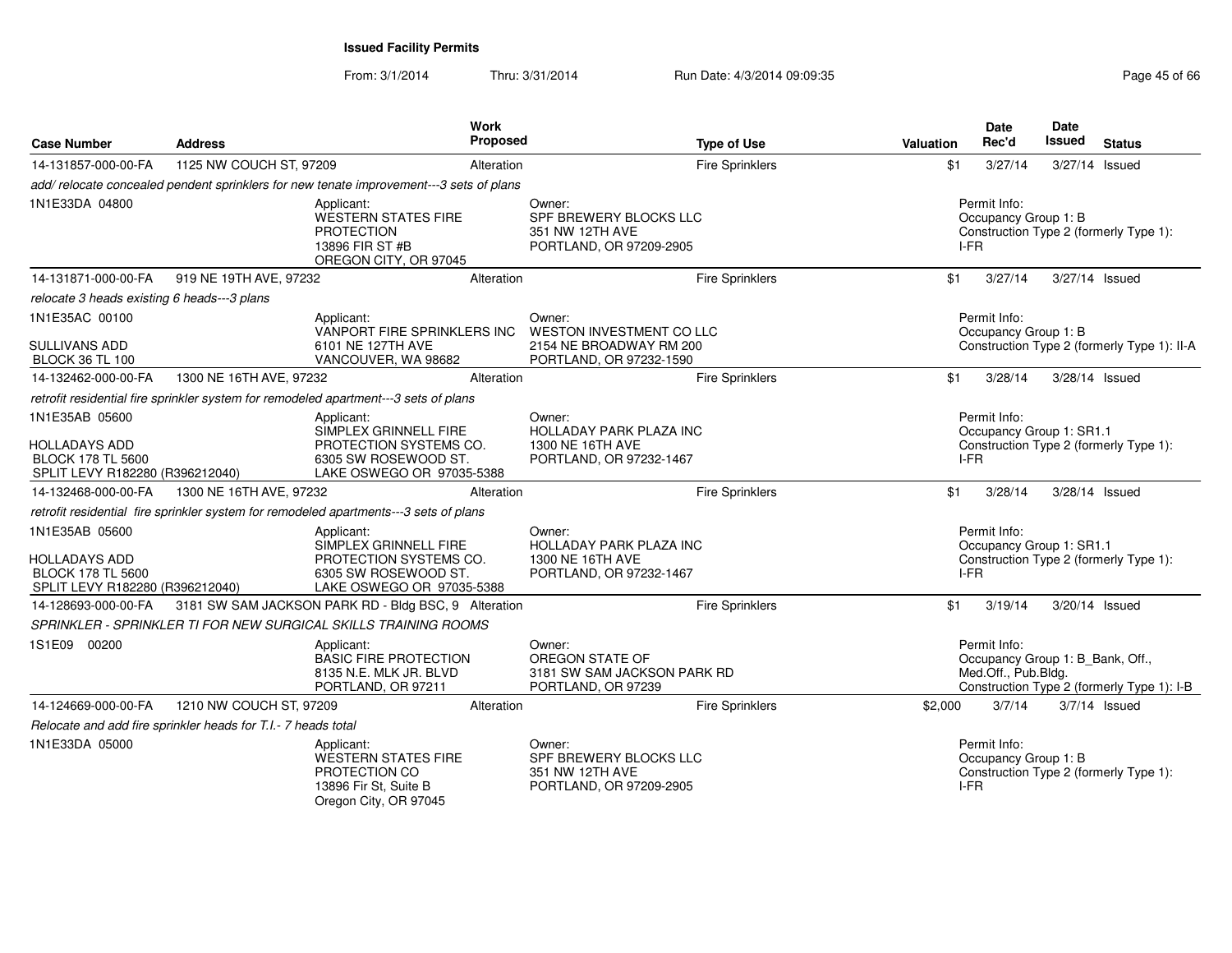| <b>Case Number</b>                                                                                              | <b>Address</b>                                                           | <b>Work</b><br><b>Proposed</b>                                                                                        |                                                                                                                                                                                     | <b>Type of Use</b>     | Valuation | Date<br>Rec'd                        | Date<br>Issued | <b>Status</b>                                                                   |
|-----------------------------------------------------------------------------------------------------------------|--------------------------------------------------------------------------|-----------------------------------------------------------------------------------------------------------------------|-------------------------------------------------------------------------------------------------------------------------------------------------------------------------------------|------------------------|-----------|--------------------------------------|----------------|---------------------------------------------------------------------------------|
| 14-124671-000-00-FA                                                                                             | 308 SW 2ND AVE, 97204                                                    | Alteration                                                                                                            |                                                                                                                                                                                     | <b>Fire Sprinklers</b> | \$4,875   | 3/7/14                               |                | $3/7/14$ Issued                                                                 |
|                                                                                                                 | Head changeto QR in Restrooms on fls 3, 8, 9, 10-                        |                                                                                                                       |                                                                                                                                                                                     |                        |           |                                      |                |                                                                                 |
| 1N1E34CD 04600                                                                                                  |                                                                          | Applicant:<br><b>MCKINSTRY CO</b><br>16790 NE MASON ST. STE 100<br>PORTLAND, OR 97230                                 | Owner:<br><b>NGP DUNCAN PLAZA</b><br>PO BOX 4900 DEPT #360<br>SCOTTSDALE, AZ 85261-4900<br>Owner:<br>PORTLAND LLC                                                                   |                        |           | Permit Info:                         |                | Occupancy Group 1: A-2 Restaurant<br>Construction Type 2 (formerly Type 1): I-A |
|                                                                                                                 |                                                                          |                                                                                                                       | PO BOX 4900 DEPT #360<br>SCOTTSDALE, AZ 85261-4900                                                                                                                                  |                        |           |                                      |                |                                                                                 |
| 14-124673-000-00-FA                                                                                             | 1844 SW MORRISON ST, 97205                                               | Alteration                                                                                                            |                                                                                                                                                                                     | <b>Fire Sprinklers</b> | \$1       | 3/7/14                               | 3/7/14 Final   |                                                                                 |
| Add 12 Fire Sprinkler heads under new deck                                                                      |                                                                          |                                                                                                                       |                                                                                                                                                                                     |                        |           |                                      |                |                                                                                 |
| 1N1E33DC 00800                                                                                                  |                                                                          | Applicant:                                                                                                            | Owner:                                                                                                                                                                              |                        |           |                                      |                |                                                                                 |
| SECTION 33 1N 1E<br><b>TL 800</b><br><b>ACRES 6.95</b><br>SEE R645766 (R941330531) FOR LEASED<br><b>ACCOUNT</b> |                                                                          | <b>MCKINSTRY CO</b><br>16790 NE MASON ST. STE 100<br>PORTLAND, OR 97230                                               | PORTLAND CITY OF<br>1120 SW 5TH AVE #1204<br>PORTLAND, OR 97204-1912                                                                                                                |                        |           |                                      |                |                                                                                 |
| 14-122854-000-00-FA                                                                                             | 3550 N INTERSTATE AVE, 97227                                             | Alteration                                                                                                            |                                                                                                                                                                                     | <b>Fire Sprinklers</b> | \$1       | 3/4/14                               |                | 3/7/14 Under Inspection                                                         |
|                                                                                                                 |                                                                          | SPRINKLER - MODIFY EXISTING FIRE SPRINKLER HEAD IN NORTH ENTRY VESTIBULE AND IN NEW CASH/KIOSK AREA                   |                                                                                                                                                                                     |                        |           |                                      |                |                                                                                 |
| 1N1E27BB 01700<br>COOKS ADD<br>BLOCK 5&9&32 TL 1700                                                             |                                                                          | Applicant:<br>KATHRYN SHAY<br><b>WESTERN STATES</b><br>CHIROPRACTIC COLLEGE<br>2900 NE 132ND AVE<br>PORTLAND OR 97230 | Owner:<br>KAISER FOUNDATION HEALTH<br>500 NE MULTNOMAH ST #100<br>PORTLAND, OR 97232-2031<br>Owner:<br>PLAN OF THE NORTHWEST<br>500 NE MULTNOMAH ST #100<br>PORTLAND, OR 97232-2031 |                        |           | Permit Info:<br>Occupancy Group 1: B |                | Construction Type 2 (formerly Type 1): II-B                                     |
| 14-126314-000-00-FA                                                                                             | 700 SW 5TH AVE                                                           | Alteration                                                                                                            |                                                                                                                                                                                     | Fire Sprinklers        | \$1       | 3/12/14                              |                | 3/12/14 Under Inspection                                                        |
|                                                                                                                 | relocating 3 replacing 4 and plugging 2 sprinkler heads--2 sets of plans |                                                                                                                       |                                                                                                                                                                                     |                        |           |                                      |                |                                                                                 |
| 1S1E03BB1 90001                                                                                                 |                                                                          | Applicant:<br><b>MCKINSTRY CO</b><br>16790 NE MASON ST. STE 100<br>PORTLAND, OR 97230                                 | Owner:<br>PIONEER PLACE LIMITED<br><b>PARTNERSHIP</b><br>PO BOX 617905<br>CHICAGO, IL 60661-7905                                                                                    |                        |           | Permit Info:<br>Occupancy Group 1: M |                | Construction Type 2 (formerly Type 1): I-A                                      |
| 14-126792-000-00-FA                                                                                             | 100 SW MAIN ST, 97204                                                    | Alteration                                                                                                            |                                                                                                                                                                                     | Fire Sprinklers        | \$2,390   | 3/13/14                              | 3/13/14 Issued |                                                                                 |
|                                                                                                                 | 13th fl- add two sprinklers heads--15th fl- remove two heads-            |                                                                                                                       |                                                                                                                                                                                     |                        |           |                                      |                |                                                                                 |
| 1S1E03BD 00600<br>PORTLAND<br>BLOCK 10<br>LOT 1 EXC PT IN STS<br>LOT 2-8 EXC PT IN ST                           |                                                                          | Applicant:<br><b>COSCO FIRE PROTECTION</b><br>2501 SE COLUMBIA WAY STE 100<br>VANCOUVER, WA 98661                     | Owner:<br>AAT OREGON OFFICE I LLC<br>11455 EL CAMINO REAL #200<br>SAN DIEGO, CA 92130-2047                                                                                          |                        |           |                                      |                |                                                                                 |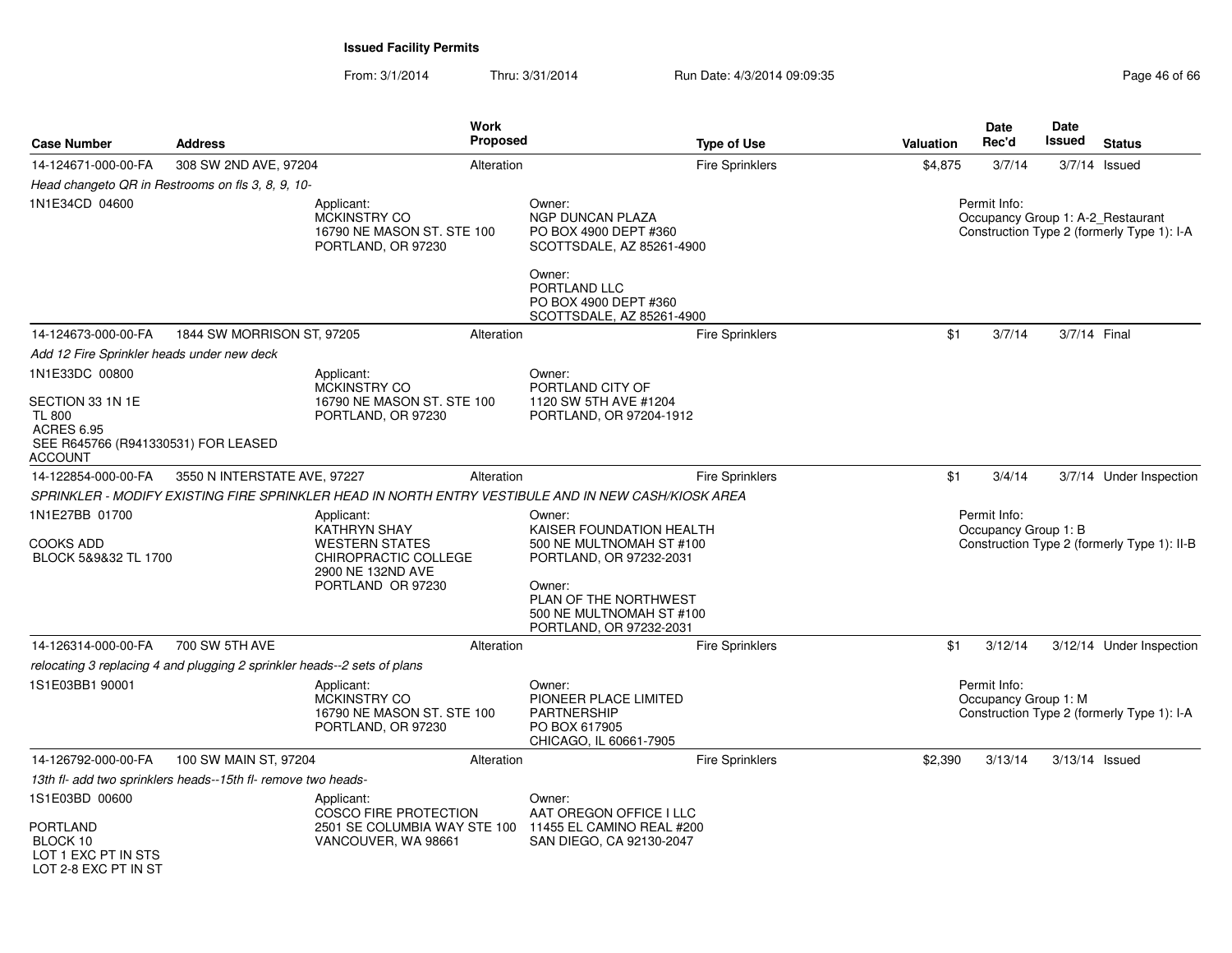| <b>Case Number</b>                                                                                    | <b>Address</b>                                        |                                                                                                                         | Work<br>Proposed |                                                                                                                                                                | <b>Type of Use</b>     | Valuation | <b>Date</b><br>Rec'd                                                    | Date<br>Issued | <b>Status</b>                              |
|-------------------------------------------------------------------------------------------------------|-------------------------------------------------------|-------------------------------------------------------------------------------------------------------------------------|------------------|----------------------------------------------------------------------------------------------------------------------------------------------------------------|------------------------|-----------|-------------------------------------------------------------------------|----------------|--------------------------------------------|
| 14-126330-000-00-FA                                                                                   | 825 NE MULTNOMAH ST - Unit 1                          |                                                                                                                         | Alteration       |                                                                                                                                                                | Fire Sprinklers        | \$1       | 3/12/14                                                                 | 3/12/14 Issued |                                            |
|                                                                                                       |                                                       | relocate 37, add 2, and plug 8 sprinkler heads, add 2 SSU above wood ceiling in lobby .--- 3 sets of plans              |                  |                                                                                                                                                                |                        |           |                                                                         |                |                                            |
| 1N1E35BB 90002<br>LLOYD CENTER TOWER CONDOMINIUM<br>LOT <sub>1</sub>                                  |                                                       | Applicant:<br>FLOYD SPEARS<br>MC KINSTRY COMPANY LLC<br>16790 NE MASON ST #100                                          |                  | Owner:<br><b>PACIFICORP</b><br>700 NE MULTNOMAH ST 7TH FLR<br>PORTLAND, OR 97232                                                                               |                        |           |                                                                         |                |                                            |
| DEPT OF REVENUE                                                                                       |                                                       | PORTLAND OR 97230                                                                                                       |                  |                                                                                                                                                                |                        |           |                                                                         |                |                                            |
| 14-126564-000-00-FA                                                                                   | 538 SW 6TH AVE, 97204                                 |                                                                                                                         | Alteration       |                                                                                                                                                                | <b>Fire Sprinklers</b> | \$1       | 3/13/14                                                                 | 3/13/14 Issued |                                            |
|                                                                                                       |                                                       | modify existing system to accommodate new tenants floor plan---2 sets of plans                                          |                  |                                                                                                                                                                |                        |           |                                                                         |                |                                            |
| 1N1E34CC 07900<br><b>PORTLAND</b><br>BLOCK 174<br>LOT 5&6                                             |                                                       | Applicant:<br>PATRIOT FIRE PROTECTION<br>4708 NE MINNEHAHA ST<br>VANCOUVER, WA 98661                                    |                  | Owner:<br>PORTLAND CASCADE BUILDING<br>LLC.<br>166 KINGS HIGHWAY N<br>WESTPORT, CT 06880-2423                                                                  |                        |           |                                                                         |                |                                            |
| 14-127258-000-00-FA                                                                                   | 1300 NE 16TH AVE, 97232                               |                                                                                                                         | Alteration       |                                                                                                                                                                | Fire Sprinklers        | \$40,900  | 3/14/14                                                                 | 3/14/14 Issued |                                            |
|                                                                                                       |                                                       | Upgrade South Tower Parking Garage dry fire sprinkler system to meet current code.                                      |                  |                                                                                                                                                                |                        |           |                                                                         |                |                                            |
| 1N1E35AB 05600<br><b>HOLLADAYS ADD</b><br><b>BLOCK 178 TL 5600</b><br>SPLIT LEVY R182280 (R396212040) |                                                       | Applicant:<br>GREGORY/CHARLOTTE<br>CROMWELL<br>CROMWELL PLUMBING<br>25599 SW 95TH AVE. SUITE B<br>WILSONVILLE, OR 97070 |                  | Owner:<br><b>HOLLADAY PARK PLAZA INC</b><br>1300 NE 16TH AVE<br>PORTLAND, OR 97232-1467                                                                        |                        |           | Permit Info:<br>Occupancy Group 1: SR1.1<br>I-FR                        |                | Construction Type 2 (formerly Type 1):     |
| 14-127280-000-00-FA                                                                                   |                                                       | 3181 SW SAM JACKSON PARK RD - Bldg OHS, 9 Alteration                                                                    |                  |                                                                                                                                                                | Fire Sprinklers        | \$1       | 3/14/14                                                                 | 3/14/14 Issued |                                            |
|                                                                                                       |                                                       | 12C WING-Replace existing Fire Sprinkler heads with new QR type-106 heads total                                         |                  |                                                                                                                                                                |                        |           |                                                                         |                |                                            |
| 1S1E09 00200                                                                                          |                                                       | Applicant:<br><b>BASIC FIRE PROTECTION</b><br>8135 NE M L KING BLVD<br>PORTLAND, OR 97211                               |                  | Owner:<br>OREGON STATE OF<br>3181 SW SAM JACKSON PARK RD<br>PORTLAND, OR 97239                                                                                 |                        |           |                                                                         |                |                                            |
| 14-124962-000-00-FA                                                                                   | 1621 SW 1ST AVE, 97201                                |                                                                                                                         | Alteration       |                                                                                                                                                                | Fire Sprinklers        | \$1       | 3/10/14                                                                 | 3/19/14 Issued |                                            |
|                                                                                                       | <b>SPRINKLER - REWORK SPRINKLERS FOR 6TH FLOOR TI</b> |                                                                                                                         |                  |                                                                                                                                                                |                        |           |                                                                         |                |                                            |
| 1S1E03CB 00700                                                                                        |                                                       | Applicant:<br><b>BASIC FIRE PROTECTION</b><br>8135 N.E. MLK JR. BLVD<br>PORTLAND, OR 97211                              |                  |                                                                                                                                                                |                        |           | Permit Info:<br>Occupancy Group 1: B                                    |                | Construction Type 2 (formerly Type 1): I-B |
| 14-124517-000-00-FA                                                                                   | 530 SW 5TH AVE, 97204                                 |                                                                                                                         | Alteration       |                                                                                                                                                                | Fire Sprinklers        | \$1       | 3/7/14                                                                  | 3/12/14 Final  |                                            |
|                                                                                                       |                                                       |                                                                                                                         |                  | SPRINKLER-DEMOLISH EXISTING SPRINKLER PIPING & COMPONENTS BACK TO 2" MAIN. INSTALL NEW SPRINKLER PIPING AND COMPONENTS TO ACCOMODATE DEMOLISHED CEILINGS & NEI |                        |           |                                                                         |                |                                            |
| 1N1E34CD 09600<br><b>PORTLAND</b>                                                                     |                                                       | Applicant:<br><b>BASIC FIRE PROTECTION</b><br>8135 NE MLK Jr Blvd                                                       |                  | Owner:<br>RGOF YEON BUILDING LLC<br>551 FIFTH AVE 23RD FLOOR                                                                                                   |                        |           | Permit Info:<br>Occupancy Group 1: B_Bank, Off.,<br>Med.Off., Pub.Bldg. |                |                                            |
| BLOCK 63<br>LOT 5&6<br><b>HISTORIC PROPERTY</b><br>POTENTIAL ADDITIONAL TAX                           |                                                       | PORTLAND, OR 97211                                                                                                      |                  | NEW YORK, NY 10176                                                                                                                                             |                        |           |                                                                         |                |                                            |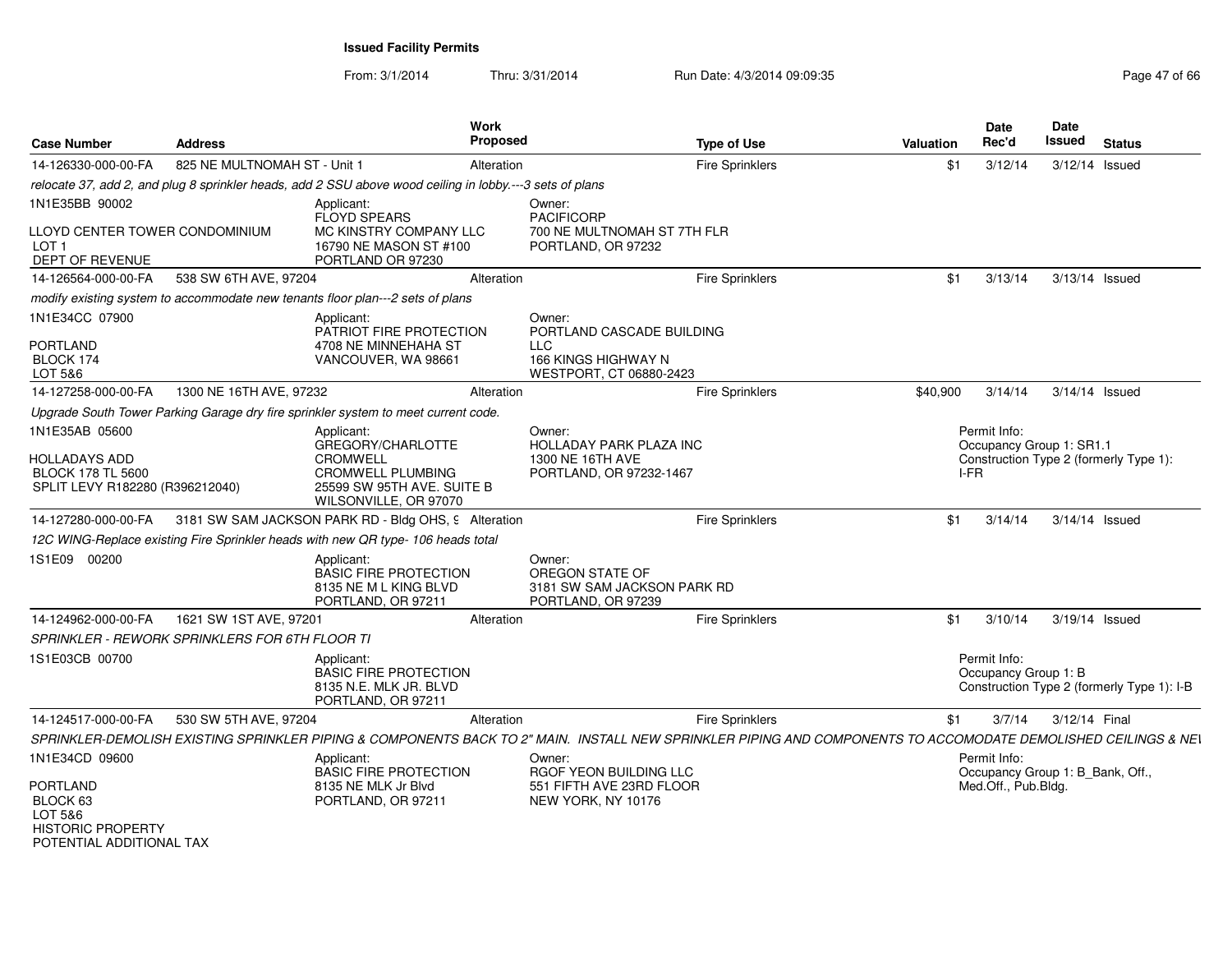From: 3/1/2014

| <b>Case Number</b>                                                  | <b>Address</b>                                                          |                                                                                                             | <b>Work</b><br>Proposed |                                                                                                        | <b>Type of Use</b>     | <b>Valuation</b> | Date<br>Rec'd                                           | Date<br>Issued | <b>Status</b>                              |
|---------------------------------------------------------------------|-------------------------------------------------------------------------|-------------------------------------------------------------------------------------------------------------|-------------------------|--------------------------------------------------------------------------------------------------------|------------------------|------------------|---------------------------------------------------------|----------------|--------------------------------------------|
| 14-126661-000-00-FA                                                 |                                                                         | 3181 SW SAM JACKSON PARK RD - Bldg OHS, 9 Alteration                                                        |                         |                                                                                                        | <b>Fire Sprinklers</b> | \$1              | 3/13/14                                                 | 3/14/14 Final  |                                            |
|                                                                     |                                                                         |                                                                                                             |                         | SPRINKLER-REPLACE EXISTING WITH NEW QUICK RESPONSE SSP. MODIFY LOCATIONS AS NEEDED FOR NEW FLOOR PLAN. |                        |                  |                                                         |                |                                            |
| 1S1E09 00200                                                        |                                                                         | Applicant:<br><b>BASIC FIRE PROTECTION</b><br>8135 NE MLK Jr Blvd<br>PORTLAND, OR 97211                     |                         | Owner:<br>OREGON STATE OF<br>3181 SW SAM JACKSON PARK RD<br>PORTLAND, OR 97239                         |                        |                  | Permit Info:<br>Occupancy Group 1: I-2                  |                | Construction Type 2 (formerly Type 1): I-A |
| 14-129509-000-00-FA                                                 | 3303 SW BOND AVE, 97201                                                 |                                                                                                             | Alteration              |                                                                                                        | <b>Fire Sprinklers</b> | \$7,556          | 3/20/14                                                 |                | 3/20/14 Issued                             |
|                                                                     | 6th fl- Endoscopy- Add and relocate as needed for T.I.- 7 heads total   |                                                                                                             |                         |                                                                                                        |                        |                  |                                                         |                |                                            |
| 1S1E10AC 00500                                                      |                                                                         | Applicant:<br><b>WESTERN STATES FIRE</b><br><b>PROTECTION</b><br>13896 FIR ST #B<br>OREGON CITY, OR 97045   |                         |                                                                                                        |                        |                  |                                                         |                |                                            |
| 14-129514-000-00-FA                                                 | 3303 SW BOND AVE, 97201                                                 |                                                                                                             | Alteration              |                                                                                                        | Fire Sprinklers        | \$1,679          | 3/20/14                                                 |                | 3/20/14 Issued                             |
|                                                                     | 11floor- CEI Tech- Add and relacote as needed for T.I.- 2 heads total.  |                                                                                                             |                         |                                                                                                        |                        |                  |                                                         |                |                                            |
| 1S1E10AC 00500                                                      |                                                                         | Applicant:<br><b>WESTERN STATES FIRE</b><br>PROTECTION CO<br>13896 Fir St, Suite B<br>Oregon City, OR 97045 |                         |                                                                                                        |                        |                  |                                                         |                |                                            |
| 14-129528-000-00-FA                                                 | 1225 NE 2ND AVE, 97232                                                  |                                                                                                             | Alteration              |                                                                                                        | <b>Fire Sprinklers</b> | \$4,800          | 3/20/14                                                 |                | 3/20/14 Issued                             |
|                                                                     | Ground floor- Replace sprinkler heads for celing T.I.- 21 heads total   |                                                                                                             |                         |                                                                                                        |                        |                  |                                                         |                |                                            |
| 1N1E34AA 01700<br><b>HOLLADAYS ADD</b><br>BLOCK 57-60&63&64 TL 1700 |                                                                         | Applicant:<br>CROWN FIRE SYSTEMS INC<br>7402 SE JOHNSON CREEK BLVD<br>PORTLAND OR 97206                     |                         | Owner:<br><b>LEGACY EMANUEL HOSPITAL</b><br>1919 NW LOVEJOY ST<br>PORTLAND, OR 97209-1503              |                        |                  | Permit Info:<br>Occupancy Group 1: B                    |                | Construction Type 2 (formerly Type 1): I-A |
|                                                                     |                                                                         |                                                                                                             |                         | Owner:<br><b>HEALTH CENTER</b><br>1919 NW LOVEJOY ST<br>PORTLAND, OR 97209-1503                        |                        |                  |                                                         |                |                                            |
| 14-129530-000-00-FA                                                 | 1100 SW 6TH AVE, 97204                                                  |                                                                                                             | Alteration              |                                                                                                        | <b>Fire Sprinklers</b> | \$1,200          | 3/20/14                                                 |                | 3/20/14 Issued                             |
|                                                                     | Suite #1200- Alterations to the Fire Sprinklers for T.I.- 9 heads total |                                                                                                             |                         |                                                                                                        |                        |                  |                                                         |                |                                            |
| 1S1E03BB 00700                                                      |                                                                         | Applicant:                                                                                                  |                         | Owner:                                                                                                 |                        |                  | Permit Info:                                            |                |                                            |
| <b>PORTLAND</b><br>BLOCK 168<br>LOT 1-8 TL 700                      |                                                                         | CROWN FIRE SYSTEMS INC<br>7402 SE JOHNSON CREEK BLVD<br>PORTLAND OR 97206                                   |                         | STANDARD INSURANCE CO<br><b>PO BOX 711</b><br>PORTLAND, OR 97204                                       |                        | I-FR             | Occupancy Group 1: B                                    |                | Construction Type 2 (formerly Type 1):     |
| 14-130299-000-00-FA                                                 | 101 SW MAIN ST, 97204                                                   |                                                                                                             | Alteration              |                                                                                                        | Fire Sprinklers        | \$1              | 3/24/14                                                 | 3/26/14 Final  |                                            |
|                                                                     | SPRINKLER-RELOCATE SPRINKLERS FOR NEW OPEN FLOOR PLAN                   |                                                                                                             |                         |                                                                                                        |                        |                  |                                                         |                |                                            |
| 1S1E03BD 00300                                                      |                                                                         | Applicant:                                                                                                  |                         | Owner:                                                                                                 |                        |                  | Permit Info:                                            |                |                                            |
| PORTLAND<br>BLOCK 11<br>$LOT 1-4$<br>LOT 5-8 FXC PT IN STS          |                                                                         | <b>FIRE SYSTEMS WEST</b><br>600 SE MARITIME AVE #300<br>VANCOUVER, WA 98661                                 |                         | <b>KBSH ONE MAIN PLACE LLC</b><br>121 SW MORRISON ST #200<br>PORTLAND, OR 97204                        |                        |                  | Occupancy Group 1: B Bank, Off.,<br>Med.Off., Pub.Bldg. |                | Construction Type 2 (formerly Type 1): I-A |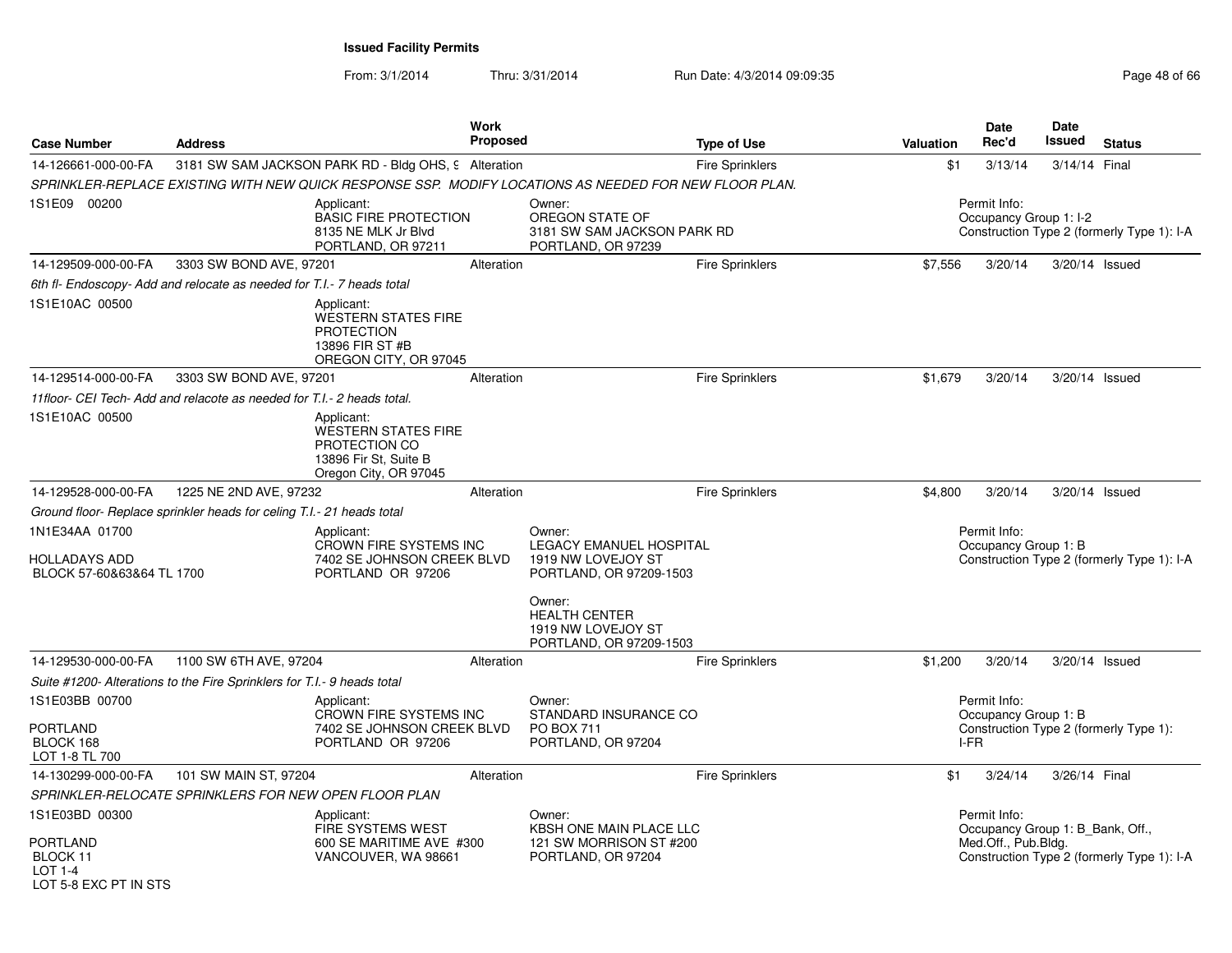| <b>Case Number</b>                                                      | <b>Address</b>                                                  |                                                                                                                 | Work<br><b>Proposed</b> |                                                                                                        | <b>Type of Use</b>                 | <b>Valuation</b> | <b>Date</b><br>Rec'd                                                    | Date<br>Issued | <b>Status</b>                                |
|-------------------------------------------------------------------------|-----------------------------------------------------------------|-----------------------------------------------------------------------------------------------------------------|-------------------------|--------------------------------------------------------------------------------------------------------|------------------------------------|------------------|-------------------------------------------------------------------------|----------------|----------------------------------------------|
| 14-130300-000-00-FA                                                     | 101 SW MAIN ST, 97204                                           |                                                                                                                 | Alteration              |                                                                                                        | <b>Fire Sprinklers</b>             | \$1              | 3/24/14                                                                 | 3/26/14 Final  |                                              |
|                                                                         |                                                                 | SPRINKLERS-TURN SPRINKLERS TO UPRIGHT FOR EXPOSED CEILINGS                                                      |                         |                                                                                                        |                                    |                  |                                                                         |                |                                              |
| 1S1E03BD 00300                                                          |                                                                 | Applicant:<br>FIRE SYSTEMS WEST                                                                                 |                         | Owner:<br><b>KBSH ONE MAIN PLACE LLC</b>                                                               |                                    |                  | Permit Info:<br>Occupancy Group 1: B Bank, Off.,                        |                |                                              |
| PORTLAND<br>BLOCK 11<br><b>LOT 1-4</b><br>LOT 5-8 EXC PT IN STS         |                                                                 | 600 SE MARITIME AVE #300<br>VANCOUVER, WA 98661                                                                 |                         | 121 SW MORRISON ST #200<br>PORTLAND, OR 97204                                                          |                                    |                  | Med.Off., Pub.Bldg.                                                     |                | Construction Type 2 (formerly Type 1): I-A   |
| 14-128055-000-00-FA                                                     | 220 NW 2ND AVE, 97209                                           |                                                                                                                 | Alteration              |                                                                                                        | <b>Fire Sprinklers</b>             | \$1              | 3/18/14                                                                 |                | 3/18/14 Under Inspection                     |
|                                                                         | add 6, relocate 9, and plug 1 sprinkler heads---3 sets of plans |                                                                                                                 |                         |                                                                                                        |                                    |                  |                                                                         |                |                                              |
| 1N1E34CA 04500<br><b>COUCHS ADD</b><br>BLOCK 14<br>LOT 1-8 EXC PT IN ST |                                                                 | Applicant:<br>MCKINSTRY CO<br>PO BOX 24567<br>Seattle, WA 981240000                                             |                         | Owner:<br>ONE PACIFIC SQUARE CF LLC<br>1211 SW 5TH AVE #2230<br>PORTLAND, OR 97204-3735                |                                    |                  |                                                                         |                |                                              |
| 14-128213-000-00-FA                                                     |                                                                 | 3181 SW SAM JACKSON PARK RD - Bldg BSC, 9 Alteration                                                            |                         |                                                                                                        | Fire Sprinklers                    | \$14,000         | 3/18/14                                                                 | 3/18/14 Final  |                                              |
|                                                                         |                                                                 | Basement- change branch lines for structural upgrades- Spacing and denisty to remain the same15 heads affected  |                         |                                                                                                        |                                    |                  |                                                                         |                |                                              |
| 1S1E09 00200                                                            |                                                                 | Applicant:<br>WESTERN STATES FIRE<br>PROTECTION CO<br>13896 Fir St, Suite B<br>Oregon City, OR 97045            |                         | Owner:<br>OREGON STATE OF<br>3181 SW SAM JACKSON PARK RD<br>PORTLAND, OR 97239                         |                                    |                  | Permit Info:<br>Occupancy Group 1: B                                    |                | Construction Type 2 (formerly Type 1): I-B   |
| 14-128014-000-00-FA                                                     | 3030 SW MOODY AVE, 97201                                        |                                                                                                                 | Alteration              |                                                                                                        | <b>Fire Sprinklers</b>             | \$1              | 3/18/14                                                                 | 3/19/14 Issued |                                              |
|                                                                         |                                                                 | SPRINKLER - RELOCATE EXISTING SSP FOR NEW WALLS & CEILINGS BEING CONSTRUCTED                                    |                         |                                                                                                        |                                    |                  |                                                                         |                |                                              |
| 1S1E10 00400<br>SECTION 10 1S 1E                                        |                                                                 | Applicant:<br><b>BASIC FIRE PROTECTION</b><br>8135 N.E. MLK JR. BLVD                                            |                         | Owner:<br>3030 PROPERTY LLC<br>3121 SW MOODY AVE                                                       |                                    |                  | Permit Info:<br>Occupancy Group 1: B_Bank, Off.,<br>Med.Off., Pub.Bldg. |                |                                              |
| TL 400 2.77 ACRES                                                       |                                                                 | PORTLAND, OR 97211                                                                                              |                         | PORTLAND, OR 97239                                                                                     |                                    |                  |                                                                         |                | Construction Type 2 (formerly Type 1): III-B |
| 14-128220-000-00-FA                                                     | 2525 SW 1ST AVE, 97201                                          |                                                                                                                 | Alteration              |                                                                                                        | <b>Fire Sprinklers</b>             | \$1              | 3/18/14                                                                 |                | 3/18/14 Issued                               |
|                                                                         |                                                                 | Suite 1 West- Add, remove and Relocate Fire Sprinkler heads for T.I.- 103 heads total                           |                         |                                                                                                        |                                    |                  |                                                                         |                |                                              |
| 1S1E10BB 00900                                                          |                                                                 | Applicant:<br><b>CROSSFIRE SPRINKLER CO</b><br>17400 SE 82ND DR<br>CLACKAMAS OR 97015                           |                         | Owner:<br><b>KBS ADP PLAZA LLC</b><br>121 SW MORRISON ST #200<br>PORTLAND, OR 97204                    |                                    |                  | Permit Info:<br>Occupancy Group 1: B_Bank, Off.,<br>Med.Off., Pub.Bldg. |                | Construction Type 2 (formerly Type 1): I-A   |
| 14-122896-000-00-FA                                                     | 7507 N LEADBETTER RD, 97203                                     |                                                                                                                 | Alteration              |                                                                                                        | <b>Fixed Extinguishing Systems</b> | \$1              | 3/4/14                                                                  |                | $3/4/14$ Issued                              |
|                                                                         |                                                                 | install Movec 1230 clean agent fire suppressioin system for protection of media storage vault---2 sets of plans |                         |                                                                                                        |                                    |                  |                                                                         |                |                                              |
| 2N1W25A 01100                                                           |                                                                 | Applicant:<br><b>HARVEY</b>                                                                                     |                         | Owner:<br>LIT INDUSTRIAL LTD<br><b>PARTNERSHIP</b><br>1717 MCKINNEY AVE #1900<br>DALLAS, TX 75202-1253 |                                    |                  |                                                                         |                |                                              |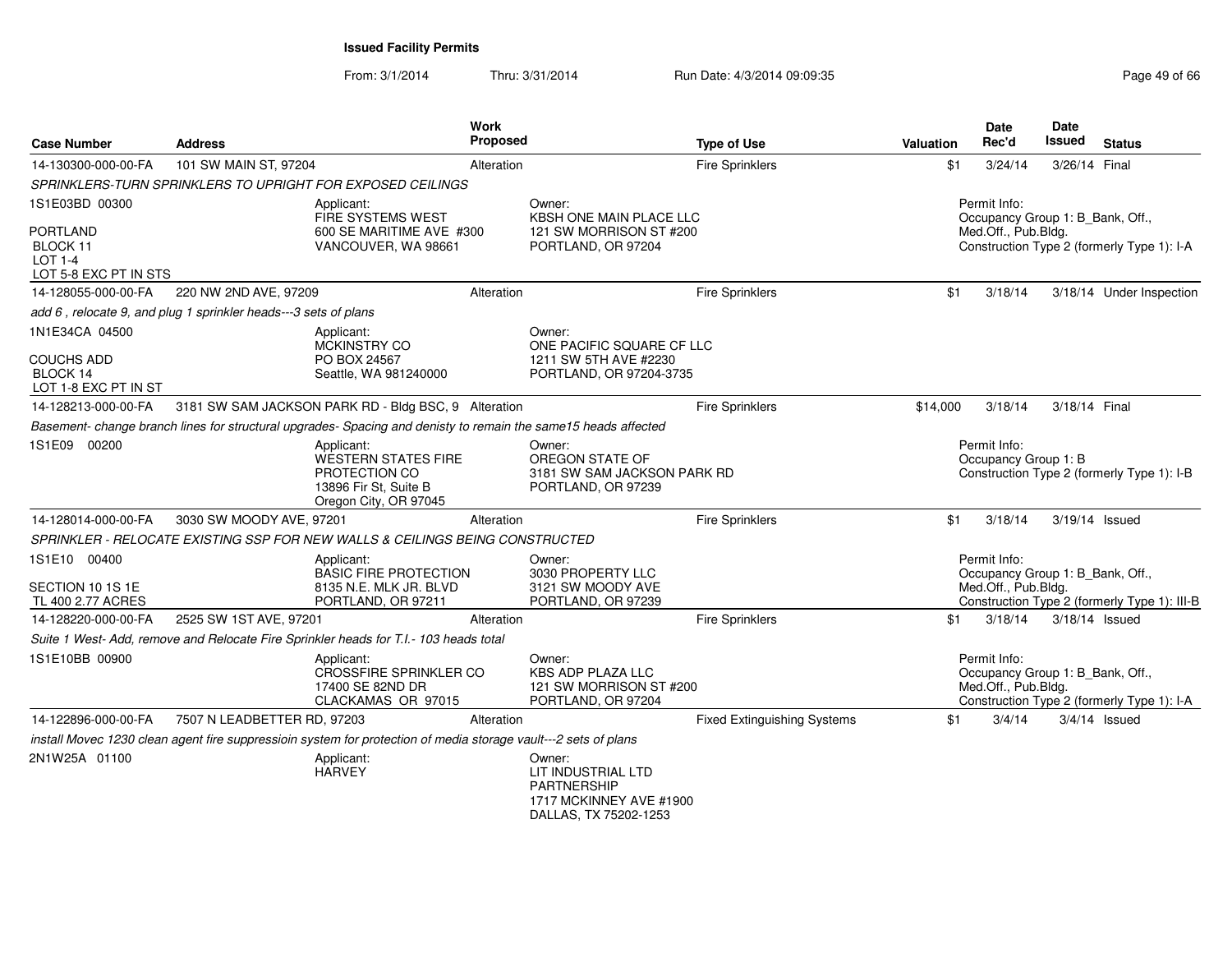| <b>Case Number</b>                                  | <b>Address</b>                                 |                                                                                        | <b>Work</b><br>Proposed |                                                                                       | <b>Type of Use</b> |                                                                                                    | Valuation | <b>Date</b><br>Rec'd                             | Date<br><b>Issued</b> | <b>Status</b>                                                                   |
|-----------------------------------------------------|------------------------------------------------|----------------------------------------------------------------------------------------|-------------------------|---------------------------------------------------------------------------------------|--------------------|----------------------------------------------------------------------------------------------------|-----------|--------------------------------------------------|-----------------------|---------------------------------------------------------------------------------|
| 14-120041-000-00-FA                                 | 2 N CENTER COURT ST, 97227                     |                                                                                        | Alteration              |                                                                                       | Mechanical         |                                                                                                    | \$5,928   | 2/24/14                                          | 3/27/14 Issued        |                                                                                 |
|                                                     |                                                | B1/ BLAZERS RESTAURANT - INSTALL CLASS A CHIMNEY SYSTEM FOR NEW PIZZA OVEN             |                         |                                                                                       |                    |                                                                                                    |           |                                                  |                       |                                                                                 |
| 1N1E34AB 01400                                      |                                                | Applicant:<br>ERIC T CAMP<br>31422 SE DIVISION DR<br>TROUTDALE, OR 97060               |                         | Owner:<br>PORTLAND CITY OF(LEASED<br>1 CENTER CT #150<br>PORTLAND, OR 97227<br>Owner: |                    | CCB - Contractor:<br>ALL FUEL INSTALLATION &<br><b>SERVICE</b><br>PO BOX 69<br>TROUTDALE, OR 97060 |           | Permit Info:                                     |                       | Occupancy Group 1: A-2_Restaurant<br>Construction Type 2 (formerly Type 1): I-B |
|                                                     |                                                |                                                                                        |                         | PORTLAND ARENA MGMT LLC<br>1 CENTER CT #150<br>PORTLAND, OR 97227                     |                    |                                                                                                    |           |                                                  |                       |                                                                                 |
| 14-122248-000-00-FA                                 | 1 SW COLUMBIA ST, 97201                        |                                                                                        | Alteration              |                                                                                       | Mechanical         |                                                                                                    | \$2.350   | 2/28/14                                          | 3/5/14 Final          |                                                                                 |
|                                                     | <b>B2/ SUITE 650: NEW DUCTWORK AND GRILLES</b> |                                                                                        |                         |                                                                                       |                    |                                                                                                    |           |                                                  |                       |                                                                                 |
| 1S1E03BD 01800                                      |                                                | Applicant:<br><b>SEAN DYER</b>                                                         |                         | Owner:<br><b>UMPQUA PLAZA LLC</b>                                                     |                    | CCB - Contractor:<br>AMERICAN HEATING INC                                                          |           | Permit Info:<br>Occupancy Group 1: B             |                       |                                                                                 |
| <b>PORTLAND</b><br>BLOCK 114                        |                                                | AMERICAN HEATING INC<br>5035 SE 24TH AVE                                               |                         | 555 CALIFORNIA ST 49TH FL<br>SAN FRANCISCO, CA 94104                                  |                    | 5035 SE 24TH<br>PORTLAND, OR 97202-4765                                                            |           |                                                  |                       | Construction Type 2 (formerly Type 1): I-B                                      |
| <b>LOT 1-8</b>                                      |                                                | PORTLAND, OR 97202                                                                     |                         |                                                                                       |                    |                                                                                                    |           |                                                  |                       |                                                                                 |
| 14-120111-000-00-FA                                 | 777 NE M L KING BLVD, 97232                    |                                                                                        | Alteration              |                                                                                       | Mechanical         |                                                                                                    | \$12,000  | 2/24/14                                          |                       | $3/6/14$ Issued                                                                 |
|                                                     |                                                | B1/ KITCHEN AREA - REPLACE 3 COMPRESSORS AND 3 EVAPARATORS IN EXISTING WALK-IN COOLERS |                         |                                                                                       |                    |                                                                                                    |           |                                                  |                       |                                                                                 |
| 1N1E34AD 00100                                      |                                                | Applicant:<br><b>JOSH LIPSCOMB</b>                                                     |                         | Owner:<br><b>METRO</b>                                                                |                    | CCB - Contractor:<br><b>JERRY MCCORMICK</b>                                                        |           |                                                  |                       |                                                                                 |
| <b>WHEELERS ADD</b><br><b>TL 100 BLOCK 28</b>       |                                                | <b>METRO</b><br>600 NE GRAND AVE                                                       |                         | 600 NE GRAND AVE<br>PORTLAND, OR 97232-2736                                           | <b>INC</b>         | <b>COMMERCIAL REFRIGERATION</b>                                                                    |           |                                                  |                       |                                                                                 |
| BLKS 10-12&20&22&27-29&40-42                        |                                                | PORTLAND OR 97232                                                                      |                         |                                                                                       |                    | 5920 NE GLISAN ST<br>PORTLAND, OR 97213-3790                                                       |           |                                                  |                       |                                                                                 |
| 14-122358-000-00-FA                                 | 1 SW COLUMBIA ST, 97201                        |                                                                                        | Alteration              |                                                                                       | Mechanical         |                                                                                                    | \$750     | 3/3/14                                           | 3/14/14 Issued        |                                                                                 |
|                                                     | <b>B2/ NEW DUCTWORK FOR EXISTIING GRILLE</b>   |                                                                                        |                         |                                                                                       |                    |                                                                                                    |           |                                                  |                       |                                                                                 |
| 1S1E03BD 01800                                      |                                                | Applicant:<br><b>SEAN DYER</b>                                                         |                         | Owner:<br><b>UMPQUA PLAZA LLC</b>                                                     |                    | CCB - Contractor:<br>AMERICAN HEATING INC                                                          |           | Permit Info:<br>Occupancy Group 1: B             |                       |                                                                                 |
| <b>PORTLAND</b><br>BLOCK 114<br>$LOT 1-8$           |                                                | AMERICAN HEATING INC<br>5035 SE 24TH AVE<br>PORTLAND, OR 97202                         |                         | 555 CALIFORNIA ST 49TH FL<br>SAN FRANCISCO, CA 94104                                  |                    | 5035 SE 24TH<br>PORTLAND, OR 97202-4765                                                            |           |                                                  |                       | Construction Type 2 (formerly Type 1): I-B                                      |
| 14-122519-000-00-FA                                 | 828 SW 1ST AVE, 97204                          |                                                                                        | Alteration              |                                                                                       | Mechanical         |                                                                                                    | \$900     | 3/3/14                                           | 3/12/14 Issued        |                                                                                 |
|                                                     |                                                | B2/ RESTROOM EXHAUST FANS AND RELATED BRANCH DUCT WORK.                                |                         |                                                                                       |                    |                                                                                                    |           |                                                  |                       |                                                                                 |
| 1S1E03BA 01900                                      |                                                | Applicant:<br><b>Thomas Ellicott</b>                                                   |                         | Owner:<br><b>FOUNTAIN VILLAGE</b>                                                     |                    |                                                                                                    |           | Permit Info:<br>Occupancy Group 1: A-2 Nightclub |                       |                                                                                 |
| <b>PORTLAND</b><br><b>BLOCK 4</b><br>N 46' OF LOT 6 |                                                | BEARDSLEY BLDG. DEV.<br>115 SW Ash, #500<br>Portland, OR 97204                         |                         | <b>DEVELOPMENT</b><br>115 SW ASH ST #500<br>PORTLAND, OR 97204-3575                   |                    |                                                                                                    |           |                                                  |                       |                                                                                 |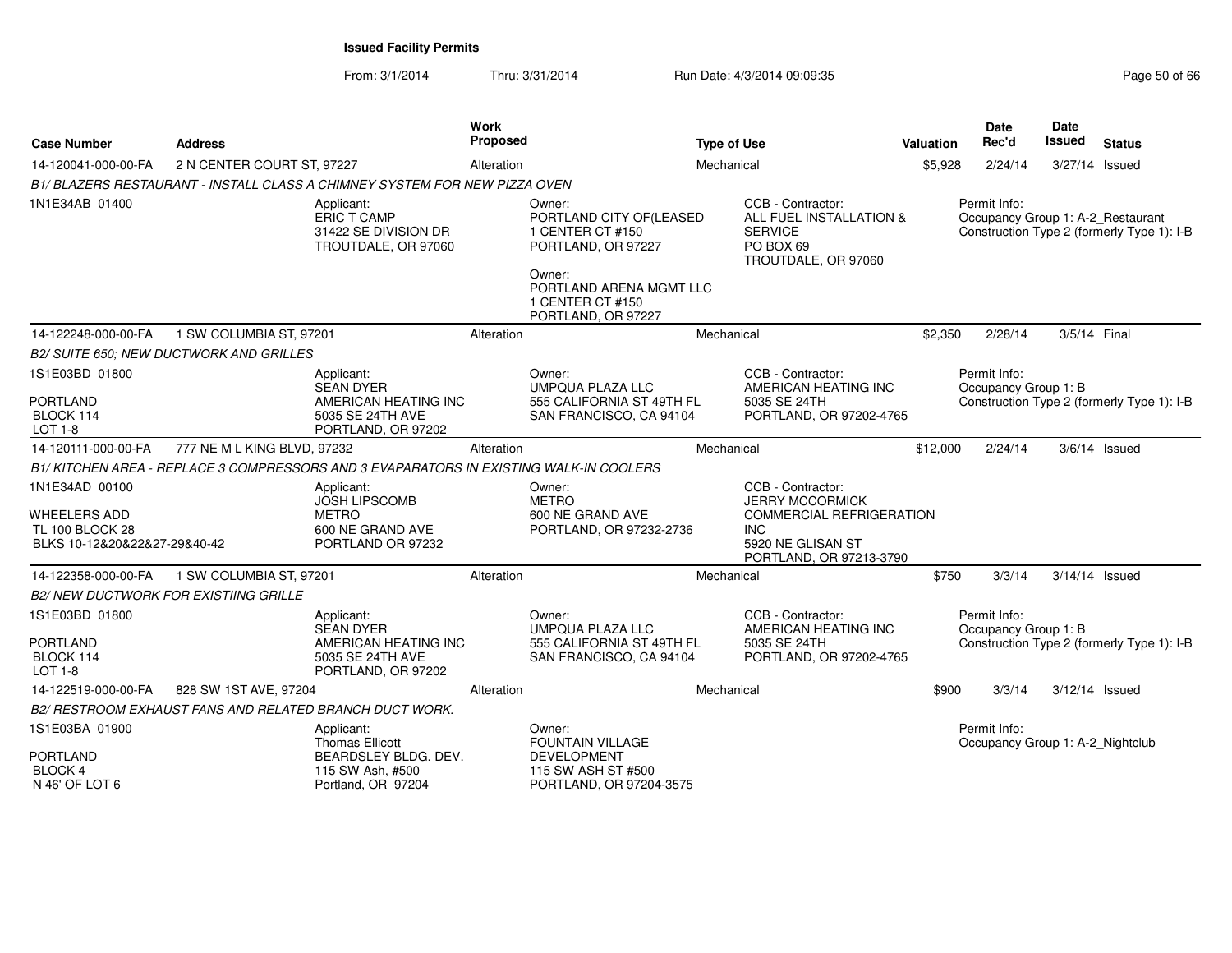From: 3/1/2014

| <b>Case Number</b>                                                                                         | <b>Address</b>               | Work<br><b>Proposed</b>                                                                                    |                                                                                | <b>Type of Use</b> |                                                                                                                             | <b>Valuation</b> | <b>Date</b><br>Rec'd                             | <b>Date</b><br><b>Issued</b> | <b>Status</b>                              |
|------------------------------------------------------------------------------------------------------------|------------------------------|------------------------------------------------------------------------------------------------------------|--------------------------------------------------------------------------------|--------------------|-----------------------------------------------------------------------------------------------------------------------------|------------------|--------------------------------------------------|------------------------------|--------------------------------------------|
| 13-209348-REV-01-FA                                                                                        | 1130 NW 22ND AVE             | Alteration                                                                                                 |                                                                                | Mechanical         |                                                                                                                             | \$               | 2/20/14                                          | 3/17/14 Issued               |                                            |
|                                                                                                            |                              | F14/ REVISIONS FOR NEW WORK, EXHAUST FANS FROM PENTHOUSE TO ROOF, SOME ADDITIONAL MODIFICATIONS            |                                                                                |                    |                                                                                                                             |                  |                                                  |                              |                                            |
| 1N1E33BA 04000A1                                                                                           |                              | Applicant:<br>WARREN TYLER                                                                                 | Owner:<br><b>GOOD SAMARITAN HOSPITAL &amp;</b>                                 |                    | CCB - Contractor:<br><b>SKANSKA USA</b>                                                                                     |                  | Permit Info:<br>Occupancy Group 1: B_Bank, Off., |                              |                                            |
| COUCHS ADD<br>BLOCK 300<br>LOT 5-14&16-18 TL 4000<br>IMPS ONLY SEE R141330 (R180232300) FOR<br>LAND & IMPS |                              | PKA ARCHITECTS<br>6969 SW HAMPTON ST<br>PORTLAND, OR 97210                                                 | <b>MEDICAL CENTER</b><br>1919 NW LOVEJOY ST<br>PORTLAND, OR 97209              |                    | 222 SW Columbia St., Suite 300<br>Portland, OR 97201                                                                        |                  | Med.Off., Pub.Bldg.                              |                              | Construction Type 2 (formerly Type 1): I-A |
| 14-119688-000-00-FA                                                                                        | 2801 N GANTENBEIN AVE, 97227 | Alteration                                                                                                 |                                                                                | Mechanical         |                                                                                                                             | \$1,360,000      | 2/21/14                                          | 3/18/14 Issued               |                                            |
| F13/ REPLACE EXISTING AHU UNITS WITH NEW, DUCTING, ETC                                                     |                              |                                                                                                            |                                                                                |                    |                                                                                                                             |                  |                                                  |                              |                                            |
| 1N1E27AC 01100                                                                                             |                              | Applicant:<br><b>CHRIS THORN</b>                                                                           | Owner:<br><b>EMANUEL HOSPITAL</b>                                              |                    | CCB - Contractor:<br>ARCTIC SHEET METAL INC                                                                                 |                  | Permit Info:<br>Occupancy Group 1: I-2           |                              |                                            |
| ABENDS ADD<br>BLOCK 4<br>LOT 1-18 TL 1100                                                                  |                              | 222 SW COLUMBIA ST STE 300<br>PORTLAND, OR 97201                                                           | 1919 NW LOVEJOY ST<br>PORTLAND, OR 97209                                       |                    | 2310 NE COLUMBIA BLVD<br>PORTLAND, OR 97211-1965                                                                            |                  |                                                  |                              | Construction Type 2 (formerly Type 1): I-A |
|                                                                                                            |                              |                                                                                                            |                                                                                |                    | CCB - Contractor:<br><b>SKANSKA USA</b><br>222 SW Columbia St., Suite 300<br>Portland, OR 97201                             |                  |                                                  |                              |                                            |
| 14-128167-000-00-FA                                                                                        | 1111 SW BROADWAY, 97205      | Alteration                                                                                                 |                                                                                | Mechanical         |                                                                                                                             | \$300,000        | 3/18/14                                          | 3/27/14 Issued               |                                            |
|                                                                                                            |                              | F2/HVAC AND LIGHTING CONTROLS UPGRADE; REPLACEMENT OF OLD PNEUMATIC SYSTEM W/DDC, REBALANCE ALL AHU'S, ETC |                                                                                |                    |                                                                                                                             |                  |                                                  |                              |                                            |
| 1S1E03BB 03200                                                                                             |                              | Applicant:<br><b>JOSH LIPSCOMB</b><br><b>METRO</b><br>600 NE GRAND AVE<br>PORTLAND OR 97232                |                                                                                |                    | CCB - Contractor:<br>HUNTER DAVISSON INC<br>1800 SE PERSHING ST<br>PORTLAND, OR 97202-2338                                  |                  |                                                  |                              |                                            |
| 14-127473-000-00-FA                                                                                        |                              | 3181 SW SAM JACKSON PARK RD - Bldg OHS, 9 Alteration                                                       |                                                                                | Mechanical         |                                                                                                                             | \$660            | 3/17/14                                          | 3/26/14 Final                |                                            |
|                                                                                                            |                              | F15/ 5TH FLOOR 05C03 PICC REMODEL, NEW DIRECTIONAL SUPPLY GRILLES                                          |                                                                                |                    |                                                                                                                             |                  |                                                  |                              |                                            |
| 1S1E09 00200                                                                                               |                              | Applicant:<br>JEROME KEYES<br>OHSU<br>3181 SW SAM JACKSON PARK<br>RD.<br>PORTLAND, OR 97239                | Owner:<br>OREGON STATE OF<br>PORTLAND, OR 97239                                |                    | CCB - Contractor:<br>ARCTIC SHEET METAL INC<br>3181 SW SAM JACKSON PARK RD 2310 NE COLUMBIA BLVD<br>PORTLAND, OR 97211-1965 |                  | Permit Info:<br>Occupancy Group 1: I-2           |                              | Construction Type 2 (formerly Type 1): I-A |
| 14-127486-000-00-FA                                                                                        |                              | 3181 SW SAM JACKSON PARK RD - Bldg VIAB, § Alteration                                                      |                                                                                | Mechanical         |                                                                                                                             | \$5,000          | 3/17/14                                          | 3/26/14 Issued               |                                            |
|                                                                                                            |                              | F13/ VOLLUM 1ST FLOOR BREAKROOM AND OFFICE REMODEL - RELOCATE RETURN DIFFUSER, DUCTWORK AND THERMOSTAT     |                                                                                |                    |                                                                                                                             |                  |                                                  |                              |                                            |
| 1S1E09 00200                                                                                               |                              | Applicant:<br><b>JEROME KEYES</b><br><b>OHSU</b><br>3181 SW SAM JACKSON PARK<br>RD.<br>PORTLAND, OR 97239  | Owner:<br>OREGON STATE OF<br>3181 SW SAM JACKSON PARK RD<br>PORTLAND, OR 97239 |                    | Primary Contractor:<br>TO BID                                                                                               |                  | Permit Info:<br>Occupancy Group 1: B             |                              | Construction Type 2 (formerly Type 1): I-B |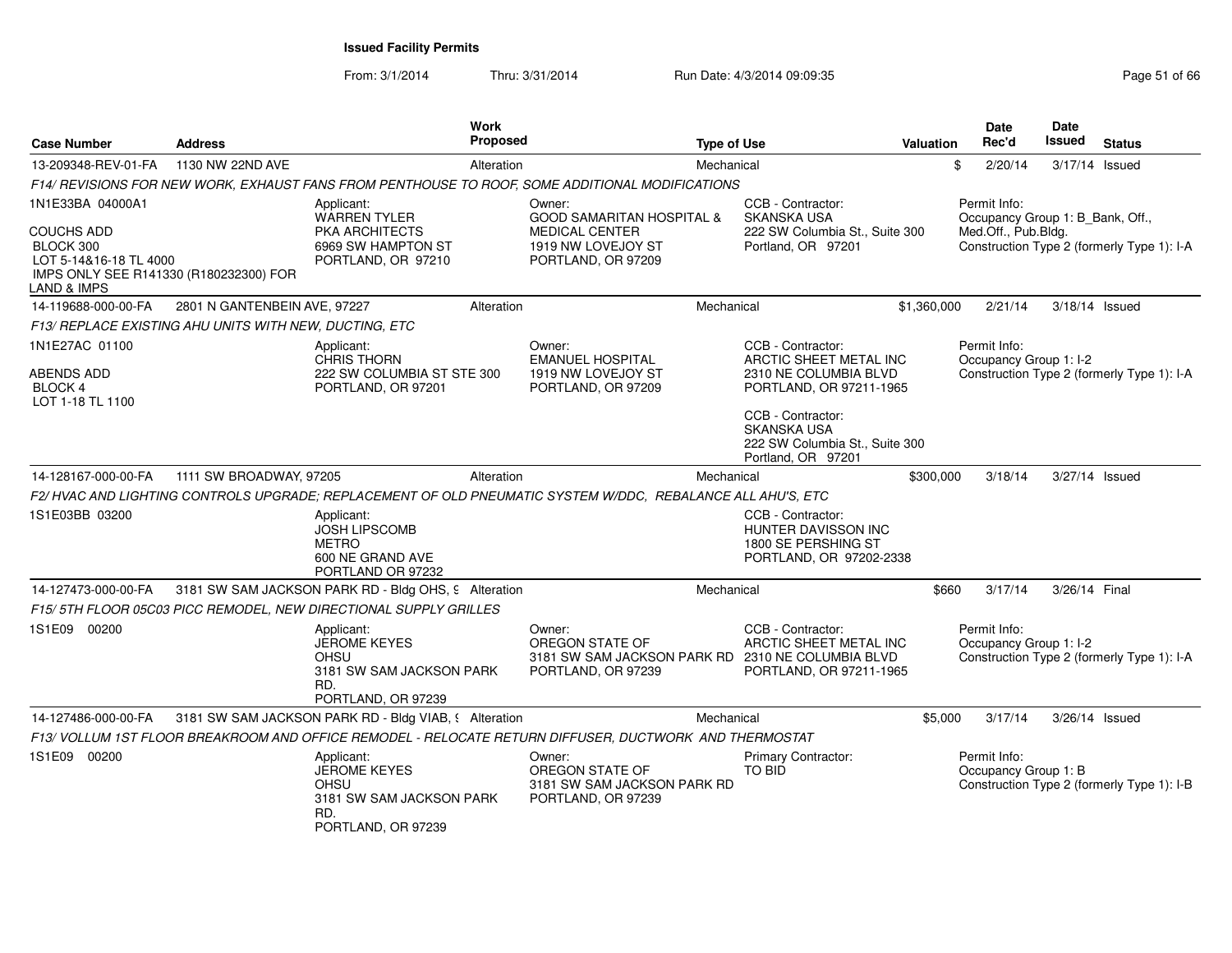| <b>Case Number</b>                                                                                                                                                  | <b>Address</b>                                    |                                                                                                                                  | <b>Work</b><br>Proposed |                                                                                                                                                                         | <b>Type of Use</b> |                                                                                                                                         | Valuation | <b>Date</b><br>Rec'd                                                    | <b>Date</b><br>Issued | <b>Status</b>                                |
|---------------------------------------------------------------------------------------------------------------------------------------------------------------------|---------------------------------------------------|----------------------------------------------------------------------------------------------------------------------------------|-------------------------|-------------------------------------------------------------------------------------------------------------------------------------------------------------------------|--------------------|-----------------------------------------------------------------------------------------------------------------------------------------|-----------|-------------------------------------------------------------------------|-----------------------|----------------------------------------------|
| 14-127515-000-00-FA                                                                                                                                                 | 2525 SW 1ST AVE, 97201                            |                                                                                                                                  | Alteration              |                                                                                                                                                                         | Mechanical         |                                                                                                                                         | \$64,066  | 3/17/14                                                                 | 3/18/14 Issued        |                                              |
| B1/1ST FLOOR WEST - ADD 6 NEW WSHP'S                                                                                                                                |                                                   |                                                                                                                                  |                         |                                                                                                                                                                         |                    |                                                                                                                                         |           |                                                                         |                       |                                              |
| 1S1E10BB 00900                                                                                                                                                      |                                                   | Applicant:<br><b>SEAN DYER</b><br>AMERICAN HEATING INC<br>5035 SE 24TH AVE<br>PORTLAND, OR 97202                                 |                         | Owner:<br><b>KBS ADP PLAZA LLC</b><br>121 SW MORRISON ST #200<br>PORTLAND, OR 97204                                                                                     |                    | CCB - Contractor:<br>AMERICAN HEATING INC<br>5035 SE 24TH<br>PORTLAND, OR 97202-4765                                                    |           | Permit Info:<br>Occupancy Group 1: B Bank, Off.,<br>Med.Off., Pub.Bldg. |                       | Construction Type 2 (formerly Type 1): I-A   |
| 14-127620-000-00-FA                                                                                                                                                 | 1015 NW 22ND AVE, 97210                           |                                                                                                                                  | Alteration              |                                                                                                                                                                         | Mechanical         |                                                                                                                                         | \$38,346  | 3/17/14                                                                 |                       | 3/18/14 Issued                               |
|                                                                                                                                                                     |                                                   | B1/ PENTHOUSE - WEST WING SF-4 & SF-5 CHILLED WATER CONTROL VALVE UPGRADES                                                       |                         |                                                                                                                                                                         |                    |                                                                                                                                         |           |                                                                         |                       |                                              |
| 1N1E33BA 07800                                                                                                                                                      |                                                   | Applicant:                                                                                                                       |                         | Owner:                                                                                                                                                                  |                    | CCB - Contractor:                                                                                                                       |           |                                                                         |                       |                                              |
| COUCHS ADD<br>TL 7800 BLOCK 304                                                                                                                                     |                                                   | Benjamin Shook<br><b>Benshook Studio</b><br>7235 NE Mallory<br>Portland, OR 97211                                                |                         | <b>GOOD SAMARITAN HOSPITAL</b><br>1919 NW LOVEJOY ST<br>PORTLAND, OR 97209                                                                                              |                    | TOTAL MECHANICAL INC<br>1498 SE TECH CENTER PLACE<br><b>STE 180</b><br>VANCOUVER WA 98683                                               |           |                                                                         |                       |                                              |
| 14-125242-000-00-FA                                                                                                                                                 | 123 NE 3RD AVE, 97232                             |                                                                                                                                  | Alteration              |                                                                                                                                                                         | Mechanical         |                                                                                                                                         | \$22,000  | 3/10/14                                                                 |                       | 3/17/14 Issued                               |
|                                                                                                                                                                     |                                                   |                                                                                                                                  |                         | F2/ SUITE 119 - WELOCALIZE, RELOCATE 2 FAN COILS, PROVIDE 5 NEW FAN COIL UNITS, 1 EXHAUST FAN, DUCTING & CONTROLS                                                       |                    |                                                                                                                                         |           |                                                                         |                       |                                              |
| 1N1E34DA 02800<br><b>EAST PORTLAND</b><br>BLOCK 68<br>INC PT VAC ST LOT 1&8<br>LOT 2&3&6&7<br>INC PT VAC ST LOT 4&5; HISTORIC<br>PROPERTY: POTENTIAL ADDITIONAL TAX |                                                   | Applicant:<br>Eddie Stoyan<br>ALLIANT SYSTEMS LLC<br>1600 NW 167th Pl, #330<br>Portland, OR 97006                                |                         | Owner:<br>BRIDGEHEAD DEVELOPMENT LLC ALLIANT SYSTEMS LLC<br>1001 SE WATER AVE #120<br>PORTLAND, OR 97214-2147                                                           |                    | CCB - Contractor:<br>1600 NW 167TH PL SUITE 330<br>BEAVERTON OR 97005                                                                   |           | Permit Info:<br>Occupancy Group 1: B Bank, Off.,<br>Med.Off., Pub.Bldg. |                       | Construction Type 2 (formerly Type 1): III-A |
| 14-128341-000-00-FA                                                                                                                                                 | 211 SE CARUTHERS ST, 97214                        |                                                                                                                                  | Alteration              |                                                                                                                                                                         | Mechanical         |                                                                                                                                         | \$98,945  | 3/18/14                                                                 |                       | 3/25/14 Under Inspection                     |
|                                                                                                                                                                     | B2/ 2ND FLOOR: NEW VAV AND DISTRIBUTION DUCT WORK |                                                                                                                                  |                         |                                                                                                                                                                         |                    |                                                                                                                                         |           |                                                                         |                       |                                              |
| 1S1E03DD 00600<br>PORTLAND GENERAL ELEC STA L<br>LOT 1 TL 600                                                                                                       |                                                   | Applicant:<br>MEGAN GILLORY<br>MACDONALD MILLER FACILITY<br><b>SOLUTIONS</b><br>12911 NE AIRPORT WAY<br>PORTLAND OR 97230        |                         | Owner:<br>PORTLAND OPERA ASSOCIATION KEVIN SIMMONS<br><b>INC</b><br>211 SE CARUTHERS ST<br>PORTLAND, OR 97214                                                           |                    | CCB - Contractor:<br>MACDONALD MILLER FACILITY<br><b>SOLUTIONS</b><br>12801 NE AIRPORT WAY<br>PORTLAND OR 97230                         |           | Permit Info:<br>Occupancy Group 1: B Bank, Off.,<br>Med.Off., Pub.Bldg. |                       | Construction Type 2 (formerly Type 1): II-A  |
| 14-128508-000-00-FA                                                                                                                                                 | 308 SW 2ND AVE, 97204                             |                                                                                                                                  | Alteration              |                                                                                                                                                                         | Mechanical         |                                                                                                                                         | \$5,499   | 3/19/14                                                                 | 3/31/14 Issued        |                                              |
| <b>B2/ GRILLES, REGISTERS?</b>                                                                                                                                      |                                                   |                                                                                                                                  |                         |                                                                                                                                                                         |                    |                                                                                                                                         |           |                                                                         |                       |                                              |
| 1N1E34CD 04600                                                                                                                                                      |                                                   | Applicant:<br><b>MEGAN GILLORY</b><br>MACDONALD MILLER FACILITY<br><b>SOLUTIONS</b><br>12911 NE AIRPORT WAY<br>PORTLAND OR 97230 |                         | Owner:<br><b>NGP DUNCAN PLAZA</b><br>PO BOX 4900 DEPT #360<br>SCOTTSDALE, AZ 85261-4900<br>Owner:<br>PORTLAND LLC<br>PO BOX 4900 DEPT #360<br>SCOTTSDALE, AZ 85261-4900 |                    | CCB - Contractor:<br><b>KEVIN SIMMONS</b><br>MACDONALD MILLER FACILITY<br><b>SOLUTIONS</b><br>12801 NE AIRPORT WAY<br>PORTLAND OR 97230 |           | Permit Info:<br>Occupancy Group 1: A-2_Restaurant                       |                       | Construction Type 2 (formerly Type 1): I-A   |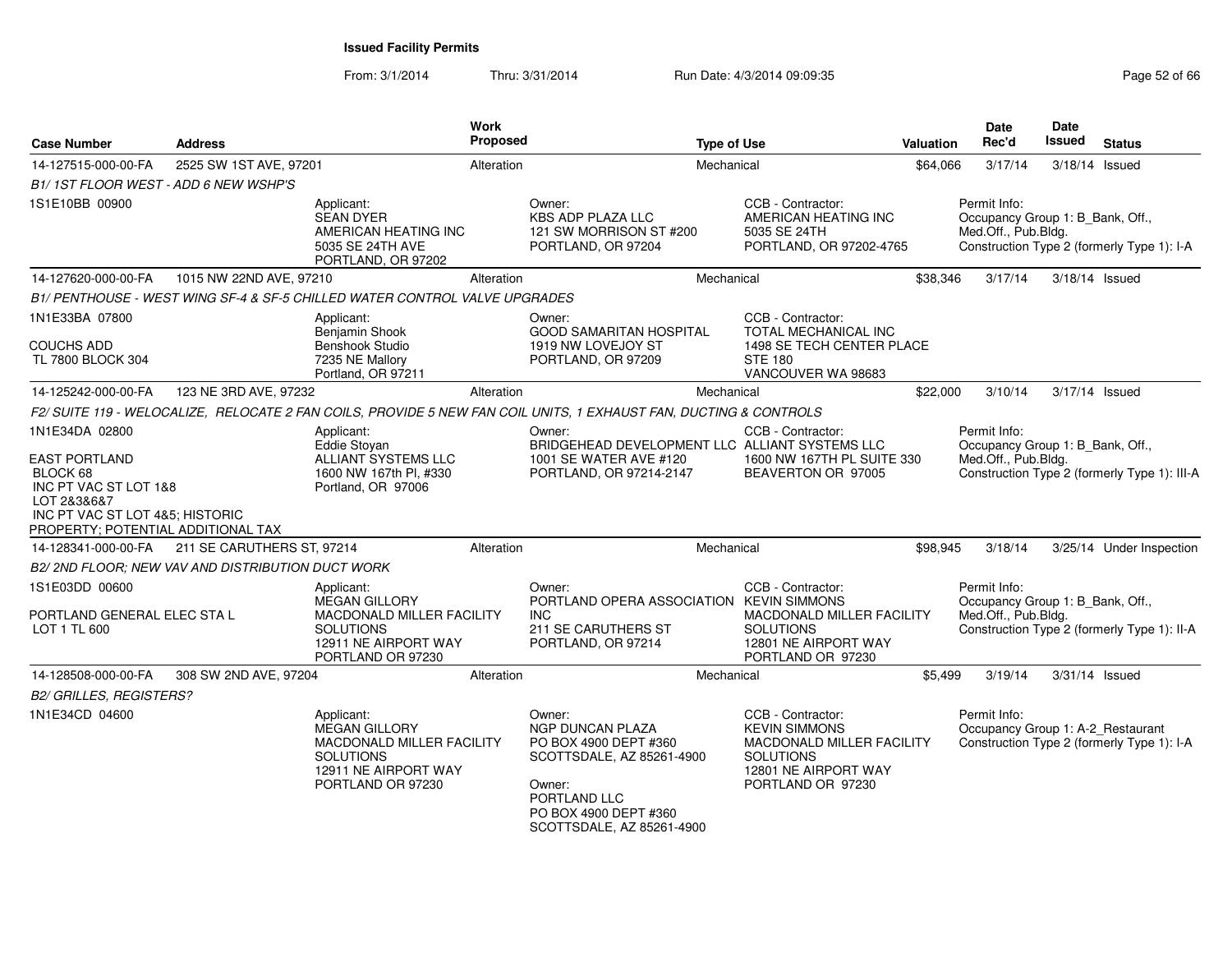| <b>Case Number</b>                                                     | <b>Address</b>                                      |                                                                                                            | <b>Work</b><br>Proposed |                                                                                                                                   | <b>Type of Use</b> |                                                                                                                             | Valuation | <b>Date</b><br>Rec'd                                                    | <b>Date</b><br><b>Issued</b> | <b>Status</b>                               |
|------------------------------------------------------------------------|-----------------------------------------------------|------------------------------------------------------------------------------------------------------------|-------------------------|-----------------------------------------------------------------------------------------------------------------------------------|--------------------|-----------------------------------------------------------------------------------------------------------------------------|-----------|-------------------------------------------------------------------------|------------------------------|---------------------------------------------|
| 14-128543-000-00-FA                                                    | 12000 SW 49TH AVE, 97219                            |                                                                                                            | Alteration              |                                                                                                                                   | Mechanical         |                                                                                                                             | \$50,000  | 3/19/14                                                                 |                              | 3/27/14 Issued                              |
|                                                                        |                                                     | F15/NEW EQUIPMENT, CONTROLS, DUCTWORK, BALANCING AND COMMISSIONING                                         |                         |                                                                                                                                   |                    |                                                                                                                             |           |                                                                         |                              |                                             |
| 1S1E31D 00200                                                          |                                                     | Applicant:<br><b>RYAN BURT</b><br><b>GBD ARCITECTS</b><br>1120 NW COUCH ST SUITE 300<br>PORTLAND, OR 97209 |                         | Owner:<br>PORTLAND COMMUNITY<br><b>COLLEGE DIST</b><br>PO BOX 6119<br>ALOHA, OR 97007-0119                                        |                    | CCB - Contractor:<br><b>HOWARD S WRIGHT</b><br><b>CONSTRUCTORS LP</b><br>P. O. BOX 3764<br>SEATTLE, WA 98124                |           | Permit Info:<br>Occupancy Group 1: B                                    |                              | Construction Type 2 (formerly Type 1): I-B  |
| 14-129355-000-00-FA                                                    | 309 SW 6TH AVE, 97205                               |                                                                                                            | Alteration              |                                                                                                                                   | Mechanical         |                                                                                                                             | \$155,102 | 3/20/14                                                                 |                              | 3/26/14 Issued                              |
|                                                                        |                                                     |                                                                                                            |                         | B1/ THETUS 31,358 SQ FT TENANT REMODEL OF EXISTING OFFICE SPACE - NEW DUCTWORK, GRILLES, REGISTERS, DIFFUSERS AND RADIATOR VALVES |                    |                                                                                                                             |           |                                                                         |                              |                                             |
| 1N1E34CC 03800                                                         |                                                     | Applicant:<br><b>BRIAN SCHAIN</b><br>2000 SE HANNA HARVESTER DR<br>MILWAUKIE, OR 97222                     |                         | Owner:<br>HISTORIC U S NATIONAL BANK<br><b>BLOCK LLC</b><br>115 SW ASH ST #500<br>PORTLAND, OR 97204                              |                    | CCB - Contractor:<br>PORTLAND MECH CONSTRUCTN<br>INC DBA PTLD MECH CONTR.<br>2000 HANNA HARVESTER DR<br>MILWAUKIE, OR 97222 |           | Permit Info:<br>Occupancy Group 1: B                                    |                              | Construction Type 2 (formerly Type 1): I-B  |
| 14-129693-000-00-FA                                                    | 101 SW MAIN ST, 97204                               |                                                                                                            | Alteration              |                                                                                                                                   | Mechanical         |                                                                                                                             | \$15,227  | 3/21/14                                                                 |                              | 3/25/14 Issued                              |
|                                                                        |                                                     | F5/ SUITE 330 RELOCATE EXISTING DUCTWORK AND ADD NEW DUCTWORK AND GRILLES                                  |                         |                                                                                                                                   |                    |                                                                                                                             |           |                                                                         |                              |                                             |
| 1S1E03BD 00300                                                         |                                                     | Applicant:<br><b>SEAN DYER</b>                                                                             |                         | Owner:<br>KBSH ONE MAIN PLACE LLC                                                                                                 |                    | CCB - Contractor:<br>AMERICAN HEATING INC                                                                                   |           |                                                                         |                              |                                             |
| <b>PORTLAND</b><br>BLOCK 11<br><b>LOT 1-4</b><br>LOT 5-8 EXC PT IN STS |                                                     | AMERICAN HEATING INC<br>5035 SE 24TH AVE<br>PORTLAND, OR 97202                                             |                         | 121 SW MORRISON ST #200<br>PORTLAND, OR 97204                                                                                     |                    | 5035 SE 24TH<br>PORTLAND, OR 97202-4765                                                                                     |           |                                                                         |                              |                                             |
| 14-123217-000-00-FA                                                    | 919 NE 19TH AVE, 97232                              |                                                                                                            | Alteration              |                                                                                                                                   | Mechanical         |                                                                                                                             | \$47,201  | 3/4/14                                                                  |                              | 3/12/14 Under Inspection                    |
|                                                                        |                                                     |                                                                                                            |                         | MECHANICAL FOR TI - 1 COOLING ONLY VAV AND 1 FAN POWER BOX, DUCTWORK MODIFICATION, HOTWATER PIPING TO NEW BOX                     |                    |                                                                                                                             |           |                                                                         |                              |                                             |
| 1N1E35AC 00100<br>SULLIVANS ADD<br><b>BLOCK 36 TL 100</b>              |                                                     | Applicant:<br>HUNTER DAVISSON INC<br>1800 SE PERSHING ST<br>PORTLAND, OR 97202-2338                        |                         | Owner:<br><b>WESTON INVESTMENT CO LLC</b><br>2154 NE BROADWAY RM 200<br>PORTLAND, OR 97232-1590                                   |                    | CCB - Contractor:<br><b>HUNTER DAVISSON INC</b><br>1800 SE PERSHING ST<br>PORTLAND, OR 97202-2338                           |           | Permit Info:<br>Occupancy Group 1: B                                    |                              | Construction Type 2 (formerly Type 1): II-A |
| 14-125752-000-00-FA                                                    | 3251 SW SAM JACKSON PARK RD, 97201                  |                                                                                                            | Alteration              |                                                                                                                                   | Mechanical         |                                                                                                                             | \$3,300   | 3/11/14                                                                 |                              | 3/21/14 Issued                              |
|                                                                        |                                                     | F15/9TH FLOOR ROOM 9D00C - SUPPLY DIFFUSER AND FLEX DUCTWORK                                               |                         |                                                                                                                                   |                    |                                                                                                                             |           |                                                                         |                              |                                             |
| 1S1E09AC 03700                                                         |                                                     | Applicant:<br><b>JEROME KEYES</b>                                                                          |                         | Owner:<br>OREGON STATE OF                                                                                                         |                    |                                                                                                                             |           | Permit Info:<br>Occupancy Group 1: I1.1                                 |                              |                                             |
| SECTION 09 1S 1E<br>TL 3700 0.07 ACRES                                 |                                                     | OHSU<br>3181 SW SAM JACKSON PARK<br>RD.<br>PORTLAND, OR 97239                                              |                         | 3181 SW SAM JACKSON PARK RD<br>PORTLAND, OR 97239                                                                                 |                    |                                                                                                                             |           | I-FR                                                                    |                              | Construction Type 2 (formerly Type 1):      |
| 14-126303-000-00-FA                                                    | 2311 NW NORTHRUP ST, 97210                          |                                                                                                            | Alteration              |                                                                                                                                   | Mechanical         |                                                                                                                             | \$500     | 3/12/14                                                                 |                              | 3/13/14 Final                               |
|                                                                        | B1/ SUITE 101 PACIFIC MEDICAL ADD ONE 6" SUPPLY RUN |                                                                                                            |                         |                                                                                                                                   |                    |                                                                                                                             |           |                                                                         |                              |                                             |
| 1N1E33BB 04200                                                         |                                                     | Applicant:<br>John Wright<br>JNB MECHANICAL INC<br>3315 NE 112th Ave ST# A40-41<br>Vancouver, WA 98682     |                         | Owner:<br><b>EASTERN WESTERN</b><br><b>CORPORATION</b><br>PO BOX 3228<br>PORTLAND, OR 97208-3228                                  |                    | CCB - Contractor:<br><b>JOHN WRIGHT</b><br><b>JNB MEHANICAL INC</b><br>1304 NE 125TH AVE<br>VANCOUVER, WA 98683             |           | Permit Info:<br>Occupancy Group 1: B_Bank, Off.,<br>Med.Off., Pub.Bldg. |                              | Construction Type 2 (formerly Type 1): V-B  |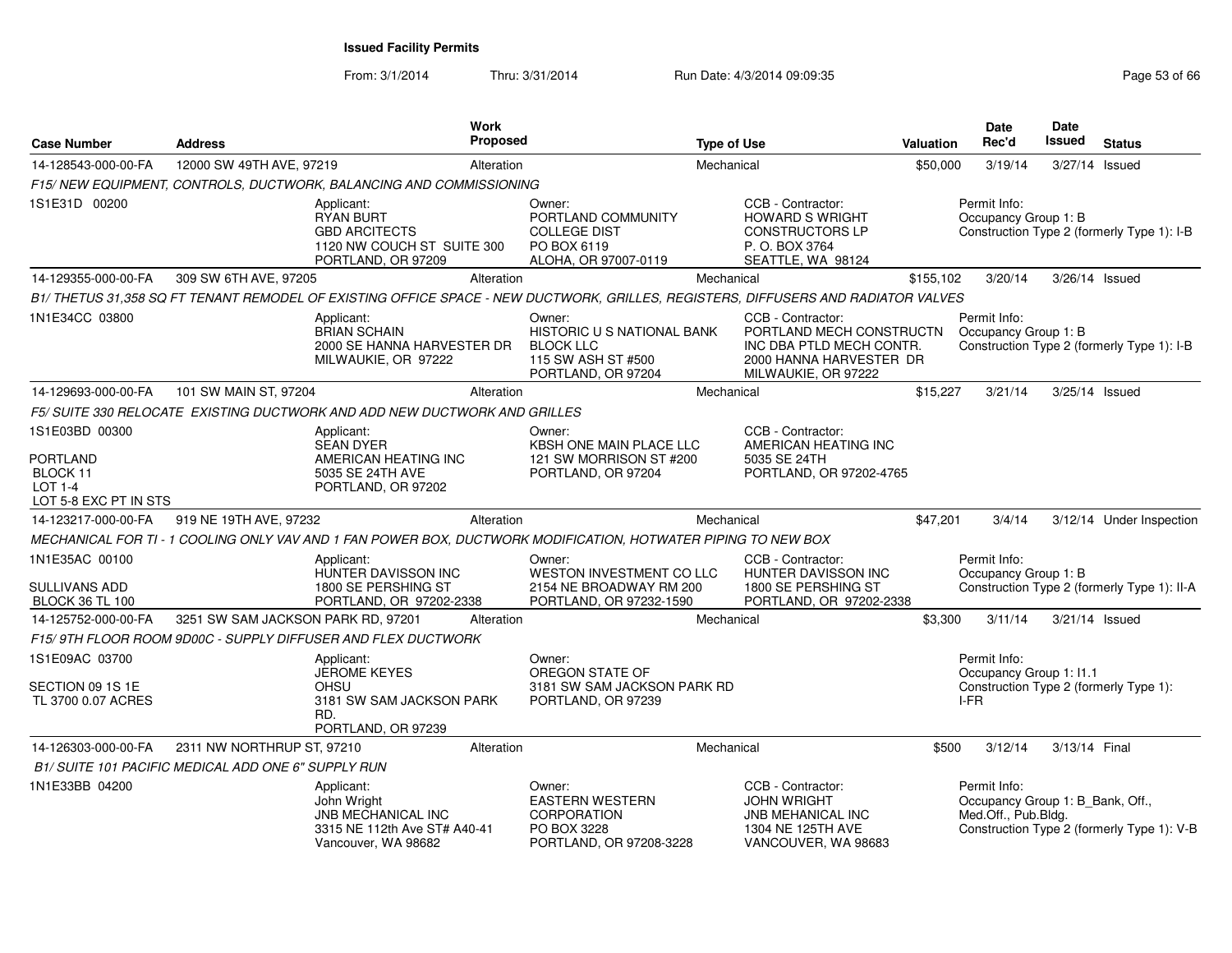| <b>Case Number</b>                                                                                                              | <b>Address</b>                                         | Work                                                                                                      | Proposed   | <b>Type of Use</b>                                                                                                                          |                                                                                                                          | Valuation | <b>Date</b><br>Rec'd | Date<br><b>Issued</b> | <b>Status</b>                              |
|---------------------------------------------------------------------------------------------------------------------------------|--------------------------------------------------------|-----------------------------------------------------------------------------------------------------------|------------|---------------------------------------------------------------------------------------------------------------------------------------------|--------------------------------------------------------------------------------------------------------------------------|-----------|----------------------|-----------------------|--------------------------------------------|
| 14-126631-000-00-FA                                                                                                             | 1225 W BURNSIDE ST                                     |                                                                                                           | Alteration | Mechanical                                                                                                                                  |                                                                                                                          | \$1,600   | 3/13/14              | 3/21/14 Issued        |                                            |
|                                                                                                                                 |                                                        | F5/ CALIFORNIA CLOSET, 1235 W BURNSIDE - RELOCATE 2 GRILLES, CAP AND REMOVE 1 FSD, ADD 1 FSD              |            |                                                                                                                                             |                                                                                                                          |           |                      |                       |                                            |
| 1N1E33DA 05000A2<br><b>COUCHS ADD</b><br>BLOCK 82<br><b>LOT 1-8</b><br>MACH & EQUIP SEE R140654 (R180207460)<br>FOR LAND & IMPS |                                                        | Applicant:<br>Eddie Stoyan<br>ALLIANT SYSTEMS LLC<br>1600 NW 167th Pl, #330<br>Portland, OR 97006         |            | Owner:<br>PORTLAND DISTRICT COOLING &<br>CO LLC<br>99 SUMMER ST STE 900<br>BOSTON, MA 02110                                                 | CCB - Contractor:<br>ALLIANT SYSTEMS LLC<br>1600 NW 167TH PL SUITE 330<br>BEAVERTON OR 97005                             |           |                      |                       |                                            |
| 14-126773-000-00-FA                                                                                                             | 220 NW 2ND AVE, 97209                                  |                                                                                                           | Alteration | Mechanical                                                                                                                                  |                                                                                                                          | \$3.000   | 3/13/14              | 3/21/14 Issued        |                                            |
|                                                                                                                                 | B1/ SUITE 940; ADD 1 NEW VAV BOX AND 1 NEW EXHAUST FAN |                                                                                                           |            |                                                                                                                                             |                                                                                                                          |           |                      |                       |                                            |
| 1N1E34CA 04500<br><b>COUCHS ADD</b><br>BLOCK 14<br>LOT 1-8 EXC PT IN ST                                                         |                                                        | Applicant:<br>ANTONIJA KRIZANAC<br><b>MCKINSTRY</b><br>16790 NE MASON ST. SUITE 100<br>PORTLAND, OR 97230 |            | Owner:<br>ONE PACIFIC SQUARE CF LLC<br>1211 SW 5TH AVE #2230<br>PORTLAND, OR 97204-3735                                                     | CCB - Contractor:<br>MCKINSTRY CO LLC<br>16970 NE MASON ST, SUITE 100<br>PORTLAND OR 97230-7398                          |           |                      |                       |                                            |
| 14-122889-000-00-FA                                                                                                             |                                                        | 3181 SW SAM JACKSON PARK RD - Bldg OPC, 9 Alteration                                                      |            | Mechanical                                                                                                                                  |                                                                                                                          | \$5,000   | 3/4/14               | 3/21/14 Issued        |                                            |
|                                                                                                                                 | F1/ DEMO HVAC AFFECTED INTERIOR WORK FOR CAFE REMODEL  |                                                                                                           |            |                                                                                                                                             |                                                                                                                          |           |                      |                       |                                            |
| 1S1E09 00200                                                                                                                    |                                                        | Applicant:<br><b>JEROME KEYES</b><br>OHSU<br>3181 SW SAM JACKSON PARK<br>RD.<br>PORTLAND, OR 97239        |            | Owner:<br>OREGON STATE OF<br>3181 SW SAM JACKSON PARK RD 16916 SE FRANKLIN<br>PORTLAND, OR 97239                                            | CCB - Contractor:<br>SCHAFFRAN CONSTRUCTION INC Occupancy Group 1: I-2<br>PORTLAND, OR 97236                             |           | Permit Info:         |                       | Construction Type 2 (formerly Type 1): I-A |
| 14-123011-000-00-FA                                                                                                             | 1300 NE 16TH AVE, 97232                                |                                                                                                           | Alteration | Mechanical                                                                                                                                  |                                                                                                                          | \$458.589 | 3/4/14               |                       | $3/6/14$ Issued                            |
| B2/ CHILLER REPLACEMENT, BOILER ROOM                                                                                            |                                                        |                                                                                                           |            |                                                                                                                                             |                                                                                                                          |           |                      |                       |                                            |
| 1N1E35AB 05600<br><b>HOLLADAYS ADD</b><br><b>BLOCK 178 TL 5600</b><br>SPLIT LEVY R182280 (R396212040)                           |                                                        | Applicant:<br><b>DEANI BAUCK</b><br>2615 NW ST HELENS RD<br>PORTLAND, OR 97210                            |            | Owner:<br>HOLLADAY PARK PLAZA INC<br>1300 NE 16TH AVE<br>PORTLAND, OR 97232-1467                                                            | CCB - Contractor:<br>HEINZ MECHANICAL SERVICE INC Occupancy Group 1: SR1.1<br>2615 NW ST HELENS RD<br>PORTLAND, OR 97210 |           | Permit Info:<br>I-FR |                       | Construction Type 2 (formerly Type 1):     |
| 14-124697-000-00-FA                                                                                                             | 501 N GRAHAM ST, 97227                                 |                                                                                                           | Alteration | Mechanical                                                                                                                                  |                                                                                                                          | \$119.704 | 3/7/14               | 3/12/14 Issued        |                                            |
|                                                                                                                                 |                                                        |                                                                                                           |            | B2/BASEMENT, HOT WATER GENERATOR REPLACEMENT, PROVIDE CROSS CONNECT FOR HOT WATER TO EMANUAL CENTRAL (check if electrical is required - DB) |                                                                                                                          |           |                      |                       |                                            |
| 1N1E27AC 01000                                                                                                                  |                                                        | Applicant:<br><b>NOLAN DOYLE</b>                                                                          |            | Owner:<br><b>LEGACY HEALTH SYSTEM</b>                                                                                                       | CCB - Contractor:<br>TOTAL MECHANICAL INC                                                                                |           |                      |                       |                                            |
| <b>ABENDS ADD</b><br><b>BLOCK 1 TL 1000</b>                                                                                     |                                                        | 1498 SE TECH CENTER PL SUITE<br>180<br>VANCOUVER, WA98683                                                 |            | 1919 NW LOVEJOY ST<br>PORTLAND, OR 97209                                                                                                    | 1498 SE TECH CENTER PLACE<br><b>STE 180</b><br>VANCOUVER WA 98683                                                        |           |                      |                       |                                            |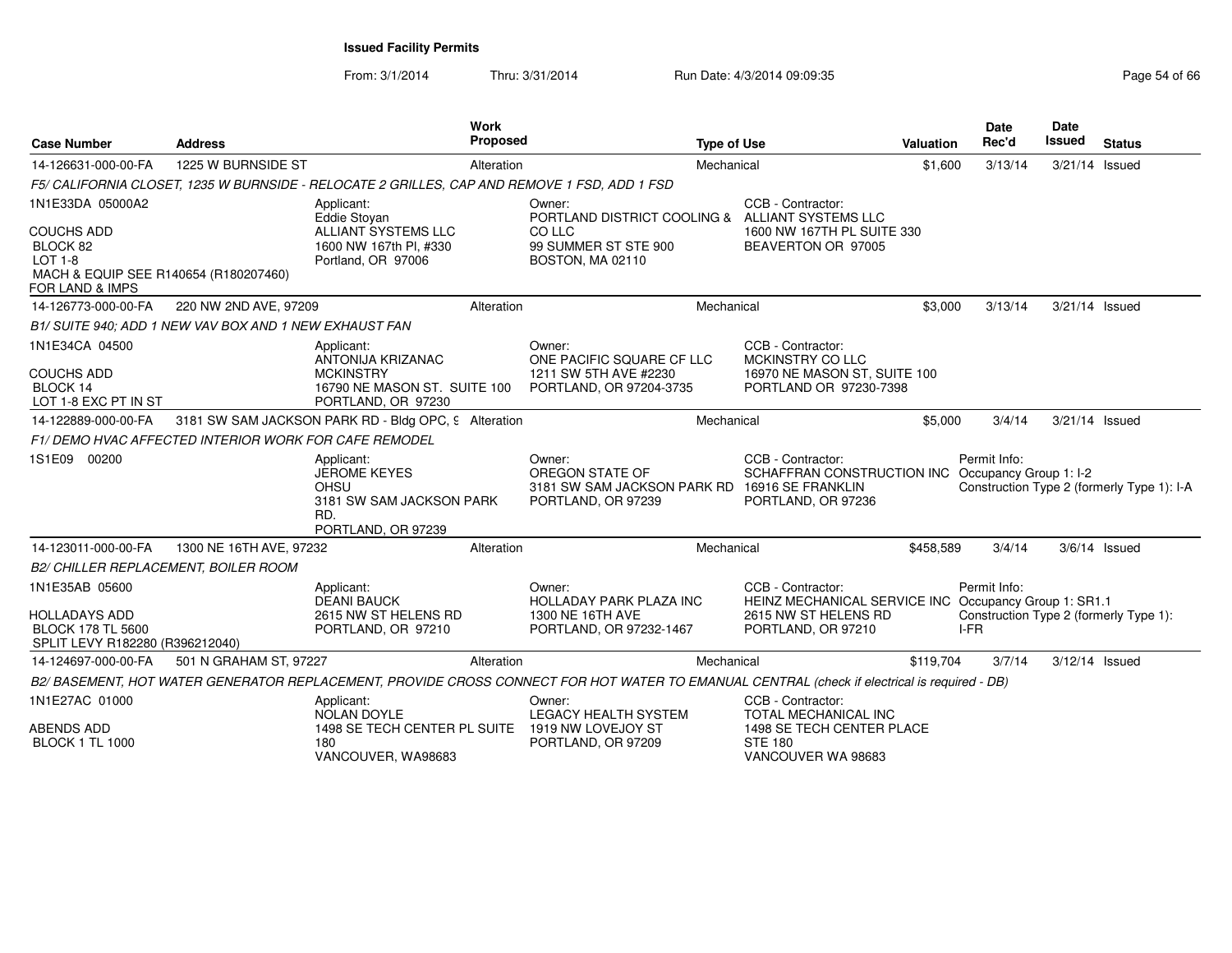From: 3/1/2014

| <b>Case Number</b>                                                                                                           | <b>Address</b>                               |                                                                                            | <b>Work</b><br><b>Proposed</b> |                                                                                                                                                                            | <b>Type of Use</b>                             | <b>Valuation</b> | <b>Date</b><br>Rec'd | <b>Date</b><br><b>Issued</b> | <b>Status</b>            |
|------------------------------------------------------------------------------------------------------------------------------|----------------------------------------------|--------------------------------------------------------------------------------------------|--------------------------------|----------------------------------------------------------------------------------------------------------------------------------------------------------------------------|------------------------------------------------|------------------|----------------------|------------------------------|--------------------------|
| 14-123936-000-00-FA                                                                                                          | 3147 SW SAM JACKSON PARK RD, 97201           |                                                                                            | Alteration                     |                                                                                                                                                                            | Mechanical                                     | \$25,000         | 3/6/14               | 3/25/14 Issued               |                          |
|                                                                                                                              | <b>F15/ HVAC RECONFIGURATION FOR REMODEL</b> |                                                                                            |                                |                                                                                                                                                                            |                                                |                  |                      |                              |                          |
| 1S1E09AD 00100                                                                                                               |                                              | Applicant:<br><b>SEAN INGERSOLL</b>                                                        |                                | Owner:<br>OREGON STATE OF (LEASED                                                                                                                                          | CCB - Contractor:<br>IN LINE COMMERCIAL CONST  |                  |                      |                              |                          |
| SECTION 09 1S 1E<br>TL 100 0.65 ACRES<br><b>LAND &amp; IMPS</b><br>SEE R327835 (R991091601) FOR IMPS AND<br>AIR SPACE        |                                              | PKA ARCHITECTS<br>6969 SW HAMPTON ST.<br>PORTLAND, OR 97223                                |                                | 3181 SW SAM JACKSON PARK RD<br>PORTLAND, OR 97239<br>Owner:<br><b>BRIM OHSU</b><br>3181 SW SAM JACKSON PARK RD<br>PORTLAND, OR 97239                                       | <b>PO BOX 5837</b><br><b>ALOHA, OR 97006</b>   |                  |                      |                              |                          |
|                                                                                                                              |                                              |                                                                                            |                                | Owner:<br>MAIL STOP PP E<br>3181 SW SAM JACKSON PARK RD<br>PORTLAND, OR 97239                                                                                              |                                                |                  |                      |                              |                          |
| 14-123979-000-00-FA                                                                                                          | 3147 SW SAM JACKSON PARK RD, 97201           |                                                                                            | Alteration                     |                                                                                                                                                                            | Mechanical                                     | \$25,000         | 3/6/14               | 3/18/14 Issued               |                          |
| <b>F12/ RECONFIGURE HVAC FOR REMODEL</b>                                                                                     |                                              |                                                                                            |                                |                                                                                                                                                                            |                                                |                  |                      |                              |                          |
| 1S1E09AD 00100                                                                                                               |                                              | Applicant:                                                                                 |                                | Owner:                                                                                                                                                                     | CCB - Contractor:                              |                  |                      |                              |                          |
| SECTION 09 1S 1E<br>TL 100 0.65 ACRES<br><b>LAND &amp; IMPS</b><br>SEE R327835 (R991091601) FOR IMPS AND<br><b>AIR SPACE</b> |                                              | SEAN INGERSOLL<br><b>PKA ARCHITECTS</b><br>6969 SW HAMPTON ST.<br>PORTLAND, OR 97223       |                                | OREGON STATE OF(LEASED<br>3181 SW SAM JACKSON PARK RD PO BOX 5837<br>PORTLAND, OR 97239<br>Owner:<br><b>BRIM OHSU</b><br>3181 SW SAM JACKSON PARK RD<br>PORTLAND, OR 97239 | IN LINE COMMERCIAL CONST<br>ALOHA, OR 97006    |                  |                      |                              |                          |
|                                                                                                                              |                                              |                                                                                            |                                | Owner:<br>MAIL STOP PP E<br>3181 SW SAM JACKSON PARK RD<br>PORTLAND, OR 97239                                                                                              |                                                |                  |                      |                              |                          |
| 14-125800-000-00-FA                                                                                                          | 26 SW SALMON ST, 97204                       |                                                                                            | Alteration                     |                                                                                                                                                                            | Mechanical                                     | \$17,007         | 3/11/14              |                              | 3/24/14 Under Inspection |
|                                                                                                                              |                                              |                                                                                            |                                | F4/FLOOR 4 & 5; ADD FOUR VAV (COOLING ONLY) BOXES, ASSOCIATED DUCTWORK AND PNEUMATIC CONTROLS                                                                              |                                                |                  |                      |                              |                          |
| 1S1E03BD 00200                                                                                                               |                                              | Applicant:<br><b>DENNIS LAWRENCE</b>                                                       |                                | Owner:<br>IEH PORTLAND LLC                                                                                                                                                 | CCB - Contractor:<br>HUNTER DAVISSON INC       |                  |                      |                              |                          |
| <b>PORTLAND</b><br>BLOCK 6<br>LOT 1-8                                                                                        |                                              | 1800 SE PERSHING CT<br>PORTLAND, OR 97202                                                  |                                | 121 SW SALMON ST<br>PORTLAND, OR 97204-2901                                                                                                                                | 1800 SE PERSHING ST<br>PORTLAND, OR 97202-2338 |                  |                      |                              |                          |
| 14-130649-000-00-FA                                                                                                          | 538 SW 6TH AVE, 97204                        |                                                                                            | Alteration                     |                                                                                                                                                                            | Mechanical                                     | \$10,380         | 3/25/14              | 3/31/14 Issued               |                          |
|                                                                                                                              |                                              | B1/ SUITES 520 & 1130 LEGAL AID SERVICES OF OREGON TI.MODIFY DUCTWORK AND AIR DISTRIBUTION |                                |                                                                                                                                                                            |                                                |                  |                      |                              |                          |
| 1N1E34CC 07900                                                                                                               |                                              | Applicant:<br><b>CLINT LATIMER</b>                                                         |                                | Owner:<br>PORTLAND CASCADE BUILDING                                                                                                                                        | CCB - Contractor:<br>OHAC INC                  |                  |                      |                              |                          |
| <b>PORTLAND</b><br>BLOCK 174<br>LOT 5&6                                                                                      |                                              | <b>OHAC</b><br>19300 SW 118TH AVE<br>TUALATIN, OR 97062                                    |                                | <b>LLC</b><br>166 KINGS HIGHWAY N<br>WESTPORT, CT 06880-2423                                                                                                               | <b>PO BOX 241</b><br>DUNDEE OR 97115           |                  |                      |                              |                          |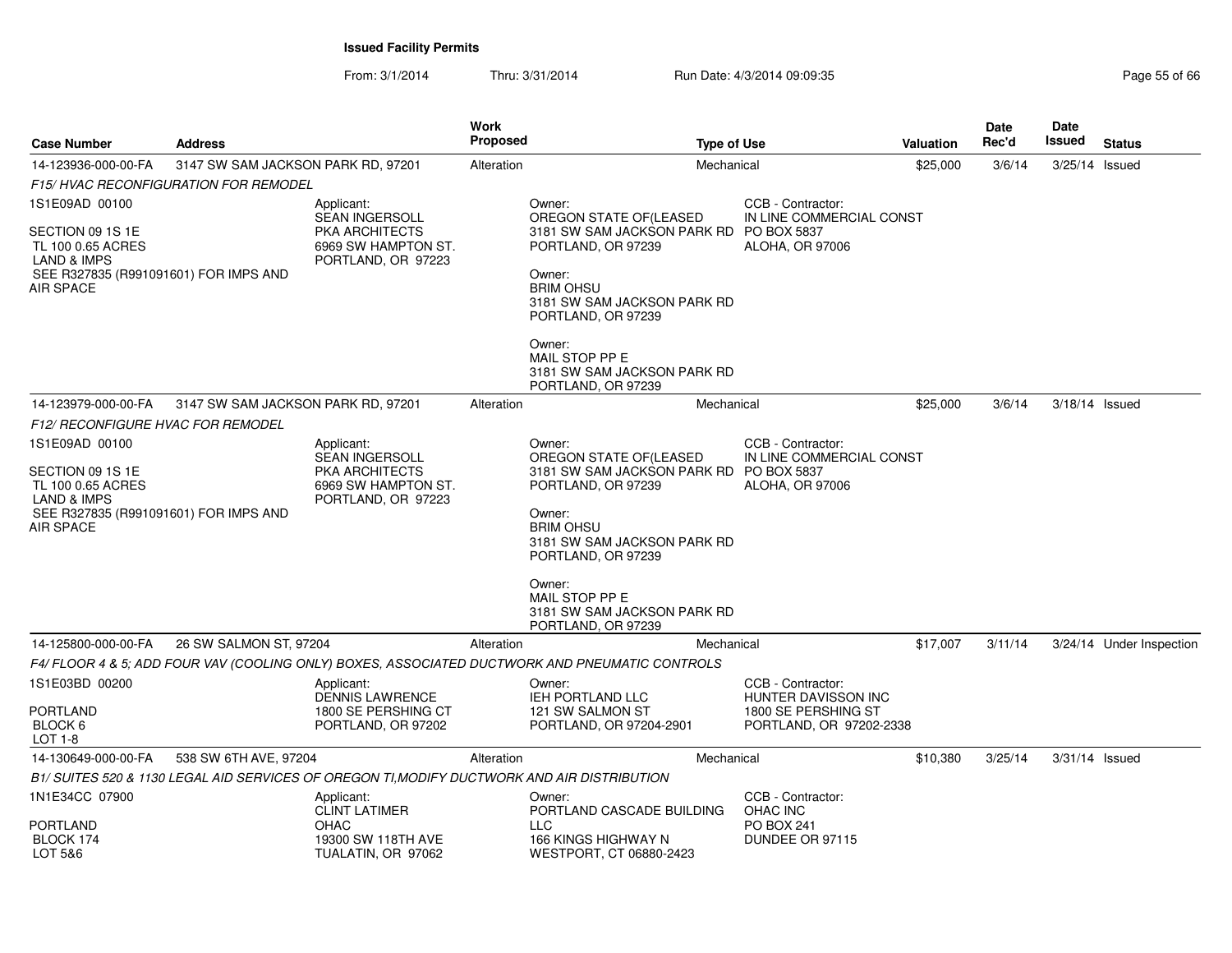| <b>Case Number</b>                                                                                           | <b>Address</b>                |                                                                                                                              | Work<br><b>Proposed</b> |                                                                                                                                                                          | <b>Type of Use</b> |                                                                                                                                       | Valuation | Date<br>Rec'd                                                                          | <b>Date</b><br>Issued | <b>Status</b>                              |
|--------------------------------------------------------------------------------------------------------------|-------------------------------|------------------------------------------------------------------------------------------------------------------------------|-------------------------|--------------------------------------------------------------------------------------------------------------------------------------------------------------------------|--------------------|---------------------------------------------------------------------------------------------------------------------------------------|-----------|----------------------------------------------------------------------------------------|-----------------------|--------------------------------------------|
| 13-200905-000-00-FA                                                                                          | 3303 SW BOND AVE, 97201       |                                                                                                                              | Alteration              |                                                                                                                                                                          | Mechanical         |                                                                                                                                       | \$20,000  | 9/4/13                                                                                 | 3/6/14                | Issued                                     |
| <b>F9/ HVAC RECONFIGURATION FOR REMODEL</b>                                                                  |                               |                                                                                                                              |                         |                                                                                                                                                                          |                    |                                                                                                                                       |           |                                                                                        |                       |                                            |
| 1S1E10AC 00500                                                                                               |                               | Applicant:<br>THANE EDDINGTON<br>6969 SW HAMPTON<br>PORTLAND, OR 97223                                                       |                         |                                                                                                                                                                          |                    | CCB - Contractor:<br><b>FORTIS CONSTRUCTION</b><br>1705 SW TAYLOR ST SUITE 200<br>PORTLAND, OR 97205                                  |           |                                                                                        |                       |                                            |
| 13-226283-000-00-FA                                                                                          | 705 N KILLINGSWORTH ST, 97217 |                                                                                                                              | Alteration              |                                                                                                                                                                          | Mechanical         |                                                                                                                                       | \$2,500   | 11/8/13                                                                                | 3/19/14 Issued        |                                            |
| F2/ SMALL FAN UNIT AT PLATFORM LIFT                                                                          |                               |                                                                                                                              |                         |                                                                                                                                                                          |                    |                                                                                                                                       |           |                                                                                        |                       |                                            |
| 1N1E15CD 12300<br>WEST PIEDMONT<br>BLOCK 3<br>LOT 10-16<br>E 77' OF LOT 17&18                                |                               | Applicant:<br><b>NEIL LEE</b><br>LEEKA ARCHITECTURE AND<br><b>PLANNING</b><br>2548 SE ANKENY<br>PORTLAND, OR 97214           |                         | Owner:<br>PORTLAND COMMUNITY<br><b>COLLEGE DIST</b><br>PO BOX 6119<br>ALOHA, OR 97007-0119<br>Owner:<br>PROCUREMENT AND RISK SVCS<br>PO BOX 6119<br>ALOHA, OR 97007-0119 |                    | CCB - Contractor:<br><b>TS CONSULTING LLC</b><br>1515 SE WATER AVE., STE 402<br>PORTLAND, OR 97214                                    |           | Permit Info:<br>Occupancy Group 1: B                                                   |                       | Construction Type 2 (formerly Type 1): V-A |
| 14-102823-000-00-FA                                                                                          | 5050 NE HOYT ST, 97213        |                                                                                                                              | Alteration              |                                                                                                                                                                          | Mechanical         |                                                                                                                                       | \$5,502   | 1/9/14                                                                                 |                       | 3/11/14 Under Inspection                   |
| <i>F4/ RECONFIGURE DUCTWORK FOR NEW SUITE LAYOUT</i>                                                         |                               |                                                                                                                              |                         |                                                                                                                                                                          |                    |                                                                                                                                       |           |                                                                                        |                       |                                            |
| 1N2E31BD 03800<br><b>CENTER ADD</b><br>BLOCK <sub>3</sub><br>LOT 1-7 INC PT VAC ST<br>LOT 20-26 EXC PT IN ST |                               | Applicant:<br><b>RICK ROBINSON</b><br>PROVIDENCE PROFESSIONAL<br>4400 NE HALSEY, BLDG. 2, SUITE<br>190<br>PORTLAND, OR 97213 |                         | Owner:<br>PROVIDENCE HEALTH<br>4400 NE HALSEY ST BLDG 2 #190<br>PORTLAND, OR 97213-1545<br>Owner:<br>SERVICES-OREGON                                                     |                    | CCB - Contractor:<br>AMERICAN HEATING INC<br>5035 SE 24TH<br>PORTLAND, OR 97202-4765<br>CCB - Contractor:<br>IN LINE COMMERCIAL CONST |           | Permit Info:<br>Occupancy Group 1: B<br>Construction Type 2 (formerly Type 1):<br>I-FR |                       |                                            |
|                                                                                                              |                               |                                                                                                                              |                         | 4400 NE HALSEY ST BLDG 2 #190<br>PORTLAND, OR 97213-1545                                                                                                                 |                    | PO BOX 5837<br><b>ALOHA, OR 97006</b>                                                                                                 |           |                                                                                        |                       |                                            |
| 14-111562-000-00-FA                                                                                          | 1120 NW COUCH ST, 97209       |                                                                                                                              | Alteration              |                                                                                                                                                                          | Mechanical         |                                                                                                                                       | \$88,000  | 1/30/14                                                                                | $3/18/14$ Issued      |                                            |
|                                                                                                              |                               | F10/ MADEWELL TI - 3 CHILLED WATER FAN COILS, PIPING, DUCTWORK AND CONTROLS, 2 EXHAUST FANS                                  |                         |                                                                                                                                                                          |                    |                                                                                                                                       |           |                                                                                        |                       |                                            |
| 1N1E33DA 04900                                                                                               |                               | Applicant:<br>Eddie Stoyan<br>ALLIANT SYSTEMS LLC<br>1600 NW 167th PI, #330<br>Portland, OR 97006                            |                         | Owner:<br>MEPT BREWERY BLOCK 2 LLC<br>PO BOX 320099<br>ALEXANDRIA, VA 22320-0156                                                                                         |                    | CCB - Contractor:<br><b>ALLIANT SYSTEMS LLC</b><br>1600 NW 167TH PL SUITE 330<br>BEAVERTON OR 97005                                   |           | Permit Info:<br>Occupancy Group 1: B_Bank, Off.,<br>Med.Off., Pub.Bldg.                |                       |                                            |
| 14-114977-000-00-FA                                                                                          | 10000 SE MAIN ST, 97216       |                                                                                                                              | Alteration              |                                                                                                                                                                          | Mechanical         |                                                                                                                                       | \$105,000 | 2/10/14                                                                                | 3/11/14 Issued        |                                            |
| <i>F8/ HVAC RECONFIGURATION FOR REMODEL</i>                                                                  |                               |                                                                                                                              |                         |                                                                                                                                                                          |                    |                                                                                                                                       |           |                                                                                        |                       |                                            |
| 1S2E04A 02400<br>EVERGLADE<br>LOT 6 TL 2400                                                                  |                               | Applicant:<br><b>MICHAEL THIEL</b><br>PKA ARCHITECTS<br>6969 SW HAMPTON ST<br>PORTLAND, OR 97223                             |                         | Owner:<br>PORTLAND ADVENTIST MEDICAL<br>10123 SE MARKET ST<br>PORTLAND, OR 97216-2532<br>Owner:<br><b>CENTER</b><br>10123 SE MARKET ST<br>PORTLAND, OR 97216-2532        |                    | CCB - Contractor:<br>TURNER CONSTRUCTION CO<br>1200 NW NAITO PARKWAY #300<br>PORTLAND, OR 972209                                      |           | Permit Info:<br>Occupancy Group 1: I-2 Hospital                                        |                       |                                            |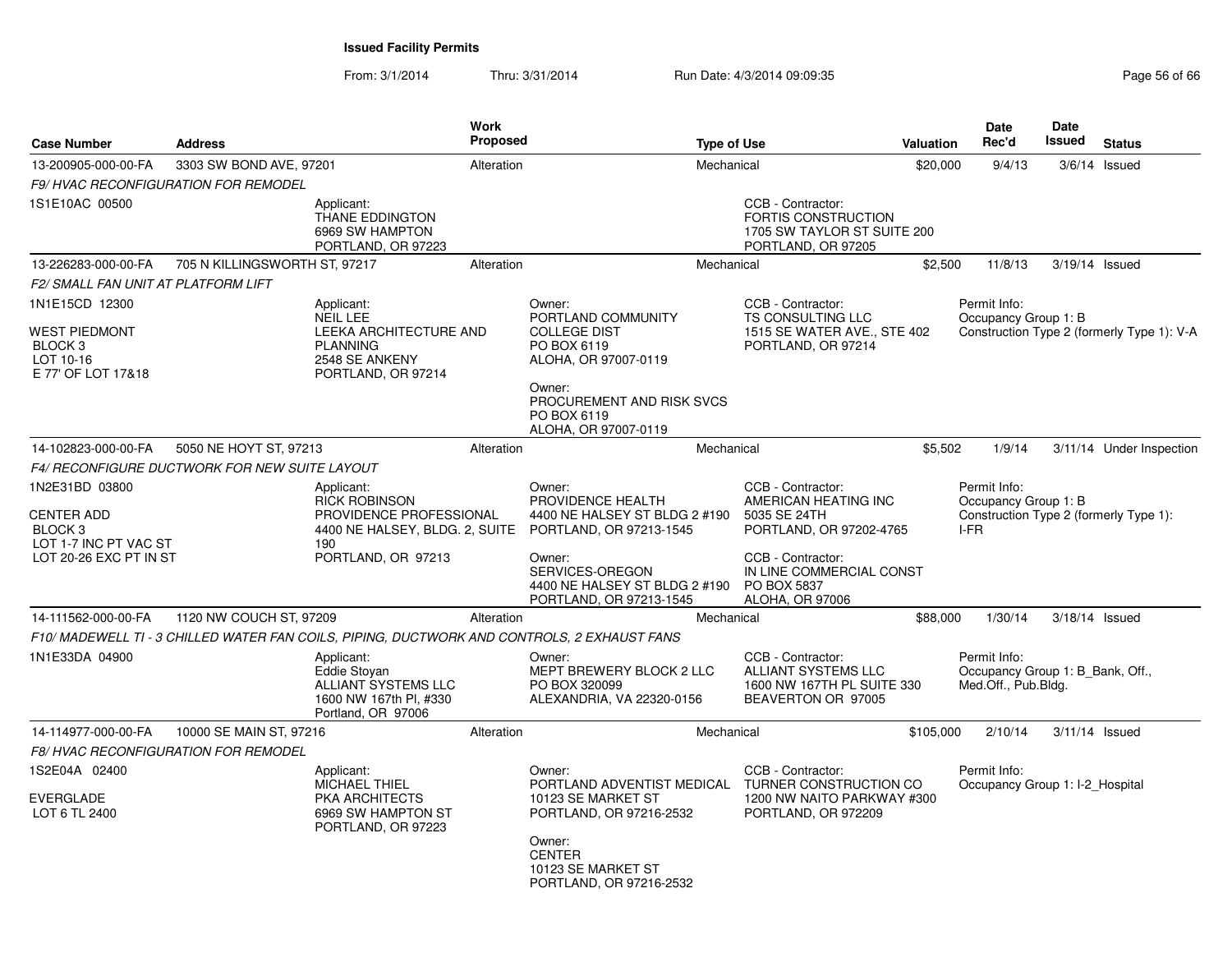From: 3/1/2014

| <b>Case Number</b>                                             | <b>Address</b>                                        |                                                                                                            | Work<br>Proposed |                                                                                                                                                    | <b>Type of Use</b>                                                                                                    | <b>Valuation</b> | Date<br>Rec'd                                    | <b>Date</b><br><b>Issued</b> | <b>Status</b>                                |
|----------------------------------------------------------------|-------------------------------------------------------|------------------------------------------------------------------------------------------------------------|------------------|----------------------------------------------------------------------------------------------------------------------------------------------------|-----------------------------------------------------------------------------------------------------------------------|------------------|--------------------------------------------------|------------------------------|----------------------------------------------|
| 14-115978-000-00-FA                                            | 555 SW OAK ST                                         |                                                                                                            | Alteration       |                                                                                                                                                    | Mechanical                                                                                                            | \$505,000        | 2/12/14                                          |                              | 3/12/14 Under Inspection                     |
|                                                                |                                                       |                                                                                                            |                  | F6/HVAC RECONFIGURATION, EQUIPMENT, ETC. INCLUDES APPROXIMATELY 11 FAN POWERED BOXES WEIGHTING 155 # EACH AND ONE FAN COIL UNIT WEIGHTING 132.5 #. |                                                                                                                       |                  |                                                  |                              |                                              |
| 1N1E34CD 80000                                                 |                                                       | Applicant:<br>SABINE O'HALLORAN                                                                            |                  | Owner:<br>ASSOCIATION OF UNIT OWNERS                                                                                                               | CCB - Contractor:<br>MCKINSTRY CO LLC                                                                                 |                  | Permit Info:<br>Occupancy Group 1: B_Bank, Off., |                              |                                              |
| ONE ELEVEN TOWER CONDOMINIUM<br><b>GENERAL COMMON ELEMENTS</b> |                                                       | ANKROM MOISAN ARCHITECTS<br>6720 SW MACADAM, STE 100<br>PORTLAND OR 97219                                  |                  | <b>OF</b><br>ONE ELEVEN TOWER<br>CONDOMINIUM 111 SW 5TH<br>PORTLAND, OR 97204                                                                      | 16970 NE MASON ST, SUITE 100<br>PORTLAND OR 97230-7398                                                                |                  | Med.Off., Pub.Bldg.                              |                              |                                              |
| 14-111363-000-00-FA                                            | 720 SW WASHINGTON ST, 97205                           |                                                                                                            | Alteration       |                                                                                                                                                    | Mechanical                                                                                                            | \$8.500          | 1/29/14                                          | 3/31/14 Issued               |                                              |
|                                                                | B2/ FURNISH AND INSTALL 1.5 TON DUCTLESS SPLIT SYSTEM |                                                                                                            |                  |                                                                                                                                                    |                                                                                                                       |                  |                                                  |                              |                                              |
| 1N1E34CC 06600                                                 |                                                       | Applicant:<br>ZAK TUTTLE                                                                                   |                  | Owner:<br><b>GPO MORGAN LLC</b>                                                                                                                    | CCB - Contractor:<br>HUNTER DAVISSON INC                                                                              |                  |                                                  |                              |                                              |
| <b>PORTLAND</b><br>BLOCK 213<br>LOT 1&2&7&8                    |                                                       | HUNTER DAVISSON, INC.<br>1800 SE PERSHING ST.<br>PORTLAND, OR 97202                                        |                  | 522 SW 5TH AVE #1105<br>PORTLAND, OR 97204                                                                                                         | 1800 SE PERSHING ST<br>PORTLAND, OR 97202-2338                                                                        |                  |                                                  |                              |                                              |
| 14-111763-000-00-FA                                            | 3050 SE DIVISION ST, 97202                            |                                                                                                            | Alteration       |                                                                                                                                                    | Mechanical                                                                                                            | \$9,200          | 1/30/14                                          |                              | 3/19/14 Under Inspection                     |
| B2/ INSTALL TYPE ONE HOOD, EXHAUST                             |                                                       |                                                                                                            |                  |                                                                                                                                                    |                                                                                                                       |                  |                                                  |                              |                                              |
| 1S1E12BA 06000                                                 |                                                       | Applicant:<br><b>Rolland Walters</b>                                                                       |                  | Owner:<br>ADG IIIA LLC                                                                                                                             | CCB - Contractor:<br>ROLLAND WALTERS                                                                                  |                  | Permit Info:<br>Occupancy Group 1: B_Bank, Off., |                              |                                              |
| <b>EAST PORTLAND HTS</b><br>BLOCK 6<br><b>LOT 1-4</b>          |                                                       | <b>Bulldog Mechanical</b><br>3307 NE 39th St<br>Vancouver, WA                                              |                  | 2314 NW SAVIER ST<br>PORTLAND, OR 97210-2514                                                                                                       | <b>BULLDOG MECHANICAL</b><br>3307 NE 39TH ST<br>VANCOUVER WA 98661                                                    |                  | Med.Off., Pub.Bldg.                              |                              | Construction Type 2 (formerly Type 1): III-B |
| 14-114492-000-00-FA                                            | 12000 SW 49TH AVE, 97219                              |                                                                                                            | Alteration       |                                                                                                                                                    | Mechanical                                                                                                            | \$292,776        | 2/6/14                                           |                              | $3/4/14$ Issued                              |
|                                                                |                                                       | F5/ BALANCING, COMMISSIONING, EQUIPMENT, LAYOUT MODIFICATIONS                                              |                  |                                                                                                                                                    |                                                                                                                       |                  |                                                  |                              |                                              |
| 1S1E31D 00200                                                  |                                                       | Applicant:<br><b>RYAN BURT</b><br><b>GBD ARCITECTS</b><br>1120 NW COUCH ST SUITE 300<br>PORTLAND, OR 97209 |                  | Owner:<br>PORTLAND COMMUNITY<br><b>COLLEGE DIST</b><br>PO BOX 6119<br>ALOHA, OR 97007-0119                                                         | CCB - Contractor:<br><b>HOWARD S WRIGHT</b><br><b>CONSTRUCTORS LP</b><br>P. O. BOX 3764<br>SEATTLE, WA 98124          |                  |                                                  |                              |                                              |
| 14-121883-000-00-FA                                            | 3500 N INTERSTATE AVE, 97227                          |                                                                                                            | Alteration       |                                                                                                                                                    | Mechanical                                                                                                            | \$1,338,000      | 2/28/14                                          |                              | 3/21/14 Issued                               |
|                                                                |                                                       |                                                                                                            |                  | F4/NEW RTU'S, CURBING, ROOF SLAB PENETRATIONS, CONTROLS, RECONFIGURE PIPING, ETC IN CONJUNCTION WITH 2ND FLOOR TI(14-114292-FA)                    |                                                                                                                       |                  |                                                  |                              |                                              |
| 1N1E22CC 12100                                                 |                                                       | Applicant:<br>TOM SODERSTROM<br><b>PKA Architects</b><br>6969 SW Hampton<br>Portland, OR 97223             |                  | Owner:<br>KAISER FOUNDATION HEALTH<br>500 NE MULTNOMAH ST #100<br>PORTLAND, OR 97232-2099                                                          | CCB - Contractor:<br><b>TOTAL MECHANICAL INC</b><br>1498 SE TECH CENTER PLACE<br><b>STE 180</b><br>VANCOUVER WA 98683 |                  | Permit Info:<br>Occupancy Group 1: I-2           |                              | Construction Type 2 (formerly Type 1): I-A   |
|                                                                |                                                       |                                                                                                            |                  | Owner:<br>PLAN OF THE NORTHWEST<br>500 NE MULTNOMAH ST #100<br>PORTLAND, OR 97232-2099                                                             | CCB - Contractor:<br><b>HOWARD S WRIGHT</b><br><b>CONSTRUCTORS LP</b><br>P. O. BOX 3764<br>SEATTLE, WA 98124          |                  |                                                  |                              |                                              |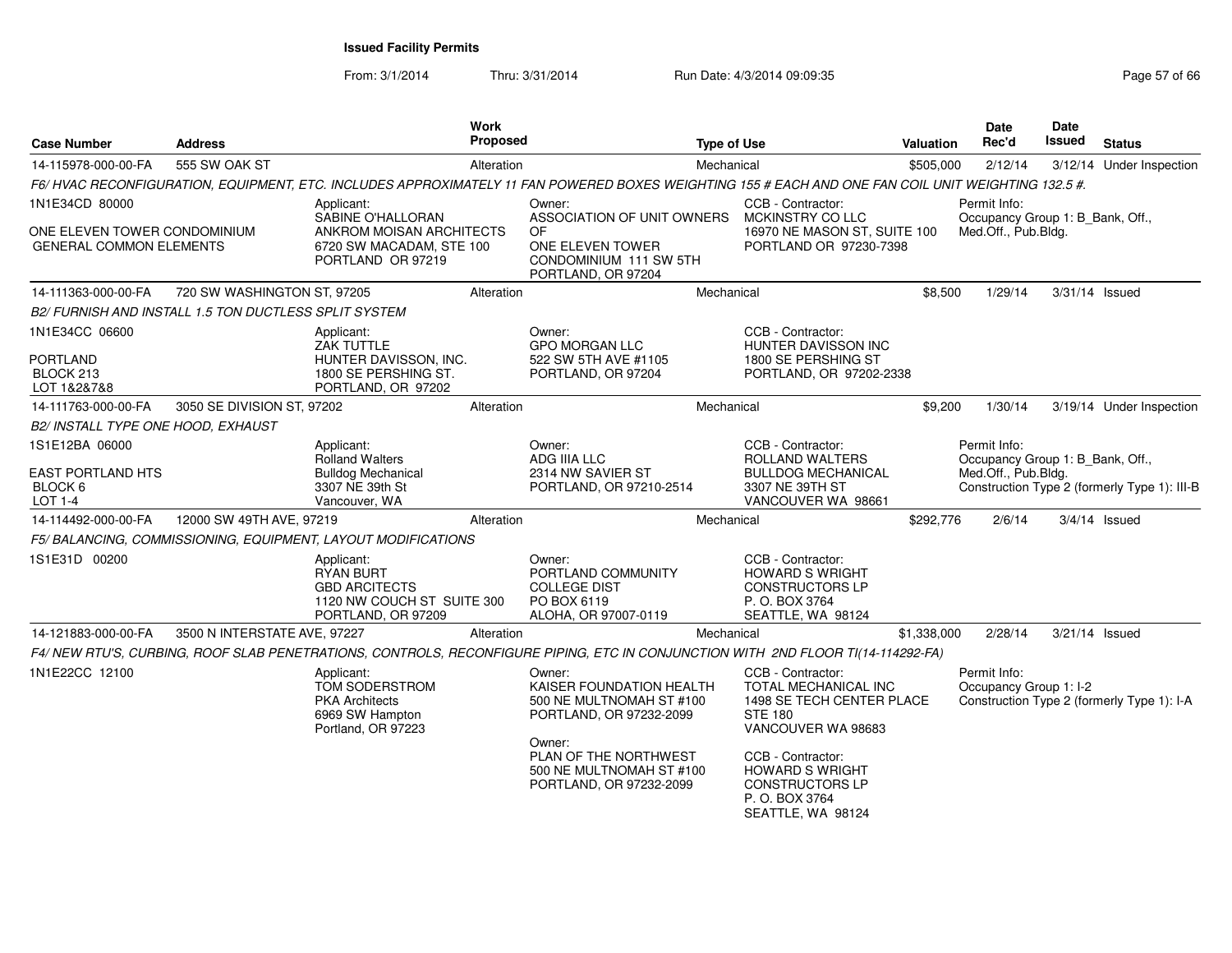| <b>Case Number</b>                                                                                                                                | <b>Address</b>                                                      | Work<br><b>Proposed</b>                                                                                     |                                                                                                                                                                                     | <b>Type of Use</b>                                                                                             | Valuation | <b>Date</b><br>Rec'd                   | <b>Date</b><br>Issued<br><b>Status</b>                                           |                          |
|---------------------------------------------------------------------------------------------------------------------------------------------------|---------------------------------------------------------------------|-------------------------------------------------------------------------------------------------------------|-------------------------------------------------------------------------------------------------------------------------------------------------------------------------------------|----------------------------------------------------------------------------------------------------------------|-----------|----------------------------------------|----------------------------------------------------------------------------------|--------------------------|
| 13-212601-REV-01-FA                                                                                                                               | 3500 N INTERSTATE AVE, 97227                                        | Alteration                                                                                                  |                                                                                                                                                                                     | Mechanical                                                                                                     | \$        | 2/14/14                                | $3/11/14$ Issued                                                                 |                          |
|                                                                                                                                                   |                                                                     | B1/ BOILER PLANT UPGRADE - REVISE STRUCTURAL DESIGN FOR FOR PIPE AND AIR SEPARATOR                          |                                                                                                                                                                                     |                                                                                                                |           |                                        |                                                                                  |                          |
| 1N1E22CC 12100                                                                                                                                    |                                                                     | Applicant:<br>John Downing<br><b>Total Mechanical</b><br>1498 SE TechCenter PI, #180<br>Vancouver, WA 98683 | Owner:<br>KAISER FOUNDATION HEALTH<br>500 NE MULTNOMAH ST #100<br>PORTLAND, OR 97232-2099<br>Owner:<br>PLAN OF THE NORTHWEST<br>500 NE MULTNOMAH ST #100<br>PORTLAND, OR 97232-2099 | CCB - Contractor:<br>TOTAL MECHANICAL INC<br>1498 SE TECH CENTER PLACE<br><b>STE 180</b><br>VANCOUVER WA 98683 |           | Permit Info:<br>Occupancy Group 1: I-2 | Construction Type 2 (formerly Type 1): I-A                                       |                          |
| 14-118960-000-00-FA                                                                                                                               | 7507 N LEADBETTER RD, 97203                                         | Alteration                                                                                                  |                                                                                                                                                                                     | Mechanical                                                                                                     | \$12,560  | 2/20/14                                | 3/6/14 Final                                                                     |                          |
|                                                                                                                                                   |                                                                     | B1/ MEDIA VAULT INSTALLATION - DUCTLESS SPLIT SYSTEM AND HUMIDIFIER                                         |                                                                                                                                                                                     |                                                                                                                |           |                                        |                                                                                  |                          |
| 2N1W25A 01100                                                                                                                                     |                                                                     | Applicant:<br>DENNIS LAWRENCE<br>1800 SE PERSHING CT<br>PORTLAND, OR 97202                                  | Owner:<br>LIT INDUSTRIAL LTD<br><b>PARTNERSHIP</b><br>1717 MCKINNEY AVE #1900<br>DALLAS, TX 75202-1253                                                                              | CCB - Contractor:<br><b>HUNTER DAVISSON INC</b><br>1800 SE PERSHING ST<br>PORTLAND, OR 97202-2338              |           |                                        |                                                                                  |                          |
| 14-121940-000-00-FA                                                                                                                               |                                                                     | 3181 SW SAM JACKSON PARK RD - Bldg OPC, 9 Alteration                                                        |                                                                                                                                                                                     | Mechanical                                                                                                     | \$42,500  | 2/28/14                                | 3/12/14 Issued                                                                   |                          |
|                                                                                                                                                   |                                                                     | B1/ JOSLYN SWITCH - INSTALL NEW DUCTLESS SPLIT SYSTEM FOR ELECTRICAL ROOM                                   |                                                                                                                                                                                     |                                                                                                                |           |                                        |                                                                                  |                          |
| 1S1E09 00200                                                                                                                                      |                                                                     | Applicant:<br>ANTHONY HARNISH<br>DeTEMPLE COMPANY, INC.<br>1951 NW OVERTON ST.<br>PORTLAND, OR 97209        | Owner:<br>OREGON STATE OF<br>3181 SW SAM JACKSON PARK RD 1951 NW OVERTON ST<br>PORTLAND, OR 97239                                                                                   | CCB - Contractor:<br>DETEMPLE CO INC<br>PORTLAND, OR 972091686                                                 |           | Permit Info:<br>Occupancy Group 1: I-2 | Construction Type 2 (formerly Type 1): I-A                                       |                          |
| 14-122571-000-00-FA                                                                                                                               | 12000 SW 49TH AVE, 97219                                            | Alteration                                                                                                  |                                                                                                                                                                                     | Plumbing                                                                                                       | \$        | 3/3/14                                 |                                                                                  | 3/3/14 Under Inspection  |
|                                                                                                                                                   |                                                                     | Plumbing Renovation at PCC Sylvania ST Bldg 1st Floor Mens and Womens RR                                    |                                                                                                                                                                                     |                                                                                                                |           |                                        |                                                                                  |                          |
| 1S1E31D 00200                                                                                                                                     |                                                                     | Applicant:<br>TOTAL MECHANICAL INC<br>1498 SE TECH CENTER PLACE<br><b>STE 180</b><br>VANCOUVER WA 98683     | Owner:<br>PORTLAND COMMUNITY<br><b>COLLEGE DIST</b><br>PO BOX 6119<br>ALOHA, OR 97007-0119                                                                                          |                                                                                                                |           | Permit Info:<br>Occupancy Group 1: B   | Construction Type 2 (formerly Type 1): II-B                                      |                          |
| 14-116988-000-00-FA                                                                                                                               | 123 NE 3RD AVE, 97232                                               | Alteration                                                                                                  |                                                                                                                                                                                     | Plumbing                                                                                                       | \$        | 2/14/14                                |                                                                                  | 3/12/14 Under Inspection |
|                                                                                                                                                   | Plumbing Renovations To The Eastside Exchange Building Suite 119 TI |                                                                                                             |                                                                                                                                                                                     |                                                                                                                |           |                                        |                                                                                  |                          |
| 1N1E34DA 02800                                                                                                                                    |                                                                     | Applicant:                                                                                                  | Owner:                                                                                                                                                                              |                                                                                                                |           | Permit Info:                           |                                                                                  |                          |
| <b>EAST PORTLAND</b><br>BLOCK 68<br>INC PT VAC ST LOT 1&8<br>LOT 2&3&6&7<br>INC PT VAC ST LOT 4&5; HISTORIC<br>PROPERTY; POTENTIAL ADDITIONAL TAX |                                                                     | CASCADE PLUMBING CO<br>2416 N HAYDEN ISLAND DR<br>PORTLAND, OR 97217-8256                                   | <b>BRIDGEHEAD DEVELOPMENT LLC</b><br>1001 SE WATER AVE #120<br>PORTLAND, OR 97214-2147                                                                                              |                                                                                                                |           | Med.Off., Pub.Bldg.                    | Occupancy Group 1: B_Bank, Off.,<br>Construction Type 2 (formerly Type 1): III-A |                          |
| 14-128184-000-00-FA                                                                                                                               |                                                                     | 3181 SW SAM JACKSON PARK RD - Bldg DCH, 9 Alteration                                                        |                                                                                                                                                                                     | Plumbing                                                                                                       | \$        | 3/18/14                                | 3/18/14 Final                                                                    |                          |
|                                                                                                                                                   |                                                                     | Plumbing Renovation at OHSU DCH 10NInstall Coffee MakerOn-site Plumbers to do work                          |                                                                                                                                                                                     |                                                                                                                |           |                                        |                                                                                  |                          |
| 1S1E09 00200                                                                                                                                      |                                                                     |                                                                                                             | Owner:<br>OREGON STATE OF<br>3181 SW SAM JACKSON PARK RD<br>PORTLAND, OR 97239                                                                                                      |                                                                                                                |           |                                        |                                                                                  |                          |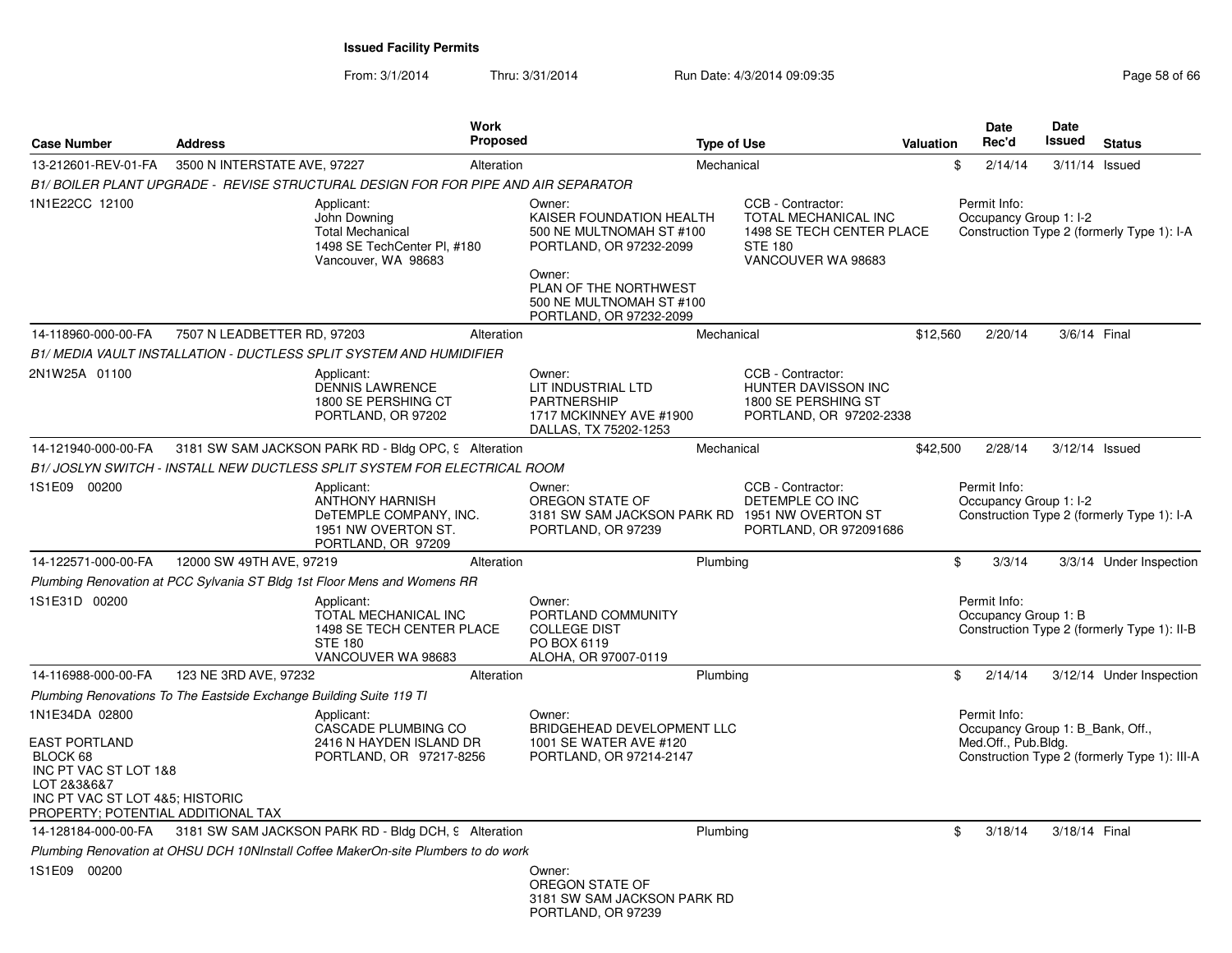| <b>Case Number</b>                                                                                        | <b>Address</b>                  | Work<br><b>Proposed</b>                                                                                   |                                                                                           | <b>Type of Use</b> | Valuation | <b>Date</b><br>Rec'd                                                    | <b>Date</b><br>Issued | <b>Status</b>                               |
|-----------------------------------------------------------------------------------------------------------|---------------------------------|-----------------------------------------------------------------------------------------------------------|-------------------------------------------------------------------------------------------|--------------------|-----------|-------------------------------------------------------------------------|-----------------------|---------------------------------------------|
| 14-128150-000-00-FA                                                                                       | 3375 SW TERWILLIGER BLVD, 97201 | Alteration                                                                                                |                                                                                           | Plumbing           | \$        | 3/18/14                                                                 | 3/18/14 Final         |                                             |
|                                                                                                           |                                 | Plumbing Renovation at OHSU Casey Eye InstituteCap water to ice makerOn-site Plumbers to do work          |                                                                                           |                    |           |                                                                         |                       |                                             |
| 1S1E09 00200                                                                                              |                                 |                                                                                                           | Owner:<br>OREGON STATE OF<br>3181 SW SAM JACKSON PARK RD<br>PORTLAND, OR 97239            |                    |           | Permit Info:<br>Occupancy Group 1: B                                    |                       | Construction Type 2 (formerly Type 1): I-A  |
| 14-128158-000-00-FA                                                                                       | 611 SW CAMPUS DR, 97201         | Alteration                                                                                                |                                                                                           | Plumbing           | \$        | 3/18/14                                                                 | 3/18/14 Final         |                                             |
|                                                                                                           |                                 | Plumbing Renovation at OHSU SODReplace RPBAOn-site Plumbers to do work                                    |                                                                                           |                    |           |                                                                         |                       |                                             |
| 1S1E09AC 03800                                                                                            |                                 |                                                                                                           | Owner:<br>OREGON STATE OF<br>3181 SW SAM JACKSON PARK RD<br>PORTLAND, OR 97239            |                    |           | Permit Info:<br>Occupancy Group 1: B                                    |                       | Construction Type 2 (formerly Type 1): II-A |
| 14-128169-000-00-FA                                                                                       |                                 | 3181 SW SAM JACKSON PARK RD - Bldg DCH, 9 Alteration                                                      |                                                                                           | Plumbing           | \$        | 3/18/14                                                                 | 3/18/14 Final         |                                             |
|                                                                                                           |                                 | Plumbing Renovation at OHSU DCH 10NInstall DishwasherOn-site Plumbers to do work                          |                                                                                           |                    |           |                                                                         |                       |                                             |
| 1S1E09 00200                                                                                              |                                 |                                                                                                           | Owner:<br>OREGON STATE OF<br>3181 SW SAM JACKSON PARK RD<br>PORTLAND, OR 97239            |                    |           |                                                                         |                       |                                             |
| 14-128174-000-00-FA                                                                                       |                                 | 3181 SW SAM JACKSON PARK RD - Bldg DCH, 9 Alteration                                                      |                                                                                           | Plumbing           | \$        | 3/18/14                                                                 | 3/18/14 Final         |                                             |
|                                                                                                           |                                 | Plumbing Renovation at OHSU DCH 9NInstall DishwasherOn-site Plumbers to do work                           |                                                                                           |                    |           |                                                                         |                       |                                             |
| 1S1E09 00200                                                                                              |                                 |                                                                                                           | Owner:<br>OREGON STATE OF<br>3181 SW SAM JACKSON PARK RD<br>PORTLAND, OR 97239            |                    |           |                                                                         |                       |                                             |
| 14-126357-000-00-FA                                                                                       | 530 SW 5TH AVE, 97204           | Alteration                                                                                                |                                                                                           | Plumbing           | \$        | 3/12/14                                                                 |                       | 3/12/14 Issued                              |
|                                                                                                           |                                 | Plumbing Renovation at Yeon Building Suite 800 TI OLCBreakroom Sink and DW                                |                                                                                           |                    |           |                                                                         |                       |                                             |
| 1N1E34CD 09600<br>PORTLAND<br>BLOCK 63<br>LOT 5&6<br><b>HISTORIC PROPERTY</b><br>POTENTIAL ADDITIONAL TAX |                                 | Applicant:<br>GILLESPIE PLUMBING LLC<br>PO Box 3175<br>Oregon City Oregon 97045                           | Owner:<br><b>RGOF YEON BUILDING LLC</b><br>551 FIFTH AVE 23RD FLOOR<br>NEW YORK, NY 10176 |                    |           | Permit Info:<br>Occupancy Group 1: B Bank, Off.,<br>Med.Off., Pub.Bldg. |                       |                                             |
| 14-126387-000-00-FA                                                                                       | 825 NE MULTNOMAH ST - Unit 1    | Alteration                                                                                                |                                                                                           | Plumbing           | \$        | 3/12/14                                                                 |                       | 3/12/14 Under Inspection                    |
|                                                                                                           |                                 | PJIumbing Renovation at Lloyd Center Tower Suites 1300 and 1400Restrooms on 13 and 14 and Breakroom on 14 |                                                                                           |                    |           |                                                                         |                       |                                             |
| 1N1E35BB 90002                                                                                            |                                 | Applicant:                                                                                                | Owner:                                                                                    |                    |           |                                                                         |                       |                                             |
| LLOYD CENTER TOWER CONDOMINIUM<br>LOT <sub>1</sub><br>DEPT OF REVENUE                                     |                                 | <b>MCKINSTRY CO</b><br>16790 NE MASON ST. STE 100<br>PORTLAND, OR 97230                                   | <b>PACIFICORP</b><br>700 NE MULTNOMAH ST 7TH FLR<br>PORTLAND, OR 97232                    |                    |           |                                                                         |                       |                                             |
| 14-126505-000-00-FA                                                                                       | 1211 SW 5TH AVE, 97204          | Alteration                                                                                                |                                                                                           | Plumbing           | \$        | 3/13/14                                                                 |                       | 3/13/14 Issued                              |
|                                                                                                           |                                 | Plumbing Renovation at PacWest Center Suite 2830Breakroom sink and DW                                     |                                                                                           |                    |           |                                                                         |                       |                                             |
| 1S1E03BC 00900                                                                                            |                                 | Applicant:<br>MCKINSTRY CO                                                                                | Owner:<br>PACWEST CENTER LLC                                                              |                    |           | Permit Info:<br>Occupancy Group 1: B_Bank, Off.,                        |                       |                                             |
| PORTLAND<br>BLOCK 167<br>LOT 1-8                                                                          |                                 | 16790 NE MASON ST. STE 100<br>PORTLAND, OR 97230                                                          | 1211 SW 5TH AVE #2230<br>PORTLAND, OR 97204                                               |                    |           | Med.Off., Pub.Bldg.                                                     |                       |                                             |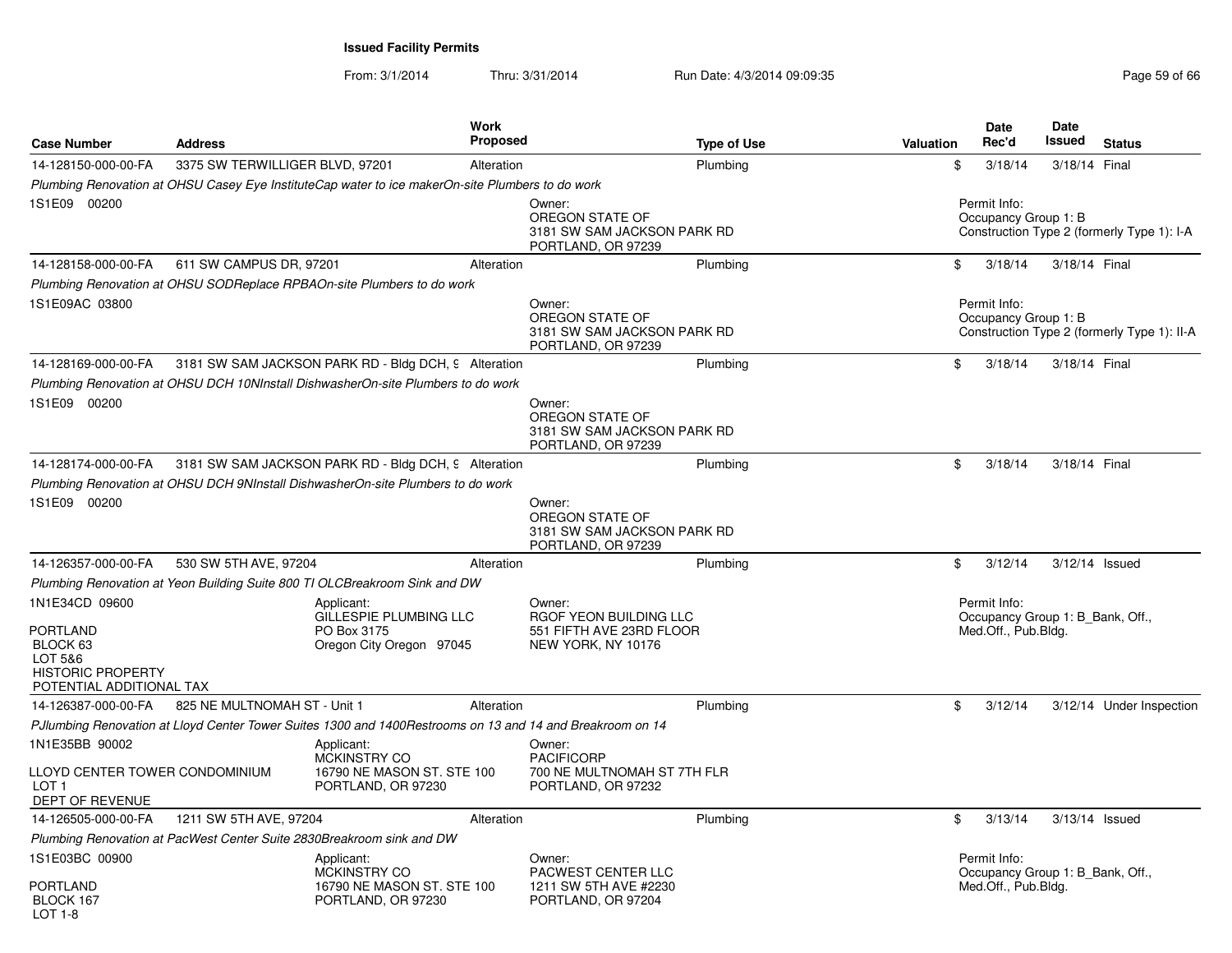| <b>Case Number</b>                                                                             | <b>Address</b>                                                                                         | Work<br><b>Proposed</b>                                                 | <b>Type of Use</b>                                                                               | <b>Valuation</b> | <b>Date</b><br>Rec'd                                                    | <b>Date</b><br>Issued | <b>Status</b>                              |
|------------------------------------------------------------------------------------------------|--------------------------------------------------------------------------------------------------------|-------------------------------------------------------------------------|--------------------------------------------------------------------------------------------------|------------------|-------------------------------------------------------------------------|-----------------------|--------------------------------------------|
| 14-126516-000-00-FA                                                                            | 530 SW 5TH AVE, 97204                                                                                  | Alteration                                                              | Plumbing                                                                                         | \$               | 3/13/14                                                                 | 3/13/14 Issued        |                                            |
|                                                                                                | Plumbing Renovation at Yeon Building Suite 900Breakroom sink and DW                                    |                                                                         |                                                                                                  |                  |                                                                         |                       |                                            |
| 1N1E34CD 09600                                                                                 | Applicant:                                                                                             | GILLESPIE PLUMBING LLC                                                  | Owner:<br>RGOF YEON BUILDING LLC                                                                 |                  | Permit Info:<br>Occupancy Group 1: B Bank, Off.,                        |                       |                                            |
| <b>PORTLAND</b><br>BLOCK 63<br>LOT 5&6<br><b>HISTORIC PROPERTY</b><br>POTENTIAL ADDITIONAL TAX | PO Box 3175                                                                                            | Oregon City Oregon 97045                                                | 551 FIFTH AVE 23RD FLOOR<br>NEW YORK, NY 10176                                                   |                  | Med.Off., Pub.Bldg.                                                     |                       |                                            |
| 14-126787-000-00-FA                                                                            | 1650 NW NAITO PKY - Unit 304, 97209                                                                    | Alteration                                                              | Plumbing                                                                                         | \$               | 3/13/14                                                                 | $3/13/14$ Issued      |                                            |
|                                                                                                | Plumbing Renovation at Fremont Place II for Legacy Clinical Informatic Center 2 Sinks, 2 Coffee Makers |                                                                         |                                                                                                  |                  |                                                                         |                       |                                            |
| 1N1E28DD 00400<br>WATSONS ADD<br>LOT 1-10 TL 400                                               | Applicant:                                                                                             | POWER PLUMBING<br>PO BOX 19418<br>PORTLAND, OR 97280                    | Owner:<br>THE REALTY ASSOCIATES<br>1301 DOVE ST #860<br>NEWPORT BEACH, CA 92660                  | I-FR             | Permit Info:<br>Occupancy Group 1: B                                    |                       | Construction Type 2 (formerly Type 1):     |
|                                                                                                |                                                                                                        |                                                                         | Owner:<br><b>FUND IX LP</b><br>1301 DOVE ST #860<br>NEWPORT BEACH, CA 92660                      |                  |                                                                         |                       |                                            |
| 14-122999-000-00-FA                                                                            | 837 SW 11TH AVE, 97205                                                                                 | Alteration                                                              | Plumbing                                                                                         | \$               | 3/4/14                                                                  | 3/24/14 Final         |                                            |
|                                                                                                | Plumbing Renovation at Medical Dental Building for Eastern Western TI                                  |                                                                         |                                                                                                  |                  |                                                                         |                       |                                            |
| 1S1E04AA 00400<br>PORTLAND<br>BLOCK 259<br>LOT 3&4                                             | Applicant:                                                                                             | MIKE PATTERSON PLUMBING<br>15028 S MITCHELL LN<br>OREGON CITY, OR 97045 | Owner:<br><b>EASTERN WESTERN</b><br><b>CORPORATION</b><br>PO BOX 3228<br>PORTLAND, OR 97208-3228 |                  | Permit Info:<br>Occupancy Group 1: B Bank, Off.,<br>Med.Off., Pub.Bldg. |                       | Construction Type 2 (formerly Type 1): I-A |
| 14-123044-000-00-FA                                                                            | 4805 NE GLISAN ST, 97213                                                                               | Alteration                                                              | Plumbing                                                                                         | \$               | 3/4/14                                                                  | $3/4/14$ Issued       |                                            |
|                                                                                                | plumbing Renovation at PPMC Post Partum Unit 3G                                                        |                                                                         |                                                                                                  |                  |                                                                         |                       |                                            |
| 1N2E31BD 04100<br>SECTION 31 1N 2E<br>TL 4100 9.54 ACRES                                       | Applicant:                                                                                             | AMERICAN HEATING INC<br>5035 SE 24TH<br>Portland Oregon 97202-4765      | Owner:<br>PROVIDENCE HEALTH<br>4400 NE HALSEY ST BLDG 2 #190<br>PORTLAND, OR 97213-1545          | I-FR             | Permit Info:<br>Occupancy Group 1: I1.1                                 |                       | Construction Type 2 (formerly Type 1):     |
|                                                                                                |                                                                                                        |                                                                         | Owner:<br>SERVICES-OREGON<br>4400 NE HALSEY ST BLDG 2 #190<br>PORTLAND, OR 97213-1545            |                  |                                                                         |                       |                                            |
| 14-123073-000-00-FA                                                                            | 700 NE MULTNOMAH ST, 97232                                                                             | Alteration                                                              | Plumbing                                                                                         | \$               | 3/4/14                                                                  | $3/4/14$ Issued       |                                            |
|                                                                                                | Plumbing Renovation at Lloyd 700 Building Central Utility Plant                                        |                                                                         |                                                                                                  |                  |                                                                         |                       |                                            |
| 1N1E35BB 02600                                                                                 | Applicant:                                                                                             | JH KELLY LLC                                                            | Owner:<br>AAT LLOYD DISTRICT LLC                                                                 |                  | Permit Info:<br>Occupancy Group 1: B Bank, Off.,                        |                       |                                            |
| HOLLADAYS ADD<br>BLOCK 93<br>LOT 1-3&6-8 TL 2600                                               |                                                                                                        | PO BOX 2038<br>LONGVIEW, WA 98632                                       | 11455 EL CAMINO REAL #200<br>SAN DIEGO, CA 92130-2047                                            |                  | Med.Off., Pub.Bldg.                                                     |                       |                                            |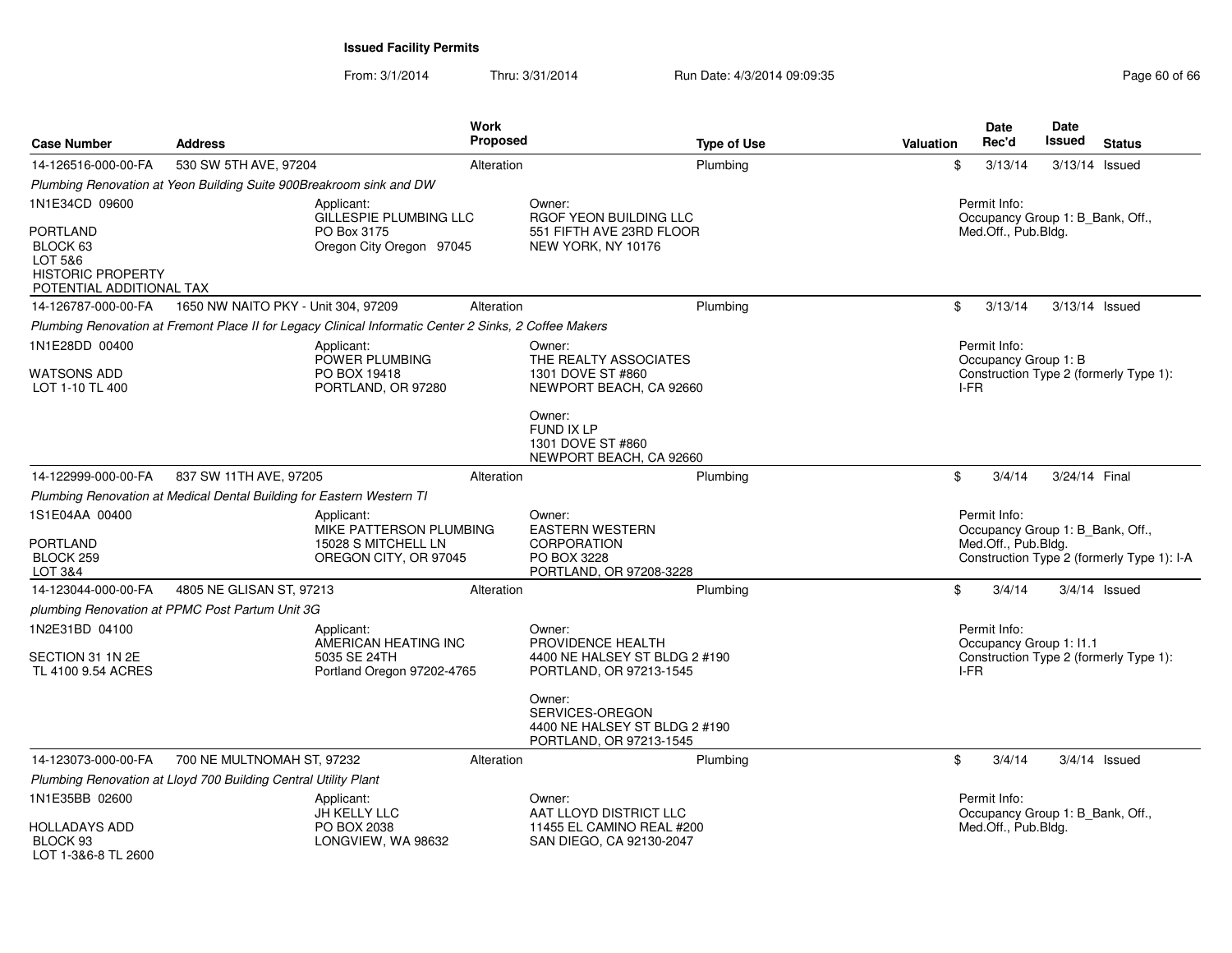| <b>Case Number</b>                                                                                             | <b>Address</b>                                                        | <b>Work</b><br><b>Proposed</b>                                                                                      |                                                                                              | <b>Type of Use</b> | Valuation | Date<br>Rec'd                          | Date<br>Issued | <b>Status</b>                              |
|----------------------------------------------------------------------------------------------------------------|-----------------------------------------------------------------------|---------------------------------------------------------------------------------------------------------------------|----------------------------------------------------------------------------------------------|--------------------|-----------|----------------------------------------|----------------|--------------------------------------------|
| 14-123083-000-00-FA                                                                                            | 601 SW 2ND AVE, 97204                                                 | Alteration                                                                                                          |                                                                                              | Plumbing           | \$        | 3/4/14                                 |                | $3/4/14$ Issued                            |
|                                                                                                                | Plumbing Renovation ODS Tower for Womens Locker Room Remodel          |                                                                                                                     |                                                                                              |                    |           |                                        |                |                                            |
| 1S1E03BA 05000                                                                                                 |                                                                       | Applicant:<br>MCKINSTRY CO                                                                                          | Owner:<br><b>MORRISON STREET CF LLC</b>                                                      |                    |           |                                        |                |                                            |
| <b>PORTLAND</b><br>BLOCK <sub>20</sub><br>LOT 1-4 EXC PT IN ST & LOT 5-8                                       |                                                                       | 16790 NE MASON ST. STE 100<br>PORTLAND, OR 97230                                                                    | 1211 SW 5TH AVE #2230<br>PORTLAND, OR 97204                                                  |                    |           |                                        |                |                                            |
| 14-132068-000-00-FA                                                                                            | 1300 SW 6TH AVE, 97201                                                | Alteration                                                                                                          |                                                                                              | Plumbing           | \$        | 3/27/14                                |                | 3/27/14 Under Inspection                   |
|                                                                                                                |                                                                       | Plumbing Renovation at Unitus Plaza for H.I.T. Locker roomWC's, Lavs, Showers, FD                                   |                                                                                              |                    |           |                                        |                |                                            |
| 1S1E03BC 01900                                                                                                 |                                                                       | Applicant:<br>CASCADE PLUMBING CO                                                                                   | Owner:<br><b>ERICKSON REALTY LTD</b>                                                         |                    |           | Permit Info:<br>Occupancy Group 1: B   |                |                                            |
| <b>PORTLAND</b><br>BLOCK 166<br>LOT 1-8                                                                        |                                                                       | 2416 N HAYDEN ISLAND DR<br>PORTLAND, OR 97217-8256                                                                  | 4900 SW GRIFFITH DR STE 133<br>BEAVERTON, OR 97005                                           |                    | I-FR      |                                        |                | Construction Type 2 (formerly Type 1):     |
| 14-132119-000-00-FA                                                                                            | 0615 SW PALATINE HILL RD, 97219                                       | Alteration                                                                                                          |                                                                                              | Plumbing           | \$        | 3/27/14                                | 3/27/14 Issued |                                            |
|                                                                                                                |                                                                       | Plumbing Renovation at Lewis and Clark College at Juniper HallRemodel Dorm                                          |                                                                                              |                    |           |                                        |                |                                            |
| 1S1E27D 00100                                                                                                  |                                                                       | Applicant:<br><b>ALLIANT SYSTEMS LLC</b>                                                                            | Owner:<br><b>LEWIS &amp; CLARK COLLEGE</b>                                                   |                    |           |                                        |                |                                            |
| SECTION 27 1S 1E                                                                                               |                                                                       | 1600 NW 167TH PL STE 330<br>TL 100 85.50 ACRES SPLIT LEVY (R709301280 BEAVERTON, OR 97006                           | 0615 SW PALATINE HILL RD MSC<br>31<br>PORTLAND, OR 97219                                     |                    |           |                                        |                |                                            |
|                                                                                                                |                                                                       |                                                                                                                     | Owner:<br><b>BUSINESS OFFICE</b><br>0615 SW PALATINE HILL RD MSC<br>31<br>PORTLAND, OR 97219 |                    |           |                                        |                |                                            |
| 14-123949-000-00-FA                                                                                            | 7000 NE AIRPORT WAY, 97218                                            | Alteration                                                                                                          |                                                                                              | Plumbing           | \$        | 3/6/14                                 |                | 3/6/14 Under Inspection                    |
|                                                                                                                |                                                                       | Plumbing Renovation at PDX for Burgerville on Concourse DNot Approved by Multnomah County Health Dept. as of 3/7/14 |                                                                                              |                    |           |                                        |                |                                            |
| 1N2E08B 00400                                                                                                  |                                                                       | Applicant:<br>STEWART PLUMBING                                                                                      | Owner:<br>PORT OF PORTLAND                                                                   |                    |           | Permit Info:<br>Occupancy Group 1: A-2 |                |                                            |
| SECTION 08 1N 2E<br>TL 400 7.39 ACRES<br><b>TERMINAL BLDG</b><br><b>NONTAXABLE</b><br>SEE TAXABLE SUB ACCOUNTS |                                                                       | PO Box 7<br>Brush Prairie, WA 98606                                                                                 | PO BOX 3529<br>PORTLAND, OR 97208-3529                                                       |                    |           |                                        |                | Construction Type 2 (formerly Type 1): I-A |
| 14-124599-000-00-FA                                                                                            | 300 N WINNING ST, 97227                                               | Alteration                                                                                                          |                                                                                              | Plumbing           | \$        | 3/7/14                                 | 3/7/14 Final   |                                            |
|                                                                                                                | Plumbing Renovation at VMC to replace water line to exterior Fountain |                                                                                                                     |                                                                                              |                    |           |                                        |                |                                            |
| 1N1E34AB 01200<br><b>MC MILLENS ADD</b>                                                                        |                                                                       | Applicant:<br>MCKINSTRY CO<br>16790 NE MASON ST. STE 100                                                            | Owner:<br>PORTLAND CITY OF<br>1120 SW 5TH AVE #1204                                          |                    |           |                                        |                |                                            |
| BLOCK 7&8&10-12&16 TL 1200                                                                                     |                                                                       | PORTLAND, OR 97230                                                                                                  | PORTLAND, OR 97204-1912                                                                      |                    |           |                                        |                |                                            |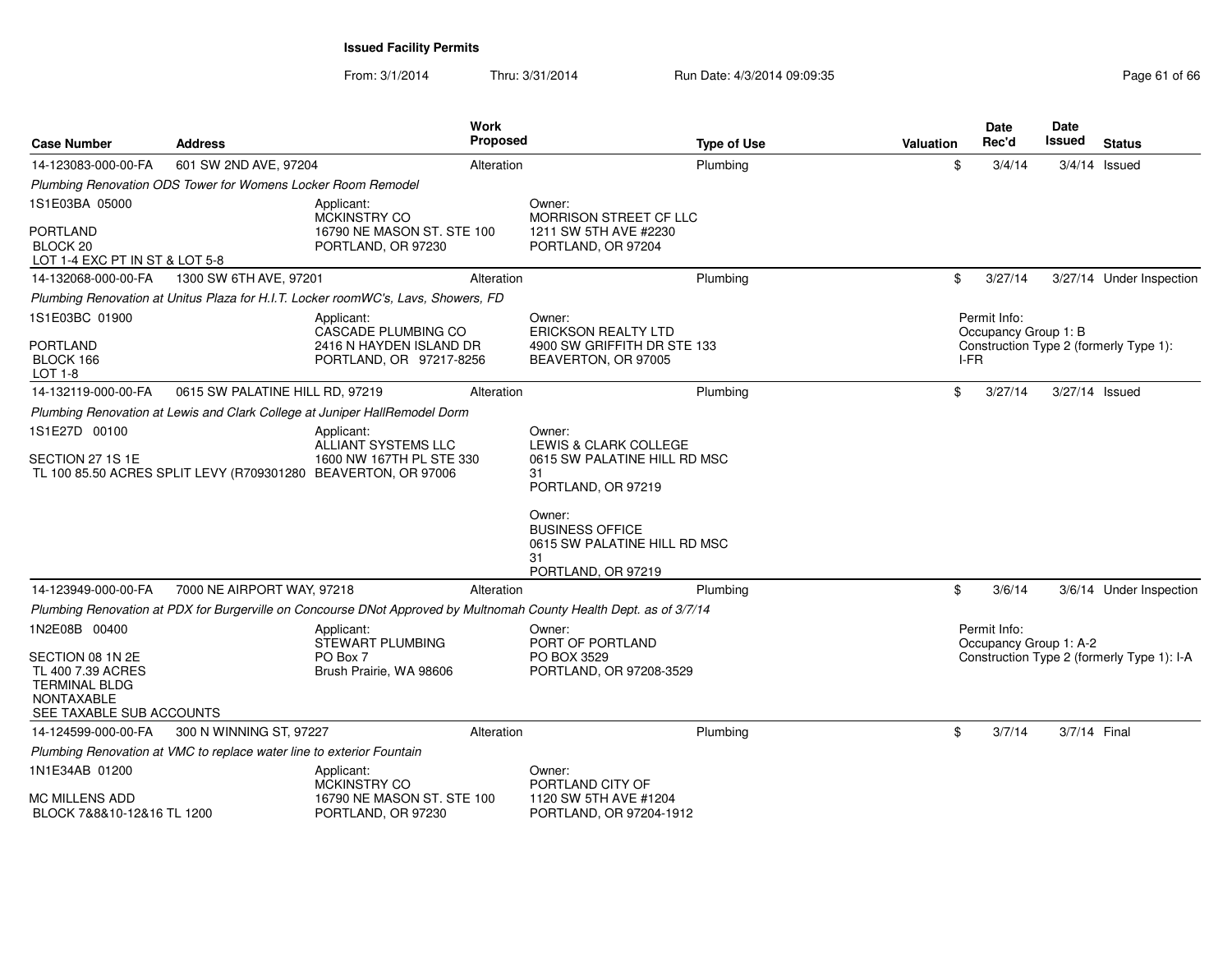| <b>Case Number</b>                             | <b>Address</b>                                                                              |                                                                                           | <b>Work</b><br><b>Proposed</b> |                                                                                                                          | <b>Type of Use</b> | <b>Valuation</b> | Date<br>Rec'd                                           | Date<br><b>Issued</b> | <b>Status</b>                                |
|------------------------------------------------|---------------------------------------------------------------------------------------------|-------------------------------------------------------------------------------------------|--------------------------------|--------------------------------------------------------------------------------------------------------------------------|--------------------|------------------|---------------------------------------------------------|-----------------------|----------------------------------------------|
| 14-125431-000-00-FA                            | 538 SW 6TH AVE, 97204                                                                       |                                                                                           | Alteration                     |                                                                                                                          | Plumbing           | \$               | 3/11/14                                                 |                       | 3/11/14 Under Inspection                     |
|                                                | Plumbing Renovation at Cascade Building for Legal Aid of Oregon TI2 Breakrooms/ Sink and DW |                                                                                           |                                |                                                                                                                          |                    |                  |                                                         |                       |                                              |
| 1N1E34CC 07900                                 |                                                                                             | Applicant:<br>JAMES ROOD PLUMBING INC                                                     |                                | Owner:<br>PORTLAND CASCADE BUILDING                                                                                      |                    |                  |                                                         |                       |                                              |
| <b>PORTLAND</b><br>BLOCK 174<br>LOT 5&6        |                                                                                             | 125 S 1ST AVE #542<br>Hillsboro, OR 97123                                                 |                                | <b>LLC</b><br>166 KINGS HIGHWAY N<br>WESTPORT, CT 06880-2423                                                             |                    |                  |                                                         |                       |                                              |
| 14-125493-000-00-FA                            | 501 N GRAHAM ST, 97227                                                                      |                                                                                           | Alteration                     |                                                                                                                          | Plumbing           | \$               | 3/11/14                                                 | 3/11/14 Issued        |                                              |
|                                                | Plumbing Rennovation at Legacy Emanual MOB 2 Suite 275Add WC, Lav                           |                                                                                           |                                |                                                                                                                          |                    |                  |                                                         |                       |                                              |
| 1N1E27AC 01000                                 |                                                                                             | Applicant:<br>METRO MECHANICAL SYSTEMS                                                    |                                | Owner:<br>LEGACY HEALTH SYSTEM                                                                                           |                    |                  | Permit Info:<br>Occupancy Group 1: B Bank, Off.,        |                       |                                              |
| ABENDS ADD<br><b>BLOCK 1 TL 1000</b>           |                                                                                             | LLC.<br>12016 NE Salmon Creek Ave.<br>Vancouver, WA 98686                                 |                                | 1919 NW LOVEJOY ST<br>PORTLAND, OR 97209                                                                                 |                    |                  | Med.Off., Pub.Bldg.                                     |                       | Construction Type 2 (formerly Type 1): I-A   |
| 14-125538-000-00-FA                            | 501 N GRAHAM ST, 97227                                                                      |                                                                                           | Alteration                     |                                                                                                                          | Plumbing           | \$               | 3/11/14                                                 | 3/11/14 Issued        |                                              |
|                                                | Plumbing Renovation at Legacy Emanual MOB 2 Suites 500, 565, 580Demo 2 Sinks, Add 8 Sinks   |                                                                                           |                                |                                                                                                                          |                    |                  |                                                         |                       |                                              |
| 1N1E27AC 01000                                 |                                                                                             | Applicant:                                                                                |                                | Owner:                                                                                                                   |                    |                  |                                                         |                       |                                              |
| ABENDS ADD<br><b>BLOCK 1 TL 1000</b>           |                                                                                             | TOTAL MECHANICAL INC<br>1498 SE TECH CENTER PLACE<br><b>STE 180</b><br>VANCOUVER WA 98683 |                                | LEGACY HEALTH SYSTEM<br>1919 NW LOVEJOY ST<br>PORTLAND, OR 97209                                                         |                    |                  |                                                         |                       |                                              |
| 14-125614-000-00-FA                            | 2421 SE 11TH AVE, 97214                                                                     |                                                                                           | Alteration                     |                                                                                                                          | Plumbing           | \$               | 3/11/14                                                 |                       | 3/26/14 Under Inspection                     |
|                                                | Plumbing Renovation at Allan Building for 3rd Tennet TIKitchenette                          |                                                                                           |                                |                                                                                                                          |                    |                  |                                                         |                       |                                              |
| 1S1E02CD 09200                                 |                                                                                             | Applicant:<br><b>BLACK CAT PLUMBING</b><br>4630 SE 26th Ave<br>Portland Oregon 97202      |                                | Owner:<br><b>JAMES R ALLAN</b><br>2770 NW IMPERIAL TER<br>PORTLAND, OR 97210-3316                                        |                    |                  |                                                         |                       |                                              |
|                                                |                                                                                             |                                                                                           |                                | Owner:<br><b>MARILYN M ALLAN</b><br>2770 NW IMPERIAL TER<br>PORTLAND, OR 97210-3316                                      |                    |                  |                                                         |                       |                                              |
| 14-125644-000-00-FA                            | 3050 SE DIVISION ST, 97202                                                                  |                                                                                           | Alteration                     |                                                                                                                          | Plumbing           | \$               | 3/11/14                                                 |                       | 3/11/14 Under Inspection                     |
|                                                |                                                                                             |                                                                                           |                                | Plumbing Renovation at 3050 SE Division for Pizza Maria TIPlans need to be stamped by MCHDPlans approved by MCHD 3/12/14 |                    |                  |                                                         |                       |                                              |
| 1S1E12BA 06000                                 |                                                                                             | Applicant:                                                                                |                                | Owner:                                                                                                                   |                    |                  | Permit Info:                                            |                       |                                              |
| <b>EAST PORTLAND HTS</b><br>BLOCK 6<br>LOT 1-4 |                                                                                             | <b>EVOLUTION PLUMBING LLC</b><br>7715 NE 33RD DR SUITE D<br>PORTLAND OR 97211-1942        |                                | ADG IIIA LLC<br>2314 NW SAVIER ST<br>PORTLAND, OR 97210-2514                                                             |                    |                  | Occupancy Group 1: B Bank, Off.,<br>Med.Off., Pub.Bldg. |                       | Construction Type 2 (formerly Type 1): III-B |
| 14-125875-000-00-FA                            | 2801 N GANTENBEIN AVE, 97227                                                                |                                                                                           | Alteration                     |                                                                                                                          | Plumbing           | \$               | 3/11/14                                                 | $3/11/14$ Issued      |                                              |
|                                                |                                                                                             |                                                                                           |                                | Plumbing Renovation at Legacy Emanual North Patient Tower 5th Floor and Penthouse30 Med Gas Oulets, Reroute Pipe         |                    |                  |                                                         |                       |                                              |
| 1N1E27AC 01100                                 |                                                                                             | Applicant:<br>TOTAL MECHANICAL INC                                                        |                                | Owner:<br><b>EMANUEL HOSPITAL</b>                                                                                        |                    |                  | Permit Info:<br>Occupancy Group 1: I-2                  |                       |                                              |
| ABENDS ADD<br>BLOCK 4<br>LOT 1-18 TL 1100      |                                                                                             | 1498 SE TECH CENTER PLACE<br><b>STE 180</b><br>VANCOUVER WA 98683                         |                                | 1919 NW LOVEJOY ST<br>PORTLAND, OR 97209                                                                                 |                    |                  |                                                         |                       | Construction Type 2 (formerly Type 1): I-A   |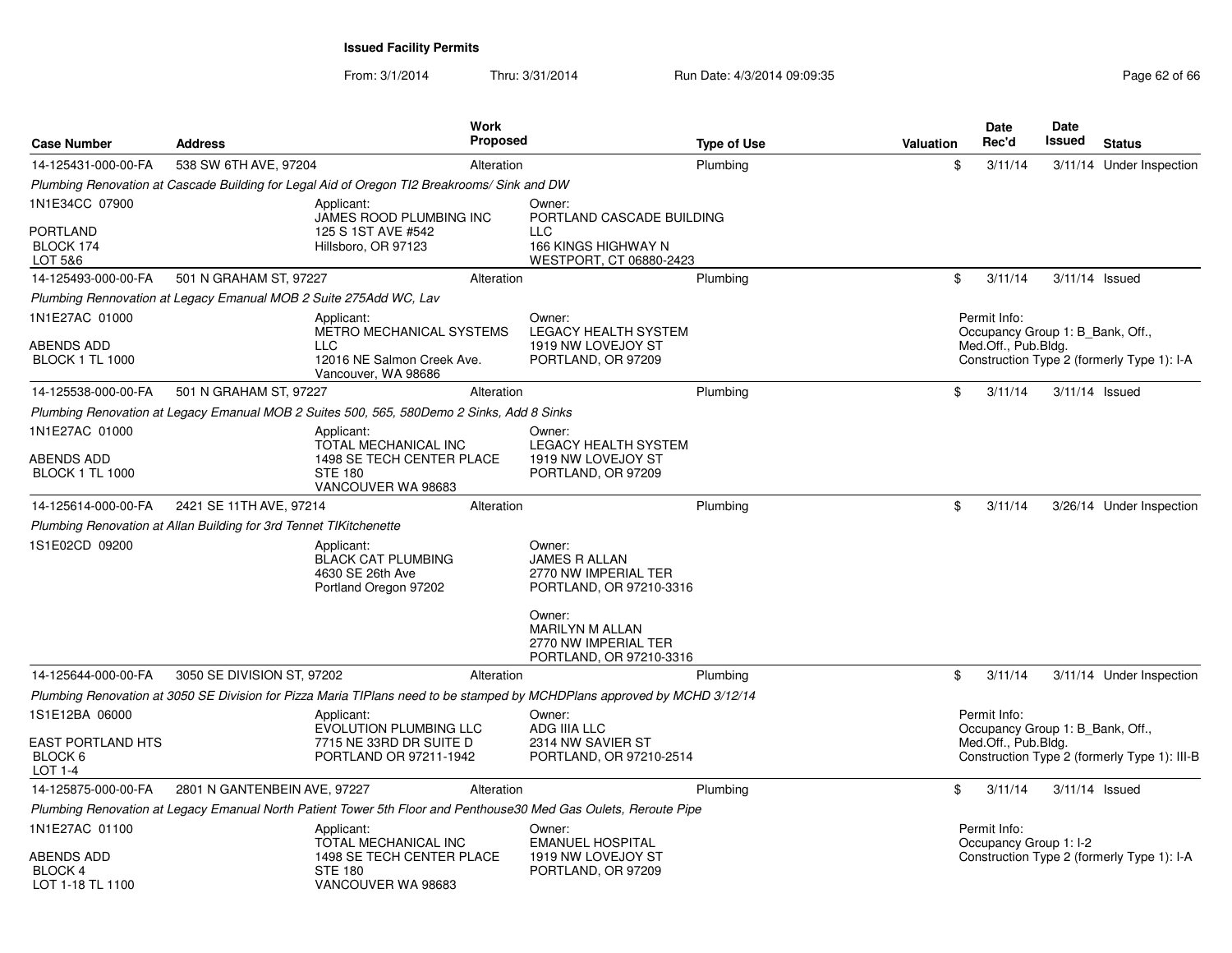| <b>Case Number</b>                                                                           | <b>Address</b>                                                                                  |                                                                                               | Work<br>Proposed |                                                                                                        | <b>Type of Use</b> |                                                                                            | Valuation | Date<br>Rec'd                                 | Date<br><b>Issued</b> | <b>Status</b>                               |
|----------------------------------------------------------------------------------------------|-------------------------------------------------------------------------------------------------|-----------------------------------------------------------------------------------------------|------------------|--------------------------------------------------------------------------------------------------------|--------------------|--------------------------------------------------------------------------------------------|-----------|-----------------------------------------------|-----------------------|---------------------------------------------|
| 14-126053-000-00-FA                                                                          | 100 SW MAIN ST, 97204                                                                           |                                                                                               | Alteration       |                                                                                                        | Plumbing           |                                                                                            | \$        | 3/12/14                                       |                       | 3/12/14 Under Inspection                    |
|                                                                                              | Plumbing Renovation at First and Main for PECI Sublease TIDemo sink and install new sink        |                                                                                               |                  |                                                                                                        |                    |                                                                                            |           |                                               |                       |                                             |
| 1S1E03BD 00600<br><b>PORTLAND</b><br>BLOCK 10<br>LOT 1 EXC PT IN STS<br>LOT 2-8 EXC PT IN ST |                                                                                                 | Applicant:<br>ALLIANT SYSTEMS LLC<br>1600 NW 167TH PL STE 330<br>BEAVERTON, OR 97006          |                  | Owner:<br>AAT OREGON OFFICE I LLC<br>11455 EL CAMINO REAL #200<br>SAN DIEGO, CA 92130-2047             |                    |                                                                                            |           |                                               |                       |                                             |
| 14-126074-000-00-FA                                                                          | 7507 N LEADBETTER RD, 97203                                                                     |                                                                                               | Alteration       |                                                                                                        | Plumbing           |                                                                                            | \$        | 3/12/14                                       | 3/12/14 Final         |                                             |
|                                                                                              | plumbing Renovation at Leadbetter Road for Media VaultSupply to Humidifier                      |                                                                                               |                  |                                                                                                        |                    |                                                                                            |           |                                               |                       |                                             |
| 2N1W25A 01100                                                                                |                                                                                                 | Applicant:<br><b>HUNTER DAVISSON INC</b><br>1800 SE PERSHING ST<br>PORTLAND, OR 97202-2338    |                  | Owner:<br>LIT INDUSTRIAL LTD<br><b>PARTNERSHIP</b><br>1717 MCKINNEY AVE #1900<br>DALLAS, TX 75202-1253 |                    | CCB - Contractor:<br>HUNTER DAVISSON INC<br>1800 SE PERSHING ST<br>PORTLAND, OR 97202-2338 |           |                                               |                       |                                             |
| 14-127581-000-00-FA                                                                          | 919 NE 19TH AVE, 97232                                                                          |                                                                                               | Alteration       |                                                                                                        | Plumbing           |                                                                                            | \$        | 3/17/14                                       |                       | 3/28/14 Under Inspection                    |
|                                                                                              | Plumbing Renovation at Lloyd Cororate Plaza Suite 200N for ABC AnalyticsBreakroom Sink          |                                                                                               |                  |                                                                                                        |                    |                                                                                            |           |                                               |                       |                                             |
| 1N1E35AC 00100<br>SULLIVANS ADD                                                              |                                                                                                 | Applicant:<br><b>BEAVERTON PLUMBING INC</b><br>13980 SW TV HWY                                |                  | Owner:<br>WESTON INVESTMENT CO LLC<br>2154 NE BROADWAY RM 200                                          |                    |                                                                                            |           | Permit Info:<br>Occupancy Group 1: B          |                       | Construction Type 2 (formerly Type 1): II-A |
| <b>BLOCK 36 TL 100</b>                                                                       |                                                                                                 | BEAVERTON, OR 97005                                                                           |                  | PORTLAND, OR 97232-1590                                                                                |                    |                                                                                            |           |                                               |                       |                                             |
| 14-127591-000-00-FA                                                                          | 5331 SW MACADAM AVE, 97201                                                                      |                                                                                               | Alteration       |                                                                                                        | Plumbing           |                                                                                            | \$        | 3/17/14                                       |                       | 3/21/14 Under Inspection                    |
|                                                                                              | Plumbing Renovation at The Water Tower Suite 214 for Oregon Sleep TIBreakroom and Office Sinks  |                                                                                               |                  |                                                                                                        |                    |                                                                                            |           |                                               |                       |                                             |
| 1S1E15BD 03900<br>SECTION 15 1S 1E<br>TL 3900 3.66 ACRES                                     |                                                                                                 | Applicant:<br><b>D &amp; F PLUMBING CO</b><br>4636 N ALBINA<br>PORTLAND, OR 97217             |                  | Owner:<br><b>WATER TOWER BUILDING LLC</b><br>111 SW COLUMBIA ST #1380<br>PORTLAND, OR 97239            |                    |                                                                                            |           | Permit Info:<br>Occupancy Group 1: B<br>IV-HT |                       | Construction Type 2 (formerly Type 1):      |
| 14-127753-000-00-FA                                                                          | 111 SW 5TH AVE, 97204-3626                                                                      |                                                                                               | Alteration       |                                                                                                        | Plumbing           |                                                                                            | \$        | 3/18/14                                       | 3/18/14 Final         |                                             |
|                                                                                              | Plumbing Renovation at US Bank Tower for Webtrends TI                                           |                                                                                               |                  |                                                                                                        |                    |                                                                                            |           |                                               |                       |                                             |
| 1N1E34CD 01300                                                                               |                                                                                                 | Applicant:<br>West Coast Central Plmbing, LLC<br>12714 SE Maiestic Ln.<br>Clackamas, OR 97086 |                  |                                                                                                        |                    |                                                                                            |           | Permit Info:<br>Occupancy Group 1: B          |                       | Construction Type 2 (formerly Type 1): I-A  |
| 14-128742-000-00-FA                                                                          | 3181 SW SAM JACKSON PARK RD - Bldg DCH, 9 Alteration                                            |                                                                                               |                  |                                                                                                        | Plumbing           |                                                                                            | \$        | 3/19/14                                       | 3/19/14 Final         |                                             |
|                                                                                              | Plumbing Renovation at OHSU DCHDemo Hopper and Cap Waste and WaterOn-site Plumbers to do Work   |                                                                                               |                  |                                                                                                        |                    |                                                                                            |           |                                               |                       |                                             |
| 1S1E09 00200                                                                                 |                                                                                                 |                                                                                               |                  | Owner:<br>OREGON STATE OF<br>3181 SW SAM JACKSON PARK RD<br>PORTLAND, OR 97239                         |                    |                                                                                            |           |                                               |                       |                                             |
| 14-128748-000-00-FA                                                                          | 3181 SW SAM JACKSON PARK RD - Bldg OHS, 9 Alteration                                            |                                                                                               |                  |                                                                                                        | Plumbing           |                                                                                            | \$        | 3/19/14                                       | 3/19/14 Final         |                                             |
|                                                                                              | Plumbing Renovation at OHSU OSH 14BInstall Insta-Hot Water DispenserOn-site Plumbers to do Work |                                                                                               |                  |                                                                                                        |                    |                                                                                            |           |                                               |                       |                                             |
| 1S1E09 00200                                                                                 |                                                                                                 |                                                                                               |                  | Owner:<br>OREGON STATE OF<br>3181 SW SAM JACKSON PARK RD<br>PORTLAND, OR 97239                         |                    |                                                                                            |           | Permit Info:<br>Occupancy Group 1: I-2        |                       | Construction Type 2 (formerly Type 1): I-A  |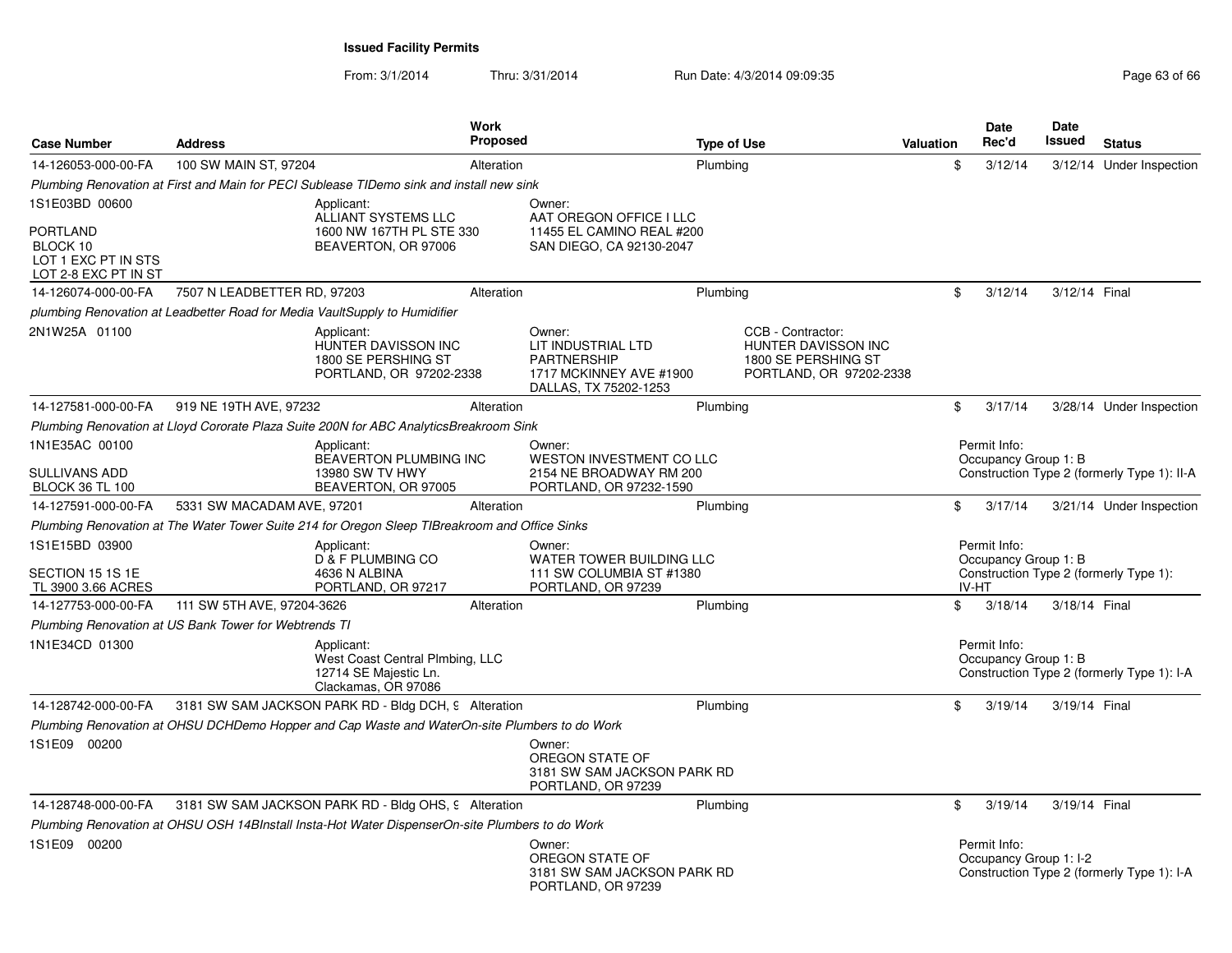| <b>Case Number</b>                                  | <b>Address</b>                                                 |                                                                                                         | Work<br><b>Proposed</b> |                                                                                           | <b>Type of Use</b> | Valuation | Date<br>Rec'd                          | <b>Date</b><br>Issued | <b>Status</b>                              |
|-----------------------------------------------------|----------------------------------------------------------------|---------------------------------------------------------------------------------------------------------|-------------------------|-------------------------------------------------------------------------------------------|--------------------|-----------|----------------------------------------|-----------------------|--------------------------------------------|
| 14-129246-000-00-FA                                 | 3203 SE WOODSTOCK BLVD, 97202                                  |                                                                                                         | Alteration              |                                                                                           | Plumbing           |           | \$<br>3/20/14                          |                       | 3/20/14 Issued                             |
|                                                     |                                                                | Plumbing Renovation at Reed College for The Old TheaterRemodel RR, Kitchen Area                         |                         |                                                                                           |                    |           |                                        |                       |                                            |
| 1S1E13 00100                                        |                                                                | Applicant:<br>EVOLUTION PLUMBING LLC                                                                    |                         | Owner:<br>THE REED INSTITUTE                                                              |                    |           | Permit Info:<br>Occupancy Group 1: A2  |                       |                                            |
| SECTION 13 1S 1E<br>TL 100 98.52 ACRES              |                                                                | 7715 NE 33RD DR SUITE D<br>PORTLAND OR 97211-1942                                                       |                         | 3203 SE WOODSTOCK BLVD<br>PORTLAND, OR 97202-8138                                         |                    |           | $V-1HR$                                |                       | Construction Type 2 (formerly Type 1):     |
| 14-129816-000-00-FA                                 | 2020 NW NORTHRUP ST, 97209                                     |                                                                                                         | Alteration              |                                                                                           | Plumbing           |           | \$<br>3/21/14                          |                       | 3/21/14 Issued                             |
|                                                     |                                                                | Plumbing Renovation at Marshall Union Manor to Repipe 8400 ft of water pipe                             |                         |                                                                                           |                    |           |                                        |                       |                                            |
| 1N1E33BA 02600                                      |                                                                | Applicant:<br>PORTLAND MECHANICAL                                                                       |                         | Owner:<br>UNION LABOR RETIREMENT ASSN                                                     |                    |           |                                        |                       |                                            |
| COUCHS ADD<br>BLOCK 287<br>LOT 1-14                 |                                                                | <b>CONTRACTORS</b><br>2000 SE HANNA HARVESTER<br><b>DRIVE</b><br>MILWAUKIE OR 97222                     |                         | 1625 SE LAFAYETTE ST<br>PORTLAND, OR 97202-3862                                           |                    |           |                                        |                       |                                            |
| 14-129866-000-00-FA                                 | 1300 SW 5TH AVE, 97201                                         |                                                                                                         | Alteration              |                                                                                           | Plumbing           |           | \$<br>3/21/14                          |                       | 3/27/14 Under Inspection                   |
|                                                     |                                                                | Pllumbing Renovation at Wells Fargo Plaza 27th Floor for Kalama Exportssink and insta-hot               |                         |                                                                                           |                    |           |                                        |                       |                                            |
| 1S1E03BC 01800                                      |                                                                | Applicant:<br>RAYBORN'S PLUMBING INC                                                                    |                         | Owner:<br>FIRST INTERSTATE BANK OF OR                                                     |                    |           | Permit Info:<br>Occupancy Group 1: B   |                       |                                            |
| PORTLAND<br><b>BLOCK 148 TL 1800</b>                |                                                                | 19990 SW CIPOLE RD<br>TUALATIN, OR 97062                                                                |                         | PO BOX 2609<br>CARLSBAD, CA 92018-2609                                                    |                    |           |                                        |                       | Construction Type 2 (formerly Type 1): I-A |
| 14-130093-000-00-FA                                 | 3500 N INTERSTATE AVE, 97227                                   |                                                                                                         | Alteration              |                                                                                           | Plumbing           |           | \$<br>3/24/14                          |                       | 3/24/14 Issued                             |
|                                                     |                                                                | Plumbing Renovation at Kaiser Interstate South to Repair/ Replace Water Service                         |                         |                                                                                           |                    |           |                                        |                       |                                            |
| 1N1E22CC 12100                                      |                                                                | Applicant:<br>TOTAL MECHANICAL INC<br>1498 SE TECH CENTER PLACE<br><b>STE 180</b><br>VANCOUVER WA 98683 |                         | Owner:<br>KAISER FOUNDATION HEALTH<br>500 NE MULTNOMAH ST #100<br>PORTLAND, OR 97232-2099 |                    |           | Permit Info:<br>Occupancy Group 1: I-2 |                       | Construction Type 2 (formerly Type 1): I-A |
|                                                     |                                                                |                                                                                                         |                         | Owner:<br>PLAN OF THE NORTHWEST<br>500 NE MULTNOMAH ST #100<br>PORTLAND, OR 97232-2099    |                    |           |                                        |                       |                                            |
| 14-130402-000-00-FA                                 | 501 N GRAHAM ST, 97227                                         |                                                                                                         | Alteration              |                                                                                           | Plumbing           |           | \$<br>3/25/14                          |                       | 3/25/14 Issued                             |
|                                                     |                                                                | Plumbing Renovation at Legacy Emanual MOB Hot Water Generator Replacement                               |                         |                                                                                           |                    |           |                                        |                       |                                            |
| 1N1E27AC 01000                                      |                                                                | Applicant:<br>TOTAL MECHANICAL INC                                                                      |                         | Owner:<br><b>LEGACY HEALTH SYSTEM</b>                                                     |                    |           |                                        |                       |                                            |
| ABENDS ADD<br><b>BLOCK 1 TL 1000</b>                |                                                                | 1498 SE TECH CENTER PLACE<br><b>STE 180</b><br>VANCOUVER WA 98683                                       |                         | 1919 NW LOVEJOY ST<br>PORTLAND, OR 97209                                                  |                    |           |                                        |                       |                                            |
| 12-212085-000-00-FA                                 | 5 NW 5TH AVE, 97209                                            |                                                                                                         | Alteration              |                                                                                           | Plumbing           |           | \$<br>12/5/12                          |                       | 3/20/14 Under Inspection                   |
|                                                     | Plumbing Renovations To The Five Building 2nd And 3rd Floor TI |                                                                                                         |                         |                                                                                           |                    |           |                                        |                       |                                            |
| 1N1E34CA 11400                                      |                                                                | Applicant:<br>TOM ALLENDER PLUMBING LLC                                                                 |                         | Owner:<br><b>FIVE LLC</b>                                                                 |                    |           |                                        |                       |                                            |
| <b>COUCHS ADD</b><br>BLOCK 41<br>LOT 1 FXC PT IN ST |                                                                | P O Box 23753<br>PORTLAND OR 97281                                                                      |                         | 240 N BROADWAY #122<br>PORTLAND, OR 97227                                                 |                    |           |                                        |                       |                                            |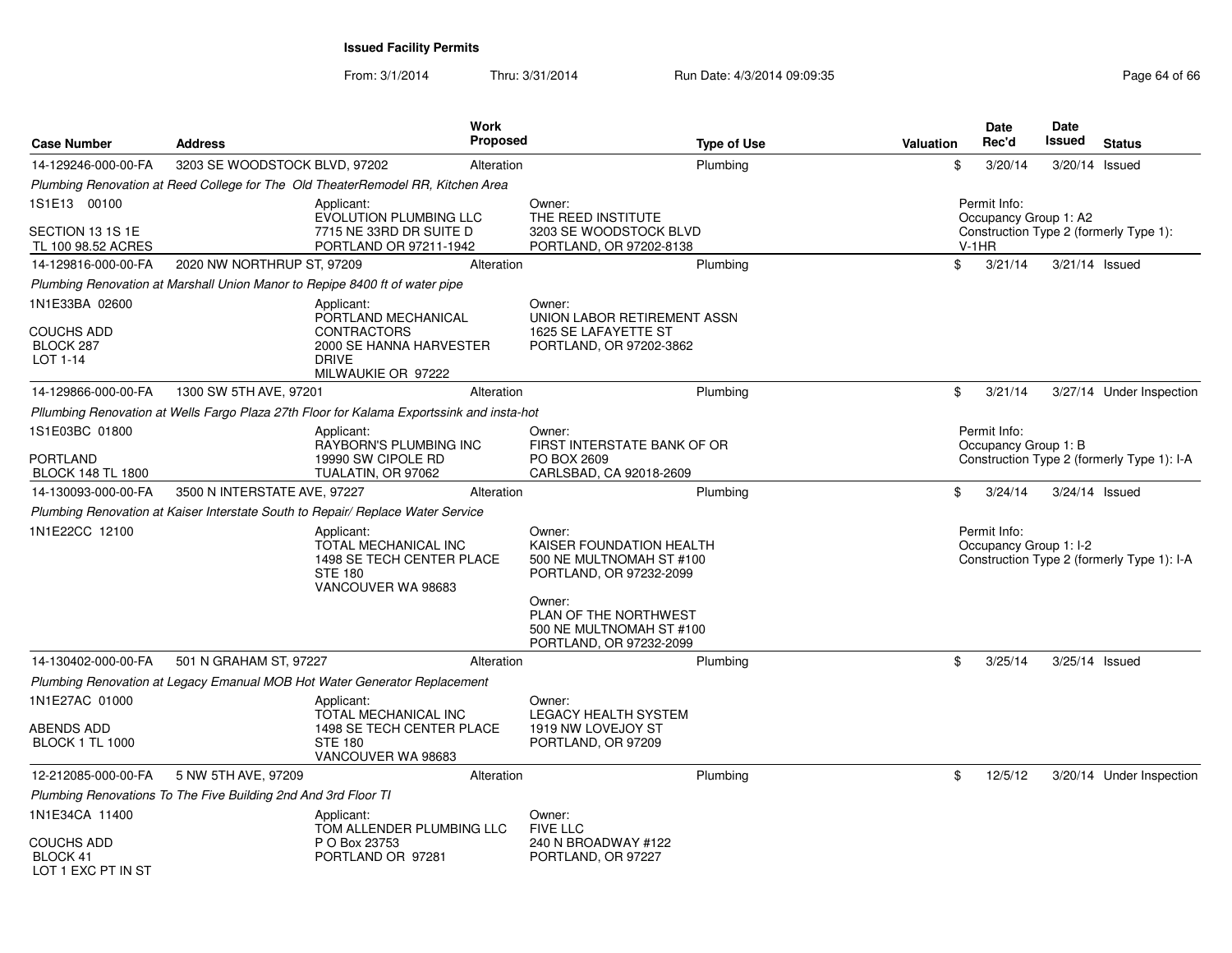POTENTIAL ADDITIONAL TAX

| <b>Case Number</b>                                                 | <b>Address</b>                                                         | <b>Work</b><br>Proposed                                                                             |                                                                                                       | <b>Type of Use</b> | <b>Valuation</b> | <b>Date</b><br>Rec'd                                                    | <b>Date</b><br>Issued | <b>Status</b>                              |
|--------------------------------------------------------------------|------------------------------------------------------------------------|-----------------------------------------------------------------------------------------------------|-------------------------------------------------------------------------------------------------------|--------------------|------------------|-------------------------------------------------------------------------|-----------------------|--------------------------------------------|
| 13-218483-000-00-FA                                                | 1621 SW 1ST AVE, 97201                                                 | Alteration                                                                                          |                                                                                                       | Plumbing           | \$               | 10/18/13                                                                |                       | 3/11/14 Under Inspection                   |
|                                                                    |                                                                        | Plumbing Renovation at Woolworth Building for Cambia Health Solutions Cafe on 2nd Floor             |                                                                                                       |                    |                  |                                                                         |                       |                                            |
| 1S1E03CB 00700                                                     |                                                                        | Applicant:<br>POWER PLUMBING<br>PO BOX 19418<br>PORTLAND, OR 97280                                  |                                                                                                       |                    |                  | Permit Info:<br>Occupancy Group 1: B Bank, Off.,<br>Med.Off., Pub.Bldg. |                       | Construction Type 2 (formerly Type 1): I-B |
| 13-235019-000-00-FA                                                | 700 SW 5TH AVE                                                         | Alteration                                                                                          |                                                                                                       | Plumbing           | \$               | 12/5/13                                                                 |                       | 3/20/14 Under Inspection                   |
|                                                                    |                                                                        | Plumbing Renovation at Pioneer Plaza for Francesca's TI***Bid Estimate***                           |                                                                                                       |                    |                  |                                                                         |                       |                                            |
| 1S1E03BB1 90001                                                    |                                                                        | Applicant:<br>LIVING WATER PLUMBING<br>39234 CASCADIA VILLAGE DR<br><b>SANDY OR 97055</b>           | Owner:<br>PIONEER PLACE LIMITED<br><b>PARTNERSHIP</b><br>PO BOX 617905<br>CHICAGO, IL 60661-7905      |                    |                  | Permit Info:<br>Occupancy Group 1: M                                    |                       | Construction Type 2 (formerly Type 1): I-A |
| 13-239515-000-00-FA                                                | 1025 SW MILL ST, 97201                                                 | Alteration                                                                                          |                                                                                                       | Plumbing           | $^{\circ}$       | 12/18/13                                                                |                       | 3/11/14 Issued                             |
|                                                                    | Plumbing Renovation at PSU Science Bldg Microprobe SB-1 Rm 20, 21      |                                                                                                     |                                                                                                       |                    |                  |                                                                         |                       |                                            |
| 1S1E04AD 06400<br><b>PORTLAND</b>                                  |                                                                        |                                                                                                     | Owner:<br>OREGON STATE OF (BOARD OF<br><b>PO BOX 751</b>                                              |                    |                  | Permit Info:<br>Occupancy Group 1: B                                    |                       | Construction Type 2 (formerly Type 1): I-A |
| BLOCK 242<br>LOT <sub>3</sub>                                      |                                                                        |                                                                                                     | PORTLAND, OR 97207                                                                                    |                    |                  |                                                                         |                       |                                            |
| INC PT VAC ST LOT 4                                                |                                                                        |                                                                                                     | Owner:<br><b>HIGHER EDUCATION</b><br><b>PO BOX 751</b><br>PORTLAND, OR 97207                          |                    |                  |                                                                         |                       |                                            |
| 14-101511-000-00-FA                                                |                                                                        | 3181 SW SAM JACKSON PARK RD - Bldg OHS, 9 Alteration                                                |                                                                                                       | Plumbing           | \$               | 1/6/14                                                                  |                       | 3/12/14 Issued                             |
|                                                                    | Plumbing Renovation at OHSU OHS South 7th Floor ICU                    |                                                                                                     |                                                                                                       |                    |                  |                                                                         |                       |                                            |
| 1S1E09 00200                                                       |                                                                        | Applicant:<br>ADVANCED TECHNOLOGY GROUF OREGON STATE OF<br>455 SE 2nd Avenue<br>HILLSBORO, OR 97123 | Owner:<br>3181 SW SAM JACKSON PARK RD<br>PORTLAND, OR 97239                                           |                    |                  | Permit Info:<br>Occupancy Group 1: I-2                                  |                       | Construction Type 2 (formerly Type 1): I-A |
| 14-101740-000-00-FA                                                | 555 SW OAK ST                                                          | Alteration                                                                                          |                                                                                                       | Plumbing           | \$               | 1/7/14                                                                  |                       | 3/5/14 Under Inspection                    |
|                                                                    | Plumbing Renovation at US Bancorp Plaza 5th floor TI                   |                                                                                                     |                                                                                                       |                    |                  |                                                                         |                       |                                            |
| 1N1E34CD 80000                                                     |                                                                        | Applicant:                                                                                          | Owner:                                                                                                |                    |                  |                                                                         |                       |                                            |
| ONE ELEVEN TOWER CONDOMINIUM<br><b>GENERAL COMMON ELEMENTS</b>     |                                                                        | <b>MCKINSTRY CO</b><br>16790 NE MASON ST. STE 100<br>PORTLAND, OR 97230                             | ASSOCIATION OF UNIT OWNERS<br>OF.<br>ONE ELEVEN TOWER<br>CONDOMINIUM 111 SW 5TH<br>PORTLAND, OR 97204 |                    |                  |                                                                         |                       |                                            |
| 14-114873-000-00-FA                                                | 530 SW 5TH AVE, 97204                                                  | Alteration                                                                                          |                                                                                                       | Plumbing           | \$               | 2/10/14                                                                 |                       | 3/27/14 Under Inspection                   |
|                                                                    | Plumbing Renovations at Yeon Building Suite 725 for RJL Enterprises TI |                                                                                                     |                                                                                                       |                    |                  |                                                                         |                       |                                            |
| 1N1E34CD 09600                                                     |                                                                        | Applicant:                                                                                          | Owner:                                                                                                |                    |                  | Permit Info:                                                            |                       |                                            |
| <b>PORTLAND</b><br>BLOCK 63<br>LOT 5&6<br><b>HISTORIC PROPERTY</b> |                                                                        | GILLESPIE PLUMBING LLC<br>PO Box 3175<br>Oregon City Oregon 97045                                   | RGOF YEON BUILDING LLC<br>551 FIFTH AVE 23RD FLOOR<br>NEW YORK, NY 10176                              |                    |                  | Occupancy Group 1: B_Bank, Off.,<br>Med.Off., Pub.Bldg.                 |                       |                                            |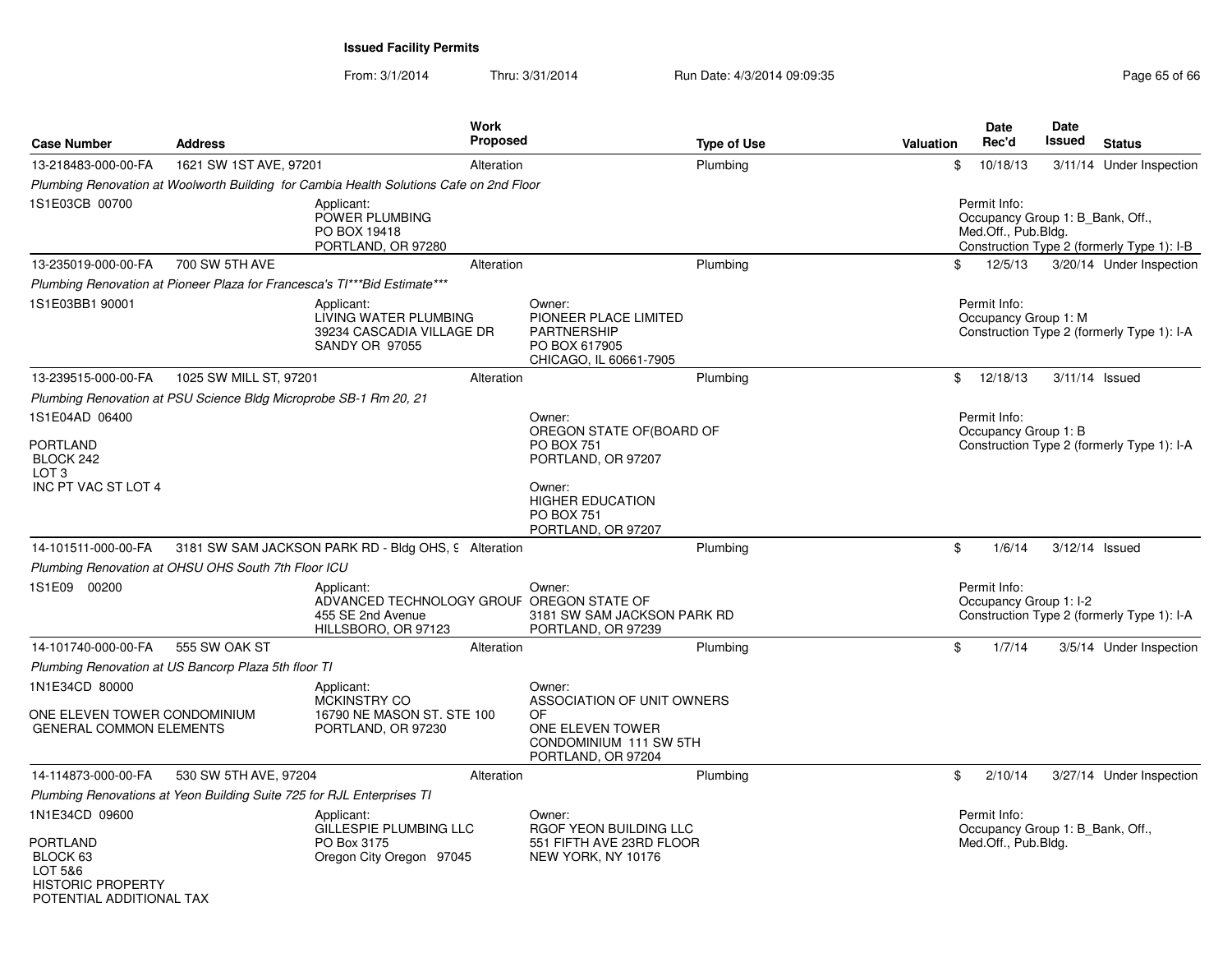From: 3/1/2014Thru: 3/31/2014 Run Date: 4/3/2014 09:09:35 Research 2010 12:09:35

| <b>Case Number</b>                                                               | <b>Address</b>                                          |                                                                                                     | Work<br><b>Proposed</b> | <b>Type of Use</b>                                                                                             |                                                                         | <b>Valuation</b>          | <b>Date</b><br>Rec'd                                                    | <b>Date</b><br>Issued | <b>Status</b>                                                 |
|----------------------------------------------------------------------------------|---------------------------------------------------------|-----------------------------------------------------------------------------------------------------|-------------------------|----------------------------------------------------------------------------------------------------------------|-------------------------------------------------------------------------|---------------------------|-------------------------------------------------------------------------|-----------------------|---------------------------------------------------------------|
| 14-113918-000-00-FA                                                              | 500 NE MULTNOMAH ST. 97232                              |                                                                                                     | Alteration              | Plumbing                                                                                                       |                                                                         | \$                        | 2/5/14                                                                  | 3/25/14 Final         |                                                               |
|                                                                                  |                                                         | plumbing Renovatiion at Kaiser Permanente Building for Elevator Pit Sump Pumps                      |                         |                                                                                                                |                                                                         |                           |                                                                         |                       |                                                               |
| 1N1E35BB 02400                                                                   |                                                         | Applicant:<br>ALLIANT SYSTEMS LLC                                                                   |                         | Owner:<br>KAISER FOUNDATION HEALTH                                                                             |                                                                         |                           |                                                                         |                       |                                                               |
| HOLLADAYS ADD<br>BLOCK 73&80 TL 2400                                             |                                                         | 1600 NW 167TH PL STE 330<br>BEAVERTON, OR 97006                                                     |                         | 500 NE MULTNOMAH ST #100<br>PORTLAND, OR 97232-2099                                                            |                                                                         |                           |                                                                         |                       |                                                               |
|                                                                                  |                                                         |                                                                                                     |                         | Owner:<br>PLAN OF THE NORTHWEST<br>500 NE MULTNOMAH ST #100<br>PORTLAND, OR 97232-2099                         |                                                                         |                           |                                                                         |                       |                                                               |
| 14-118631-000-00-FA                                                              | 1 SW COLUMBIA ST, 97201                                 |                                                                                                     | Alteration              | Plumbing                                                                                                       |                                                                         | \$                        | 2/20/14                                                                 | 3/25/14 Final         |                                                               |
|                                                                                  |                                                         | plumbing Renovation at Umpqua Bank Pllaza for Berry Wealth Strategies TI                            |                         |                                                                                                                |                                                                         |                           |                                                                         |                       |                                                               |
| 1S1E03BD 01800                                                                   |                                                         | Applicant:<br>POWER PLUMBING                                                                        |                         | Owner:<br><b>UMPQUA PLAZA LLC</b>                                                                              |                                                                         |                           | Permit Info:<br>Occupancy Group 1: B                                    |                       |                                                               |
| PORTLAND<br>BLOCK 114<br>LOT 1-8                                                 |                                                         | PO BOX 19418<br>PORTLAND, OR 97280                                                                  |                         | 555 CALIFORNIA ST 49TH FL<br>SAN FRANCISCO, CA 94104                                                           |                                                                         |                           |                                                                         |                       | Construction Type 2 (formerly Type 1): I-B                    |
| 14-118660-000-00-FA                                                              | 555 SW OAK ST                                           |                                                                                                     | Alteration              | Plumbing                                                                                                       |                                                                         | $\boldsymbol{\mathsf{S}}$ | 2/20/14                                                                 |                       | 3/6/14 Under Inspection                                       |
|                                                                                  |                                                         | Plumbing Renovation at US Bancorp Plaza to Core Restrooms and Breakroom                             |                         |                                                                                                                |                                                                         |                           |                                                                         |                       |                                                               |
| 1N1E34CD 80000<br>ONE ELEVEN TOWER CONDOMINIUM<br><b>GENERAL COMMON ELEMENTS</b> |                                                         | Applicant:<br>MCKINSTRY CO<br>16790 NE MASON ST. STE 100<br>PORTLAND, OR 97230                      |                         | Owner:<br>ASSOCIATION OF UNIT OWNERS<br>0F<br>ONE ELEVEN TOWER<br>CONDOMINIUM 111 SW 5TH<br>PORTLAND, OR 97204 |                                                                         |                           | Permit Info:<br>Occupancy Group 1: B_Bank, Off.,<br>Med.Off., Pub.Bldg. |                       |                                                               |
| 14-122595-000-00-FA                                                              | 1210 NW COUCH ST, 97209                                 |                                                                                                     | Alteration              | Plumbing                                                                                                       |                                                                         | \$                        | 3/3/14                                                                  |                       | 3/4/14 Under Inspection                                       |
|                                                                                  | Plumbing Renovation at Brewery Block for Whole Foods TI |                                                                                                     |                         |                                                                                                                |                                                                         |                           |                                                                         |                       |                                                               |
| 1N1E33DA 05000                                                                   |                                                         | Applicant:<br>PETER LEVANEN<br><b>RAY'S PLUMBING</b><br><b>PO BOX685</b><br>BRUSH PRAIRIE, WA 98606 |                         | Owner:<br>SPF BREWERY BLOCKS LLC<br>351 NW 12TH AVE<br>PORTLAND, OR 97209-2905                                 |                                                                         |                           | Permit Info:<br>Occupancy Group 1: B<br>I-FR                            |                       | Construction Type 2 (formerly Type 1):                        |
| Total # of FA Alteration permits issued: 368                                     |                                                         |                                                                                                     |                         |                                                                                                                |                                                                         |                           |                                                                         |                       | Total valuation of FA Alteration permits issued: \$26,477,599 |
| 14-118304-000-00-FA                                                              |                                                         | 3181 SW SAM JACKSON PARK RD - Bldg OHS, 9 Demolition                                                |                         | <b>Building</b>                                                                                                |                                                                         | \$120,000                 | 2/19/14                                                                 |                       | 3/3/14 Under Inspection                                       |
|                                                                                  |                                                         | F7/ UNIT 13A, SOUTH; ADD 8 PATIENT LIFTS, 13TH FLOOR, ROOMS 13A12-16-18-20-44-46-46A-48             |                         |                                                                                                                |                                                                         |                           |                                                                         |                       |                                                               |
| 1S1E09 00200                                                                     |                                                         | Applicant:<br>Vanessa Robinson<br>MAHLUM ARCHITECTS<br>1231 NW Hoyt, #102<br>Portland, OR 97209     |                         | Owner:<br>OREGON STATE OF<br>3181 SW SAM JACKSON PARK RD PO BOX 5837<br>PORTLAND, OR 97239                     | CCB - Contractor:<br>IN LINE COMMERCIAL CONST<br><b>ALOHA, OR 97006</b> |                           | Permit Info:<br>Occupancy Group 1: I-2                                  |                       | Construction Type 2 (formerly Type 1): I-A                    |
| Total # of FA Demolition permits issued: 1                                       |                                                         |                                                                                                     |                         |                                                                                                                |                                                                         |                           |                                                                         |                       | Total valuation of FA Demolition permits issued: \$120,000    |

**Total # of Facility Permits issued: 369**

**Total valuation of Facility Permits issued: \$26,597,599**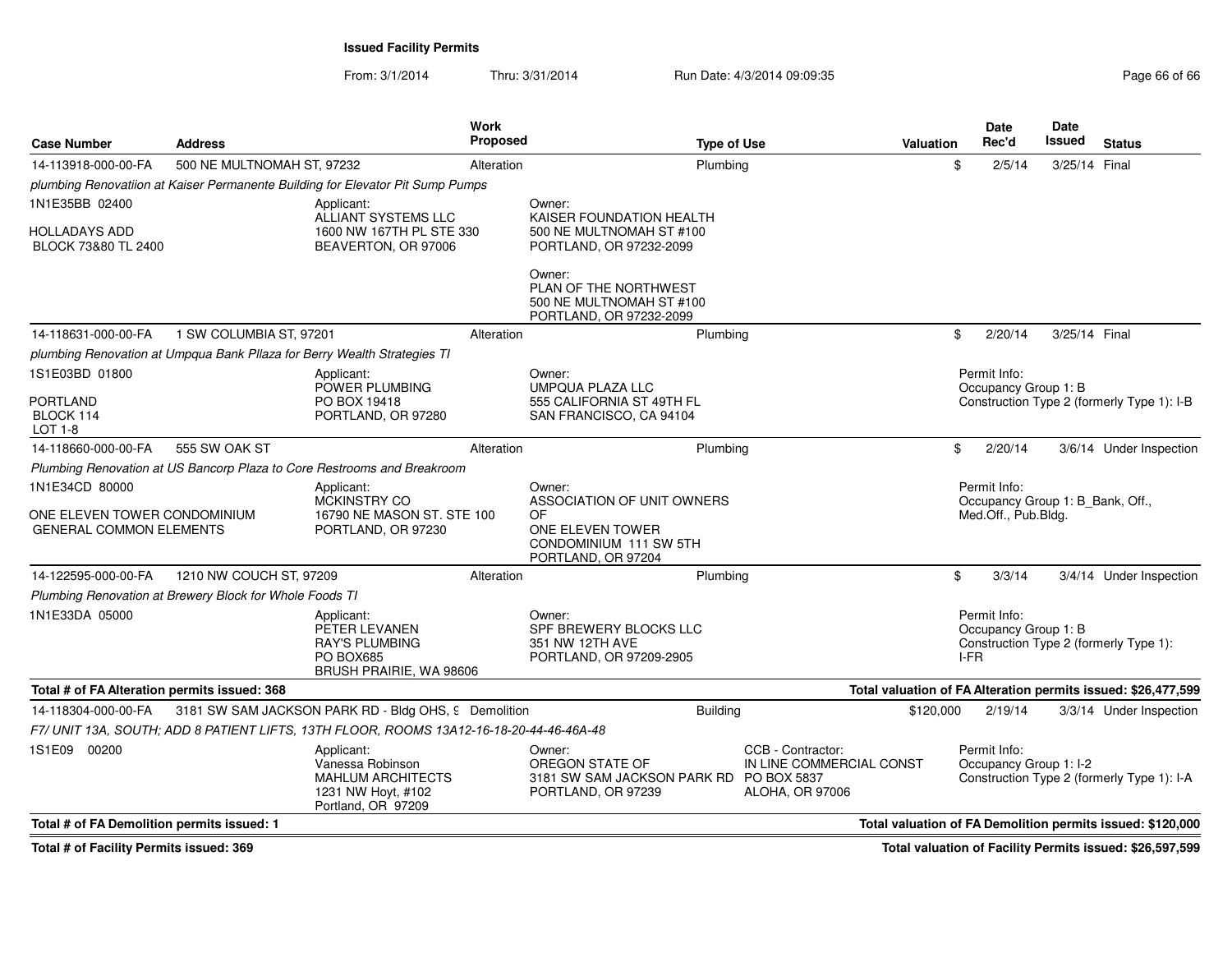# **Issued Major Project Groups Permits**

From: 3/1/2014Thru: 3/31/2014 **Run Date: 4/3/2014 09:09:35** Page 1 of 1

| 1061 NE 9TH, 97232<br>New Construction<br>Apartments/Condos (3 or more i<br>\$1<br>3/19/14<br>3/19/14 Issued<br>DFS 10 for FND Permit - Parking garage PT beams Area C<br>CCB - Contractor:<br>Permit Info:<br>Applicant:<br>Owner:<br>AAT LLOYD DISTRICT LLC<br>TURNER CONSTRUCTION CO<br>Occupancy Group 1: R-2_Residential<br>Gina Coplon<br><b>Turner Construction</b><br>11455 EL CAMINO REAL #200<br>1200 NW NAITO PARKWAY #300<br>Multi-family<br>Construction Type 1: I-A<br>700 NE MULTNOMAH ST STE 116( SAN DIEGO, CA 92130-2047<br>PORTLAND, OR 972209<br>Construction Type 2 (formerly Type 1): I-A<br>PORTLAND OR 97232<br>New Construction<br>Apartments/Condos (3 or more i<br>12-153461-REV-03-MG  1061 NE 9TH, 97232<br>3/19/14<br>3/19/14 Issued<br>\$<br>REV-3 for FND Permit - Parking garage Area A revisons to lid; Parking garage Area A & B: relocation of mechanical shafts (approved PTs already reflect this change)<br>CCB - Contractor:<br>Permit Info:<br>Applicant:<br>Owner:<br><b>RON HULD</b><br>AAT LLOYD DISTRICT LLC<br>TURNER CONSTRUCTION CO<br>Occupancy Group 1: R-2_Residential<br><b>GBD ARCHITECTS</b><br>11455 EL CAMINO REAL #200<br>1200 NW NAITO PARKWAY #300<br>Multi-family<br>1120 NW COUCH STREET, SUITE<br>Construction Type 1: I-A<br>SAN DIEGO, CA 92130-2047<br>PORTLAND, OR 972209<br>Construction Type 2 (formerly Type 1): I-A<br>300<br>PORTLAND, OR 97204<br><b>New Construction</b><br>12-153462-STR-01-MG  1088 NE 8TH AVE, 97232<br>Apartments/Condos (3 or more i<br>\$1,500,000<br>3/20/14<br>3/20/14 Issued<br>***Partial structural permit for concrete structure from parking structure lid to and including 2nd floor slab and canopy framing.***Proposed 6 story tower (5/1) mixed use residential (177 units) and 11,251 GSF, group<br>Permit Info:<br>Applicant:<br>Owner:<br><b>RON HULD</b><br>AAT LLOYD DISTRICT LLC<br>Occupancy Group 1: R-2_Residential<br><b>GBD ARCHITECTS</b><br>11455 EL CAMINO REAL #200<br>Multi-family<br>1120 NW COUCH STREET, SUITE SAN DIEGO, CA 92130-2047<br>Construction Type 1: III-B<br>Construction Type 2 (formerly Type 1): I-A<br>300<br>PORTLAND, OR 97204<br>0650 SW MEADE ST, 97201<br>New Construction<br><b>Business</b><br>\$87,141,784<br>3/11/14<br>3/11/14 Issued<br>DFS 37 - Seismic Bracing - Parking Garage Signage<br>CCB - Contractor:<br>Permit Info:<br>Owner:<br>Applicant:<br>ANN YOUNG<br><b>OREGON HEALTH</b><br>JE DUNN CONSTRUCTION CO<br>Occupancy Group 1: A-3_Assembly -<br>JE DUNN CONSTRUCTION<br>3181 SW SAM JACKSON PARK RD 437 N COLUMBIA BLVD<br>General<br>Construction Type 1: I-A<br>437 N COLUMBIA BLVD<br>PORTLAND, OR 97239-3011<br>PORTLAND, OR 97209<br>Construction Type 2 (formerly Type 1): I-A<br>PORTLAND, OR 97213<br>Owner:<br>Total Square Footage - Display Only:<br><b>SCIENCE</b><br>612011<br>3181 SW SAM JACKSON PARK RD<br>PORTLAND, OR 97239-3011<br>Owner:<br><b>UNIVERSITY</b><br>3181 SW SAM JACKSON PARK RD<br>PORTLAND, OR 97239-3011<br>Total # of MG New Construction permits issued: 4<br>Total valuation of MG New Construction permits issued: \$88,641,785 | <b>Case Number</b>  | <b>Address</b> | Work<br>Proposed | <b>Type of Use</b> | <b>Valuation</b> | <b>Date</b><br>Rec'd | Date<br>Issued | <b>Status</b> |
|-----------------------------------------------------------------------------------------------------------------------------------------------------------------------------------------------------------------------------------------------------------------------------------------------------------------------------------------------------------------------------------------------------------------------------------------------------------------------------------------------------------------------------------------------------------------------------------------------------------------------------------------------------------------------------------------------------------------------------------------------------------------------------------------------------------------------------------------------------------------------------------------------------------------------------------------------------------------------------------------------------------------------------------------------------------------------------------------------------------------------------------------------------------------------------------------------------------------------------------------------------------------------------------------------------------------------------------------------------------------------------------------------------------------------------------------------------------------------------------------------------------------------------------------------------------------------------------------------------------------------------------------------------------------------------------------------------------------------------------------------------------------------------------------------------------------------------------------------------------------------------------------------------------------------------------------------------------------------------------------------------------------------------------------------------------------------------------------------------------------------------------------------------------------------------------------------------------------------------------------------------------------------------------------------------------------------------------------------------------------------------------------------------------------------------------------------------------------------------------------------------------------------------------------------------------------------------------------------------------------------------------------------------------------------------------------------------------------------------------------------------------------------------------------------------------------------------------------------------------------------------------------------------------------------------------------------------------------------------------------------------------------------------------------------------------------------------------------------------------------------------------------------|---------------------|----------------|------------------|--------------------|------------------|----------------------|----------------|---------------|
|                                                                                                                                                                                                                                                                                                                                                                                                                                                                                                                                                                                                                                                                                                                                                                                                                                                                                                                                                                                                                                                                                                                                                                                                                                                                                                                                                                                                                                                                                                                                                                                                                                                                                                                                                                                                                                                                                                                                                                                                                                                                                                                                                                                                                                                                                                                                                                                                                                                                                                                                                                                                                                                                                                                                                                                                                                                                                                                                                                                                                                                                                                                                               | 12-153461-DFS-10-MG |                |                  |                    |                  |                      |                |               |
|                                                                                                                                                                                                                                                                                                                                                                                                                                                                                                                                                                                                                                                                                                                                                                                                                                                                                                                                                                                                                                                                                                                                                                                                                                                                                                                                                                                                                                                                                                                                                                                                                                                                                                                                                                                                                                                                                                                                                                                                                                                                                                                                                                                                                                                                                                                                                                                                                                                                                                                                                                                                                                                                                                                                                                                                                                                                                                                                                                                                                                                                                                                                               |                     |                |                  |                    |                  |                      |                |               |
|                                                                                                                                                                                                                                                                                                                                                                                                                                                                                                                                                                                                                                                                                                                                                                                                                                                                                                                                                                                                                                                                                                                                                                                                                                                                                                                                                                                                                                                                                                                                                                                                                                                                                                                                                                                                                                                                                                                                                                                                                                                                                                                                                                                                                                                                                                                                                                                                                                                                                                                                                                                                                                                                                                                                                                                                                                                                                                                                                                                                                                                                                                                                               | 1N1E35BB 02800      |                |                  |                    |                  |                      |                |               |
|                                                                                                                                                                                                                                                                                                                                                                                                                                                                                                                                                                                                                                                                                                                                                                                                                                                                                                                                                                                                                                                                                                                                                                                                                                                                                                                                                                                                                                                                                                                                                                                                                                                                                                                                                                                                                                                                                                                                                                                                                                                                                                                                                                                                                                                                                                                                                                                                                                                                                                                                                                                                                                                                                                                                                                                                                                                                                                                                                                                                                                                                                                                                               |                     |                |                  |                    |                  |                      |                |               |
|                                                                                                                                                                                                                                                                                                                                                                                                                                                                                                                                                                                                                                                                                                                                                                                                                                                                                                                                                                                                                                                                                                                                                                                                                                                                                                                                                                                                                                                                                                                                                                                                                                                                                                                                                                                                                                                                                                                                                                                                                                                                                                                                                                                                                                                                                                                                                                                                                                                                                                                                                                                                                                                                                                                                                                                                                                                                                                                                                                                                                                                                                                                                               |                     |                |                  |                    |                  |                      |                |               |
|                                                                                                                                                                                                                                                                                                                                                                                                                                                                                                                                                                                                                                                                                                                                                                                                                                                                                                                                                                                                                                                                                                                                                                                                                                                                                                                                                                                                                                                                                                                                                                                                                                                                                                                                                                                                                                                                                                                                                                                                                                                                                                                                                                                                                                                                                                                                                                                                                                                                                                                                                                                                                                                                                                                                                                                                                                                                                                                                                                                                                                                                                                                                               | 1N1E35BB 02800      |                |                  |                    |                  |                      |                |               |
|                                                                                                                                                                                                                                                                                                                                                                                                                                                                                                                                                                                                                                                                                                                                                                                                                                                                                                                                                                                                                                                                                                                                                                                                                                                                                                                                                                                                                                                                                                                                                                                                                                                                                                                                                                                                                                                                                                                                                                                                                                                                                                                                                                                                                                                                                                                                                                                                                                                                                                                                                                                                                                                                                                                                                                                                                                                                                                                                                                                                                                                                                                                                               |                     |                |                  |                    |                  |                      |                |               |
|                                                                                                                                                                                                                                                                                                                                                                                                                                                                                                                                                                                                                                                                                                                                                                                                                                                                                                                                                                                                                                                                                                                                                                                                                                                                                                                                                                                                                                                                                                                                                                                                                                                                                                                                                                                                                                                                                                                                                                                                                                                                                                                                                                                                                                                                                                                                                                                                                                                                                                                                                                                                                                                                                                                                                                                                                                                                                                                                                                                                                                                                                                                                               |                     |                |                  |                    |                  |                      |                |               |
|                                                                                                                                                                                                                                                                                                                                                                                                                                                                                                                                                                                                                                                                                                                                                                                                                                                                                                                                                                                                                                                                                                                                                                                                                                                                                                                                                                                                                                                                                                                                                                                                                                                                                                                                                                                                                                                                                                                                                                                                                                                                                                                                                                                                                                                                                                                                                                                                                                                                                                                                                                                                                                                                                                                                                                                                                                                                                                                                                                                                                                                                                                                                               | 1N1E35BB 03100      |                |                  |                    |                  |                      |                |               |
|                                                                                                                                                                                                                                                                                                                                                                                                                                                                                                                                                                                                                                                                                                                                                                                                                                                                                                                                                                                                                                                                                                                                                                                                                                                                                                                                                                                                                                                                                                                                                                                                                                                                                                                                                                                                                                                                                                                                                                                                                                                                                                                                                                                                                                                                                                                                                                                                                                                                                                                                                                                                                                                                                                                                                                                                                                                                                                                                                                                                                                                                                                                                               | 11-140071-DFS-37-MG |                |                  |                    |                  |                      |                |               |
|                                                                                                                                                                                                                                                                                                                                                                                                                                                                                                                                                                                                                                                                                                                                                                                                                                                                                                                                                                                                                                                                                                                                                                                                                                                                                                                                                                                                                                                                                                                                                                                                                                                                                                                                                                                                                                                                                                                                                                                                                                                                                                                                                                                                                                                                                                                                                                                                                                                                                                                                                                                                                                                                                                                                                                                                                                                                                                                                                                                                                                                                                                                                               |                     |                |                  |                    |                  |                      |                |               |
|                                                                                                                                                                                                                                                                                                                                                                                                                                                                                                                                                                                                                                                                                                                                                                                                                                                                                                                                                                                                                                                                                                                                                                                                                                                                                                                                                                                                                                                                                                                                                                                                                                                                                                                                                                                                                                                                                                                                                                                                                                                                                                                                                                                                                                                                                                                                                                                                                                                                                                                                                                                                                                                                                                                                                                                                                                                                                                                                                                                                                                                                                                                                               | 1S1E10 00200        |                |                  |                    |                  |                      |                |               |
|                                                                                                                                                                                                                                                                                                                                                                                                                                                                                                                                                                                                                                                                                                                                                                                                                                                                                                                                                                                                                                                                                                                                                                                                                                                                                                                                                                                                                                                                                                                                                                                                                                                                                                                                                                                                                                                                                                                                                                                                                                                                                                                                                                                                                                                                                                                                                                                                                                                                                                                                                                                                                                                                                                                                                                                                                                                                                                                                                                                                                                                                                                                                               |                     |                |                  |                    |                  |                      |                |               |

**Total # of Major Project Groups Permits issued: 4**

**Total valuation of Major Project Groups Permits issued: \$88,641,785**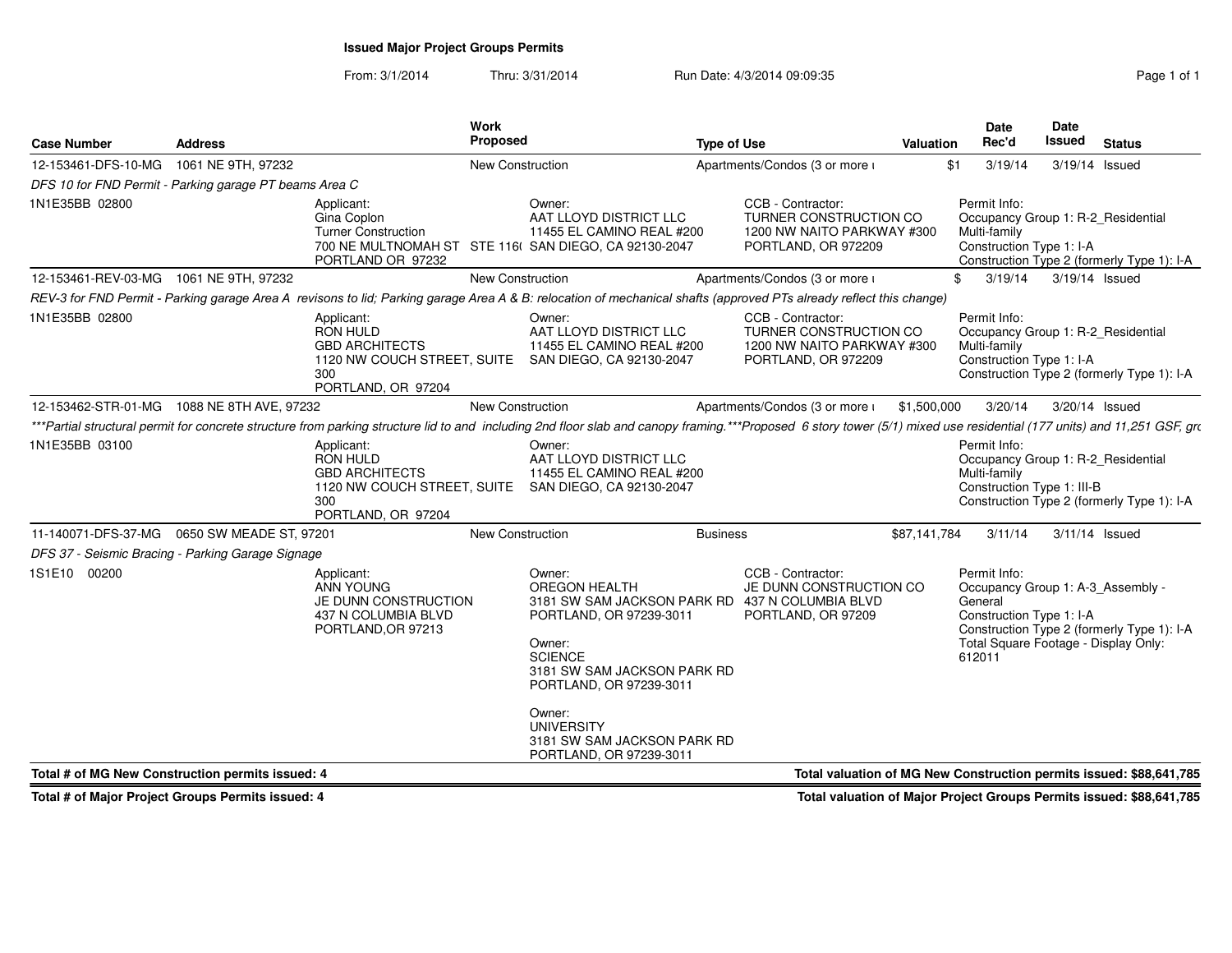## **Issued Site Development Permits**

From: 3/1/2014Thru: 3/31/2014 Run Date: 4/3/2014 09:09:35 Research 2010 1

| <b>Case Number</b>                                                   | <b>Address</b>                                                                                                                                                   | Work<br>Proposed                                                     | <b>Type of Use</b>                                                                                 | <b>Valuation</b> | Date<br>Rec'd | Date<br>Issued | <b>Status</b>                                          |
|----------------------------------------------------------------------|------------------------------------------------------------------------------------------------------------------------------------------------------------------|----------------------------------------------------------------------|----------------------------------------------------------------------------------------------------|------------------|---------------|----------------|--------------------------------------------------------|
| 14-116261-000-00-SD                                                  | 4200 NE ELROD RD, 97218                                                                                                                                          | Grading                                                              | <b>Existing Commercial Site</b>                                                                    | \$55,000         | 2/13/14       |                | 3/26/14 Issued                                         |
|                                                                      | GRADING AND DRAINAGE ADJUSTMENTS TO 17.5 + ACRES OF UNDEVELOPED AIRPORT PROPERTY. TO INCLUDE 4,400+ CUBIC YARDS OF REDISTRIBUTED MATERIAL. ADD 8" DIAMETER CULVE |                                                                      |                                                                                                    |                  |               |                |                                                        |
| 1N1E12 00200                                                         | Applicant:<br><b>ROB HUMPHREY</b><br><b>FASTER PERMITS</b><br>14334 NW EAGLERIDGE LANE<br>PORTLAND, OR 97229                                                     | Owner:<br>PORT OF PORTLAND<br>PO BOX 3529<br>PORTLAND, OR 97208-3529 |                                                                                                    |                  |               |                |                                                        |
| Total # of SD Grading permits issued: 1                              |                                                                                                                                                                  |                                                                      |                                                                                                    |                  |               |                | Total valuation of SD Grading permits issued: \$55,000 |
| 13-199286-000-00-SD                                                  | 5716 N GREELEY AVE, 97217                                                                                                                                        | Multiple Dwellings/Single Lot Improvem                               | <b>Existing Residential Site</b>                                                                   | \$5,000          | 8/30/13       |                | 3/12/14 Issued                                         |
|                                                                      | SITE IMPROVEMENTS FOR 3 NSFR TOWNHOME UNITS ON 1 TAX LOT. BATCH PROJECT TO INCLUDE UTILITIES, LANDSCAPE, DRIVEWAY AND GRADING.                                   |                                                                      |                                                                                                    |                  |               |                |                                                        |
| 1N1E16CD 05700<br><b>WILLAMETTE</b><br>BLOCK 11<br>LOT <sub>14</sub> | Applicant:<br><b>JEFF WILLEMSEN</b><br><b>WNB DEVELOPMENT</b><br>P0 BOX 16967<br>PORTLAND OR 97292                                                               | Owner:<br>M F REYNOLDS<br>7425 N CHASE AVE<br>PORTLAND, OR 97217     | CCB - Contractor:<br>JEFF WILLEMSEN<br><b>WNB DEVELOPMENT</b><br>P0 BOX 16967<br>PORTLAND OR 97292 |                  |               |                |                                                        |
|                                                                      | Total # of SD Multiple Dwellings/Single Lot Improvements permits issued: 1                                                                                       |                                                                      | Total valuation of SD Multiple Dwellings/Single Lot Improvements permits issued: \$5,000           |                  |               |                |                                                        |

**Total # of Site Development Permits issued: 2**

**Total valuation of Site Development Permits issued: \$60,000**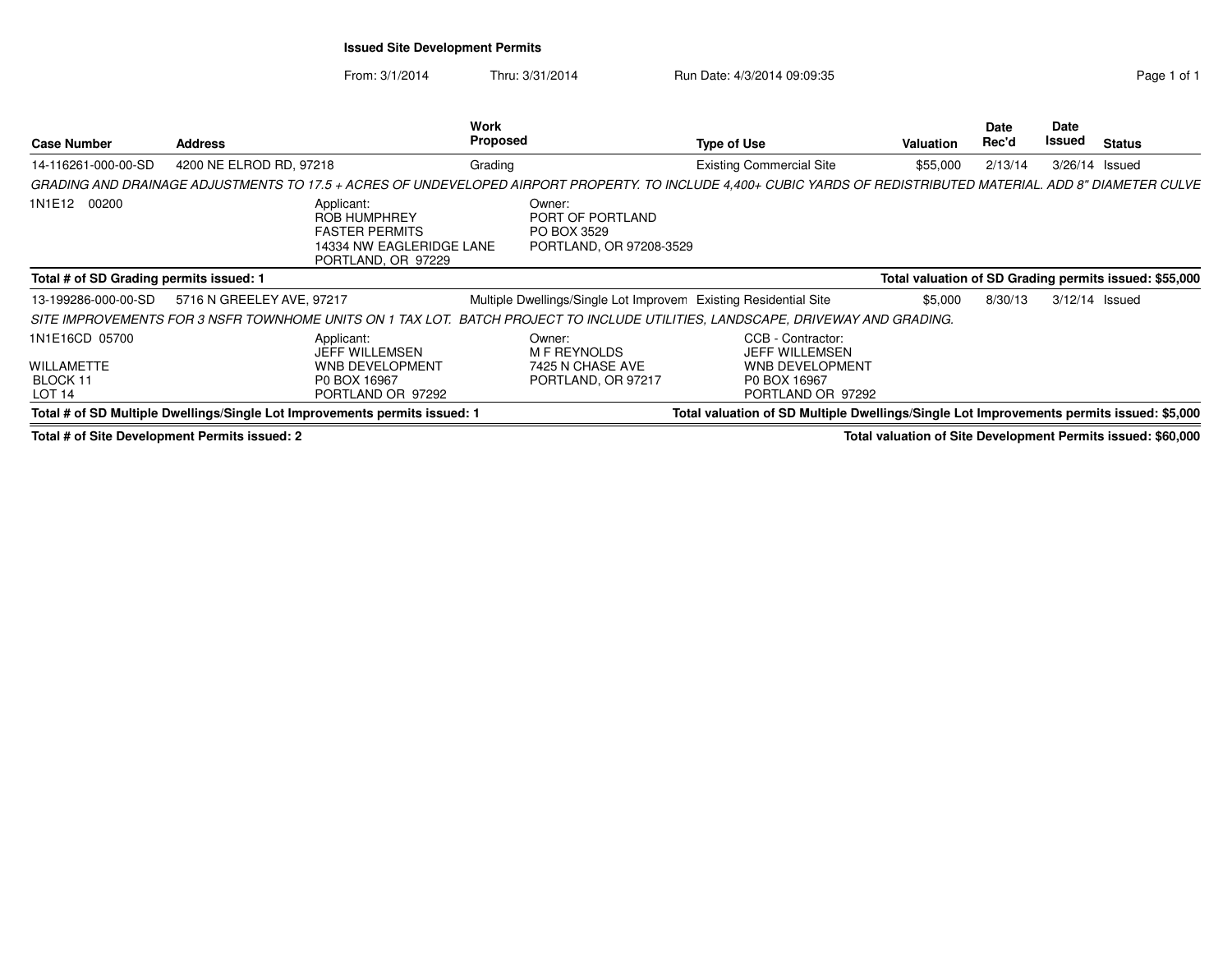**Issued Zoning Permits**

From: 3/1/2014

Thru:  $3/31/2014$  Run Date:  $4/3/2014$  09:09:35

| <b>Case Number</b>                                                                                                                                         | <b>Address</b>           |                                                                                                            | <b>Work</b><br><b>Proposed</b> |                                                                                                           | <b>Type of Use</b>                                                                                                                                      | <b>Valuation</b> | <b>Date</b><br>Rec'd | Date<br>Issued | <b>Status</b>                                            |
|------------------------------------------------------------------------------------------------------------------------------------------------------------|--------------------------|------------------------------------------------------------------------------------------------------------|--------------------------------|-----------------------------------------------------------------------------------------------------------|---------------------------------------------------------------------------------------------------------------------------------------------------------|------------------|----------------------|----------------|----------------------------------------------------------|
| 14-122861-000-00-ZP                                                                                                                                        | .97215                   |                                                                                                            | Commercial                     |                                                                                                           | Code Compliance Requirements                                                                                                                            | \$1              | 3/4/14               |                | $3/4/14$ Issued                                          |
|                                                                                                                                                            |                          |                                                                                                            |                                | TEMPORARY STAGING FOR BES PUBLIC UTILITY PROJECT: VEGETATIVE GROUND COVER REQUIRED AFTER ACTIVITY CEASES. |                                                                                                                                                         |                  |                      |                |                                                          |
| 1S2E06AA 06400                                                                                                                                             |                          | Applicant:                                                                                                 |                                | Owner:                                                                                                    |                                                                                                                                                         |                  |                      |                |                                                          |
| MT TABOR CENTRAL TR<br>BLOCK <sub>2</sub><br>INC 15' STRIP M/L S OF & ADJ LOT 7<br>LOT 8<br>W 85' OF LOT 9; W 85' OF S 10' OF LOT 10                       |                          | Canby Excavating, Inc.<br>PO Box 848<br>Canby OR 97013                                                     |                                | ROSEHILL INVESTMENTS L L C<br>2001 6TH AVE #2300<br>SEATTLE, WA 98121-2522                                |                                                                                                                                                         |                  |                      |                |                                                          |
| 14-131122-000-00-ZP                                                                                                                                        | 7807 SE 82ND AVE, 97266  |                                                                                                            | Commercial                     |                                                                                                           | Landscaping                                                                                                                                             | \$800            | 3/26/14              | 3/26/14 Issued |                                                          |
|                                                                                                                                                            |                          |                                                                                                            |                                | ZP TO CAPTURE REQUIREMENTS OF 00-127522-ZP; SET UP SATISFY ENFORCEMENT CASE PER INSPECTOR                 |                                                                                                                                                         |                  |                      |                |                                                          |
| 1S2E20DA 04800<br>D & O LITTLE HMS SUB 2<br>N 1/2 OF N 1/2 OF LOT 12 EXC W 70' & EXC<br>PT IN STS<br>LAND & IMPS SEE R145926 (R202611561)<br>FOR BILLBOARD |                          | Applicant:<br><b>CHRISTOPHER VARGAS</b><br>PREMIER NEW & USED LLC<br>7807 SE 82ND AVE<br>PORTLAND OR 97266 |                                | Owner:<br>BITAR BROS LTD PRTNRSHP<br>2929 E BURNSIDE ST<br>PORTLAND, OR 97214-1831                        |                                                                                                                                                         |                  |                      |                |                                                          |
| 14-123911-000-00-ZP                                                                                                                                        | 910 N HARBOUR DR, 97217  |                                                                                                            | Commercial                     |                                                                                                           | Landscaping                                                                                                                                             | \$2,500          | 3/6/14               |                | $3/6/14$ Issued                                          |
|                                                                                                                                                            |                          |                                                                                                            |                                |                                                                                                           | Install missing perimeter parking lot landscaping adjacent to new proposed property line for minor partition plat LU 2013-16578 AP and LU 04-064678 LDP |                  |                      |                |                                                          |
| 1N1E03BA 02500<br>NORTH HARBOUR<br>LOT 4 TL 2500                                                                                                           |                          | Applicant:<br><b>Dillon Stelling</b><br>Michael Chiu/Chiu TR.<br>1231 N. Anchor Way<br>Portland, OR 97217  |                                | Owner:<br><b>GRE HARBOUR COURT LLC</b><br>3131 S VAUGHN WAY #301<br>AURORA, CO 80014                      |                                                                                                                                                         |                  |                      |                |                                                          |
| Total # of ZP Commercial permits issued: 3                                                                                                                 |                          |                                                                                                            |                                |                                                                                                           |                                                                                                                                                         |                  |                      |                | Total valuation of ZP Commercial permits issued: \$3,301 |
| 14-126406-000-00-ZP                                                                                                                                        | 2449 SE 117TH AVE, 97216 |                                                                                                            | Residential                    |                                                                                                           | Code Compliance Requirements                                                                                                                            | \$2,000          | 3/25/14              | 3/25/14 Issued |                                                          |
| <b>LEGALIZE DRIVEWAY IN FRONT OF HOUSE</b>                                                                                                                 |                          |                                                                                                            |                                |                                                                                                           |                                                                                                                                                         |                  |                      |                |                                                          |
| 1S2E03DC 05500<br>CADYCREST<br>BLOCK <sub>2</sub><br>LOT 8 EXC N 15                                                                                        |                          | Applicant:<br><b>CHAP MA</b><br>1909 NE 140TH AVE<br>PORTLAND, OR 97230-4028                               |                                | Owner:<br><b>CHAP MA</b><br>1909 NE 140TH AVE<br>PORTLAND, OR 97230-4028                                  |                                                                                                                                                         |                  |                      |                |                                                          |
| 14-112098-REV-01-ZP                                                                                                                                        | 6331 SE 15TH AVE, 97202  |                                                                                                            | Residential                    |                                                                                                           | <b>LUR Condition Compliance</b>                                                                                                                         | \$               | 3/19/14              | 3/19/14 Final  |                                                          |
|                                                                                                                                                            |                          | REVISION TO SHOW LONGER DRIVEWAY /PARKING SPACE(additional 6 feet) - now will be 9 ft x 29 ft.             |                                |                                                                                                           |                                                                                                                                                         |                  |                      |                |                                                          |
| 1S1E14DC 19800<br>TOLMAN TR<br>LOT 5&8 BLOCK 20                                                                                                            |                          | Applicant:<br><b>DOUGLAS MACLEOD</b><br>2251 SE CARUTHERS ST #5<br>PORTLAND, OR 97214                      |                                | Owner:<br><b>BYRON M TWYMAN</b><br>6331 SE 15TH AVE<br>PORTLAND, OR 97202                                 |                                                                                                                                                         |                  |                      |                |                                                          |
|                                                                                                                                                            |                          | Applicant:<br><b>BYRON M TWYMAN</b><br>6331 SE 15TH AVE<br>PORTLAND, OR 97202                              |                                | Owner:<br><b>KERI K TWYMAN</b><br>6331 SE 15TH AVE<br>PORTLAND, OR 97202                                  |                                                                                                                                                         |                  |                      |                |                                                          |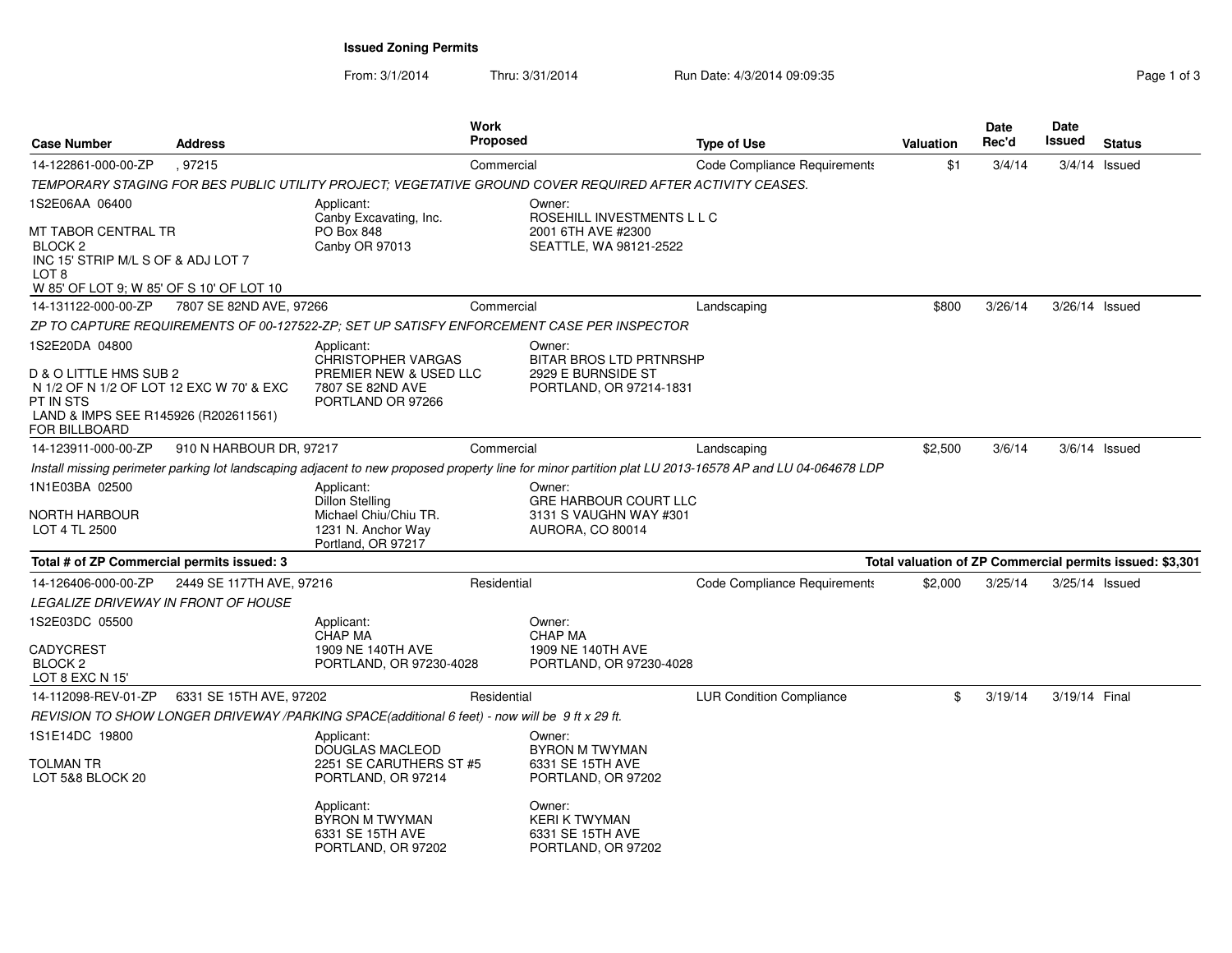**Issued Zoning Permits**

From: 3/1/2014Thru:  $3/31/2014$  Run Date:  $4/3/2014$  09:09:35

| <b>Case Number</b>                                              | <b>Address</b>             |                                                                                       | <b>Work</b><br><b>Proposed</b> |                                                                                                                                                    | <b>Type of Use</b>                                                                                                         | <b>Valuation</b> | Date<br>Rec'd | Date<br>Issued | <b>Status</b>            |
|-----------------------------------------------------------------|----------------------------|---------------------------------------------------------------------------------------|--------------------------------|----------------------------------------------------------------------------------------------------------------------------------------------------|----------------------------------------------------------------------------------------------------------------------------|------------------|---------------|----------------|--------------------------|
| 14-128783-000-00-ZP<br><b>MITGATION PLANTING</b>                | 6917 SW 49TH AVE, 97219    |                                                                                       | Residential                    |                                                                                                                                                    | Landscaping                                                                                                                | \$500            | 3/19/14       | 3/19/14 Issued |                          |
| 1S1E19AA 04300                                                  |                            | Applicant:<br>DOMINIC J CORRADO                                                       |                                | Owner:<br>DOMINIC J CORRADO                                                                                                                        |                                                                                                                            |                  |               |                |                          |
| SECTION 19 1S 1E<br>TL 4300 0.77 ACRES                          |                            | 6917 SW 49TH AVE<br>PORTLAND, OR 97219                                                |                                | 6917 SW 49TH AVE<br>PORTLAND, OR 97219                                                                                                             |                                                                                                                            |                  |               |                |                          |
|                                                                 |                            |                                                                                       |                                | Owner:<br><b>MARIA C CORRADO</b><br>6917 SW 49TH AVE<br>PORTLAND, OR 97219                                                                         |                                                                                                                            |                  |               |                |                          |
| 14-125849-000-00-ZP                                             | 13928 SE RHONE ST, 97236   |                                                                                       | Residential                    |                                                                                                                                                    | Landscaping                                                                                                                | \$100            | 3/12/14       | 3/12/14 Issued |                          |
|                                                                 |                            |                                                                                       |                                | LANDSCAPING, HIGH SCREEN EVERGREEN SHRUBS to meet flag lot requirement and four new 1.5" diameter trees to meet mitgation requirements on Parcel 2 |                                                                                                                            |                  |               |                |                          |
| 1S2E11DA 03501<br>PARTITION PLAT 1992-24<br>LOT 1 TL 3501       |                            | Applicant:<br>STANISLAN KRAVETS<br>26900 SE HWY 224<br>EAGLE CREEK, OR 97022          |                                | Owner:<br>SOLID MANAGEMENT SOLUTIONS<br><b>LLC</b><br>26900 SE HIGHWAY 224<br>EAGLE CREEK, OR 97022-9731                                           |                                                                                                                            |                  |               |                |                          |
| 14-128867-000-00-ZP                                             | 2427 SE ASH ST, 97214      |                                                                                       | Residential                    |                                                                                                                                                    | <b>Residential Driveway</b>                                                                                                | \$500            | 3/19/14       | 3/19/14 Issued |                          |
| NEW DRIVEWAY AND CURB CUT                                       |                            |                                                                                       |                                |                                                                                                                                                    |                                                                                                                            |                  |               |                |                          |
| 1N1E36CC 17100<br><b>DALTONS ADD</b><br><b>BLOCK 5</b>          |                            | Applicant:<br><b>BRIAN C PRENTISS</b><br>2427 SE ASH ST<br>PORTLAND, OR 97214-1777    |                                | Owner:<br><b>BRIAN C PRENTISS</b><br>2427 SE ASH ST<br>PORTLAND, OR 97214-1777                                                                     |                                                                                                                            |                  |               |                |                          |
| E 37 1/2' OF LOT 6<br>14-130568-000-00-ZP                       | 1944 SE 51ST AVE, 97215    |                                                                                       | Residential                    |                                                                                                                                                    | <b>Residential Driveway</b>                                                                                                | \$1,000          | 3/27/14       | 3/27/14 Issued |                          |
|                                                                 |                            |                                                                                       |                                |                                                                                                                                                    |                                                                                                                            |                  |               |                |                          |
| ADD DRIVEWAY/OFF STREET PARKING PAD<br>1S2E06DB 21600           |                            | Applicant:                                                                            |                                | Owner:                                                                                                                                             | CCB - Contractor:                                                                                                          |                  |               |                |                          |
| SECOND ELECTRIC ADD<br><b>BLOCK1</b><br>LOT 22-24               |                            | <b>KEVIN PARTAIN</b><br><b>URBAN VISIONS</b><br>223 NE 56TH AVE<br>PORTLAND, OR 97213 |                                | JOHN W WALKER<br>1944 SE 51ST AVE<br>PORTLAND, OR 97215-3312                                                                                       | <b>VIC REMMERS</b><br><b>EVERETT CUSTOM HOMES INC</b><br>735 SW 158TH AVE STE 180<br>BEAVERTON OR 97008                    |                  |               |                |                          |
|                                                                 |                            |                                                                                       |                                | Owner:<br>SANDRA J WALKER<br>1944 SE 51ST AVE<br>PORTLAND, OR 97215-3312                                                                           |                                                                                                                            |                  |               |                |                          |
| 14-127895-000-00-ZP                                             | 5210 SW NEBRASKA ST, 97221 |                                                                                       | Residential                    |                                                                                                                                                    | <b>Residential Driveway</b>                                                                                                | \$800            | 3/20/14       |                | 3/20/14 Under Inspection |
|                                                                 |                            | PROPOSE TO REMOVE GRADE AND PAVE TO EXPAND (E) DRIVEWAY BY 9.5' TO THE EAST           |                                |                                                                                                                                                    |                                                                                                                            |                  |               |                |                          |
| 1S1E18DC 06900<br>VERMONT HILLS<br>BLOCK 6<br>LOT <sub>28</sub> |                            | Applicant:<br>FRANKLIN D TROWT<br>5210 SW NEBRASKA ST<br>PORTLAND, OR 97221-1658      |                                | Owner:<br><b>FRANKLIN D TROWT</b><br>5210 SW NEBRASKA ST<br>PORTLAND, OR 97221-1658                                                                | CCB - Contractor:<br><b>WILLIAM STANLEY &amp; SONS</b><br><b>PAVING LLC</b><br>PO BOX 2010<br>GRESHAM OR 97080<br>243-1274 |                  |               |                |                          |